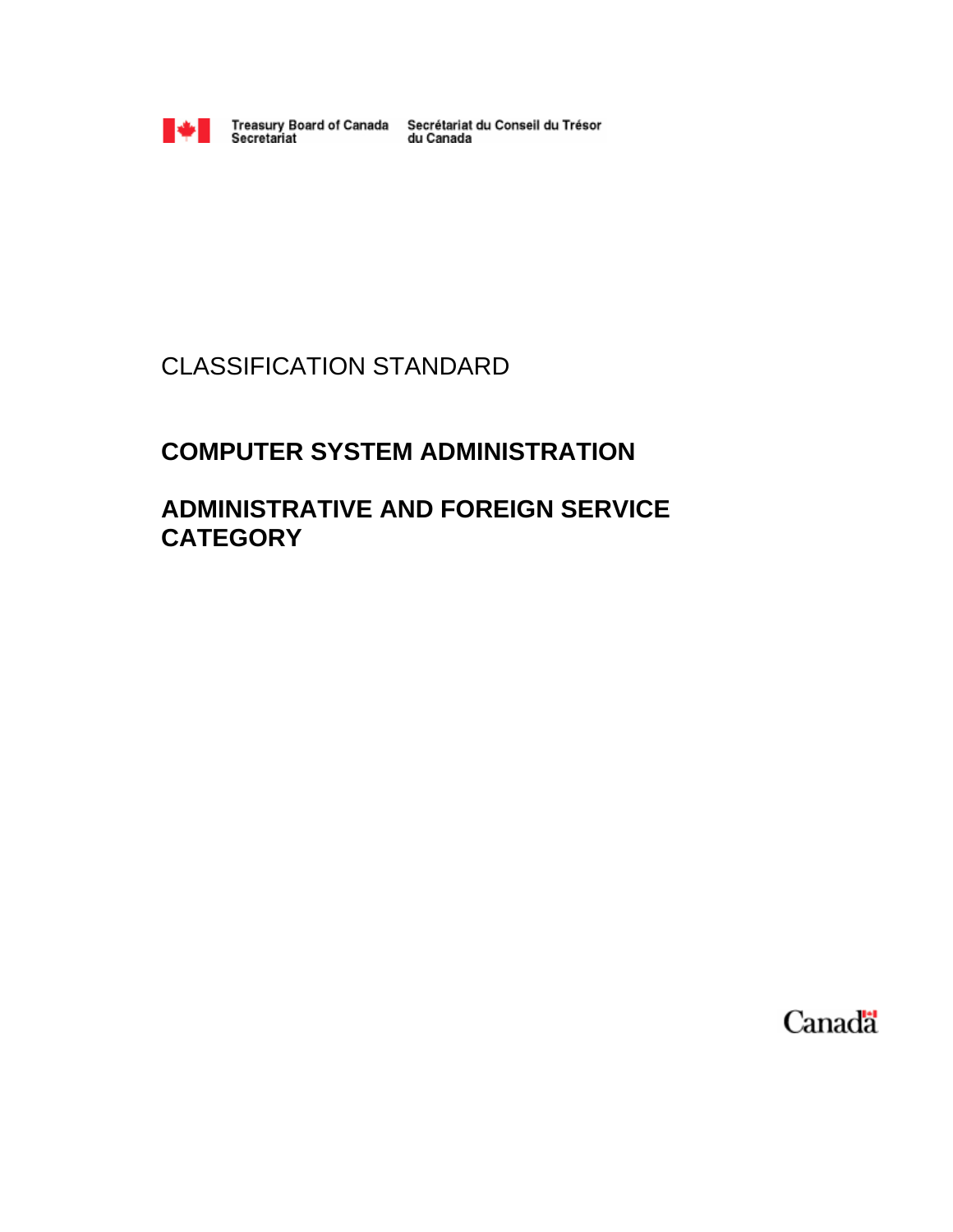®Minister of Supply and Services Canada 1985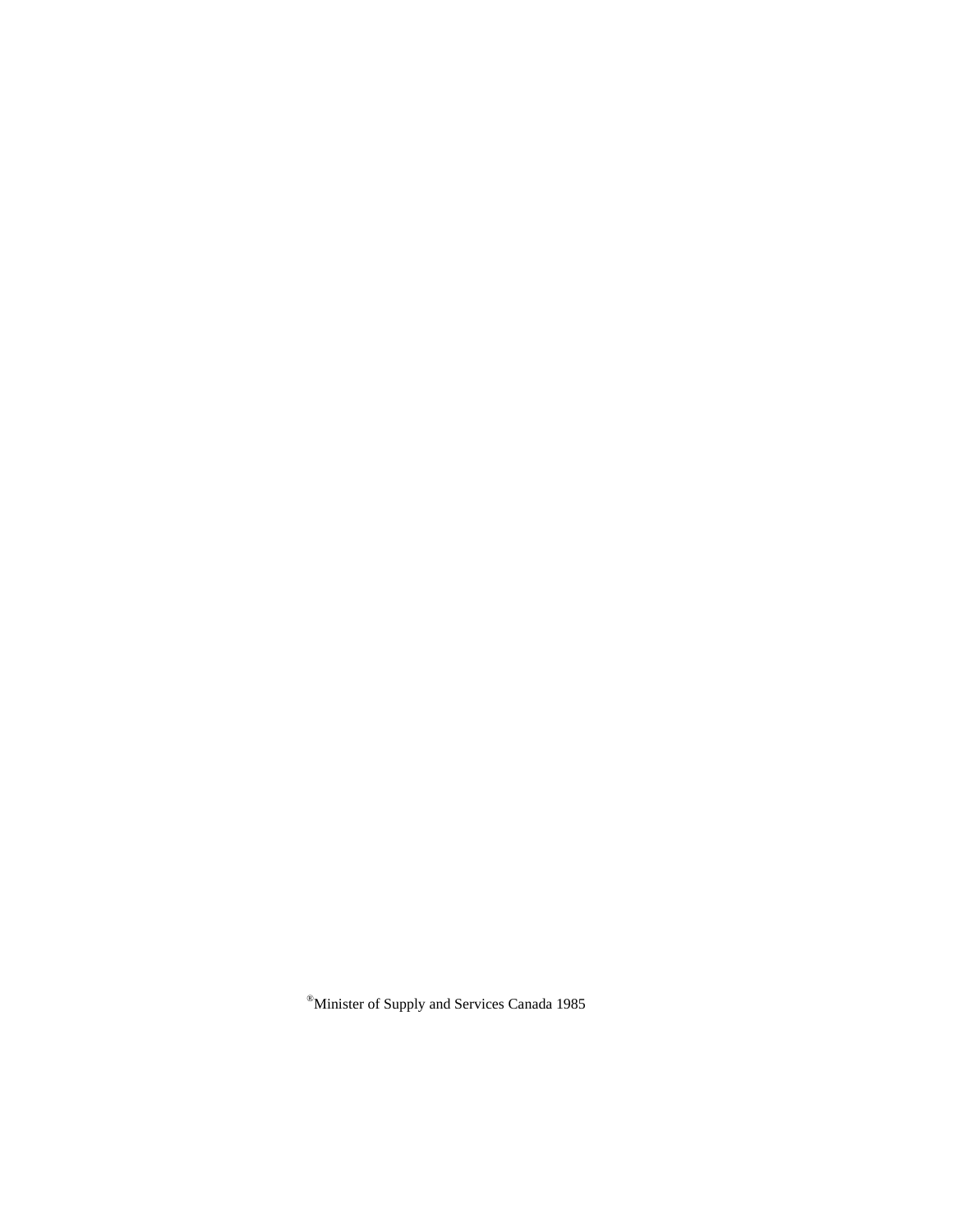# CONTENTS

|                                       | PAGE |
|---------------------------------------|------|
| INTRODUCTION                          | 1    |
| CATEGORY DEFINITION                   | 4    |
| GROUP DEFINITION                      | 5    |
| RATING SCALES                         | 7    |
| GLOSSARY OF TERMS                     | 8    |
| BENCH-MARK POSITION DESCRIPTION INDEX |      |

| IN BENCH-MARK NUMERICAL ORDER      |  |  | 4 O |
|------------------------------------|--|--|-----|
| IN ASCENDING ORDER OF POINT VALUES |  |  | 41  |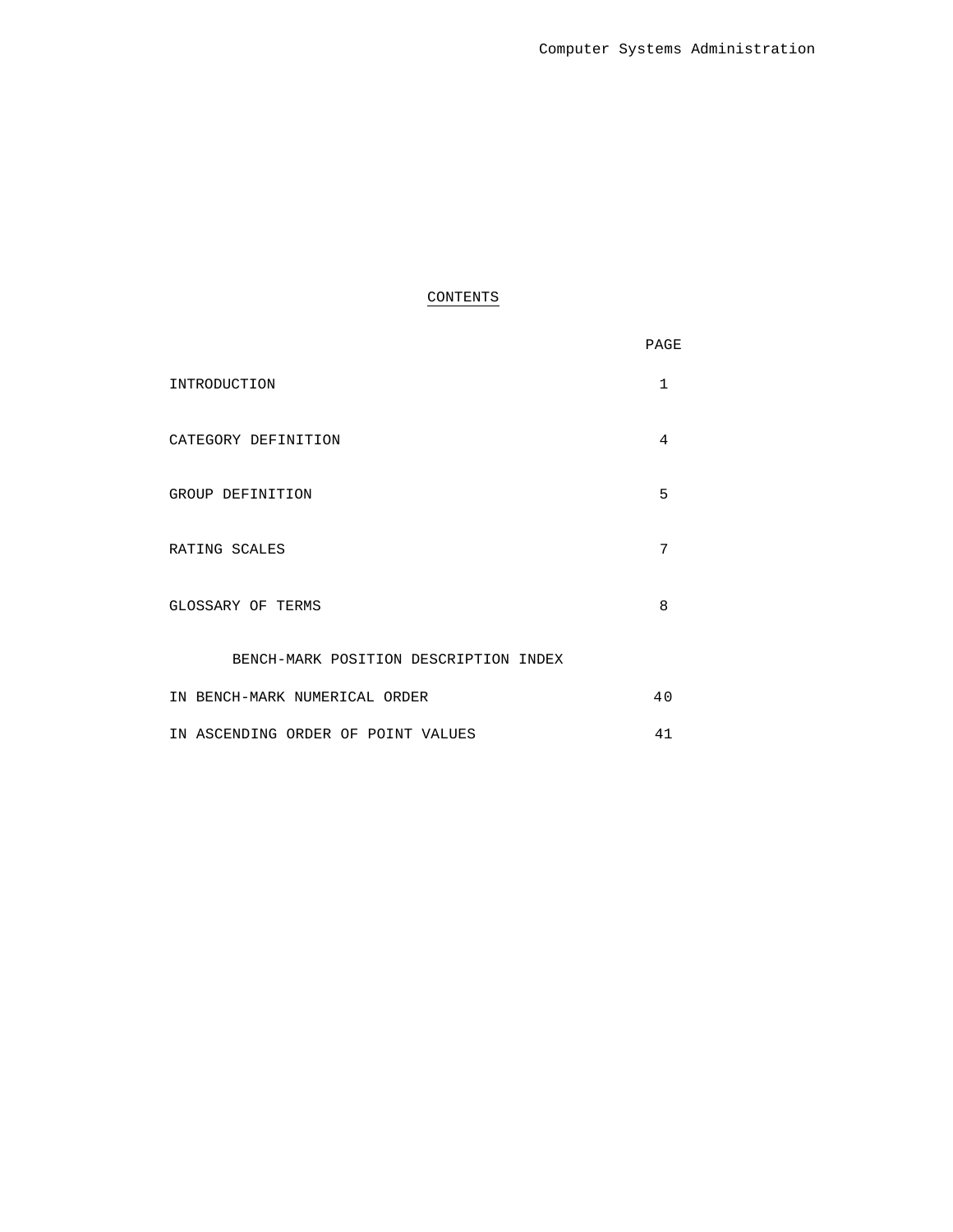#### INTRODUCTION

This standard describes the point rating plan to be used to evaluate jobs allocated to the Computer Systems Administration Group. It consists of an introduction, general definitions of the Administrative and Foreign Service Category and the occupational group, point rating scales and bench-mark position descriptions.

Point rating is an analytical, quantitative method of determining the relative value of jobs. It is particularly suited to heterogeneous occupational groups in which jobs consist of varied combinations of tasks. Essentially, point rating plans define characteristics or factors common to the jobs being evaluated. They define degrees of each factor and allocate point values to each degree. The total value determined for each job is the sum of the point values assigned by the raters.

All methods of job evaluation require the exercise of judgment and the orderly collection and analysis of information in order that consistent judgments can be made. The point rating method facilitates rational discussion and resolution of differences in determining the relative worth of jobs.

#### Factors

The combined factors do not describe all aspects of jobs. They deal only with those characteristics that can be defined and distinguished and that are useful in determining the relative value of jobs.

Four factors are used in this plan. Most factors have more than one dimension and have been defined in terms of two or three related elements. The factors and elements are

| Knowledge                   | - Education<br>- Experience<br>- Continuing Study       |
|-----------------------------|---------------------------------------------------------|
| Decision Making             | - Scope for Decisions<br>- Impact of Decisions          |
| Responsibility for Contacts |                                                         |
| Supervision                 | - Level of Employees Supervised<br>- Numbers Supervised |

#### Point Values

Maximum point value assigned to each factor reflects its relative importance. Similarly, point values have been assigned to the degrees of the factors.

October 1, 1984 - 1 -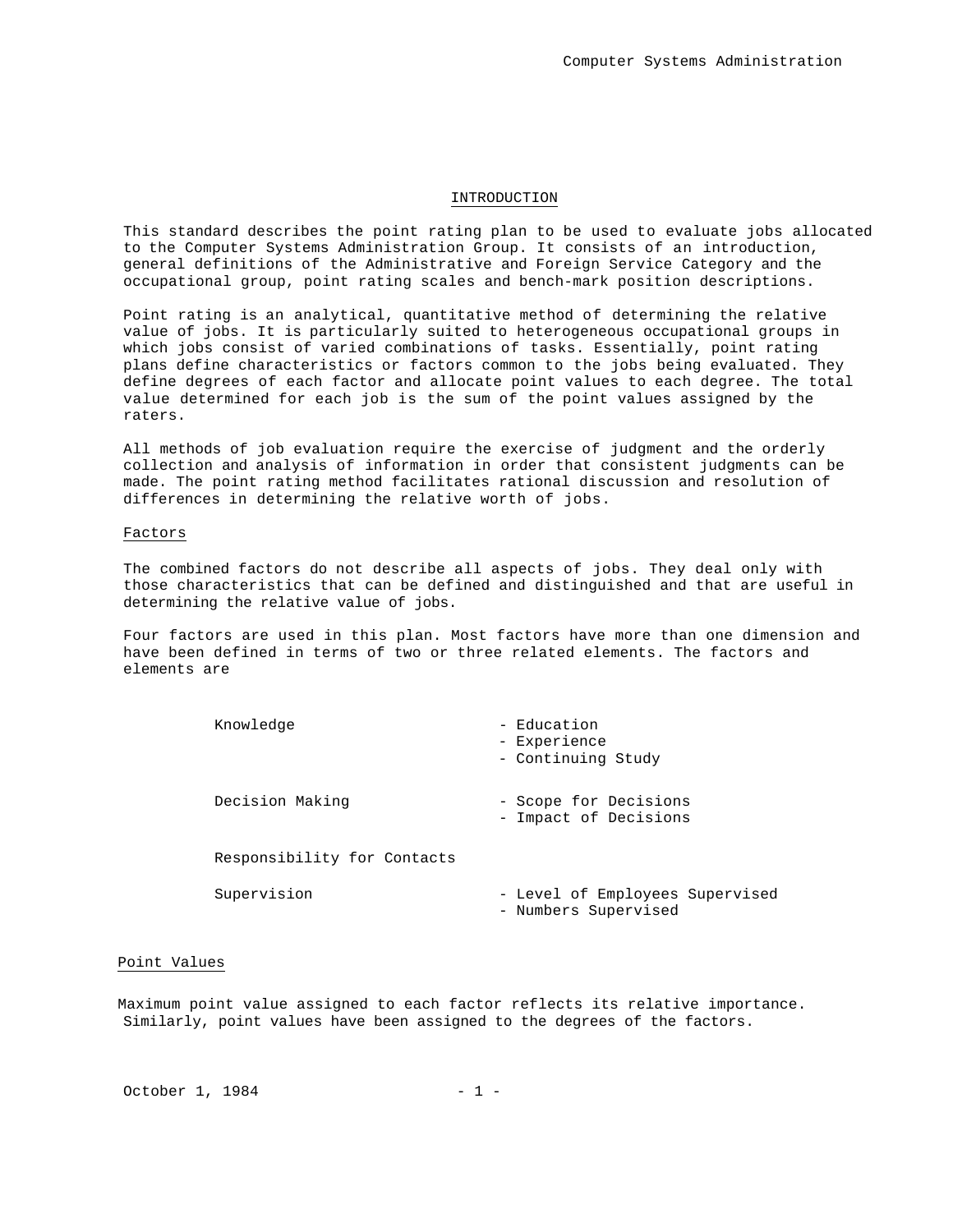Point values increase arithmetically as the degrees of the factor increase. The minimum point value for each factor, with the exception of supervision, is onefifth of the maximum value. The ranges of point values are

|                                       | Minimum | Maximum |
|---------------------------------------|---------|---------|
| Knowledge<br>Education and Experience | 60      | 300     |
| Continuing Study                      | 20      | 100     |
|                                       |         |         |
| Decision Making                       | 70      | 350     |
| Responsibility for Contacts           | 20      | 100     |
| Supervision                           |         | 150     |
|                                       | 170     | 1,000   |

### Bench-mark Positions

Bench-Mark position descriptions are used to exemplify degrees of each factor or element. Each description consists of a brief summary, a list of the principal duties, with the percentage of time devoted to each, and a specification describing duties, with the percentage of time devoted to each, and a specification describing each of the point rating factors and elements as it appears in the job. The bench-mark positions have been evaluated, and the degree and point values assigned to each factor are shown in the specifications.

The rating scales identify the bench-mark position descriptions that exemplify each degree. These descriptions are an integral part of the point rating plan and are used to ensure consistency  $in$  application of the rating scales.

#### Use of the Standard

There are six steps in the application of this classification standard.

- 1. Allocation of the position to the category and the group is confirmed by reference to the definitions and the descriptions of inclusions and exclusions.
- 2. The position description is studied to ensure understanding of the position as a whole and of each factor. The relation of the position being rated to positions above and below it in the organization is also studied.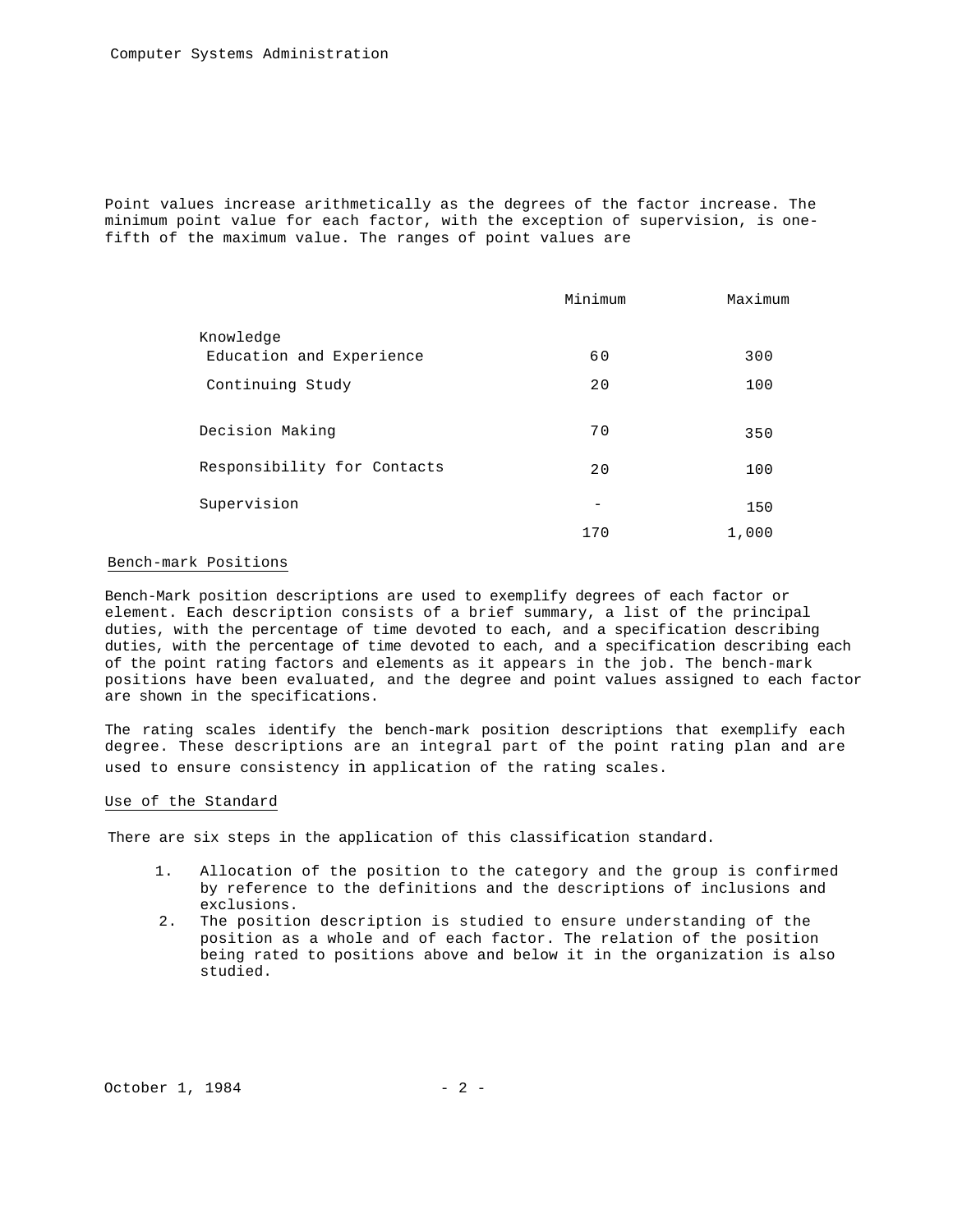- 3. Tentative degrees of each factor in the job being rated are determined by comparison with degree definitions in the rating scales. Uniform application of degree definitions requires frequent reference to the descriptions of factors and the notes to raters.
- 4. The description of the factor in each of the bench-mark positions exemplifying the degree tentatively established is compared with the description of the factor in the position being rated. Comparisons are also made with descriptions of the factor in bench-mark positions for the degrees above and below the one tentatively established.
- 5. The point values for all factors are added to determine the tentative total point rating.
- 6. The position being rated is compared as a whole to positions to which similar total point values have been assigned, as a check on the validity of the total rating.

#### Determination of Levels

The ultimate objective of job evaluation is to determine the relative value of jobs in each occupational group in order that employees carrying out the jobs may be paid at rates consistent with the relationship indicated. Jobs that fall within a designated range of point values will be regarded as of equal difficulty and value and will be allocated to the same level.

#### Minimum Qualifications

Each of the group definitions in the category includes a statement of "Minimum Qualifications". These requirements are to apply without modification to all new entrants to the labor force, that is, students who have just completed their full-time studies and young people commencing full-time employment. With respect to experienced workers who may not possess the formal education prescribed in the definitions, the statements are intended to indicate the norms against which the qualifications of the individual may be assessed, in order to judge whether or not the combination of his education, training and experience provides, for the particular job being filled, qualifications equal to or higher than those prescribed in the "Minimum Qualifications" of the relevant occupational group.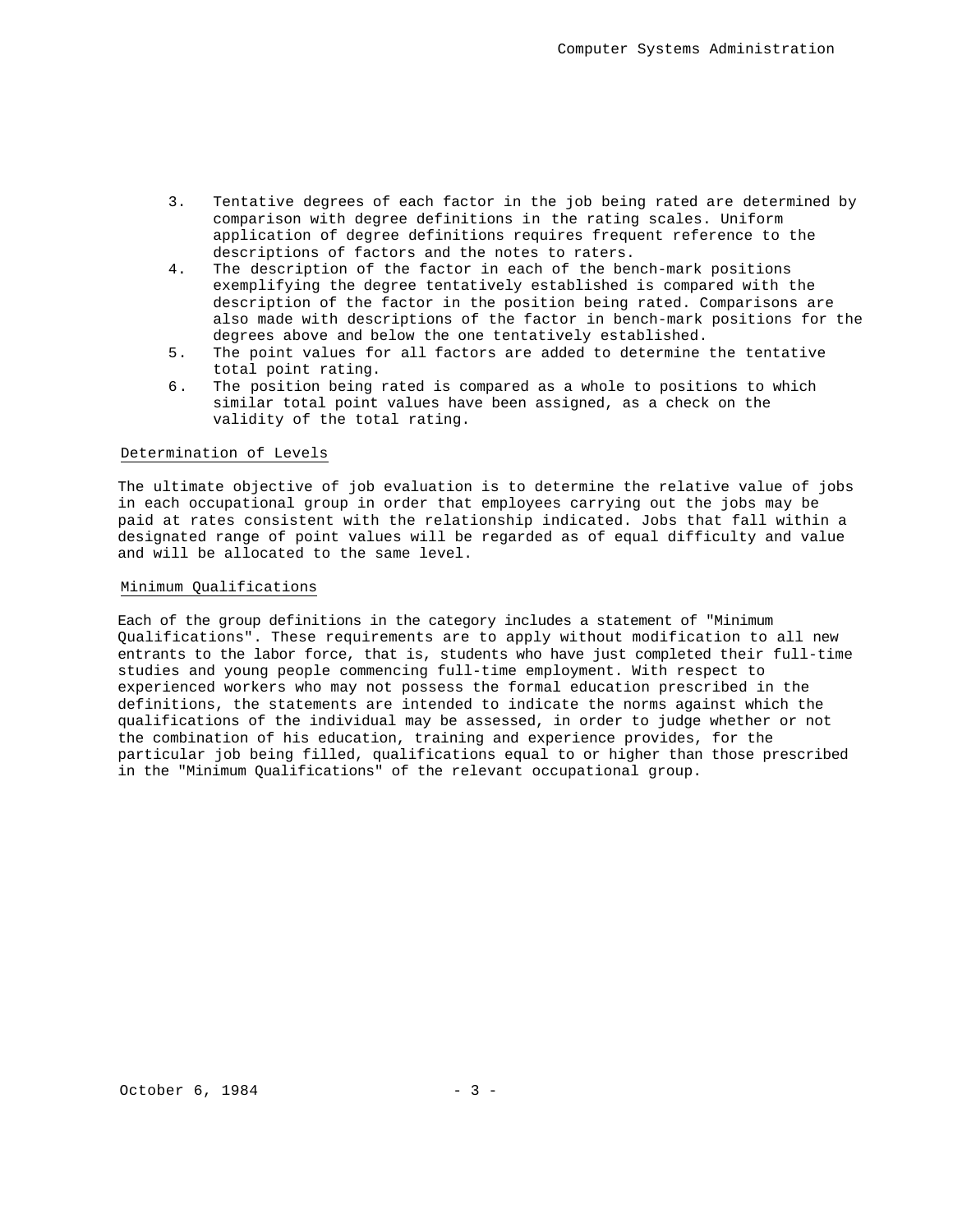## CATEGORY DEFINITION

Occupational categories were repealed by the Public Service Reform Act (PSRA), effective April 1, 1993. Therefore, the occupational category definitions have been deleted from the classification standards.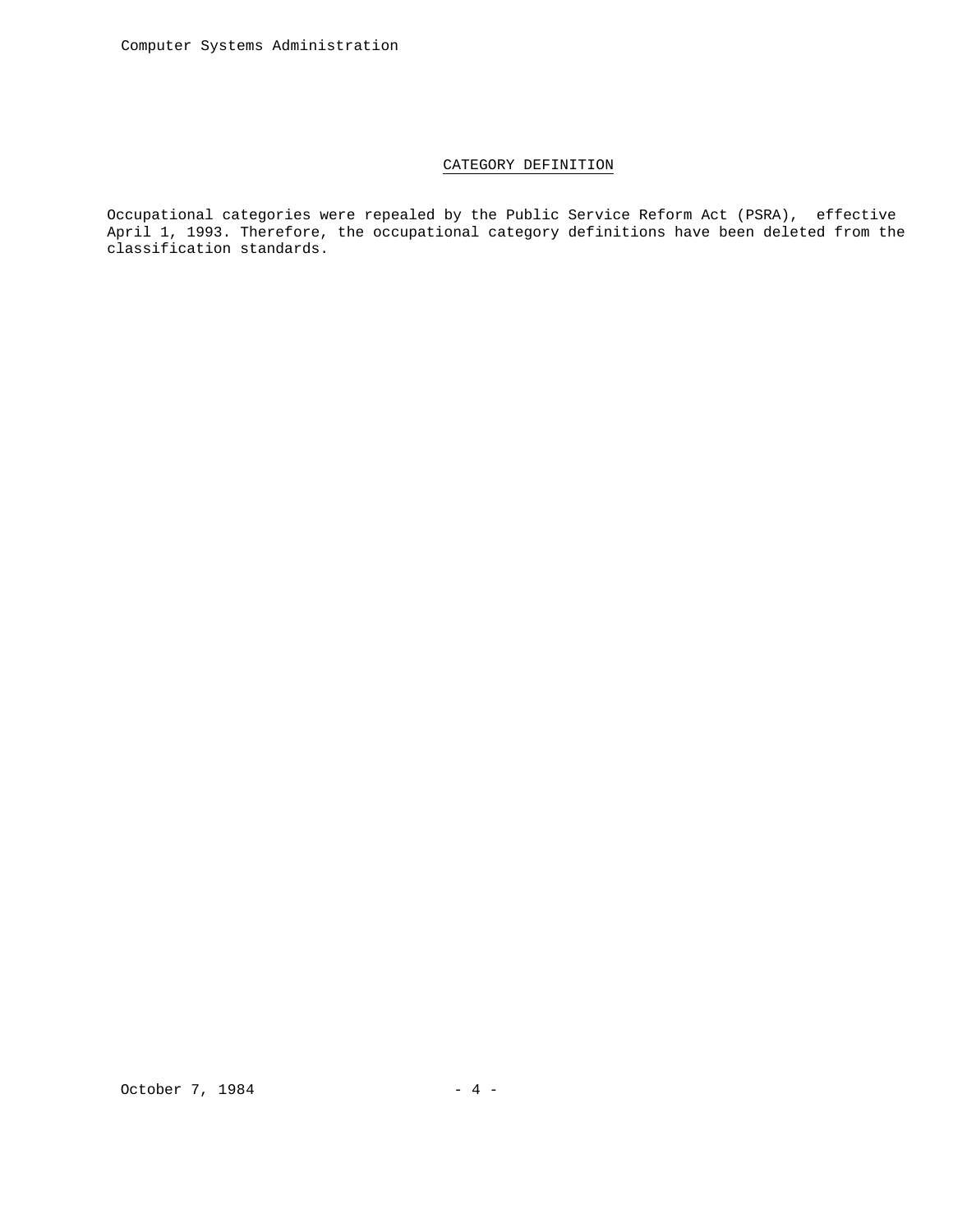### GROUP DEFINITION

For occupational group allocation, it is recommended that you use the Occupational Group Definition Maps, which provide the 1999 group definition and their corresponding inclusion and exclusion statements. The maps explicitly link the relevant parts of the overall 1999 occupational group definition to each classification standard.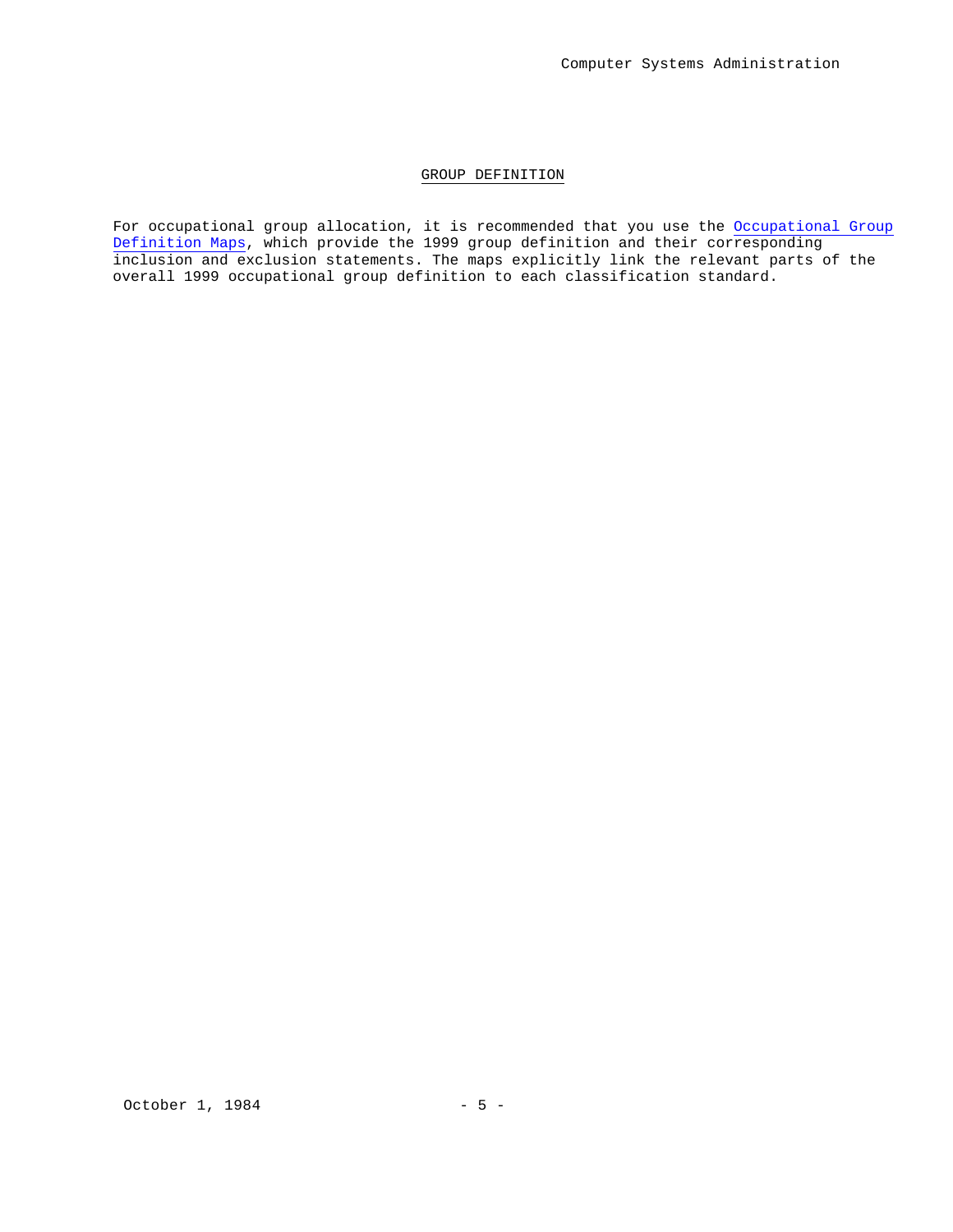Computer Systems Administration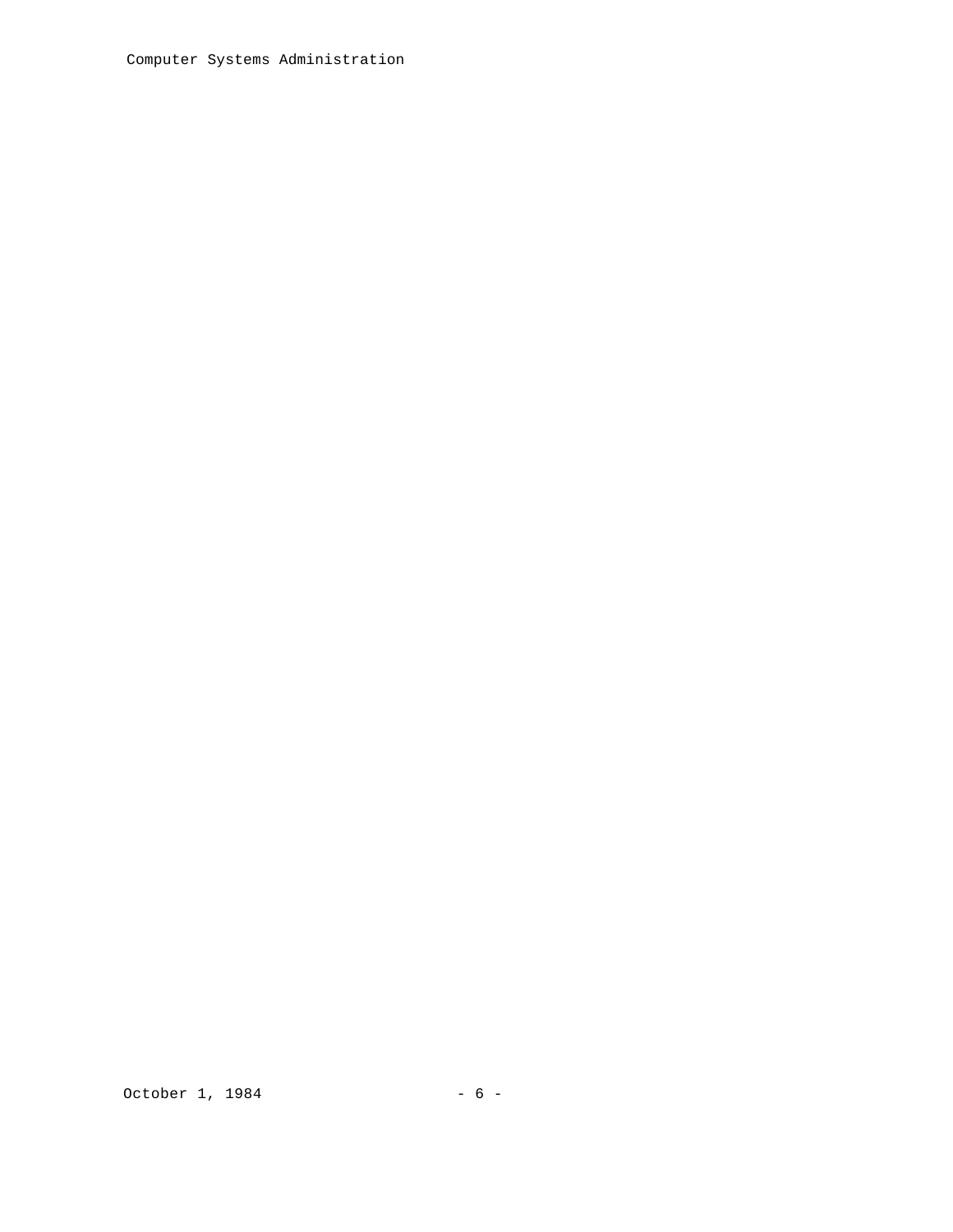# RATING SCALES

# COMPUTER SYSTEMS ADMINISTRATION GROUP

| <b>FACTOR</b>                                                                         | POINTS     |
|---------------------------------------------------------------------------------------|------------|
| Knowledge<br>Education and Experience<br>Continuing Study<br>$\overline{\phantom{m}}$ | 300<br>100 |
| Decision Making                                                                       | 350        |
| Responsibility for Contacts                                                           | 100        |
| Supervision                                                                           | 150        |
|                                                                                       | 1,000      |

## POINT BOUNDARIES

| <b>LEVELS</b>   | POINTS      |
|-----------------|-------------|
| CS <sub>1</sub> | 170 to 300  |
| CS <sub>2</sub> | 301 to 450  |
| CS <sub>3</sub> | 451 to 600  |
| CS <sub>4</sub> | 601 to 750  |
| CS <sub>5</sub> | 751 to 900  |
| CS 6 (EX)       | 901 to 1000 |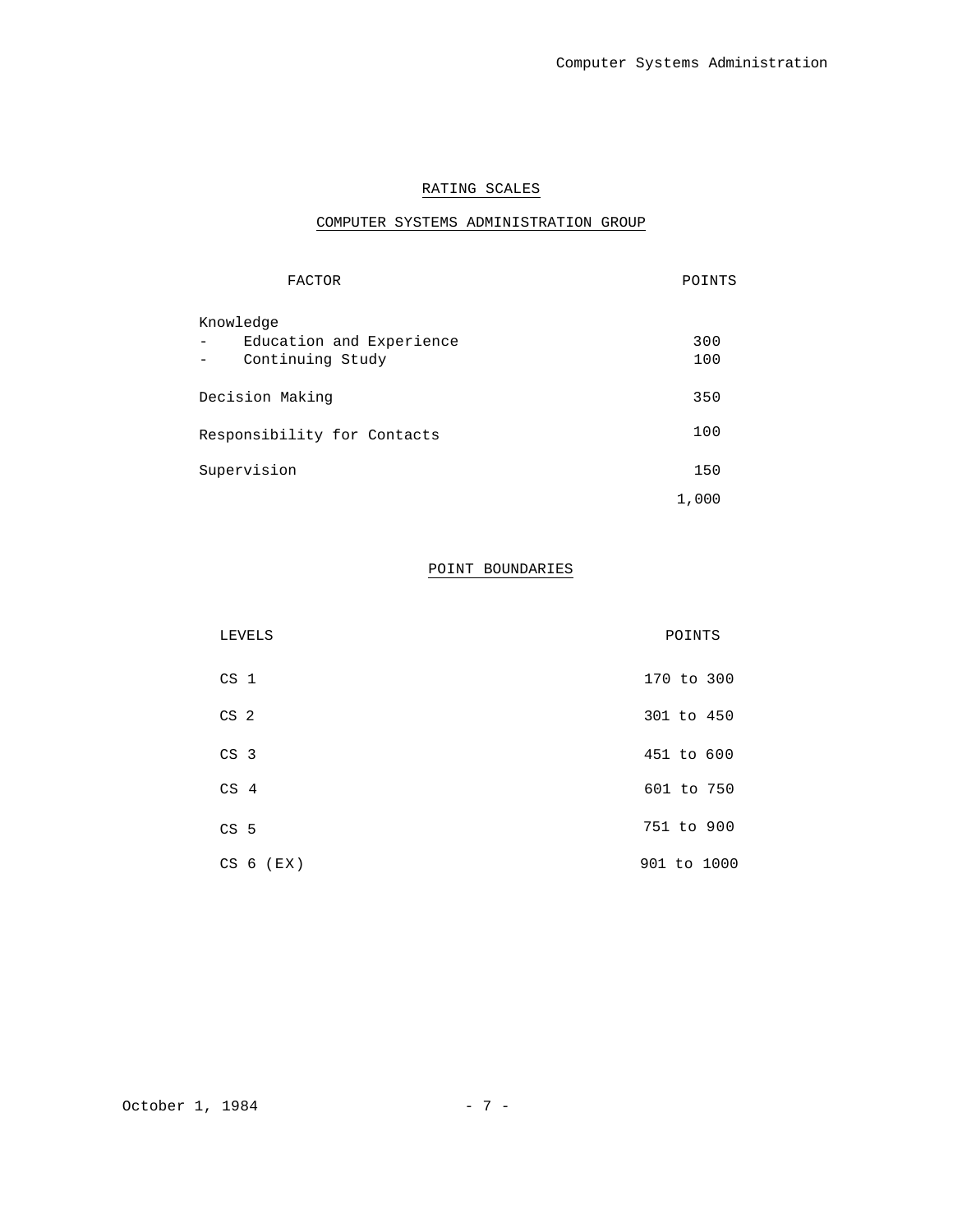### GLOSSARY OF TERMS

Various terms, definitions and abbreviations used in the discipline are provided below. The selection aims primarily at assisting personnel people in using this standard. Some of the terms and definitions are peculiar to the need of this standard. However, and as much as possible, the terms and their definitions have been aligned with the more comprehensive series of terms and definitions appearing in the "Electronic Data Processing Glossary" (GES/NGI-12/G02) prepared, published and issued by the Government EDP Standards Committee. (The Glossary can be obtained from the Canadian Government Publishing Center, Supply and Services Canada.)

- Note: Information pertaining to the Government's information policy, management, security and standards are contained in the Treasury Board Administrative Policy Manual - Chapter 440: Electronic Data Processing.
- Acceptance testing: The running of a complete system against a predetermined series of specified information to arrive at a predictable result for the purpose of establishing acceptability.
- Address: A character or group of characters that identifies a register, a particular part of storage, or some other information source or destination.
- ADP: Abbreviation for: automatic data processing.
- Algorithm: A finite set of well-defined rules for the solution of a problem in a finite number of steps.
- Analog Computer: A computer capable of performing operations on physical entities represented in analog form. (Analog: Pertaining to representation of physical quantities by means of signals that vary continuously.)
- Analysis: The methodical investigation of a problem, and the separation of the problem into smaller related units for further detailed study.
- Analyst: A person who defines problems and develops algorithms and procedures for their solution.
- Application: Any user problem to which information processing techniques are applied.
- Array: An arrangement of elements in one or more dimensions.
- Artificial intelligence: The capability of a device to perform functions that are normally associated with human intelligence.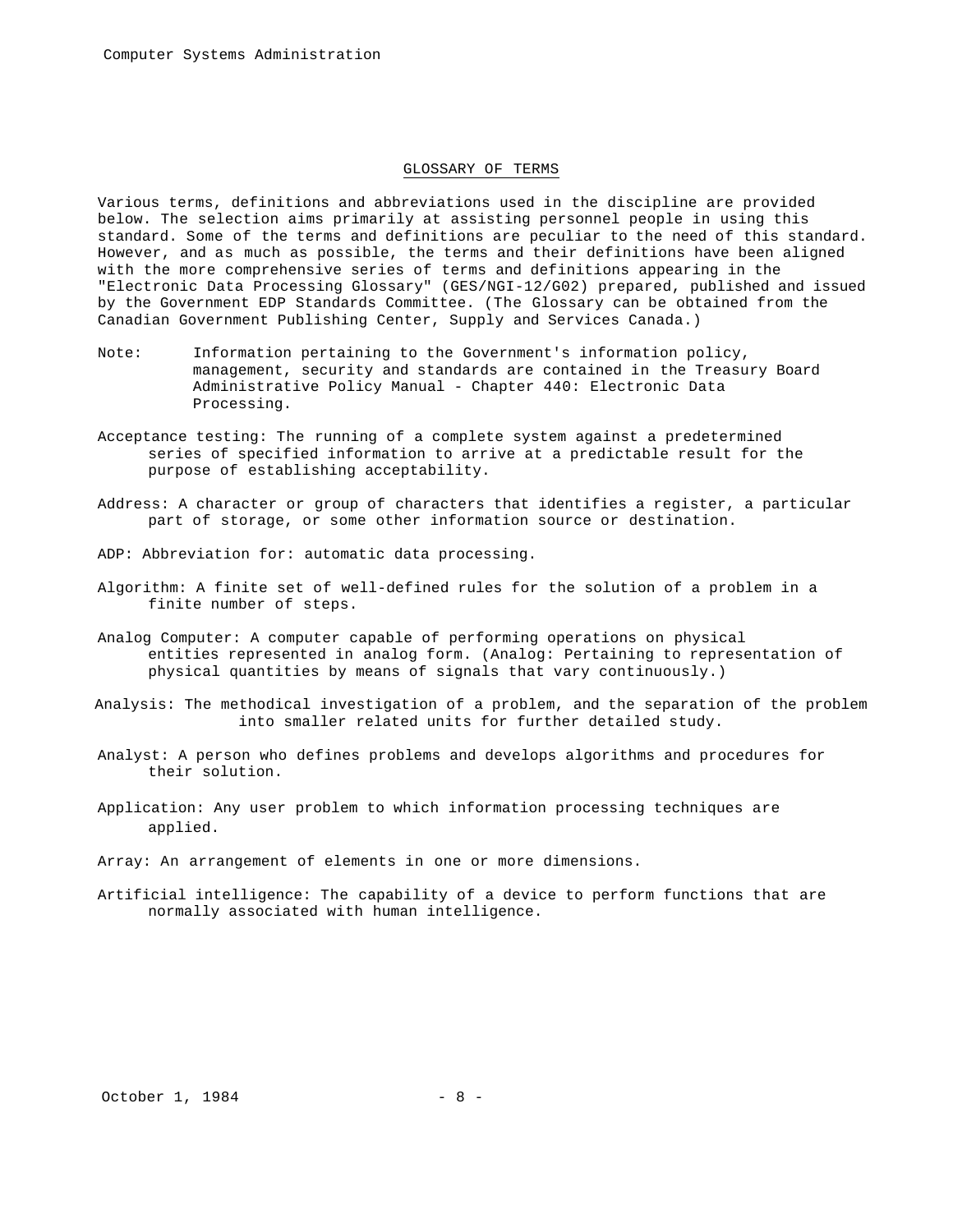- Artificial language: A language whose rules are explicitly established prior to its use.
- Assemble: To prepare a machine language program from a symbolic language program by substituting absolute operation codes for symbolic operation codes and absolute or relocatable addresses for symbolic addresses.

Assembler: A computer program used to assemble.

Assembly language: A computer-oriented language which must go through an assembly in order to be converted into the machine code required for operation on a computer and whose instructions are usually in one-to-one correspondence with computer instructions.

Assembly program: Synonym for: assembler.

- Audit: To conduct a review and examination of the records and activities of an operational information processing system in order to test the adequacy and effectiveness of procedures for data security and data integrity. See also: computer systems audit.
- Audit trail: A manual or computerized means for tracing the transactions affecting the contents of a record.
- Automation: (1) The carrying out of processes by automatic means. (2) The conversion of a procedure, process or equipment to automatic operation.
- Automatic data processing: Information processing predominately performed by automatic means. Abbreviation: ADP.
- Batch processing: The processing of information or the accomplishment of jobs, accumulated in advance, in such a manner that the user cannot further influence its processing while it is in progress.

Benchmarking: Synonym for: benchmark testing.

- Benchmark problem: A problem used to evaluate the performance of hardware or software or both.
- Benchmark testing: A procedure using a standard problem designed to evaluate the performance of computer systems relative to one another.
- Bit: (1) The abbreviation of binary digit. (2) A single pulse in a group of pulses.

October 1, 1984 - 9 -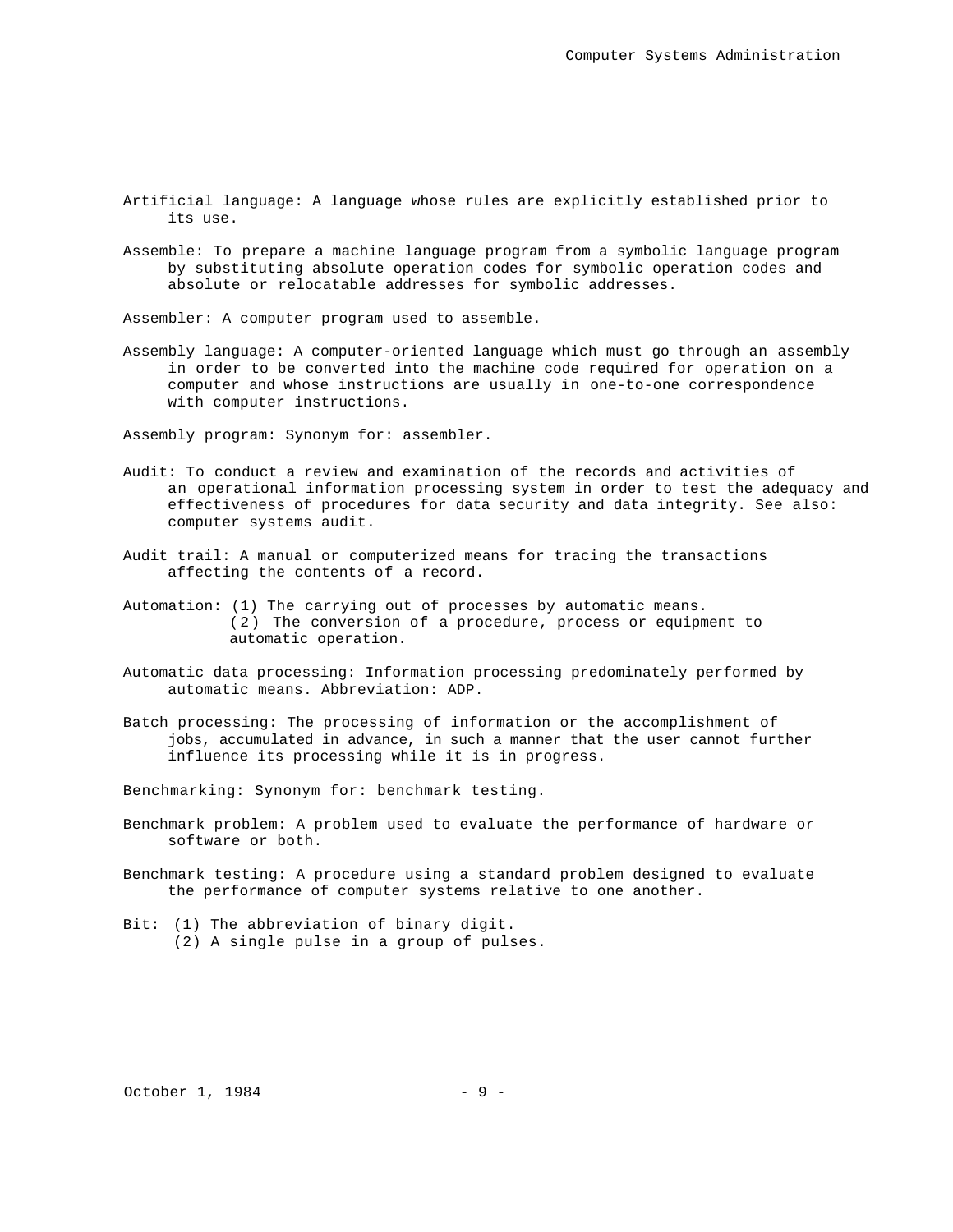- Block: A string of records, a string of words or a character string formed for technical or logic reasons to be treated as an entity.
- Block diagram: A diagram of a system, of an instrument, or of a computer, in which the principal parts are represented by suitably annotated geometrical figures to show both the basic functions of the parts and the functional relationships between them.
- Bootstrap: A procedure in which simple preset computer operations are used to load instructions which in turn cause further instructions to be loaded until the complete computer program is in storage.
- Buffer: A synchronizing element between two different forms of storage normally used to compensate for differences in the rate of flow of data. Same as: buffer storage.
- Byte: A binary character string operated upon as a unit and usually shorter than a computer word.
- Central Processing Unit: A unit of a computer that includes circuits controlling the interpretation and execution of instructions. Abbreviation: CPU Same as: central processor.
- Channel: In data transmission, a means of simplex transmission in a pre-assigned direction. In communication theory, that part of a communication system that connects the message source with the message sink.
- Character: A member of a set of elements upon which agreement has been reached and that is used for the organization, control or representation of information (data).
- Character set: A finite set of different characters upon which agreement has been reached and that is considered complete for some purpose.
- Character subset: A selection of characters from a character set, comprising all characters that have a specified common feature.
- Checking program: A computer program that examines other computer programs or sets of data for mistakes of syntax.
- Checkpoint: A place in a computer program at which a check is made or at which a recording of data is made for restart purposes.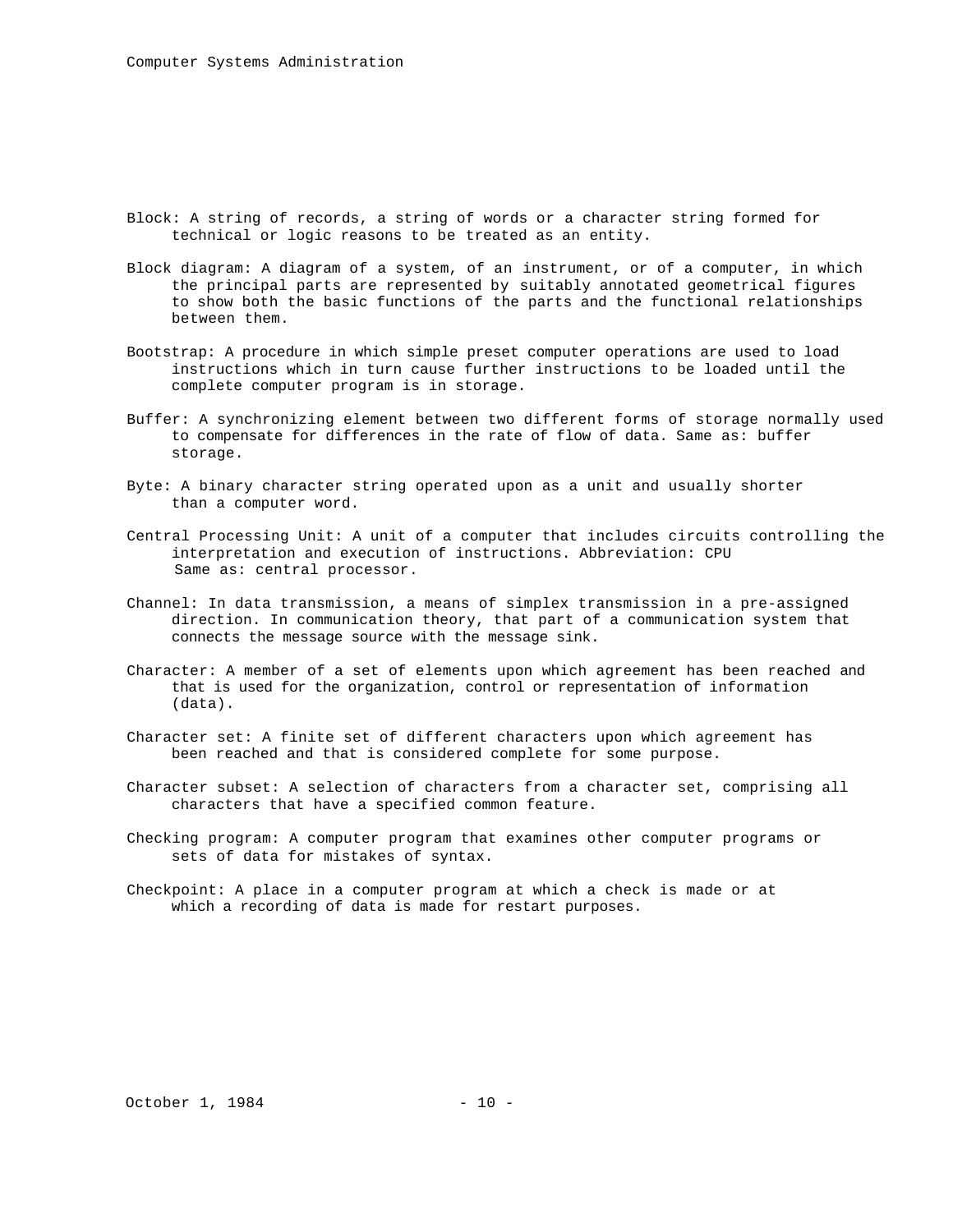- Checksum: The sum of a group of data items, computed when the data are recorded and appended to the group for checking purposes. Same as: control data.
- Code: A set of unambiguous rules specifying the manner in which information may be represented in a discrete form. Same as: coding scheme.
- Code: To represent data or a computer program in a symbolic form that can be accepted by an information processor. NOTE: Sometimes used interchangeably with "encode".
- Coded representation: The representation of an item of information established by a code or the representation of a character established by a character set. Same as: code element; code value.
- Coder: A person mainly involved in writing but not defining computer, programs.
- Code Set: The complete set of coded representations defined by a code or by a coded character set.
- Command language: A set of procedural operators, with a related syntax, used to indicate the functions to be performed by an operating system. Same as. control language.

Communication: Synonym for: data communications.

- Communication theory: The branch of leaning dealing with the mathematical probabilities of the transmission of messages in the presence of noise and any other disturbances.
- Compile: To translate a computer program expressed in a problem-oriented language (i.e. symbolic or high level) into a computer-oriented language (i.e. a machine language).
- Compiler: A computer program used to compile. Same as: compiling program.

Compiler generator: A translator or an interpreter used to construct compilers.

Computer: A device capable of accepting information, applying prescribed processes to the information and supplying the results of these processes with minimal human intervention during a run.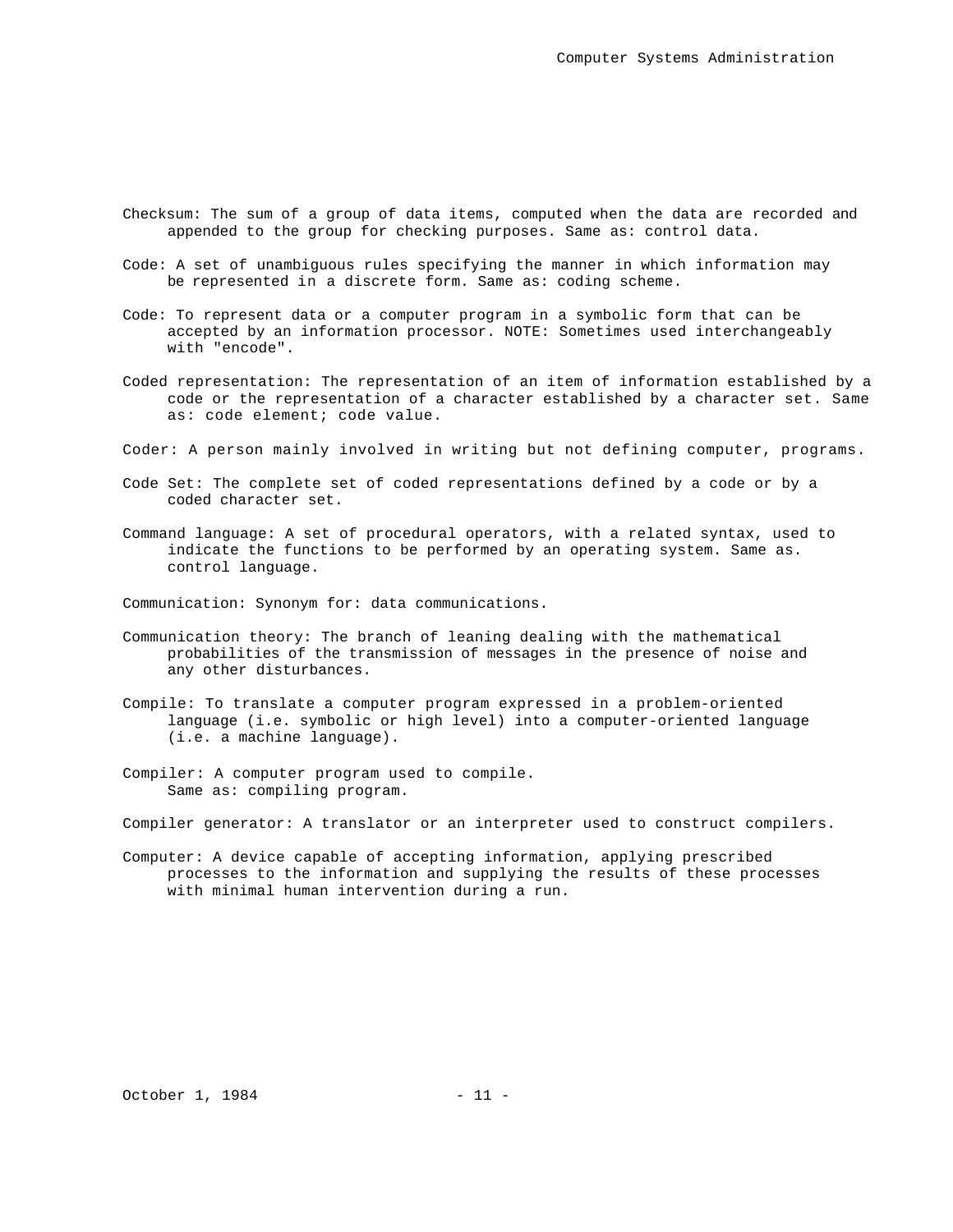Computer graphics: Methods and techniques for converting information to or from graphic display via computers.

Computer instruction: An instruction that can be recognized by the central processing unit of the computer for which it is designed. Same as: machine instruction.

Computer language: Synonym for: machine language.

- Computer network: A system consisting of interconnected computers.
- Computer-oriented language: A language that has mnemonics that directly correspond to machine language instructions. Same as: low-level language.
- Computer program: A program expressed in a form suitable for execution by a computer.
- Computer system audit: An audit of the controls in a computer system to evaluate their relative effectiveness and to recommend improvements.
- Concentrator: In data transmission, a functional unit that permits a common transmission medium to serve more data sources than there are channels currently available.
- Configuration: The arrangement of a computer system as determined by the nature, number and chief characteristics of its functional units.
- Consistency check: A check to detect that specific items of information are compatible.
- Contingency procedure: A procedure that is entered as an alternative to the normal path of a process in the event of an unusual but anticipated situation during the process.

Control data: Synonym for: checksum.

Control function: An action that affects the recording, processing, transmission or interpretation of information. Same as: control operation.

Control language: Synonym for: command language.

Control objectives: A statement of the factors relating to an acceptable level of integrity required of an information processing system.

October 1, 1984 - 12 -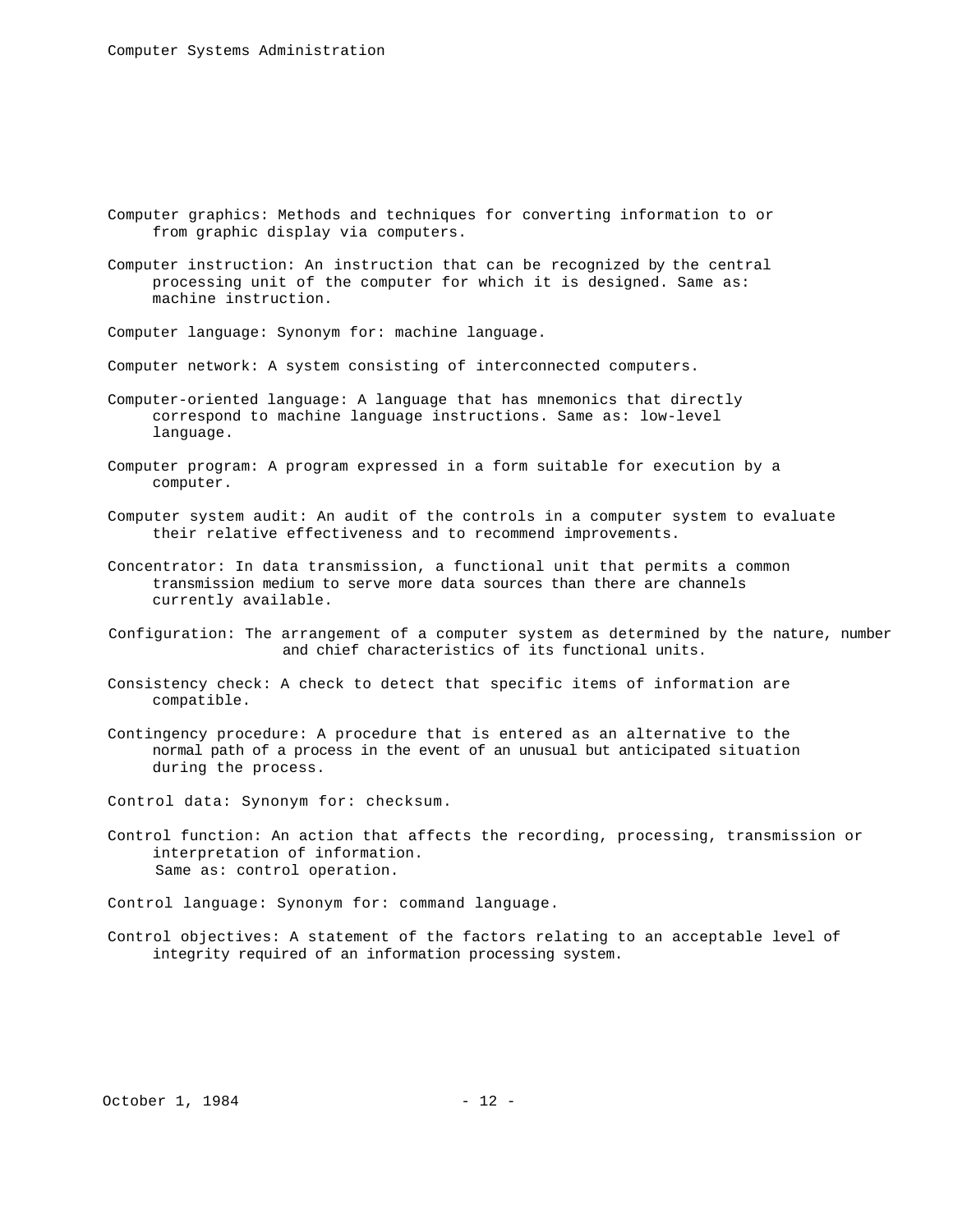- Control program: A computer program designed to schedule and to supervise the execution of programs in a computer system.
- Control specifications: A description of the rules and regulations to e applied within a computer system in order to ensure the required level of integrity.
- Control standards: Control specifications accepted as a basis for preventing, detecting and correcting errors or omissions.
- Convert: To change the representation of data from one form to another, without changing the information they convey, e.g., code conversion; analog to digit conversion.
- Control techniques: Procedures, in a given information processing installation, which maintain integrity.
- CPU: Abbreviation for: central processing unit.
- Data: The representation of facts, concepts or instructions in a formalized manner suitable for communications, interpretation or processing by human or automatic means.
- Data acquisition: In scientific/technological applications, the gathering of raw source process data by means of a data acquisition and control system designed to gather, from multiple remote locations at a certain computing facility, raw source data of either a primary numerical nature relating to scientific problems, observations or phenomena, or technological or process control variable raw source data such as signals, often in analog form, from sensing and/or measuring devices or instrumentation systems. System includes a large family of real-time process I/0 devices.
- Data bank: A set of libraries of data.
- Database: A set of data, part or the whole of another set of data and consisting of at least one file, that is sufficient for a given purpose or for a given information processing system. A repository of organized data managed using direct access.
- Database control system: Software required by a computer program written in a computer language to direct the processing of a database. Abbreviation: DBMS.
- Data capture: The process of transcribing information from source documents to a computer readable medium.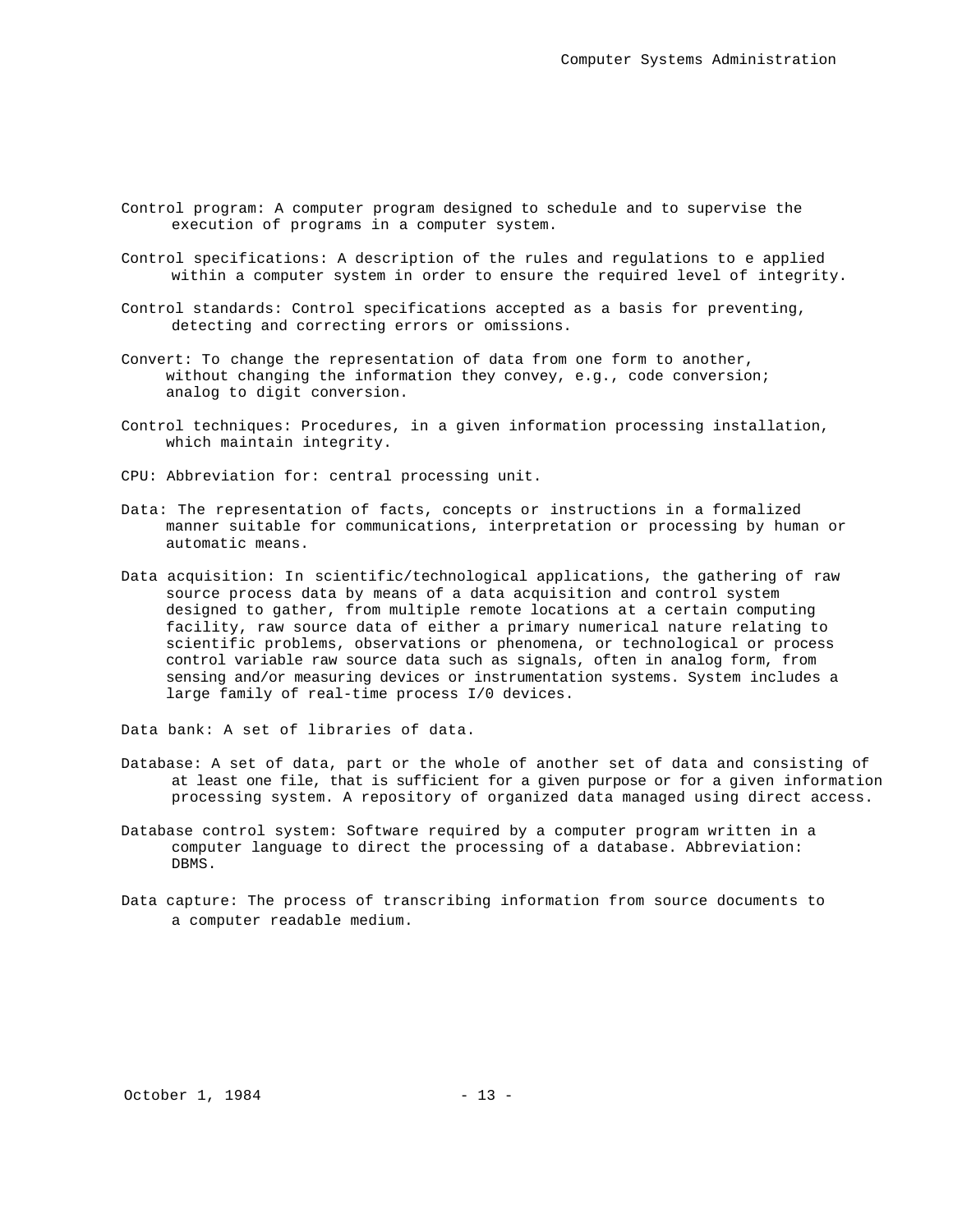- Data code: A set of rules and conventions according to which the signals representing data should be formed, transmitted, received and processed.
- Data communication: Data transfer between data source and data link via one or more data links according to a link protocol. Same as: communication.
- Data contamination: A deliberate or accidental process or act that destroys the data integrity. Same as: data corruption.
- Data degradation: A reduction of the quality of information.
- Data element: A unique collection of data items grouped together on the basis of a single shared or common functional attribute.
- Data flow: A pipeline along which information of known composition is passed.
- Data flowchart: A flowchart that represents the path of data in the solving of a problem and that defines the major phases of the processing as well as the various data media used.
- Data flow diagram: A graphic representation of the flow of data through a system showing the external entities which are sources or destinations of data, the processes which transform data, and the places where data are stored. Also: Schematics.
- Data independence: The concept that the definition of data should be independent of computer programs which write and/or read that data.
- Data integrity: The quality of data that exists as long as accidental or malicious destruction, alteration or loss of data are prevented. The concept that a method is available to prevent the storage of invalid data.
- Data network: The assembly of functional units that establishes data circuits between terminals.
- Data processing: The systematic execution of operations upon information, e.g. handling, merging, sorting, computing.
- Data processor: A device capable of performing information processing, such as a desk calculator, a punched card machine or a computer.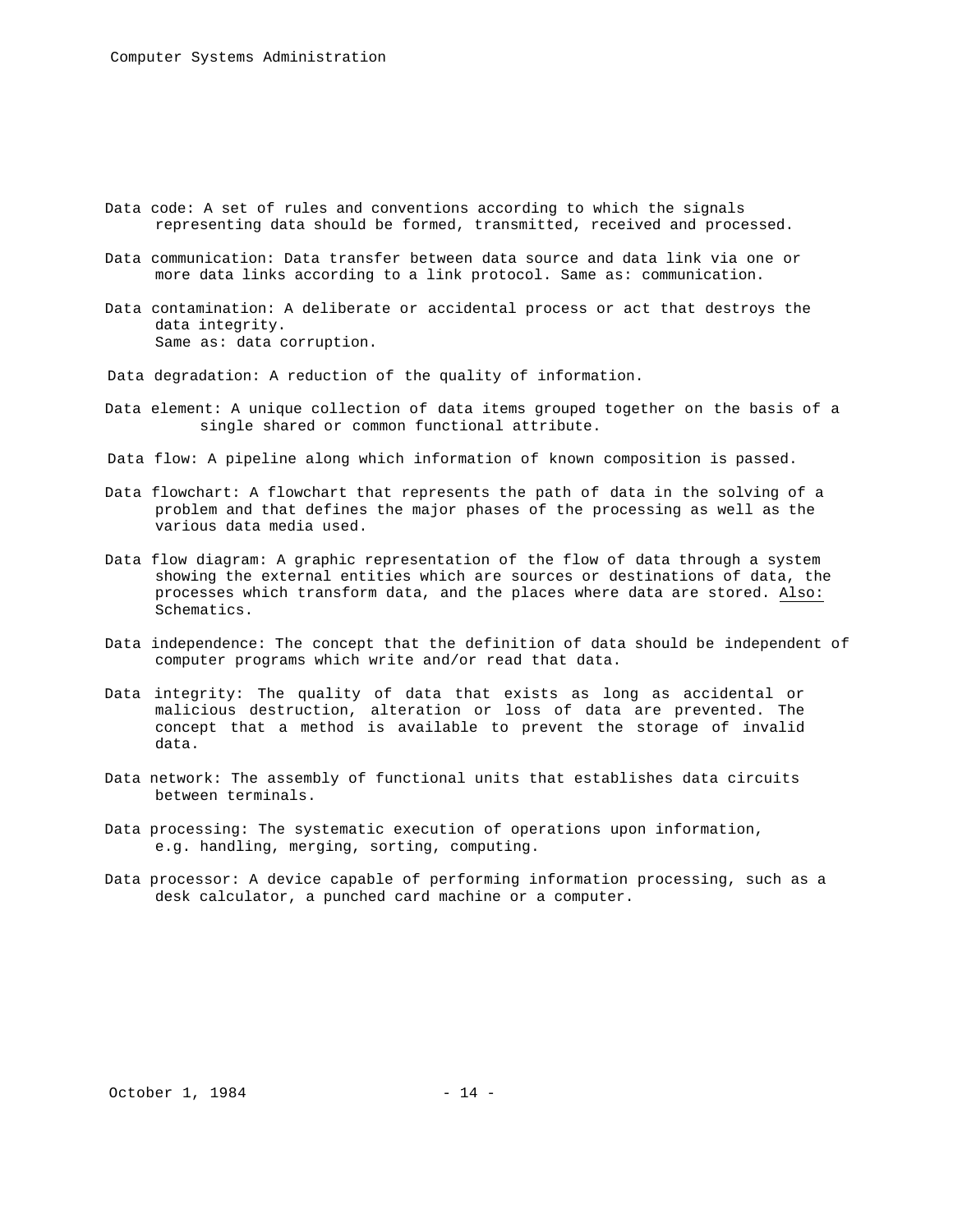Data protection: The concept that a method is available to restrict access to stored data.

Data reduction: The transformation of raw data into a more useful form.

- Data terminal equipment: Abbreviation: DTE. Synonym for: terminal.
- Data transmission: The conveying of data from one place for reception elsewhere by signals transmitted over a channel. Same as: transmission.
- Data transmission interface: A shared boundary defined by common physical interconnection characteristics, signal characteristics, and functional characteristics of the interchange circuits. Same as: interface.
- DBCS: Abbreviation for: database control system. DBMS:

Abbreviation for: database management system.

- Debug: To detect, to trace and to eliminate mistakes in computer programs or in other software. NOTE: In the English language, "trouble shoot" and "trouble shooting" may be used in lieu of "debug" and "debugging".
- Decision content: A logarithmic measure of the number of decisions needed to select a given event among a finite number of mutually exclusive events.
- Decision instruction: An instruction of the class of instructions that comprises branch instructions and conditional jump instructions. Same as: discrimination instruction.
- Descriptor: In information retrieval, a key used to categorize or index information. Same as: keyword.
- Decision table: A table of all contingencies that are to .be considered in the description of a problem together with the action to be taken.
- Diagnostic program: A computer program that recognizes, locates and explains either a fault in equipment or a mistake in a computer program.
- Diagnostic routine: A routine used to detect and isolate a malfunction or mistake.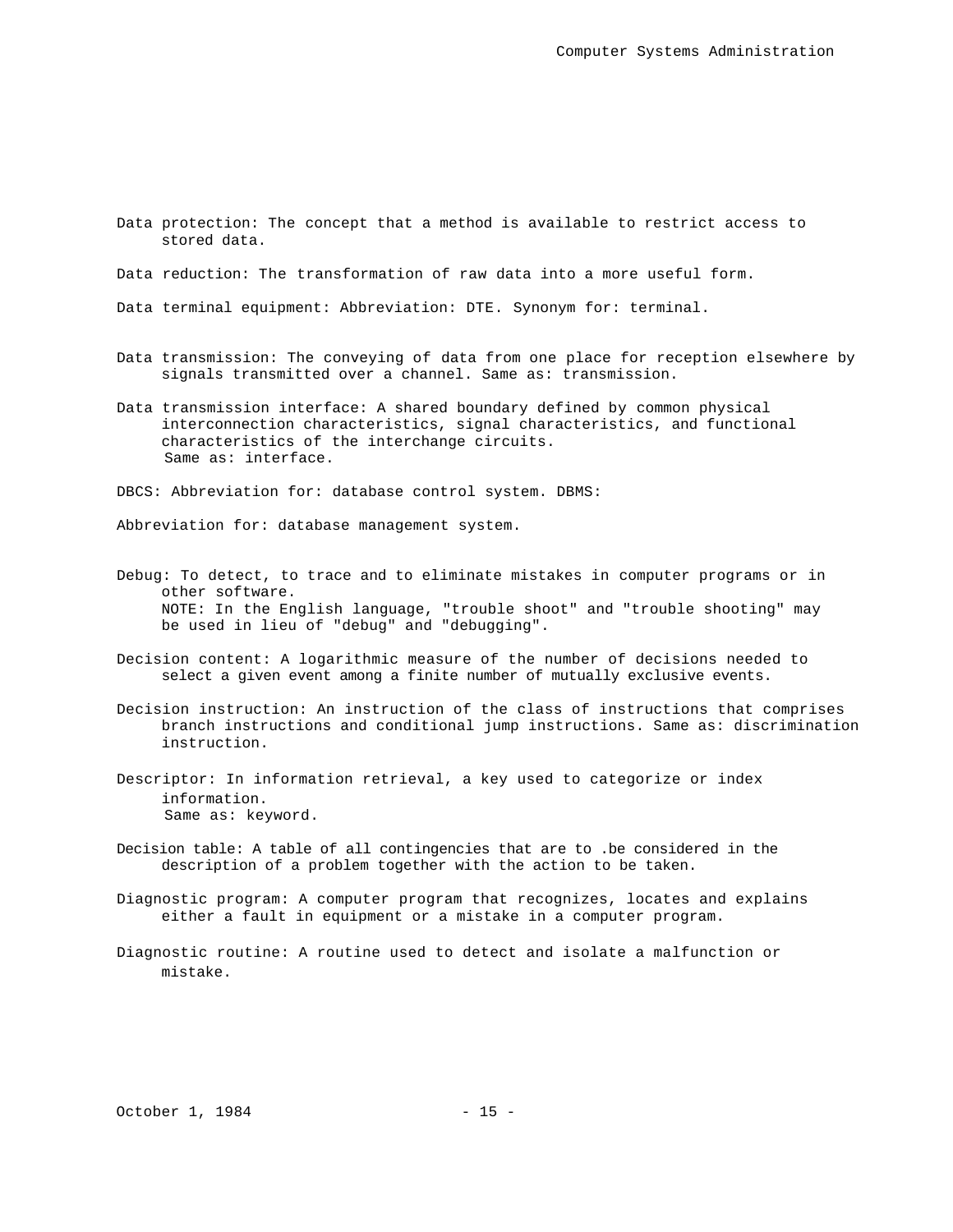Diagnostic program: A computer program that recognizes, locates and explains either a fault in equipment or a mistake in a computer program.

- Digit: A symbol that represents one of the non-negative integers smaller than the radix. In decimal notation, a digit is one of the characters 0 to 9. Same as: numeric character.
- Digital computer: A computer capable of performing operations on information presented in the digital form.
- Directory: A table of identifiers and references to the corresponding items of information.
- Disk drive: A mechanism for moving a disk pack or a magnetic disk and controlling its movement.

Documentation: A collection of documents on a given subject.

Dump: The operation of writing the contents of a storage, or of part of a storage, usually from an internal storage into an external medium, for a specific purpose such as to allow other use of the storage, as a safeguard against faults or errors, or in connection with debugging. Data that have been dumped.

Dump routine: A utility routine that dumps.

Dynamic parameter: Synonym for: program-generated parameter.

- Edit: To prepare data for a later operation. NOTE: Editing may include the re-arrangement or the addition of data, the deletion of unwanted data, format control, code conversion, and the application of standard processes such as zero-suppression.
- EDP: Abbreviation for: electronic data processing.
- Direct access: The facility to obtain data from a storage device or to enter data into a storage device in such a way that the process depends only on the location of that data and not on a reference to data previously accessed.
- Direct access storage: A storage device that provides direct access to data. Same as: random access storage.
- Electronic data processing: Automatic data processing performed predominately by electronic devices.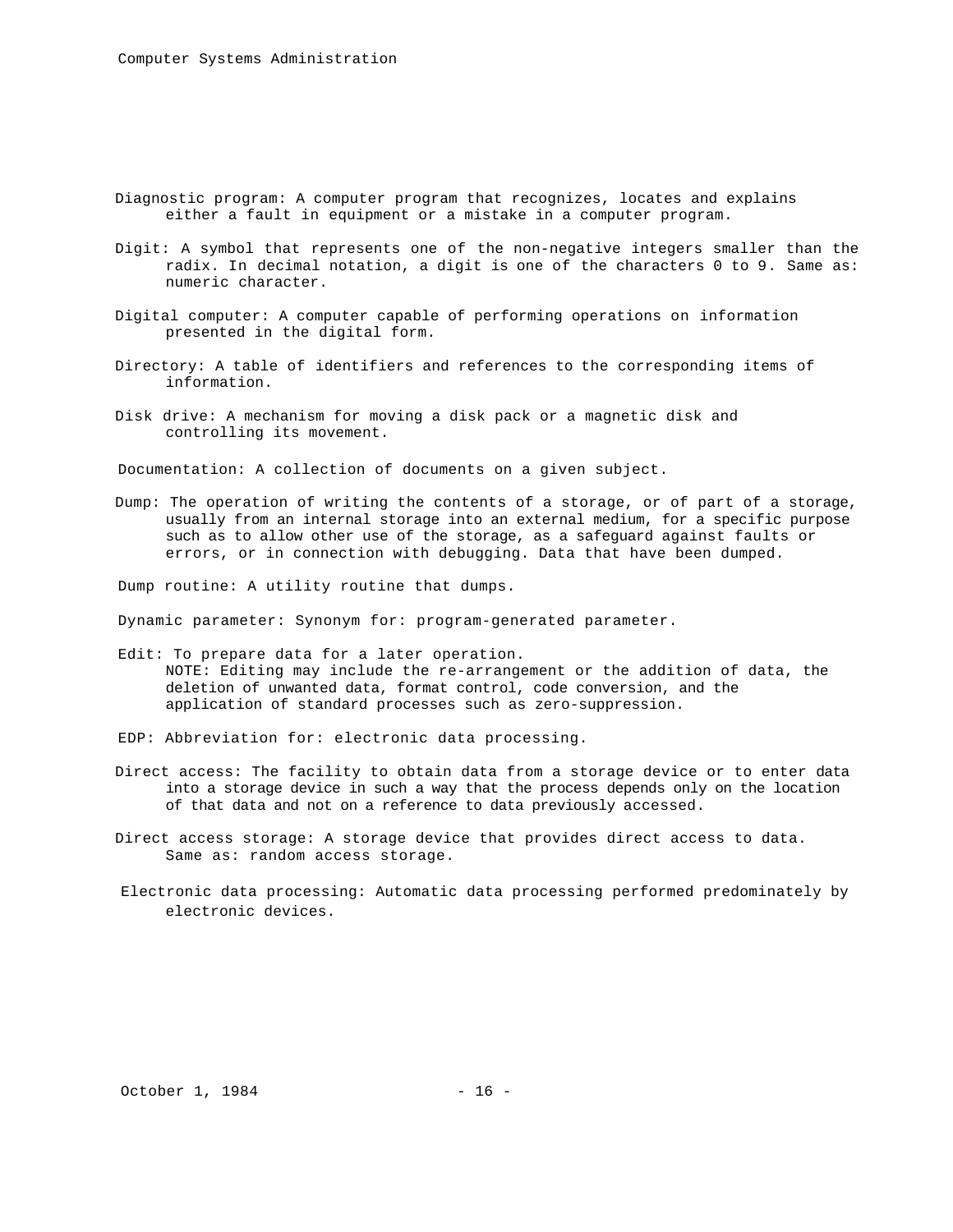- Emulate: To imitate one system with another so that the imitating system accepts the same data, executes the same computer programs, and achieves the same results as the imitated system.
- Encode: To convert data by the use of code or a coded character set in such a manner that re-conversion to the original form is possible. Sometimes used interchangeably with "code".
- Entry: Synonym for: entry point. See also: remote job entry.
- Entry point: The address or the label of the first instruction executed upon entering a computer program, a routine or a sub-routine.
- Error: A discrepancy between a computed, observed or measured value or condition and the true, specified or theoretically correct value or condition.
- Error control: In data communication, that part of the link protocol controlling detection, and possibly the correction, of transmission errors.
- Execution: The process of carrying out an instruction or the instructions of a computer program by a computer.

Executive program: Synonym for: supervisory program.

- External program parameter: In a computer program, a parameter that must be bound during the calling of the computer program.
- Failure: An event which leads to the termination of the ability of a functional unit to perform its required function.
- Fault: An accidental condition that causes a functional unit to fail to perform its required function or that causes it to perform at reduced efficiency.
- Field: In a record, a specified area used for a particular category of data. Example: A group of card columns in which a wage rate is recorded.
- File: A set of related records treated as a unit. Example: In stock control, a file could consist of a set of invoices; also: audit review file; backup file; job-recovery file; job-recovery control file; main file; master file; transaction file.
- File layout: The arrangement and structure of data or words in a file, including the order and size of the components of the file.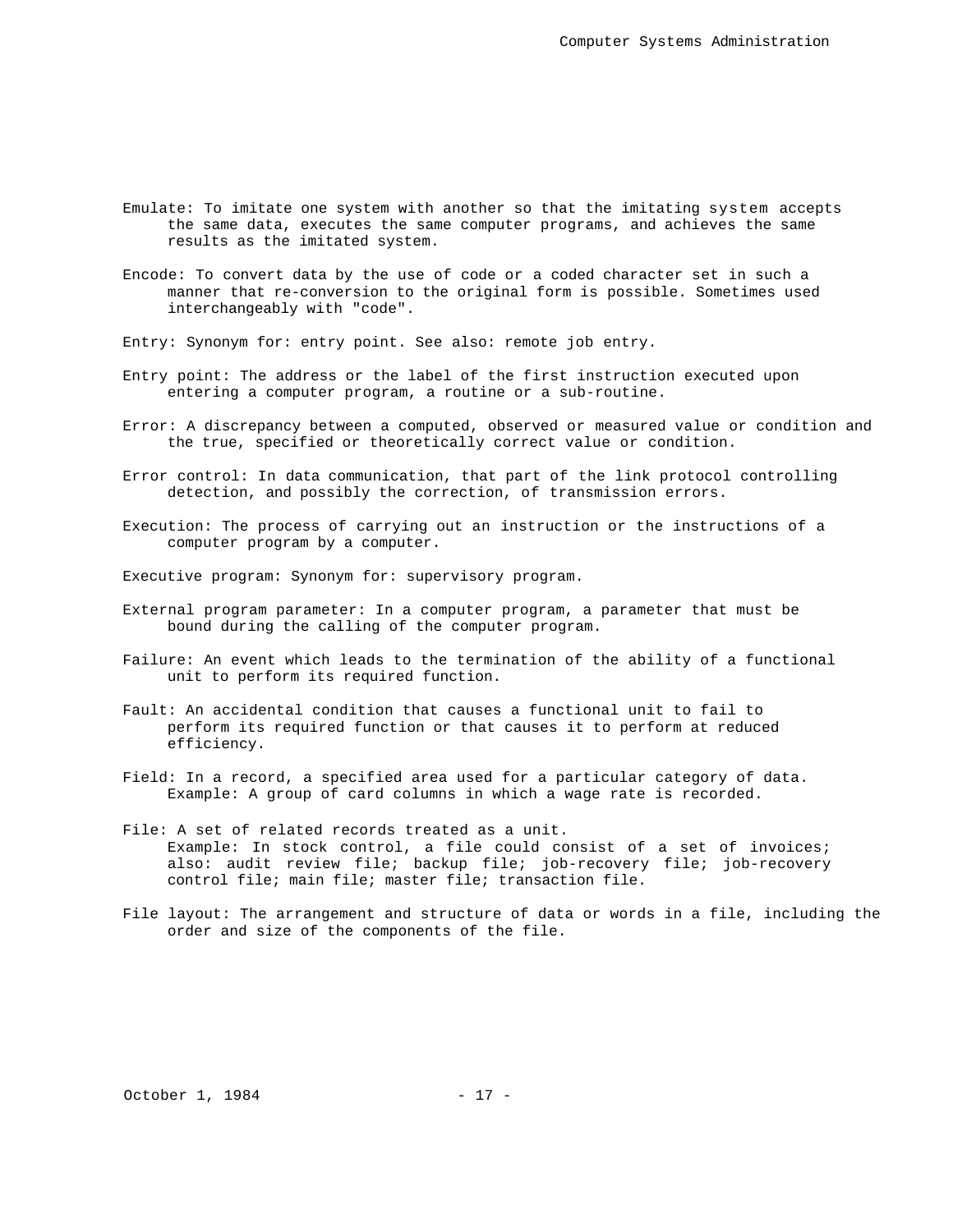- File maintenance: The activity of keeping a file up to date by adding, changing or deleting data.
- Firmware: Set of micro programs loaded in a control storage, unmodifiable during execution, that allows a system to operate in a given mode.
- Flowchart: A graphical representation of the definition, analysis or method of solution of a problem in which symbols are used to represent operations, data, flow, equipment, etc. Also: Schematics.
- Format: The arrangement or layout of data on a data medium.
- Functional design: The specification of the working relationships among the part of an information processing system.
- General purpose computer: A computer that is designed to operate upon a wide variety of problems.
- Generation: In information processing, hardware, software or files having many similarities or developed from a previous model. See also: system generation.
- Hardware: Physical equipment used in information processing systems, as opposed to computer programs, procedures, rules and associated documentation.
- Heuristic method: Any exploratory method of solving problems in which an evaluation is made of the progress towards an acceptable final result using a series of approximate results, for example by a process of guided trial and error.
- High-level language: A language in which each program instruction or statement corresponds to one or more machine-executable instructions. Example: COBOL, FORTRAN.
- Housekeeping operation: An operation that facilitates the execution of a computer program without making a direct contribution. Examples: The initialization of storage areas; the execution of a calling sequence.
- Hybrid computer: A computer capable of performing operations on both analog and digital representations of data through the intermixing of analog and digital devices.
- Image graphics: A technique that involves the projection and positioning of selectable fixed images.

October 1, 1984 - 18 -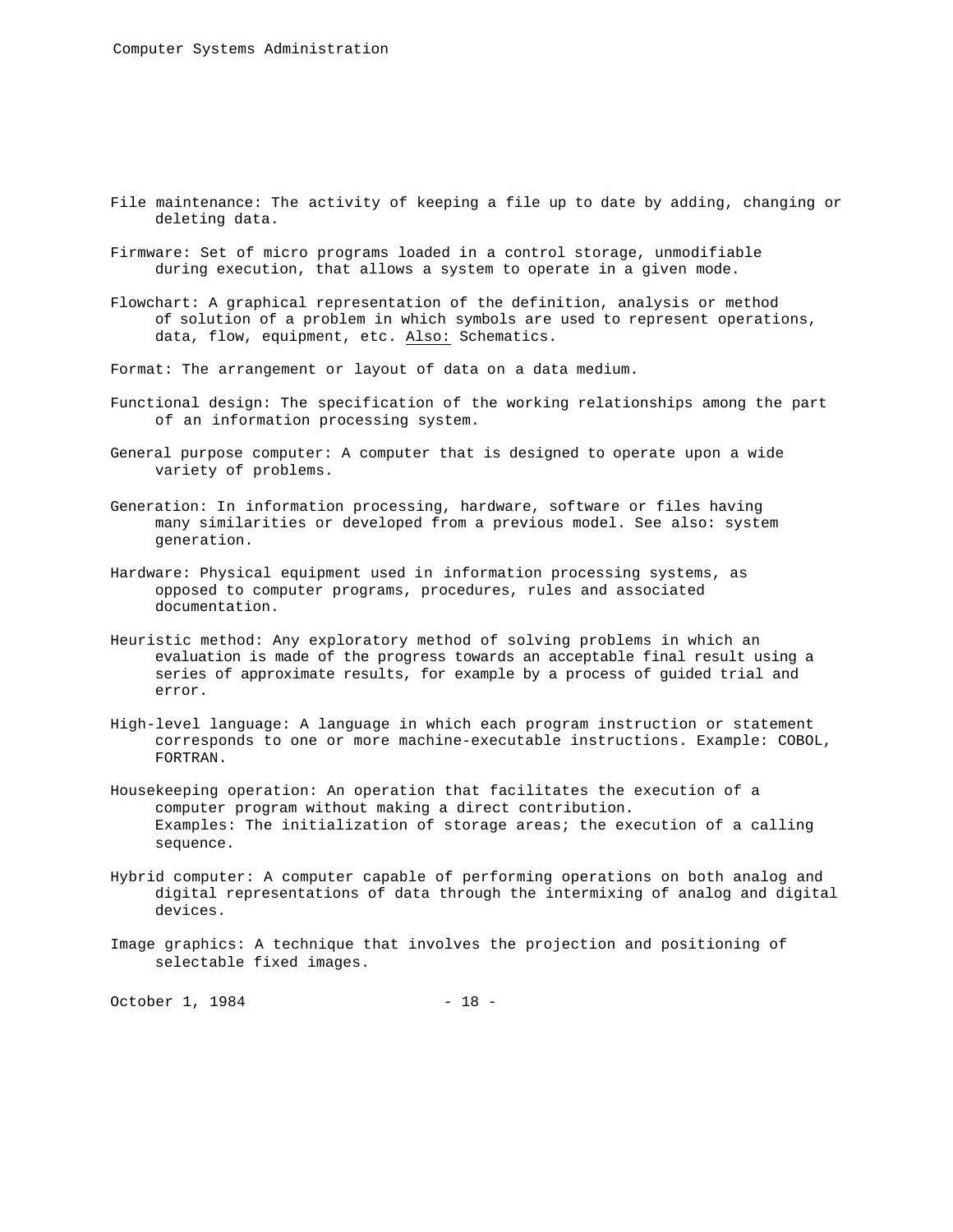- Information: The meaning that a human being assigns to data by means of the conventions used in their representation.
- Information measure: A suitable function of the probability of occurrence of an event or of a sequence of events from a set of possible events. In information theory, the term "event" is to be understood as used in the theory of probability.
- Information processing: processing of information performed predominately by electronic devices.
- Information retrieval: The action of recovering information on a given matter from stored data. Methods and procedures for recovering information on a given matter from stored data.
- Information theory: The branch of learning concerned with the study of information measures and their properties.
- Input: Pertaining to a device, process or channel involved in an input process, or to the data or states involved in an input process. The word "input" may be used in place of "input data", input signal", input terminal", etc. Synonym for: input process.
- Input data: Data being received or to be received into an information processing system or into any part of it.
- Input-output: Pertaining to a device*,* process or channel involved in an input process and in an output process, concurrently or not. The phrase "input-output" may be used in place of "input-output data", "input-output signals", "input-output terminal", etc. Abbreviation: I/0.

Input-output device: Synonym for: input-output unit.

- Input-output unit: A device in an information processing system by which data may be entered into the system, received from the system or both. Same as: inputoutput device.
- Input process: The process that consists of the reception of data into an information processing system or into any part of it. Same as: input.

Input program: A utility program that organizes the input process of a computer.

Input routine: A device in an information processing system by which data can be entered into the system. Same as: input device.

October 1, 1984 - 19 -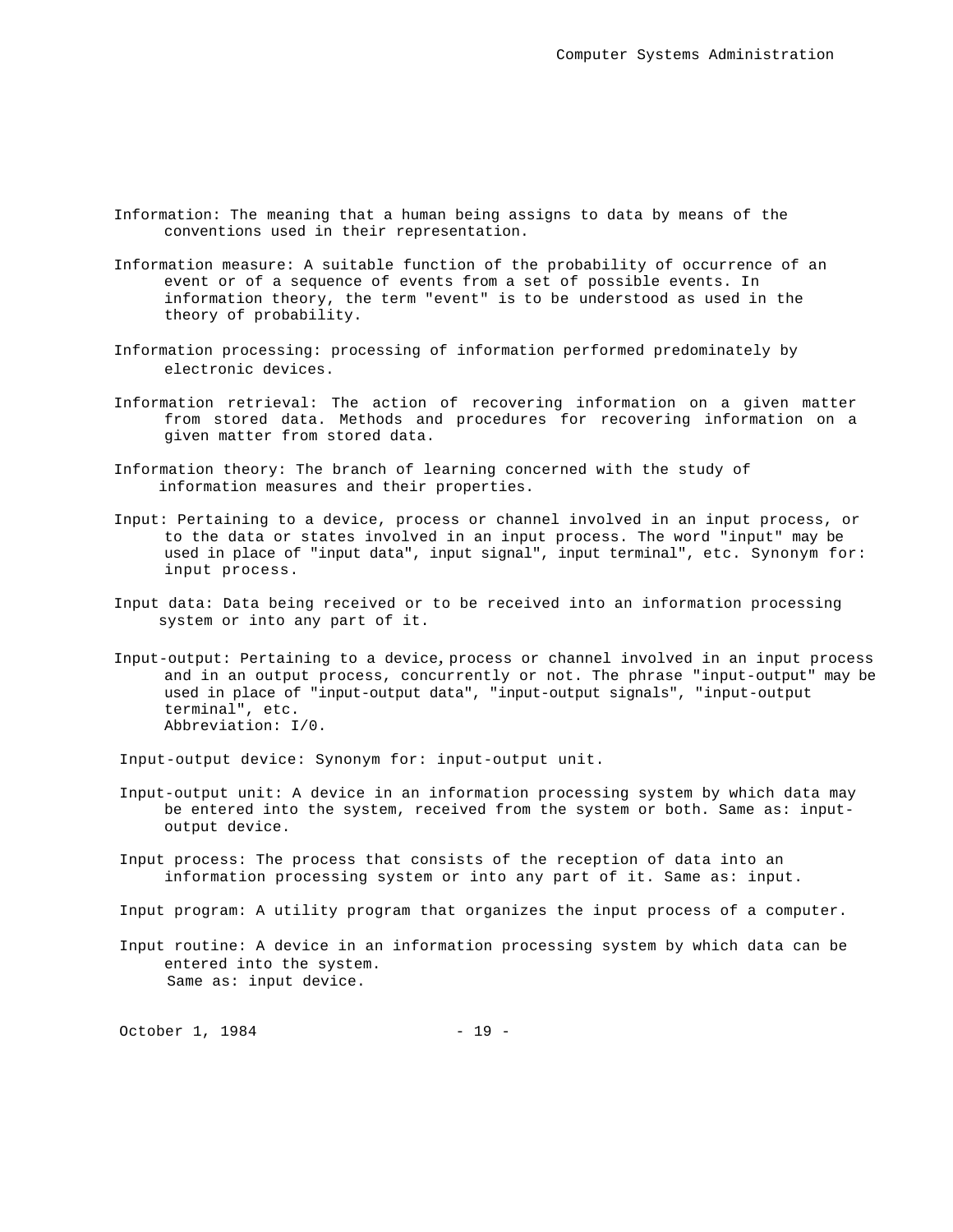- Input validation: An input control technique used to detect input data which are inaccurate incomplete or unreasonable. Same as: input data validation.
- Instruction: A meaningful expression that specifies one computer operation and identifies its operands, if any.
- Instruction code: A code used to represent the instructions in an instruction set. Same as: machine code.
- Instruction format: The part of the basic machine code of the computer that specifies the way in which the digits or characters are allocated to represent the functional codes of the computer's instructions repertoire.
- Instruction set: The set of the instructions of a computer, of a programming language or of the programming languages in a programming system.
- Integrated data processing: Information processing in which the coordination of all data acquisition and other stages of information processing within an organization are combined in a coherent information processing system. Abbreviation: IDP.

Interactive mode: Synonyme for: conversational mode.

- Interface: The place at which independent systems meet and act upon or communicate with each other - The mean by which interaction or communication is effected at an interface - A common boundary between information processing systems or the parts of a single system - The boundary between two systems or two devices.
- Interpreter: A computer program used to interpret. Same as: interpretive program.
- Item: An element of a set of data. Example: A file may consist of a number of items such as records which in turn may consist of other items.
- Iterative operation: The repetition of the algorithm for the solution of a set of equations with successive combinations of initial conditions or other parameters; each successive combination is selected by a subsidiary computation based on a predetermined set of iteration rules. Same as: automatic sequential operation.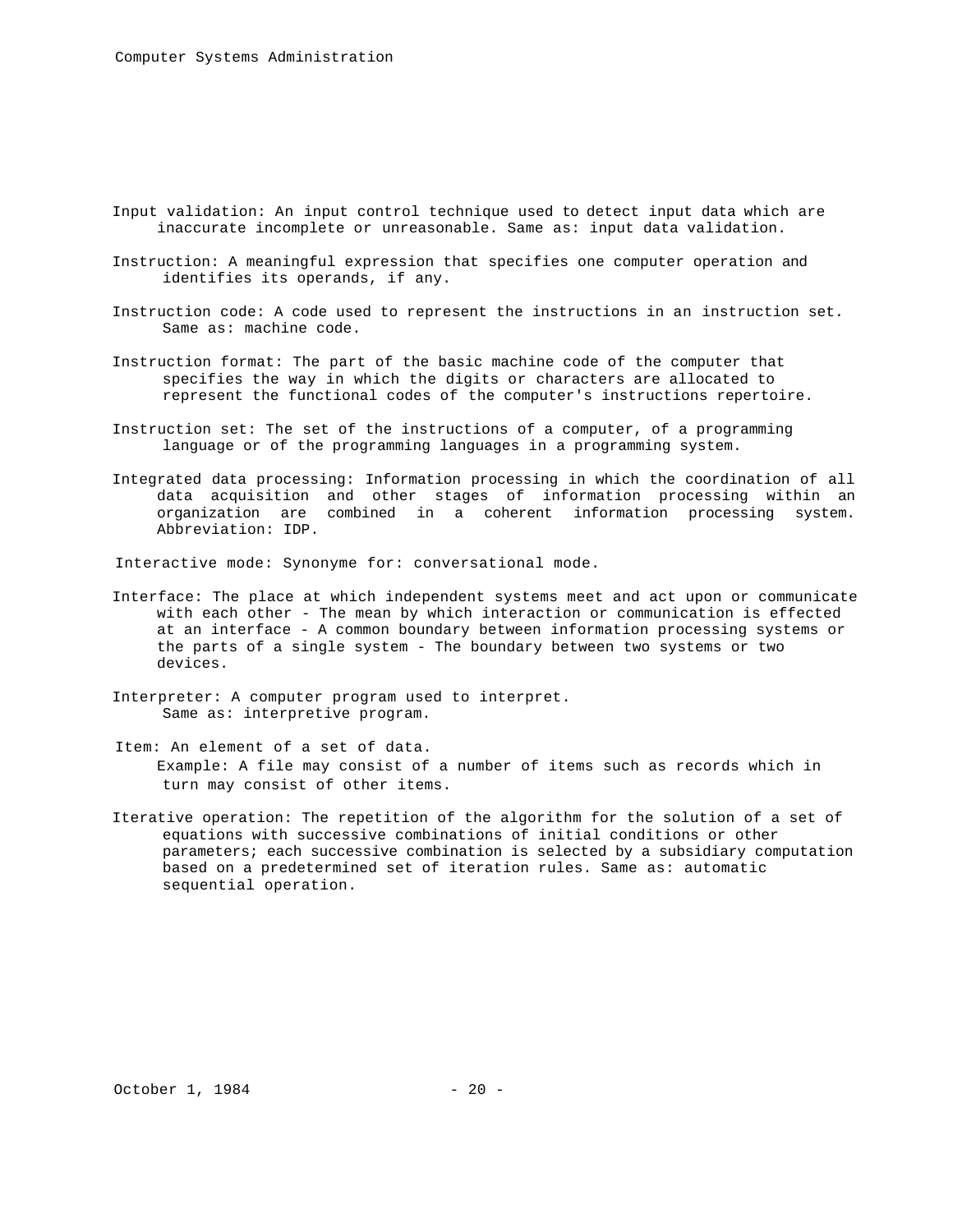- Job: (Computing Service) A unit of work that is defined by a user and that is to be accomplished by a computer. Loosely, the term "job" is sometimes used to refer to a representation of job. This representation may include a set of computer programs, files, and control statements to the operating system.
- Job-recovery control file: A file that contains all data pertaining to jobs being run on a computer system which can be used to restart jobs in the event of a system failure during the run.
- Job stream: The sequence of jobs or parts of jobs submitted to an operating system. Same as: input stream; run stream.

Keyword: Synonym for: descriptor.

- Language: A set of characters, conventions and rules that is used for conveying information, e.g., algorithmic language, artificial language, assembly language; command language; computer language; computer-oriented language; control language; language; problem-oriented language; procedural language; procedure-oriented language; programming language; source language; stratified language; target language; unstratified language.
- Language processor: A computer program that performs such functions as translating, interpreting and other tasks required for processing a specified programming language. Examples: A FORTRAN processor; a COBOL processor.
- Library of data: A set of related files. Example: In stock control, a set of inventory control files may form a library of data.

Library program: A computer program in or from a program library.

- Link: In computer programming, a part of a computer program, in some cases a single instruction or an address,. that passes control and parameters between separate portions of the computer program. Same as: linkage. To provide a link.
- Link protocol: A set of rules for data communication over a data link specified in terms of a transmission code, a transmission mode, and control and recovery procedures.
- Load module: A program unit that is suitable for loading into main storage for execution; it is usually the output of a linkage editor.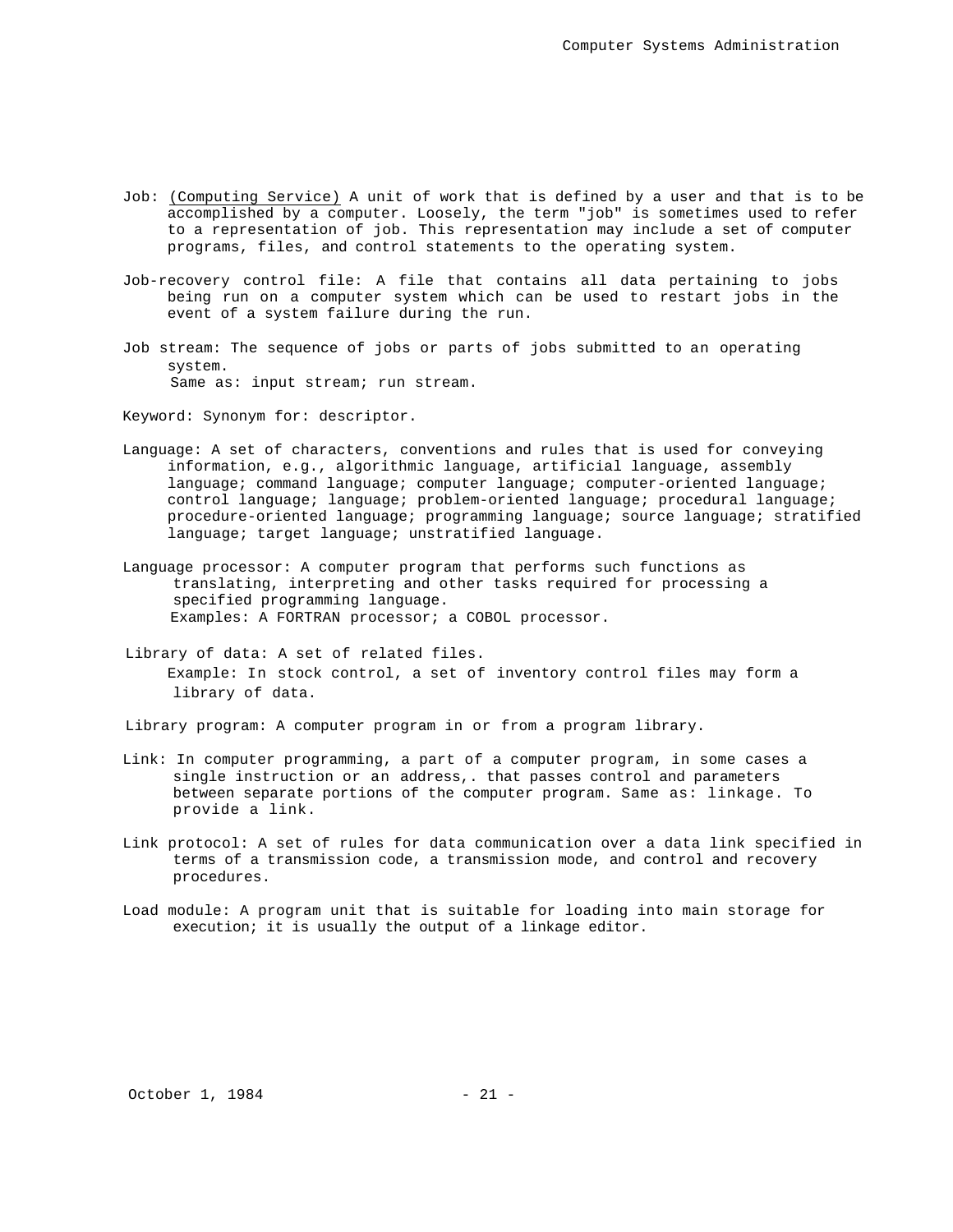- Logic design: A functional design that uses formal methods of description, such as symbolic logic.
- Logic diagram: A graphic representation of a logic design.
- Logic element: A device that performs an elementary logic operation. Same as: switching element.
- Logic function: Synonym for: switching function.
- Logic instruction: An instruction in which the operation part specifies a logic operation.
- Logic operation: (1) An operation that follows the rules of symbolic logic. (2) An operation in which each character of the result depends only on the corresponding character of each operand.
- Logic unit: A part of a computer that performs logic operations and related operations. Arithmetic and logic unit,
- Loop: A set of instructions that may be executed repeatedly while a certain condition prevails.
- Low-level language: Synonym for: computer-oriented language.
- Machine code: Synonym for: instruction code.
- Machine instruction: Synonym for: computer instruction.
- Machine language: A language that is used directly by a machine. Instructions written in machine code which can be obeyed by a computer without conversion. Same as: computer language.
- Macrodefinition: A declaration that provides the skeletal code which a macrogenerator uses in replacing a macroinstruction. Same as: macrodeclaration.
- Macrogenerator: A computer program that replaces macroinstructions in the source language with the defined sequence of instructions in the source language. Same as: macro-generating program.
- Macroinstruction: An instruction in a source language that is to be replaced by a defined sequence of instructions in the same source language.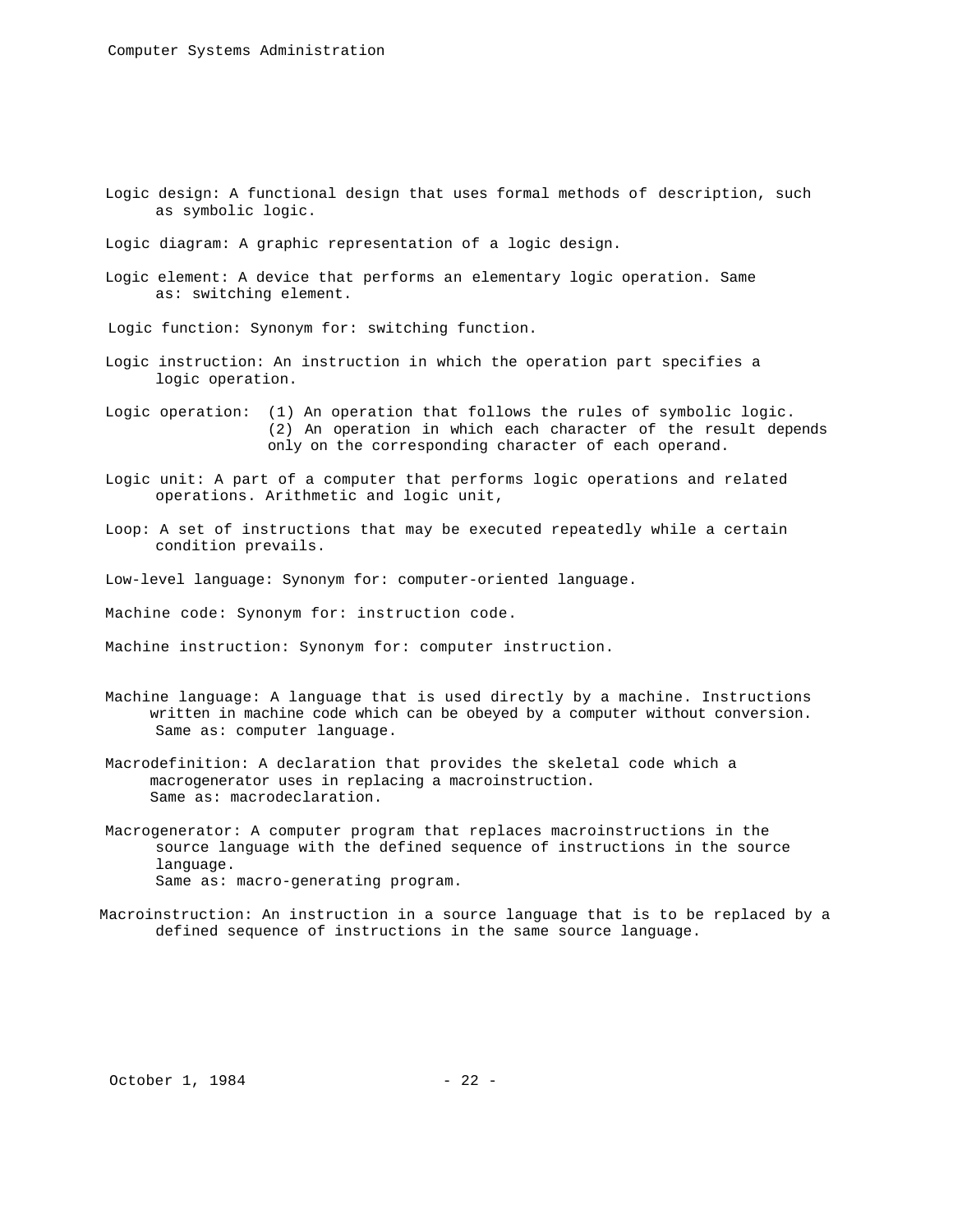Magnetic core storage: A magnetic storage in which data are stored by the selective polarization of magnetic cores.

Magnetic disk storage: A magnetic storage in which data are stored by magnetic recording on the flat surfaces of one or more disks that rotate in use.

- Magnetic drum storage: A magnetic storage in which data are stored by magnetic recording on the curved surface of a cylinder that rotates in use.
- Magnetic ink character recognition: Character recognition of characters printed with ink that contains particles of magnetic material. Abbreviation: MICR.
- Magnetic tape drive: A mechanism for moving magnetic tape and controlling its movement. Same as: magnetic tape transport mechanism; drive; tape drive; tape transport.
- Magnetic tape storage: A magnetic storage in which data are stored by magnetic recording on the surface of a tape that moves longitudinally in use.
- Magnetic tape unit: A device containing a tape drive, magnetic heads and associated controls. Same as: tape deck.
- Maintenance: (Hardware/equipment) Any activity intended to retain a functional unit in, or to restore it to, a state in which it can perform its required function. Includes keeping a functional unit in a specified state by performing activities such as tests, measurements, replacements, adjustments and repairs. See also: File maintenance, maintenance project.
- Mask: To use a pattern of characters to control the retention or elimination of portions of another pattern of characters.

Mass storage: Storage having very large storage capacity.

- Master file: A file that is used as an authority in a given job and that is relatively permanent, even though its contents may change. Same as: main file.
- Matching: The technique of comparing the keys of two records to select items for a particular stage of processing or to reject invalid records.

Mathematical logic: Synonym for: symbolic logic.

Matrix: An array of elements, arranged in rows and columns, that may be manipulated according to the rules of matrix algebra.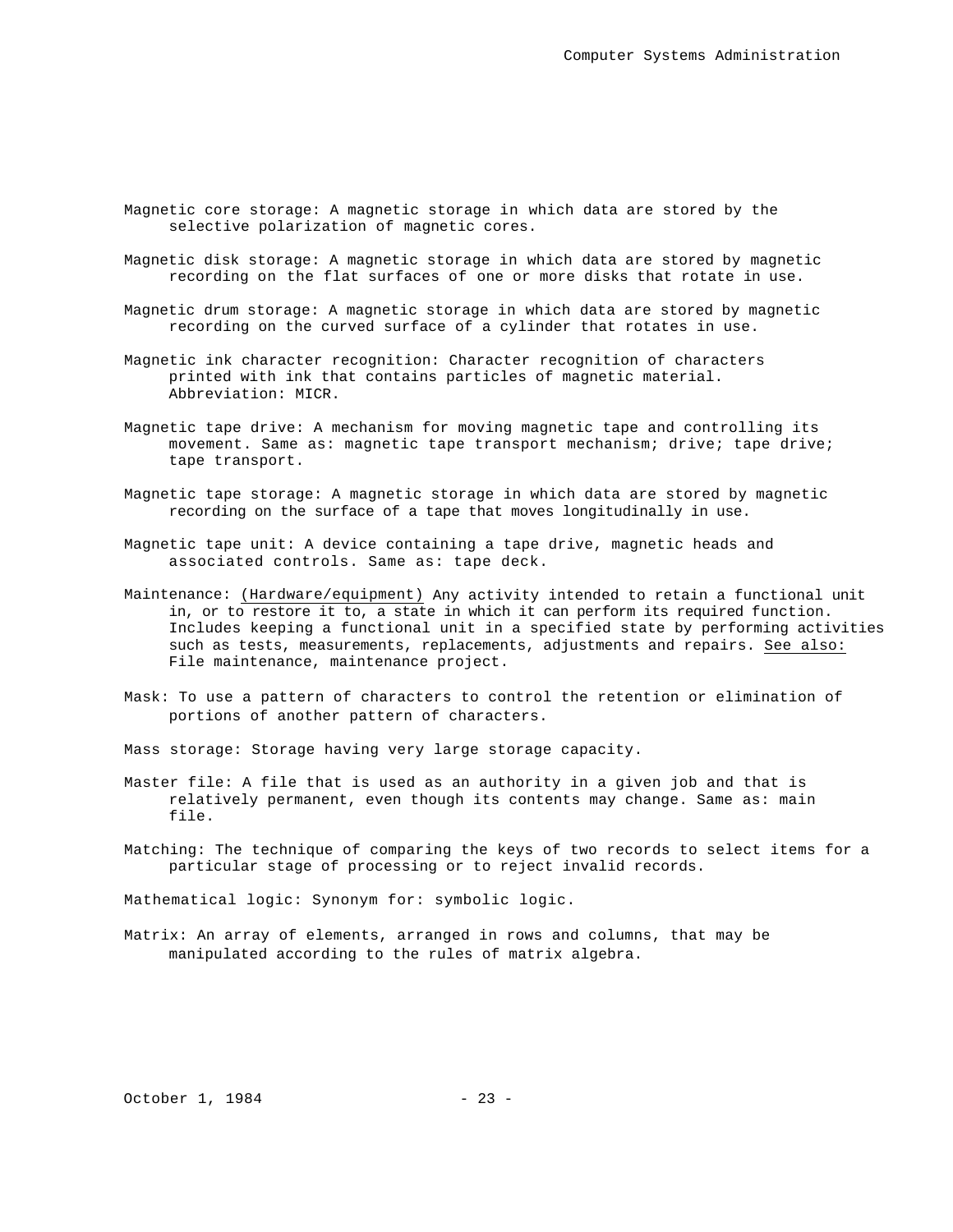Memory: Synonym for: internal storage. Also: read-only memory; virtual memory.

Memory device: Synonym for: storage device.

- Merge: To combine the items of two or more sets that are each in the same given order into one set in that order.
- Message: (1) In information theory and communication theory, an ordered series of characters intended to convey information. (2) In data communication, a group of characters and control sequences transferred as an entity, from a data source to a data sink, whose arrangement of characters is determined by the data source-.
- Message mode: A manner of operating a data network by means of message switching.
- Message sink: That part of a communication system in which messages are considered to be received.
- Message source: That part of a communication system from which messages are considered to originate. Same as: information source.
- Message switching: The process of routing messages by receiving, storing, and transmitting complete messages within a data network.

Metalanguage: A language that is used to specify a language or languages.

Microform: A medium that contains microimages.

- Micrographics: That branch of science and technology concerned with methods and techniques for converting any form of information to or from microform.
- Microprogram: A sequence of elementary instructions that corresponds to a specific computer operation, that is maintained in special storage, and whose execution is initiated by the introduction of a computer instruction into an instruction register of a computer.

Microprogramming: The preparation or use of microprograms.

Minimum delay programming: A method of programming in which storage locations for instructions and data are chosen so that access time is reduced and minimized.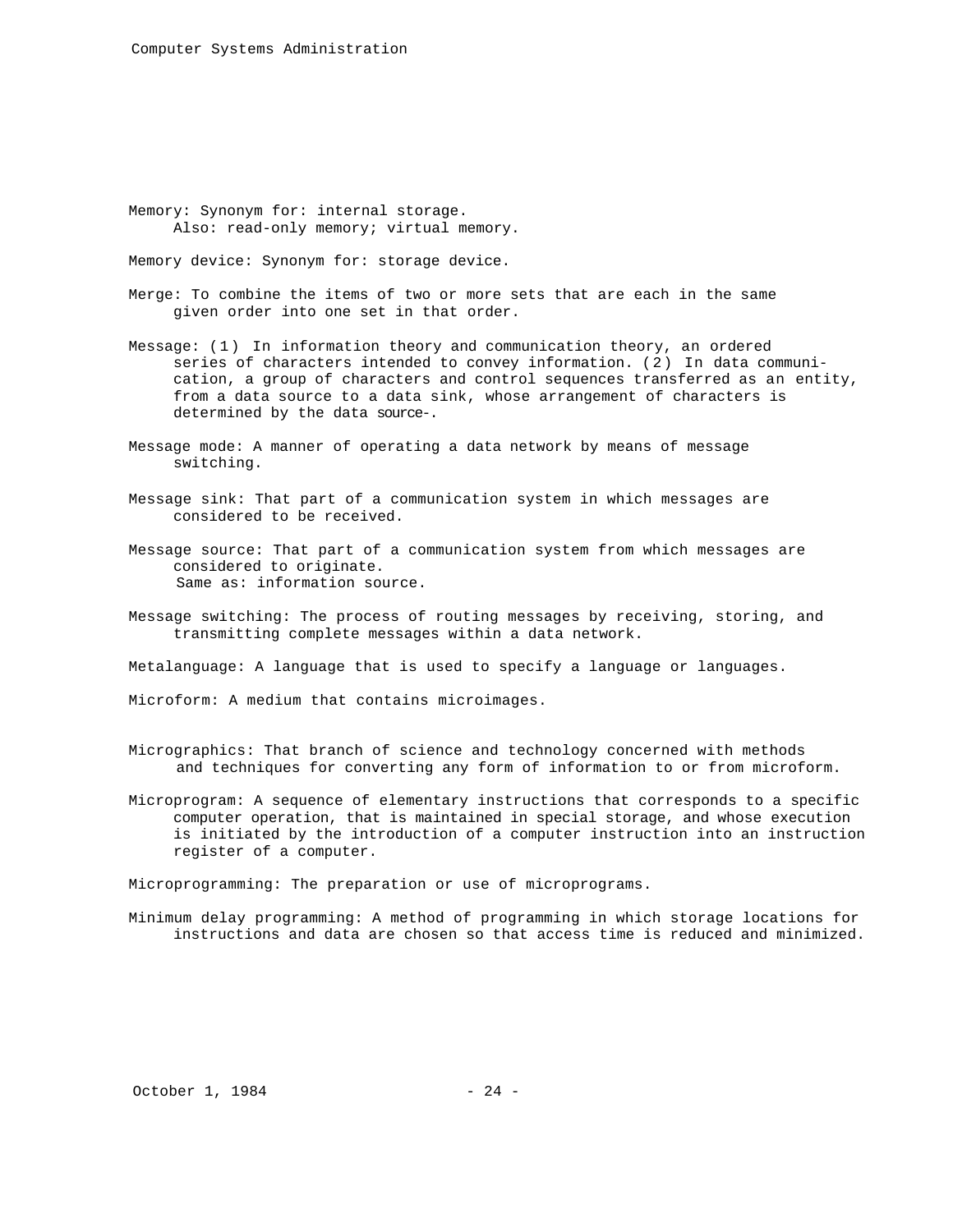- Mirror: To reflect all or part of a display image; the image is rotated 180 degrees about a line in the place of the display image.
- Mnemonic symbol: A symbol chosen to assist the human memory. Example: The abbreviation "myp" for "multiply".

Modem: A functional unit that modulates and demodulates signals.

- Monitor: A functional unit that observes and records selected activities within an information processing system for analysis. See also: system monitor.
- Monitor program: A computer program that observes, regulates, controls or verifies the operations of an information processing system. Same as: monitoring program.
- Multiplexer: In data transmission, a functional unit that permits two or more data sources to share a common transmission medium such that each data source has its own independent channel.
- Multiprocessing: A mode of operation that provides for parallel processing by two or more processors of a multiprocessor.
- Multiprocessor: A computer including two or more central processing units that have access to a common main storage.
- Multiprogramming: A mode of operation that provides for the interleaved execution of two or more computer programs by a single processor.
- Multitasking: A mode of operation that provides for the concurrent performance, or interleaved execution of two or more tasks.
- Natural language: A language whose rules are based on current usage without being explicitly prescribed.
- Node: In a data network, a point where one or more functional units interconnect data transmission lines.
- Notation: A set of symbols, and the rules for their use, for the representation of data.
- Object language: The intended and desired output from the conversion of one language to another. Same as: target language.

October 1, 1984 - 25 -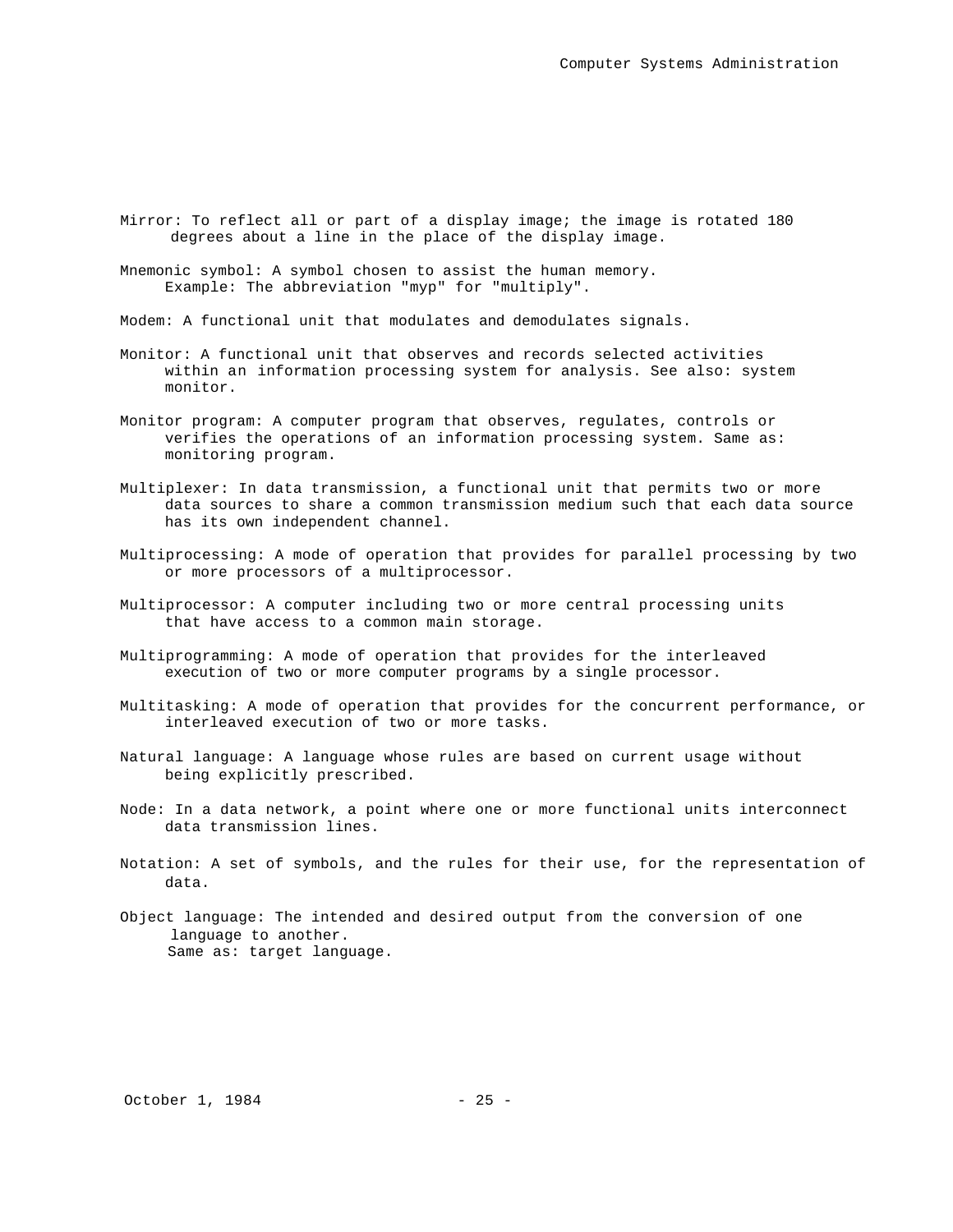- Object module: A program unit that is the output of an assembler or a compiler and that is suitable for input to a linkage editor.
- Object program: A computer program that is the output of a conversion from one language to another. Same as: target program.
- Offline: Pertaining to the operation of a functional unit when not under the direct control of the computer.
- Online: Pertaining to the operation of a functional unit when under the direct control of the computer.

Operand: An entity on which an operation is performed.

Operational analysis: Synonym for: operation research.

- Operating system: Software for controlling the execution of computer programs and that may provide scheduling, debugging, input/output control, accounting, compilation, storage allocation, data management and related services. Abbreviation: OS.
- Operation: A well-defined action that, when applied to any permissible combination of known entities, produces a new entity.

Operation analysis: Synonym for: operation research.

- Operations research: The design of mathematical models for complex problems concerning the optimal allocation of available resources, and the design or application of mathematical methods for solving those problems. Abbreviation: OR. Same as: operational research; operation analysis.
- Operation table: A table that defines an operation by listing all appropriate combinations of values of the operands and indicating the result for each of these combinations.
- Output: Synonym for: output data; output process. Pertaining to a device, process or channel involved in an output process, or to the data or states involved in an output process. The word "output" may be used in place of "output data", "output signal", "output terminal", etc.
- Output data: Data being delivered or to be delivered from an information processing system or from any part of it.

Output device: Same as output unit.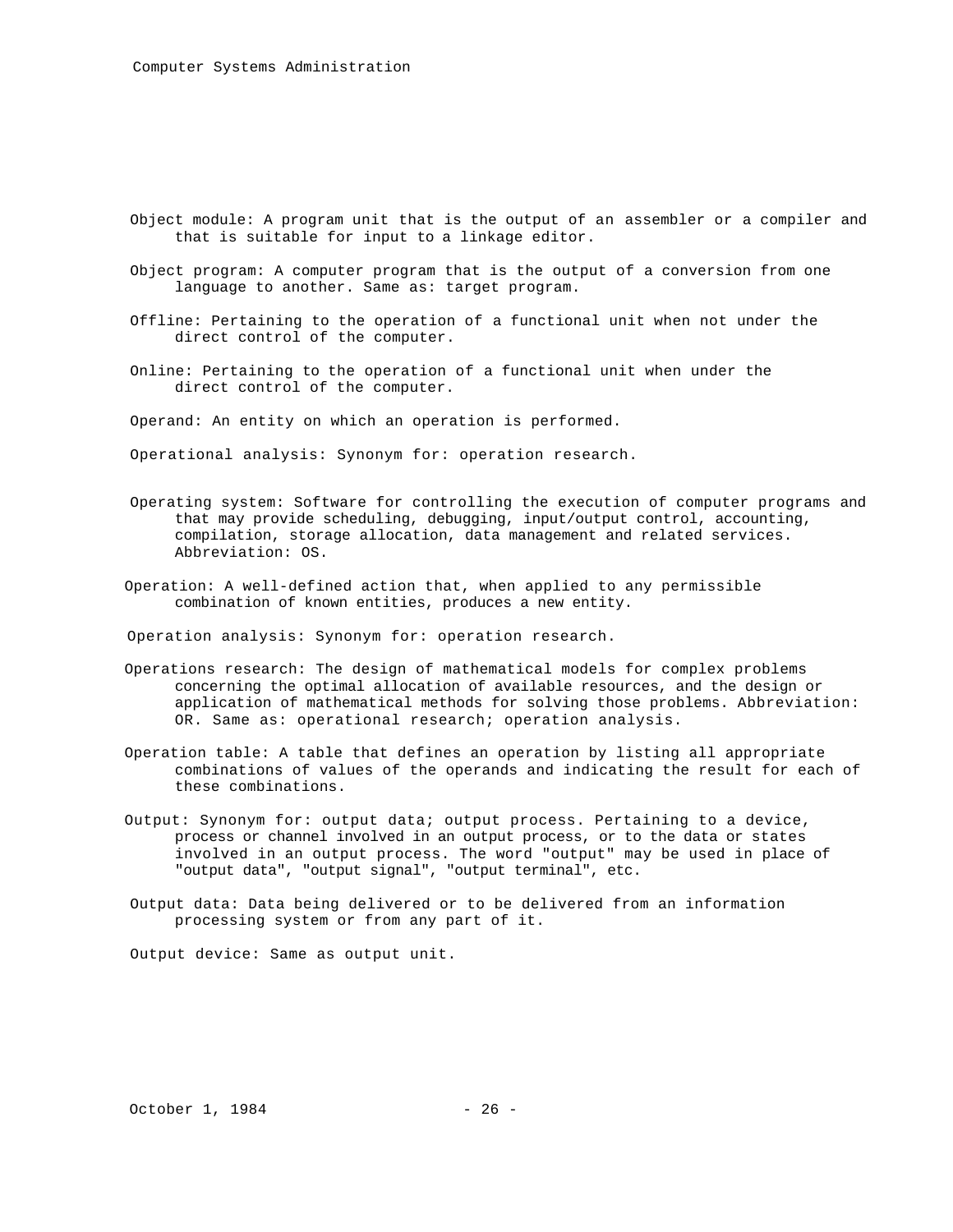- Output process: The process that consists of the delivery of data from an information processing system or from any part of it.
- Output program: A utility routine that organizes the output process of a computer.
- Output routine: A utility routine that organizes the output process of a computer.
- Output unit: A device in an information processing system by which data can be received from the system. Same as: output device.
- Overlay: In the execution of a computer program, to load a segment of the computer program in a storage area hitherto occupied by parts of the computer program that are not currently needed.
- Packet: Data and a sequence of control bits arranged in a specified format and transferred as an entity that is determined by the process of transmission.

Packet mode: A manner of operating a data network by means of packet switching.

- Packet sequencing: A process of ensuring that packets are delivered to the receiving data station in the same sequence as they were received by the data network from the sending data station.
- Packet switching: The process of routing and transferring data by means of addressed packets so that a channel is occupied during the transmission of the packet only and, upon completion of the transmission, the channel is made available for the transfer of other packets.
- Parallel operation: A processing mode in which operations are performed either concurrently in a single device, or concurrently or simultaneously in two or more devices.
- Parameter: A variable that is given a constant value for a specified application and that may denote the application. Example: dynamic parameter; external program parameter; preset parameter; program generated parameter.
- Parity check: A check which ensures that any one group of binary digits conforms to the parity (either odd or even) required by that particular computer or computer system.

Password: A protected code or signal that identifies a user.

Patch: To make an improvised modification.

October 1, 1984 - 27 -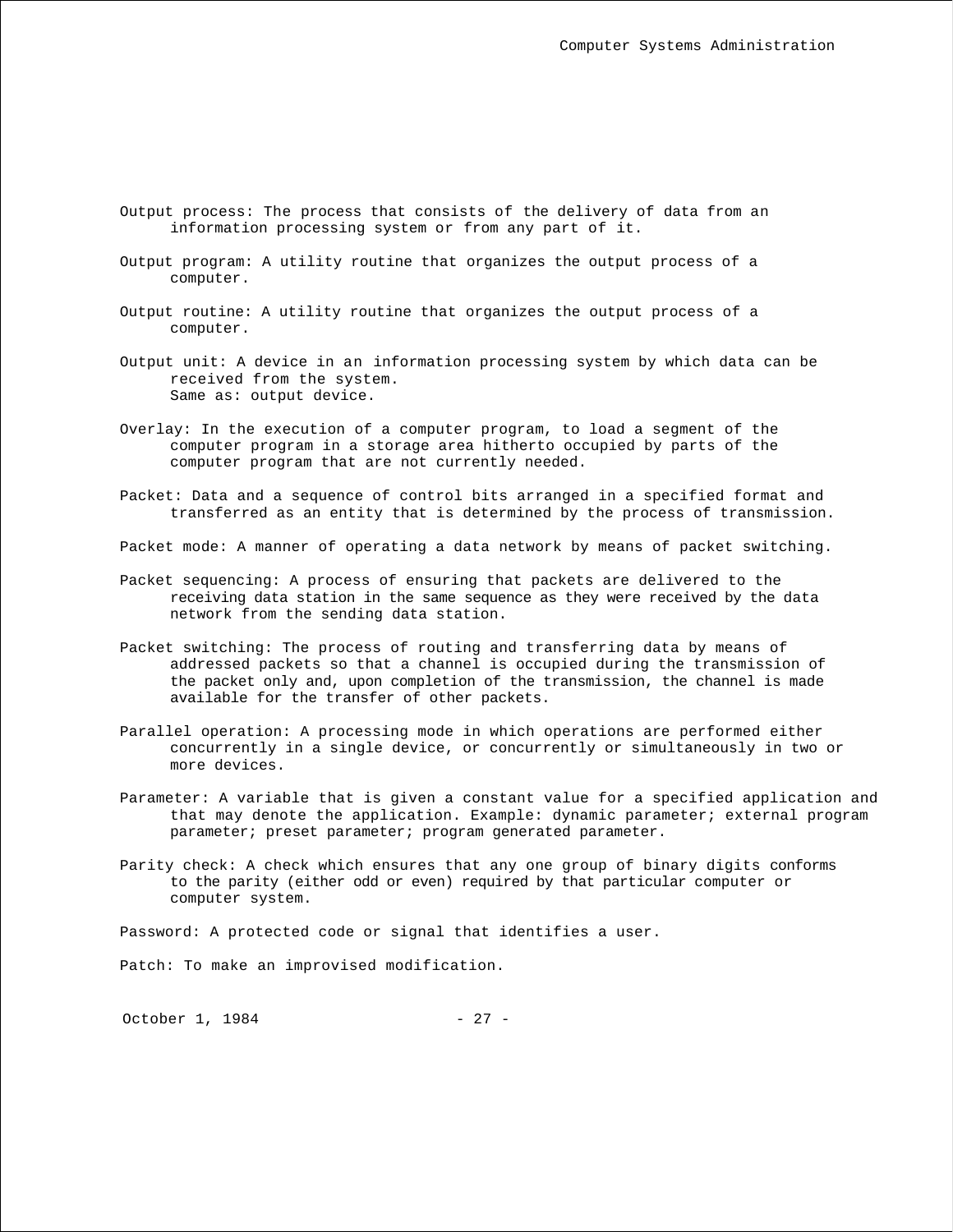Computer Systems Administration

Pattern recognition: The identification of shapes, forms, or configurations by automatic means.

Peripheral control unit: Synonym for: input-output controller.

- Peripheral equipment: In an electronic data processing system, any equipment, distinct from the central processing unit, which may provide the system with outside communication or additional facilities.
- Port: A functional unit of a node through which data can enter or leave a data network.
- Postmortem dump: Dumping that is performed at the end of a run, usually for purposes of debugging, auditing or documentation.
- Postprocessor: A computer program that effects some final computation or organization.
- Precision: A measure of the ability to distinguish between nearly equal value. Examples: Four-place numerals are less precise than six-place numerals; nevertheless a properly computed four-place numeral may be more accurate than an improperly computed six-place numeral.
- Preset parameter: A parameter that is bound when the computer program is constructed, for example, when it is flowcharted, coded or compiled.
- Preventive maintenance: Maintenance performed specifically to reduce the incidence of faults. Also: routine maintenance; periodical maintenance.
- Privacy: The right of individuals and organizations to control the collection, storage and dissemination of their data or data about themselves.
- Privacy protection: The establishment of appropriate administrative, technical and physical safeguards to ensure the security and confidentiality of data against any anticipated threats or hazards to privacy.
- Problem description: A statement of a problem, perhaps including a description of the method of solving it, the procedures and algorithms, etc.
- Problem-oriented language: A programming language that is especially suitable for a given class of problems. Examples: Procedure-oriented language such as FORTRAN, ALGOL; simulation languages such as GPSS, SIMSCRIPT; list processing languages such as LISP, IPL-V; information retrieval languages.

Procedural language: Synonym for: procedure-oriented language.

October 1, 1984 - 28 -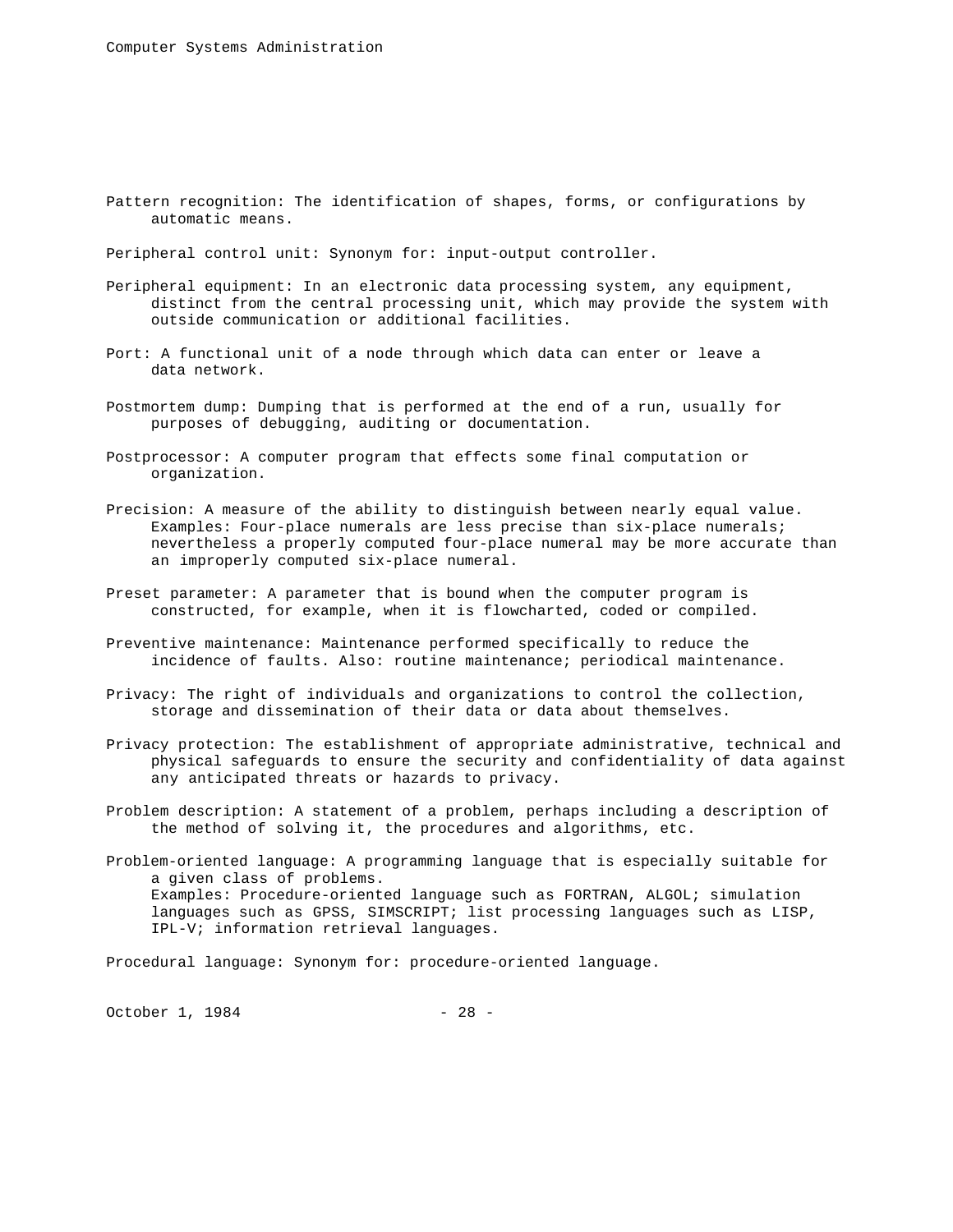- Procedure: A description of a course of action taken for a specific purpose. See also: contingency procedure; recovery procedure.
- Procedure-oriented language: A program-oriented language that facilitates the expression of a procedure as an explicit algorithm. Examples: FORTRAN, ALGOL, COBOL, PL/1. Same as: procedural language.
- Process: A course of events occurring according to an intended purpose or effect. To perform operations on data according to an intended purpose or effect.
- Processor: Software, hardware or firmware which is capable of performing processing.
- Program: A schedule or plan that specifies actions which may or may not be taken.

Variant: program.

Also: assembly program; checking program; compiling program; computer program; control program; diagnostic program; executive program; input program; interpretive program; library program; macro generating program; monitoring program; monitor program; object program; output program; reenterable program; relocatable program; resident control program; reusable program; self-adapting program; self-organizing program; service program; snapshot program; snapshot trace program; source program; supervisory program; target program; trace program; translating program; utility program.

Program: To design and/or to write (code) and test/debug computer programs.

Program-generated parameter: A parameter that is bound during the execution of a computer program. Same as: dynamic parameter.

Program library: An organized collection of computer programs.

- Programmatics: The branch of learning that is concerned with the study and development of computer programming methods and languages.
- Programmed check: A check that is carried out by a series of instructions in a program.
- Programming: The designing, writing and testing and documenting of computer programs.
- Programming flowchart: A flowchart representing the sequence of operations in a program.

October 1, 1984 - 29 -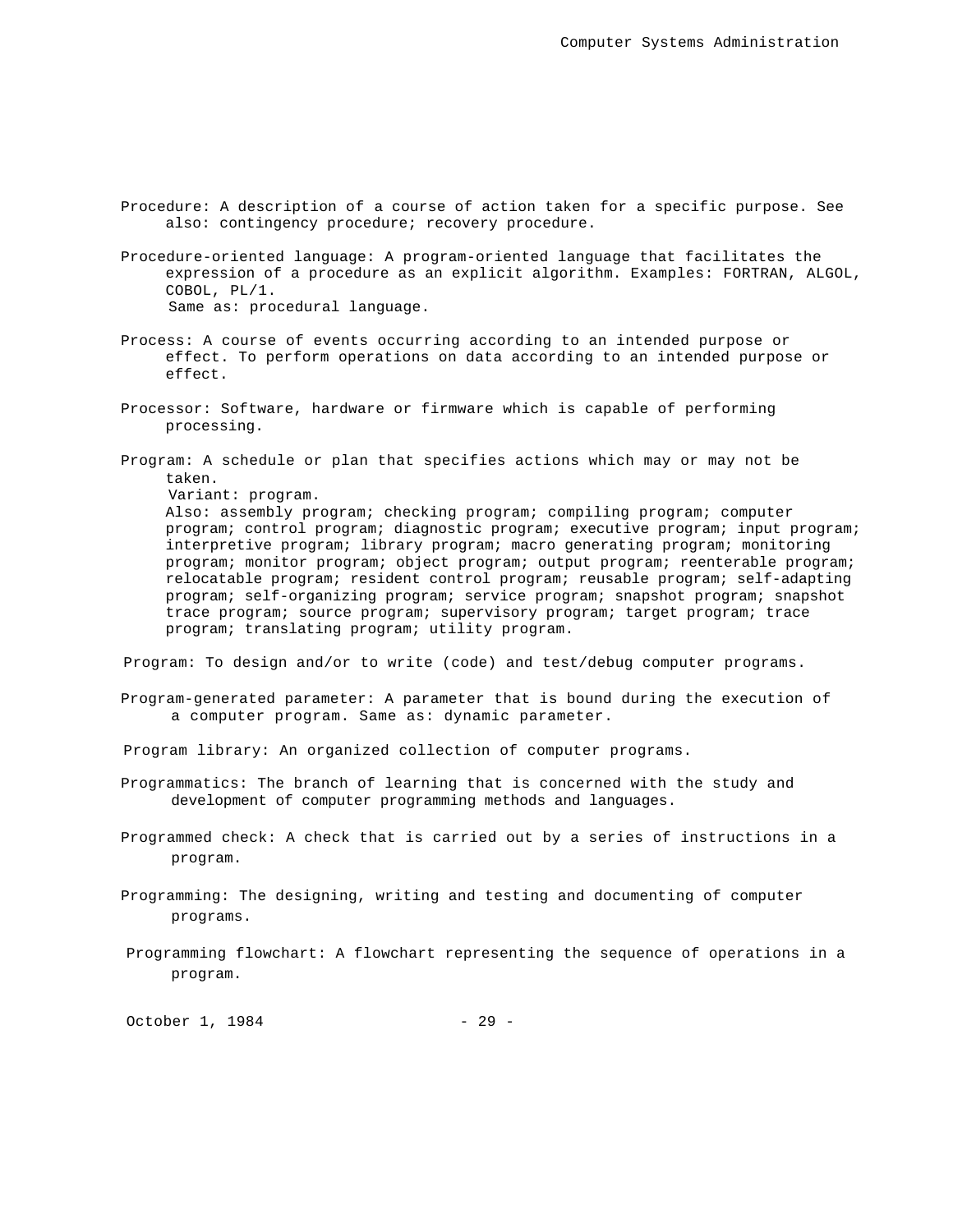Programming language: An artificial language established for expressing computer programs.

Programming science: Synonym for: programmatics.

- Programming system: One or more programming languages and the necessary software for using these languages with particular information processing equipment.
- Program testing: The running of a program against a predetermined series of users specified data to arrive at a predictable result for the purpose of establishing program acceptability.
- Protection: An arrangement for restricting access to the use of all or part of a computer system. See also: privacy protection; storage protection.
- Pseudocode: A code that requires translation prior to execution. Pseudocode can be used as an aid in program development by using English-like terms to describe program structures.
- Rate: The number of bits, bytes or characters per unit of time which pass a given point in a given channel or which a device can accept (input) or deliver (output).
- Read: To obtain data from a storage device, from a data medium, or from another source.
- Reading: The obtaining of data from a storage device, from a data medium, or from another source.
- Real time: Pertaining to the processing of information by a computer in connection with another process outside the computer according to time requirements imposed by the outside process. The term "real time" is also used to describe systems operating in conversational mode and processes that can be influenced by human intervention while they are in progress.
- Real-time operation: In analog computing, an operation or other response in which programmed responses to an event are simultaneous with the event itself.
- Reconfiguration: A change to the configuration of a computer system, effected manually and/or automatically, that can be used to maintain system integrity.

October 1, 1984 - 30 -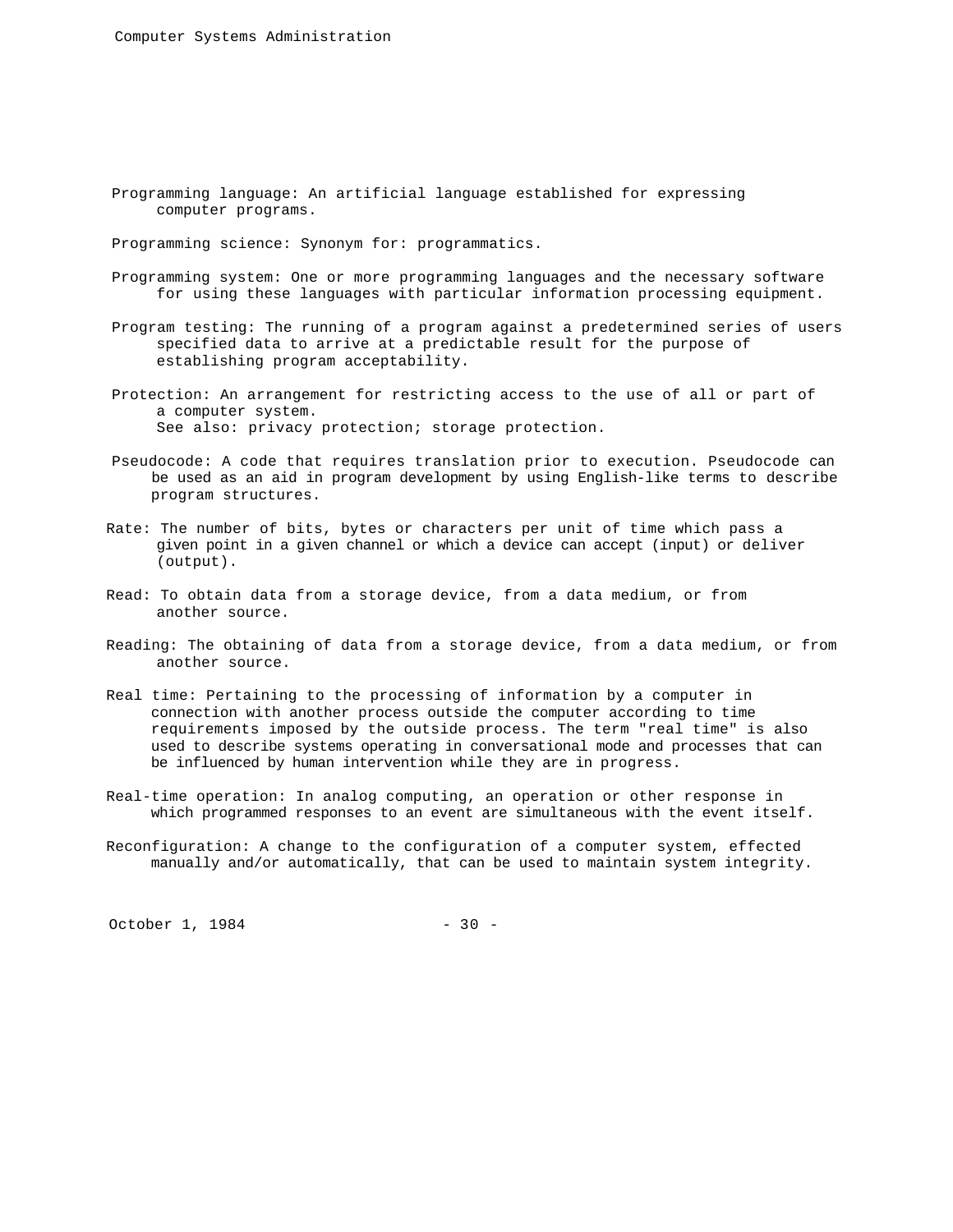- Record: A set of related data or words treated as a unit. Example: In stock control, each invoice could constitute one record.
- Record layout: The arrangement and structure of data or words in a record, including the order and size of the components of the record.
- Redundancy: In information theory, the amount by which the decision content exceed the entropy.
- Redundancy check: Any checking operation which depends on extra characters or bits that are attached to data to permit the automatic detection of errors. The extra characters or bits do not themselves contribute to the significant content of the data.
- RJE: Abbreviation for remote job entry.
- Reliability: The ability of a functional unit to perform a required function under stated conditions for a stated period of time.
- Remote batch entry: Submission of batches of data through an input unit that has access to a computer through a data link.
- Remote batch processing: Batch processing in which input-output units have access to a computer through a data link.
- Remote job entry: Submission of one or more jobs through an input unit that has access to a computer through a data link. Abbreviation: RJE.
- Restart: The resumption of the execution of a computer program using the data recorded at a checkpoint.

Result: An entity produced by the performance of an operation.

ROM: Abbreviation for: read only memory.

Routine: A computer program, or part thereof, that may have some general or frequent use.

Run: A performance of one or more jobs or programs.

Segment: A self-contained portion of a computer program that may be executed without the entire computer program necessarily being maintained in the internal storage at any one time. To divide a computer program into segments. Same as: partition, section.

October 1, 1984 - 31 -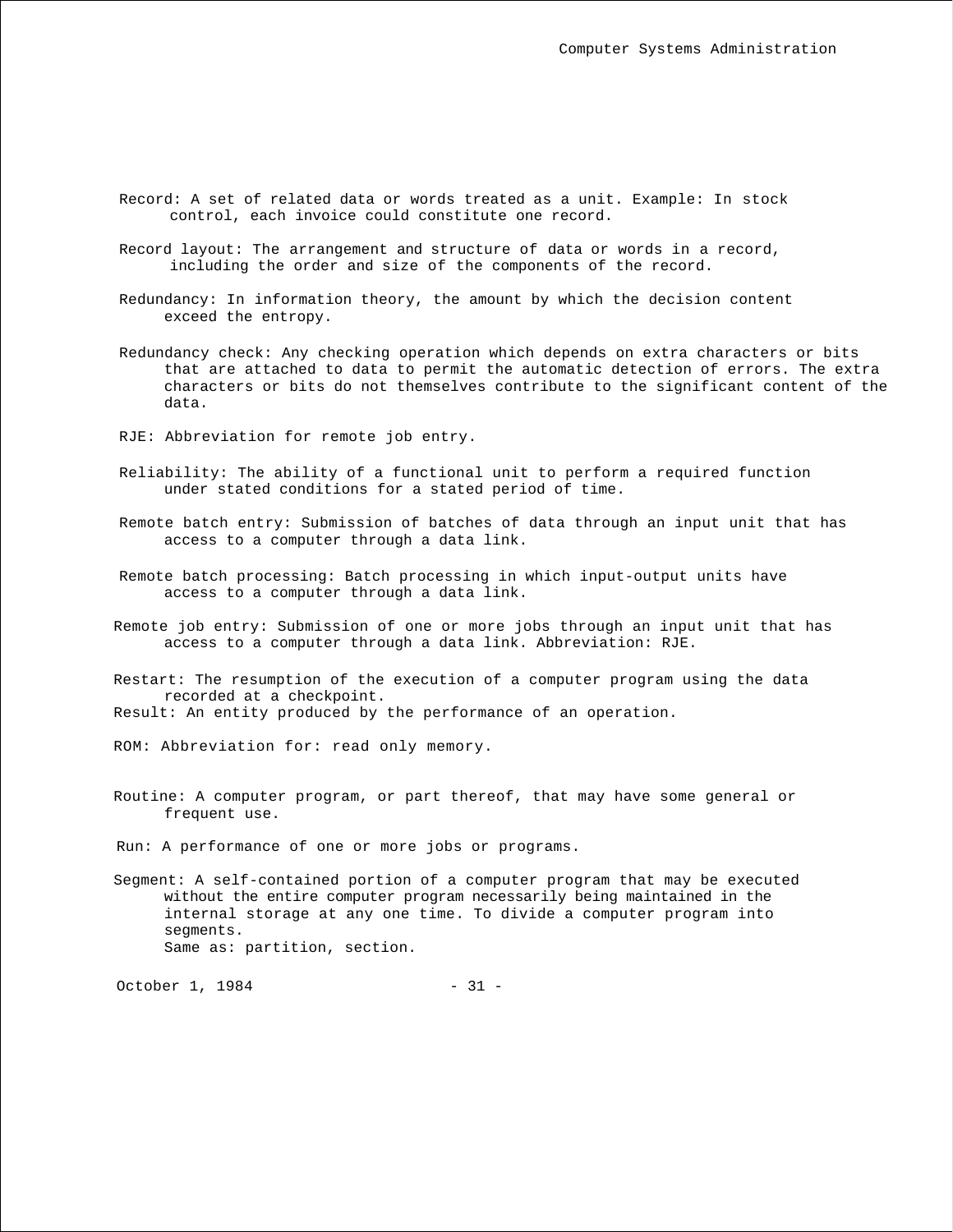Computer Systems Administration

- Self-organizing program: A program that has the ability to make re-arrangements in its internal structure.
- Sequential: Pertaining to the occurrence of events in time sequence, with no simultaneity or overlap.

Service program: Synonym for: utility program.

Service routine: Synonym for: utility program.

Setup: In a computer which consists of an assembly of individual computing units, the arrangement of interconnections between the units and the adjustments needed for the computer to operate upon a given problem.

Signal: A value attached to an event that conveys information.

- Simulation: The representation of features of the behavior of a physical or abstract system by the behavior of another system. Examples: (1) The representation of a physical phenomenon by means of operations performed by a computer. (2) The representation of operations of a computer by those of another computer.
- Simulator: A device, information processing system or computer program for representing features of the behavior of a physical or abstract system.
- Software: Computer programs, procedures, rules and any associated documentation concerned with the operation of an information processing system.
- Sort: To segregate items into groups according to specified criteria. NOTE: Sorting involves ordering, but need not involve sequencing, for the groups may be arranged in an arbitrary order.
- Source language: A language in which a problem is programd for a computer which requires conversion before processing.

Source program: A computer program expressed in a source language.

- Snapshot program: (Synonym: snapshot trace program) A trace program that produces output data only for selected instructions or for selected conditions.
- Statement: In a programming language, a meaningful expression that may describe or specify operations and is usually complete in the context of this language.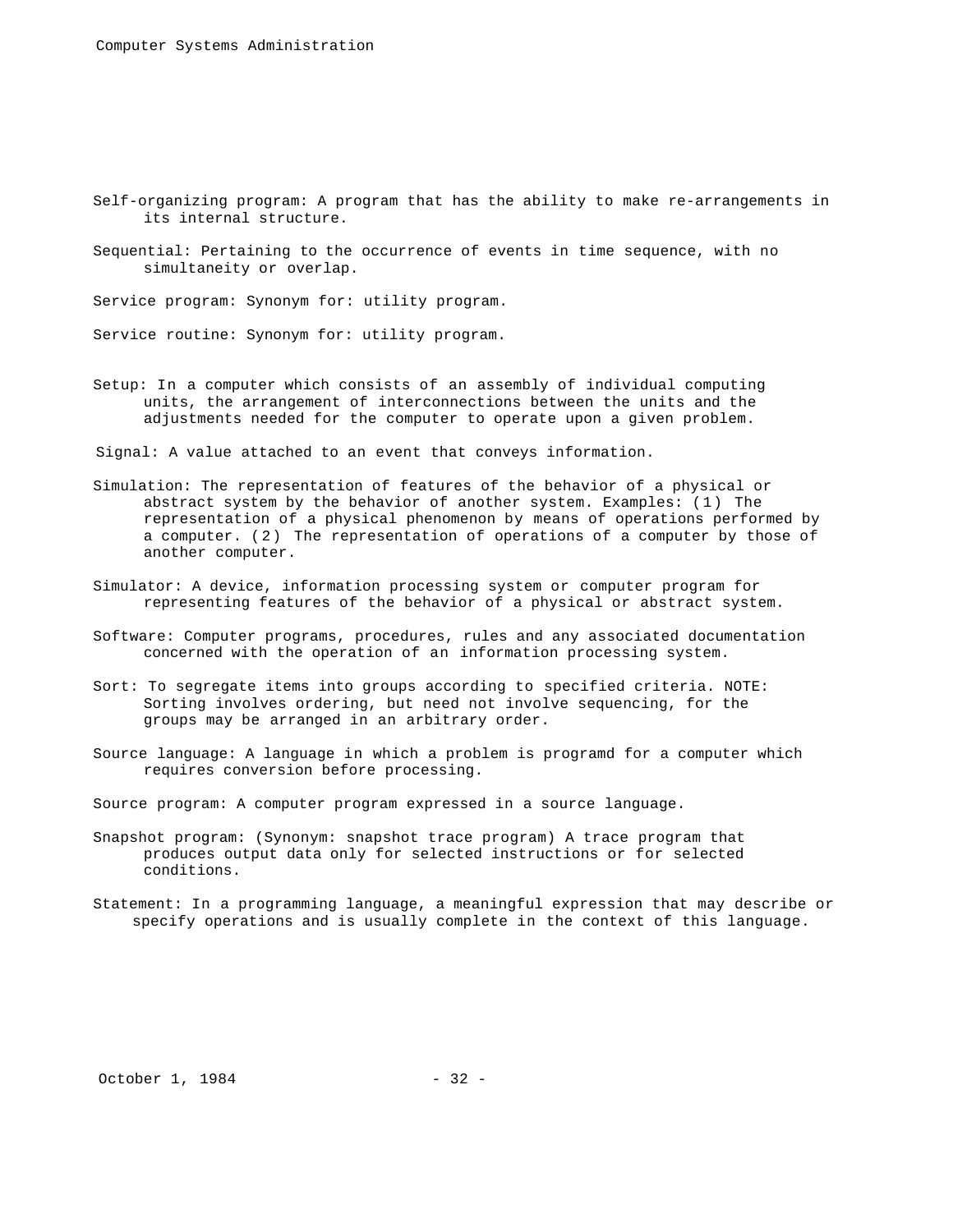- Storage: The action of placing data into a storage device. The retention of data in a storage device.
- Storage capacity: The amount of data that can be contained in a storage device measured in binary digits, bytes, characters, words or other units of data.
- Storage device: A functional unit into which data can be placed, in which they can be retained, and from which they can be retrieved. Same as: storage unit; memory unit; memory device.
	- Storage protection: Limitation of access to a storage device, or to one or more storage locations, by preventing writing or reading or both.
- Statified language: A language that cannot be used as its own metalanguage. Example: FORTRAN.
- Subroutine: A sequenced set of statements that may be used in one or more computer programs and at one or more points in a computer program.
- Supervisory program: A computer program, usually part of an operating system, that controls the execution of other computer programs and regulates the flow of work in information processing systems. Same as: executive program; supervisor.
- Swapping: A process that interchange the content of an area of main storage with the content of an area in auxiliary storage.
- Symbol: A conventional representation of an idea or a representation of a concept upon which agreement has been reached.
- Symbolic logic: The discipline in which valid arguments and operations are dealt with using an artificial language designated to avoid the ambiguities and logical inadequacies of natural languages. Same as: mathematical logic.
- Syntax: The relationships among characters or group of characters, independent of their meanings or the manner of their interpretation and use.
- System: An independent collection of persons, machines, methods and procedures organized to accomplish a specific set of functions.
- System generation: The process of selecting optional parts of an operating system and of creating a particular operating system tailored to the requirements of an information processing installation. Abbreviation: sysgen.

October 1, 1984 - 33 -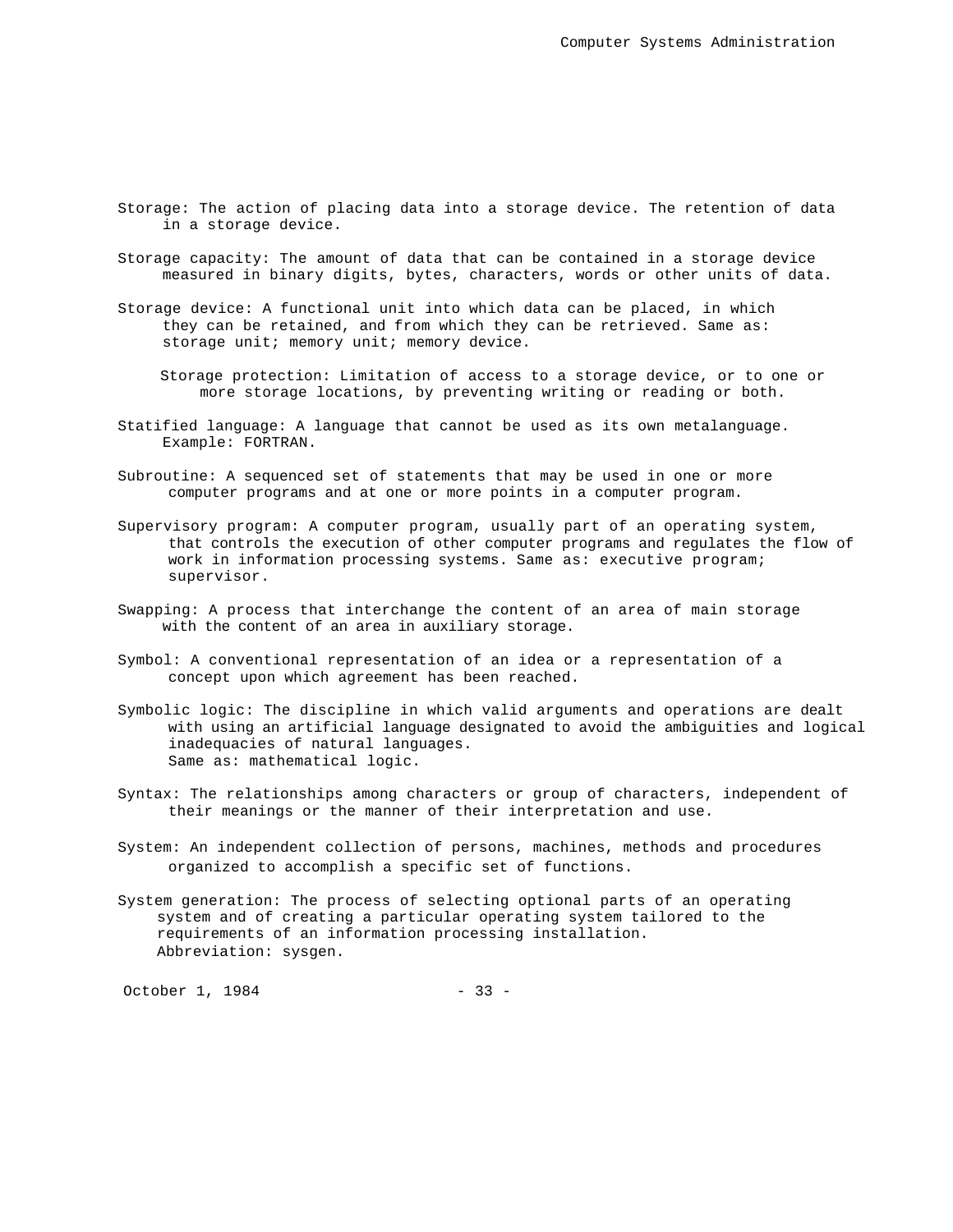- System monitor: One or more computer programs that monitor the activities of a computer system.
- System resilience: That quality of a computer system that enables it to continue to function correctly despite the existence of a fault or faults in one or more of its component parts.
- System security (EDP): Technological and managerial safeguards designed to protect computer hardware, software and data from unauthorized or accidental modification, destruction or disclosure.
- System testing: The running of a system against a predetermined series of users specified data to arrive at a predictable result for the purpose of establishing system acceptability.
- Table: An array of data each item of which may be unambiguously identified by means of one or more arguments.
- Tape deck: Synonym for: magnetic tape unit.
- Tape drive: Synonym for magnetic tape drive.
- Target program: Synonym for: object program.
- Task: In a multiprogramming or multiprocessing environment, one or more sequences of instructions treated by a control program as an element of work to be accomplished by a computer.
- Telecommunications: Data transmission between a computing system and remotely located devices via a unit that performs the necessary format conversion and controls the rate of a transmission. (Also: communications; data communication).
- Terminal: An input-output unit by which a user communicates with an information processing system. The functional unit of a data station that serves as a data source or a data link and ensures that the data communication control function is performed in accordance with link protocol.
- Throughput: A measure of the amount of work performed by a computer system over a given period of time. Example: Number of jobs per day.
- Time sharing: An operating technique of a computer system that provides for the interleaving in time of two or more processors in one processor.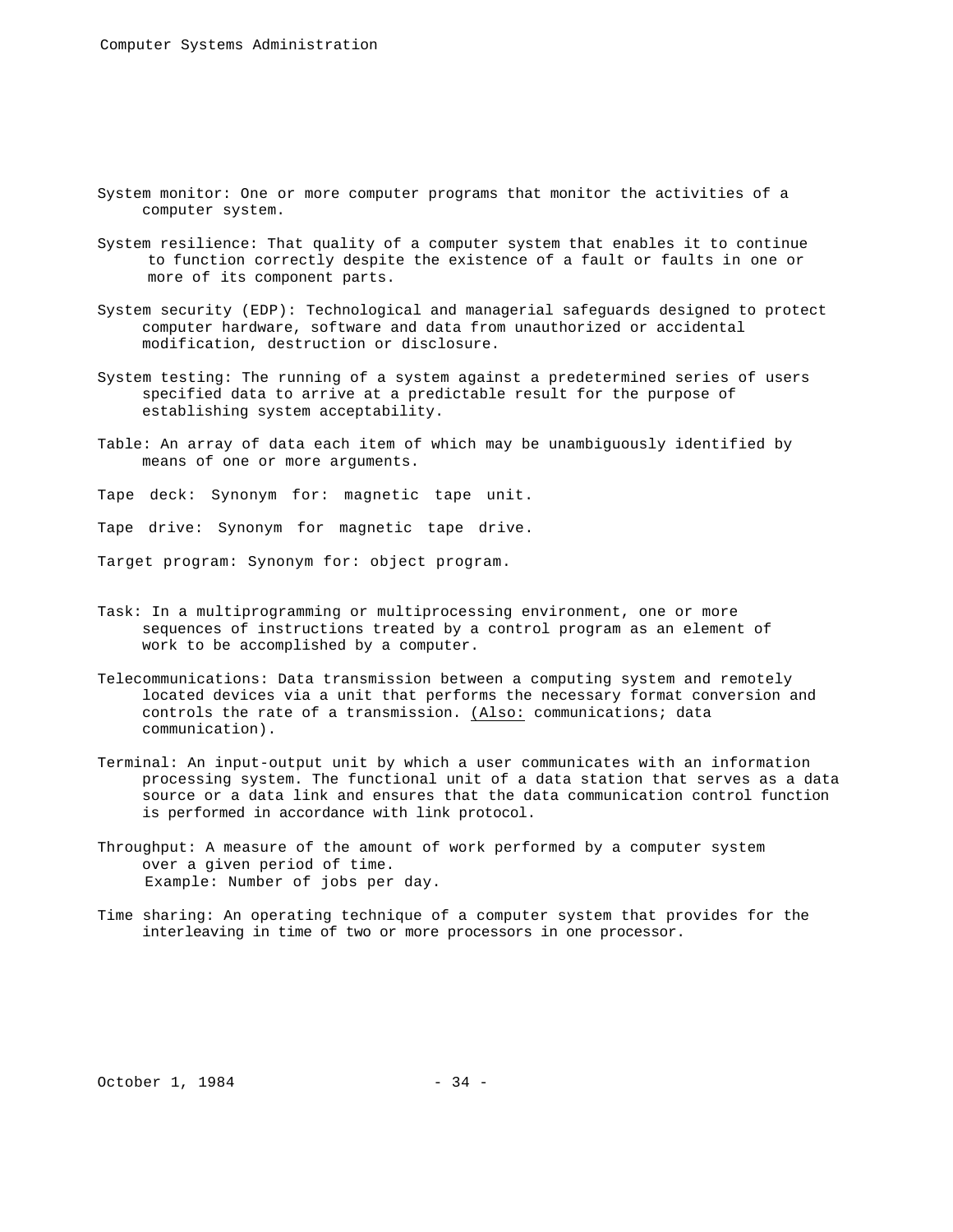- Trace program: A computer program that performs a check on another computer program by exhibiting the sequence in which the instructions are executed and usually the results of executing them.
- Trace routine: A routine designed to check or demonstrate the operation of a program. The output of such a routine usually includes some or all of the instructions in the program being checked, and their immediate results, arranged in the sequence in which they are executed.
- Translate: In computer graphics, to more a display element, display group, or display image on the display space from one location to another location without rotating the image.

Translate: To transform from one language to another language.

- Translator: A computer program that translates from one language into another language and in particular from one programming language into another programming language. Same as: translating program.
- Utility program: A computer program in general support of the processes of a computer. Examples: An input routine; a diagnostic program; a trace program; a sort program. Same as: service program.
- Utility routine: A routine in general support of the processes of a computer. Examples: An input routine; a diagnostic program; a trace program; a sort program. Same as: service routine.
- Variable: (1) In computer programming, a character or group of characters that refers to a value and, in the execution of a computer program, corresponds to an address. (2) A character or group of characters that can assume any of a given set of values.

Virtual memory: Synonym for: virtual storage.

Virtual storage: The storage space that may be regarded as addressable main storage by the user of a computer system in which virtual addresses are mapped into real addresses.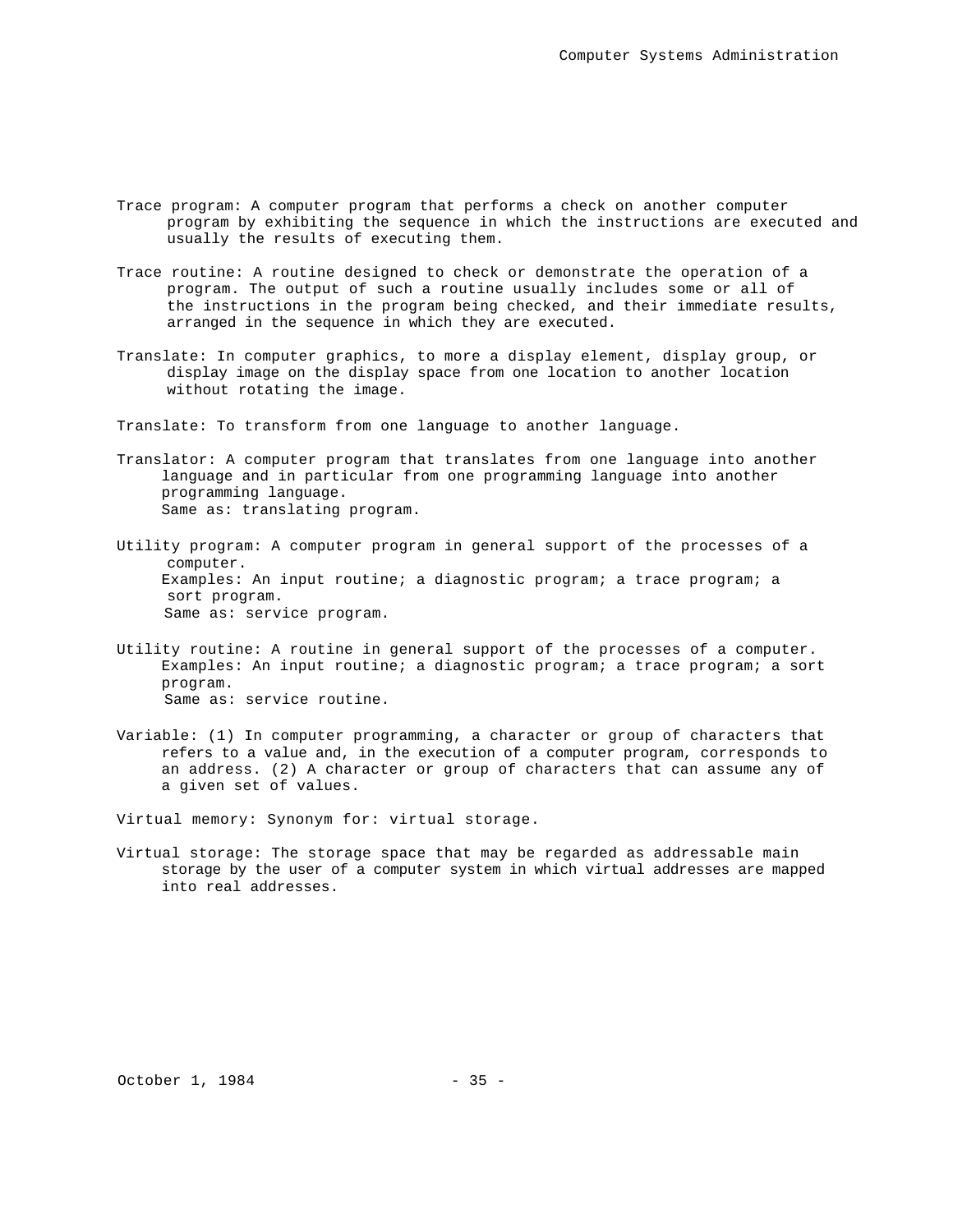#### KNOWLEDGE

This factor is used to measure the amount of education and experience required to undertake the duties of the position, and the requirement for continuing study.

# Definitions

"Education" refers to the level of academic or other formal training required to provide the basis for the development of the skill and knowledge needed in the position.

"Experience" refers to the minimum length of time an employee requires, under optimum conditions, to acquire the administrative knowledge and skill needed to carry out the duties of the position.

"Continuing study" refers to the requirement for maintaining a knowledge of trends and developments in one or more fields related to the duties of the position.

# Notes to Raters

For purposes of this standard the time needed to acquire clerical and other skills, to gain working knowledge of the regulations and directives, and to determine the capacity to perform administrative work is not to be considered in the evaluation of the Experience element of the Knowledge factor.

In tentatively selecting the degree of the Experience element, consideration is to be given to the length of time needed to develop the specialized knowledge and general administrative knowledge required to carry out the duties of the position. General administrative knowledge is gained through experience in such responsibilities as

- 1. formulating ideas and expressing them orally or in written form;
- 2. carrying out studies and preparing reports on specific aspects of existing or proposed activities;
- 3. making critical analyses of methods and procedures with a view to recommending improvements;
- 4. performing advisory duties that require a knowledge of the program objectives of the organization served and plans of action developed to achieve them;
- 5. planning programs of work to meet the requirements of the organization served; and
- 6. supervising and directing staff.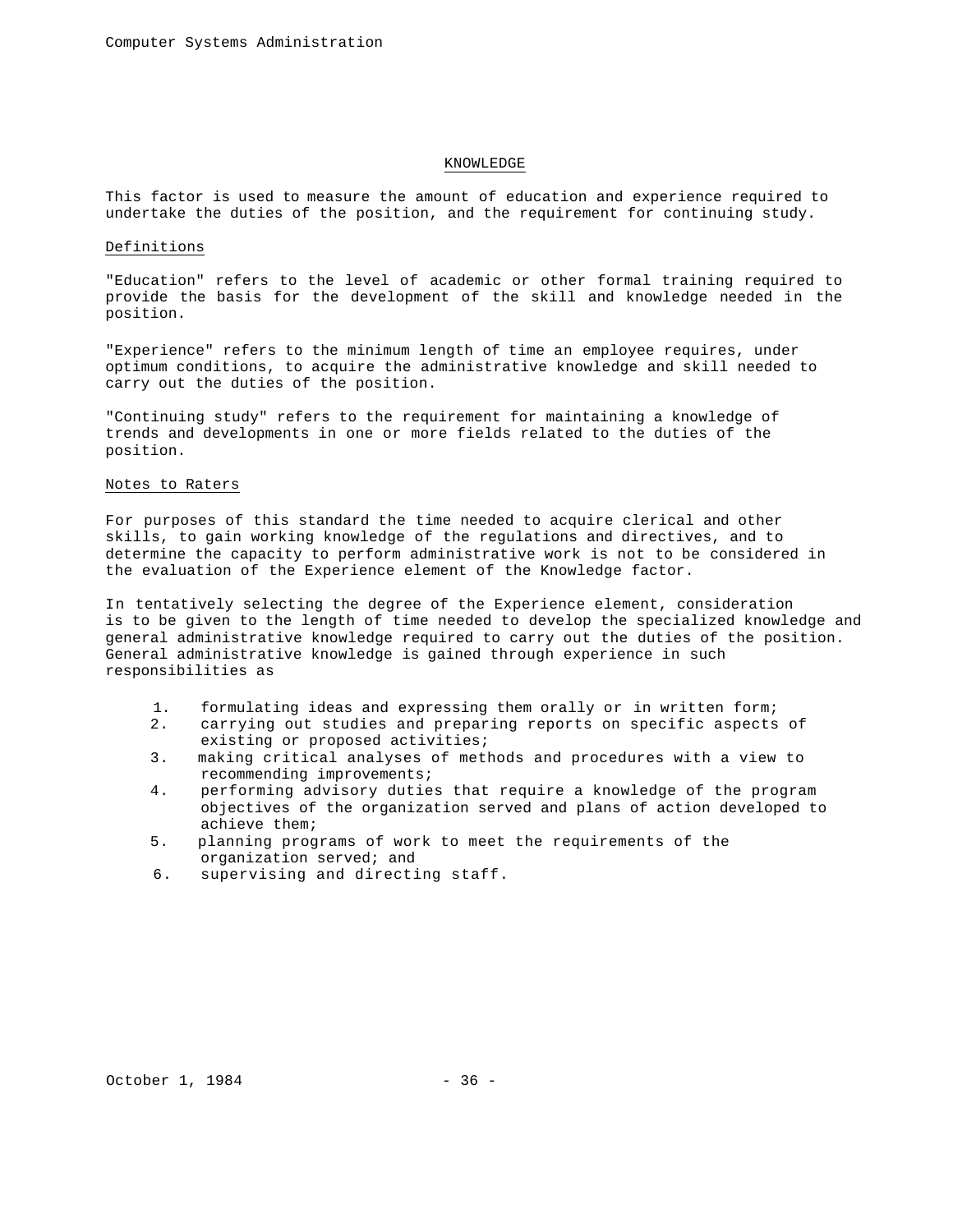The degrees of the Experience element assigned to the bench-mark positions have been established by ranking on the basis of such considerations as those mentioned above. The degree of the Experience element tentatively selected is to be confirmed by direct comparison of the position being rated with the duties and specifications of the bench-mark positions.

The second degree of the Education element is to be assigned when the duties of the position

1. require university graduation in a specialized field,

or

2. require understanding and appreciation of the principles and concepts of two or more specialized fields for which the knowledge is normally acquired through university training and which are directly associated with the duties performed,

or

3. require systematic study and analysis of complicated general problems and their solution by the application of specialized knowledge acquired through extensive post-secondary school study or training rather than through experience.

In positions with duties that meet conditions 2 and 3, the incumbents will not necessarily be university graduates.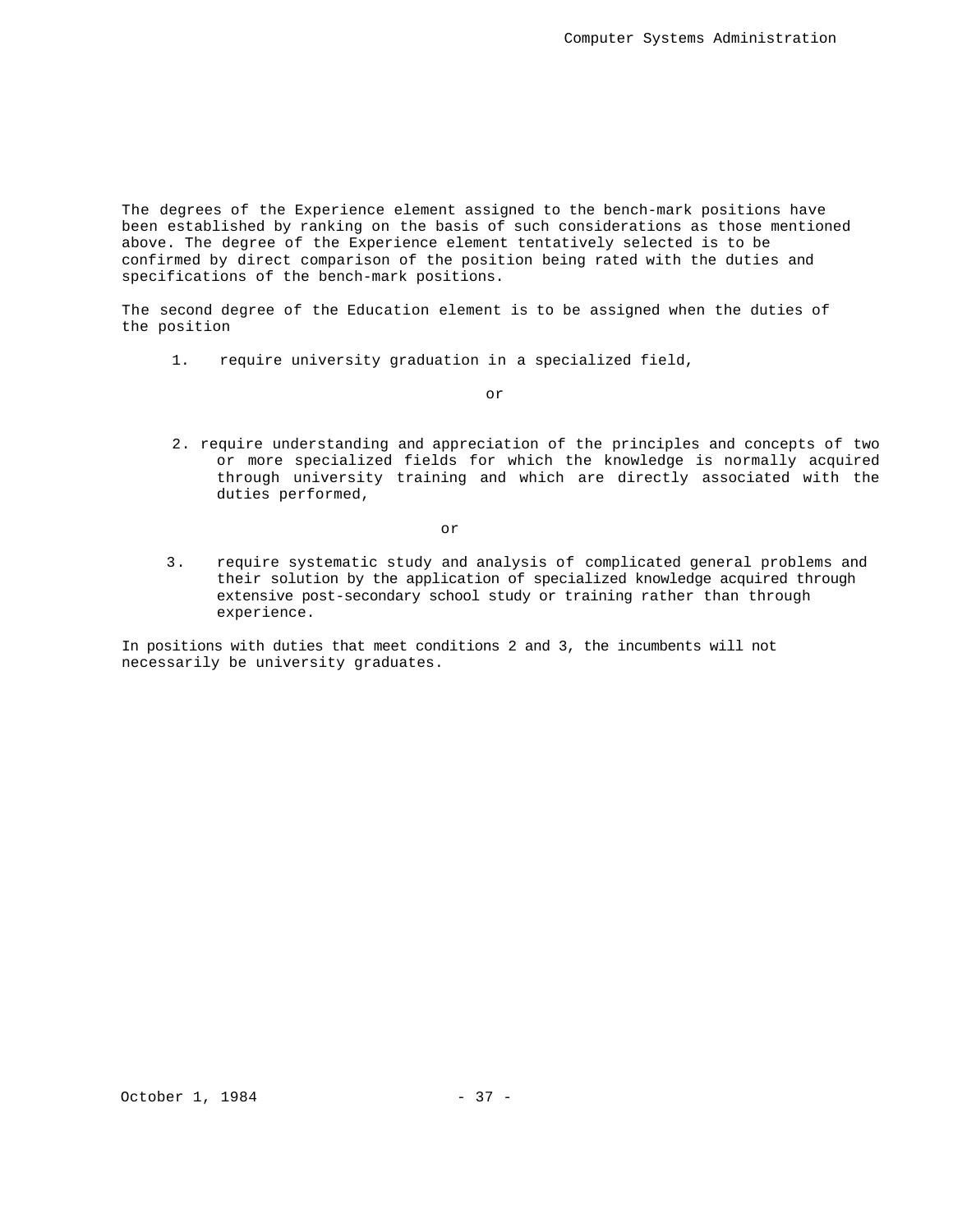# KNOWLEDGE

# RATING SCALE - EDUCATION AND EXPERIENCE

|                                                     |                                                                                                 |            | Education and Degree                                                                                                                                        |
|-----------------------------------------------------|-------------------------------------------------------------------------------------------------|------------|-------------------------------------------------------------------------------------------------------------------------------------------------------------|
| Experience<br>Requirement<br>and Degree             | Completion of<br>Secondary School Education<br>Α                                                |            | University Graduation<br>$\mathbf{B}$                                                                                                                       |
|                                                     | 60                                                                                              | Page       | 135<br>Page                                                                                                                                                 |
| Up to and<br>$\mathbf{1}$<br>including<br>2 years   | Computer Systems Programmer                                                                     | 75         |                                                                                                                                                             |
| Up to and<br>$\overline{a}$<br>including<br>4 years | 87                                                                                              |            | 162<br>Analyst/Designer/Programmer,<br>Technological Applications<br>49<br>Systems<br>Computer Systems Programmer,<br>Computer Science Division<br>78       |
| Up to and<br>3<br>including<br>6 years              | 114<br>Programmer-Analyst,<br>Information Processing<br>Applications Section<br>Systems Analyst | 116<br>143 | 189<br>Head, Computer and<br>Communications Center<br>94<br>Project Leader<br>119<br>Supervisor, Information<br>Processing Applications<br>Section<br>140   |
| Up to and<br>$\overline{4}$<br>including<br>8 years | 141                                                                                             |            | 216<br>Head, Information<br>Processing Hardware<br>Service<br>101<br>Head, Systems Analysis<br>and Programming Section,<br>Central Computer Division<br>108 |
| Up to and<br>5<br>including<br>10 years             | 169                                                                                             |            | 244<br>Chief, Central Computer<br>Division, Central Ser. Br.<br>53<br>Chief, Customer Service<br>57<br>Chief, Information<br>Processing Service<br>62       |
| Up to and<br>6<br>including<br>12 years             | 197                                                                                             |            | 272<br>Director, Information<br>Processing Service,<br>Materiel Command H.Q.<br>90                                                                          |
| More than<br>7<br>12 years                          | 225                                                                                             |            | 300                                                                                                                                                         |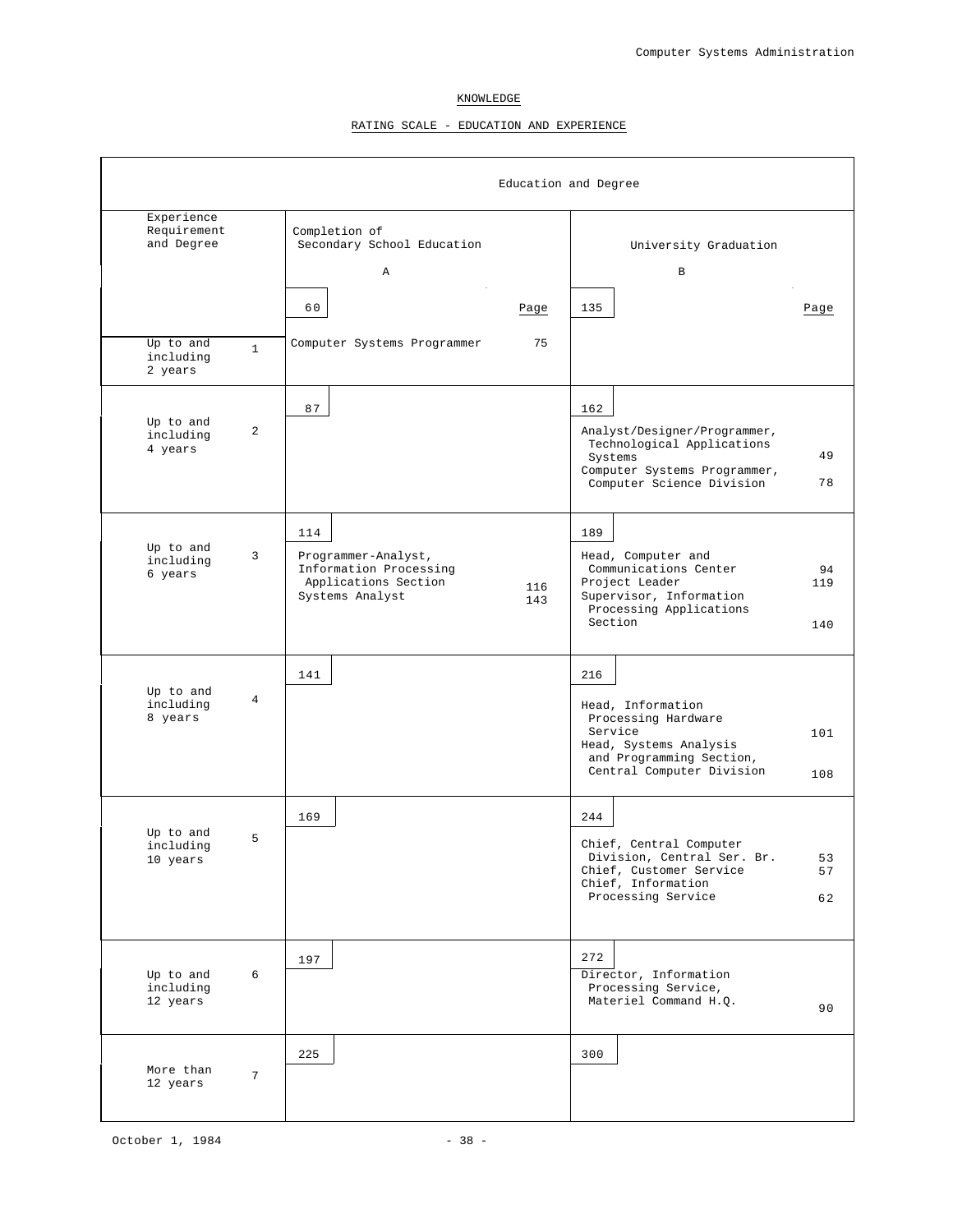# KNOWLEDGE

# RATING SCALE *-* CONTINUING STUDY

| Nature of Continuing Study, and Degree                                                                                                                                                                                                                                                                                                                                                                                                                                                                                                                                                                                       | Points | Bench-mark Position Descriptions                                                                                                                                                                       |
|------------------------------------------------------------------------------------------------------------------------------------------------------------------------------------------------------------------------------------------------------------------------------------------------------------------------------------------------------------------------------------------------------------------------------------------------------------------------------------------------------------------------------------------------------------------------------------------------------------------------------|--------|--------------------------------------------------------------------------------------------------------------------------------------------------------------------------------------------------------|
|                                                                                                                                                                                                                                                                                                                                                                                                                                                                                                                                                                                                                              |        | Page                                                                                                                                                                                                   |
| The work requires knowledge of<br>(a) trends and developments in computer<br>systems programming techniques and<br>practices,<br>0R<br>(b) the capabilities, requirements and<br>capacities of departmental and<br>contractor information processing<br>$\mathbf{1}$<br>facilities, and the regulations and<br>procedures governing their use,<br>gained by continuing study of directives,<br>manuals, texts, journals and periodicals, and<br>by attendance at government and industry<br>sponsored training courses.                                                                                                      | 2.0    | 75<br>Computer Systems Programmer<br>Computer Systems Programmer, Computer<br>Science Division<br>78                                                                                                   |
| The work requires knowledge of<br>(a) trends and developments in computer<br>systems analysis techniques and<br>practices,<br>OR.<br>(b) trends and developments in<br>information processing technology and<br>in the direction, planning and<br>co-ordination of information<br>$\overline{2}$<br>processing operations,<br>gained by continuing study of texts, journals<br>and periodicals, consultations with officials<br>of other information processing services,<br>suppliers and manufacturers, and attendance at<br>seminars, conferences and training courses.                                                   | 60     | Head, Information Processing Hardware<br>Service<br>101<br>Head, Systems Analysis and Programming<br>Section, Central Computer Division<br>108<br>Project Leader<br>119                                |
| The work requires knowledge of trends and<br>developments in the administration and<br>operation of information processing services<br>and of the interrelationships of information<br>processing and general management requirements,<br>gained by continuing study of texts, journals<br>and periodicals, consultations with officials<br>3<br>of suppliers and manufacturers, and attendance<br>at seminars, conferences and training courses.<br>It also requires continuing study to develop<br>and maintain knowledge of the objectives,<br>operations and long-range information<br>processing requirements of users. | 100    | Chief, Central Computer Division,<br>Central Services Branch<br>53<br>Chief, Information Processing Service<br>362<br>Director, Information Processing<br>90<br>Service, Materiel Command Headquarters |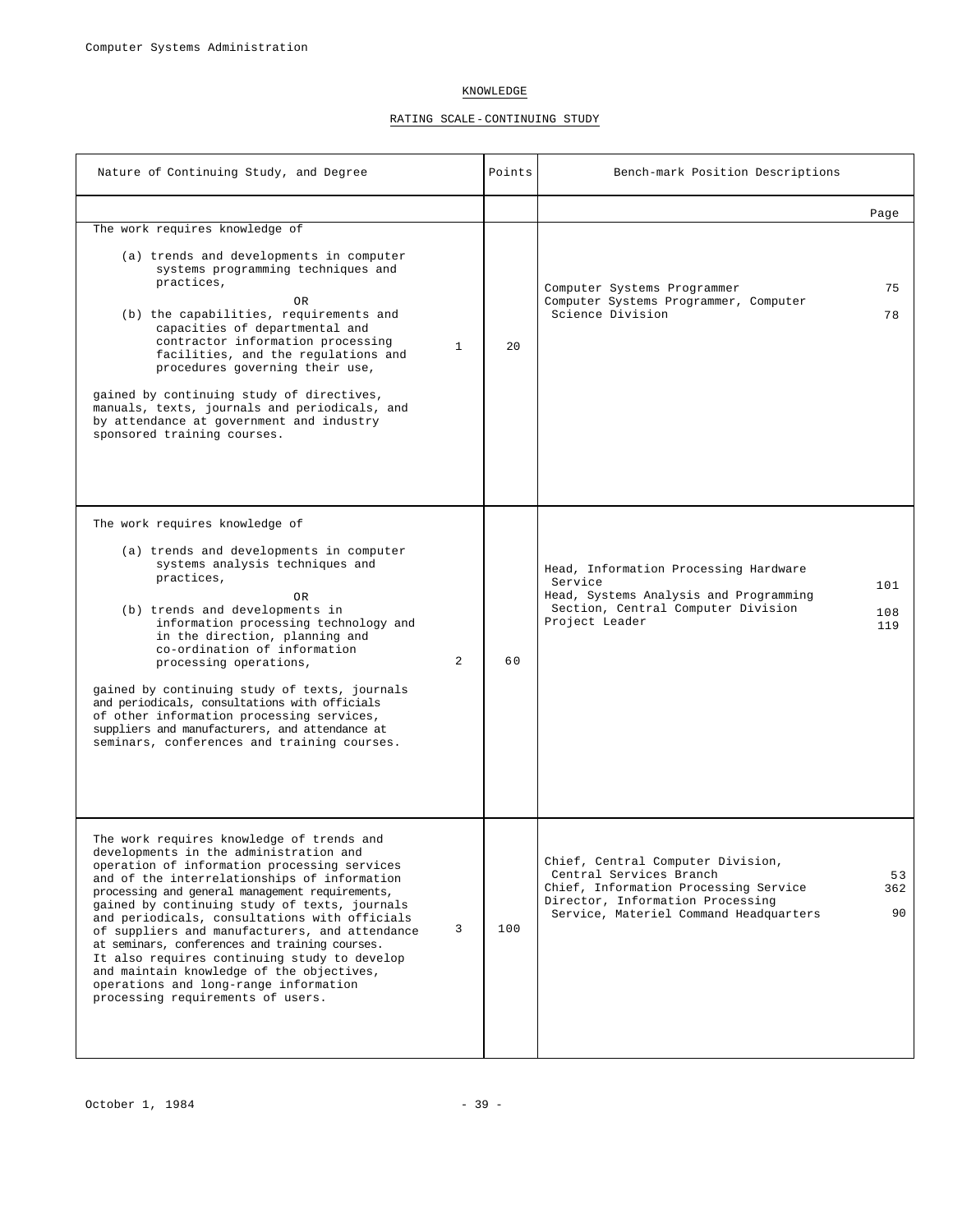### DECISION MAKING

This factor is used to measure the difficulty of the duties of the position as indicated by the scope for decision making and by the impact of the decisions.

#### Definitions

"Decisions" refers to decisions to take particular courses of action within the authority delegated to the position, to recommendations to superiors and users, and to shared decisions and recommendations in which the incumbent is an effective participant.

"Scope for decision making" refers to the freedom to make decisions. It is measured in terms of the judgment, initiative and discretion required to identify and resolve problems, the availability of direction, and the difficulty of determining the implications of possible courses of action.

"Impact of decisions and recommendations" refers to the importance of the decisions and recommendations in terms of their effect on the utilization and development of information processing services, staff and facilities, and on the programs of the organizations serviced.

#### Notes to Raters

The four degrees of the Impact of Decisions element are illustrated by the bench-mark position descriptions. The following characteristics of the work are to be considered in determining a tentative degree for this element:

- 1. The complexity and size of the user programs affected by information processing services.
- 2. The extent to which user operations are dependent upon information processing services.
- 3. The influence of the position on the economy and efficiency achieved in providing information processing services.
- 4. The extent to which the incumbent is the effective recommending authority, which is usually related to the level of the position in the organization.
- 5. The consequences of an error of judgment in making a decision or recommendation.

Any one characteristic is only an indication of the impact of the decisions and recommendations, and the whole context within which the work is performed is to be considered. The job as a whole is then to be compared to the descriptions of the bench-mark positions exemplifying the degree of decision making that has been tentatively established.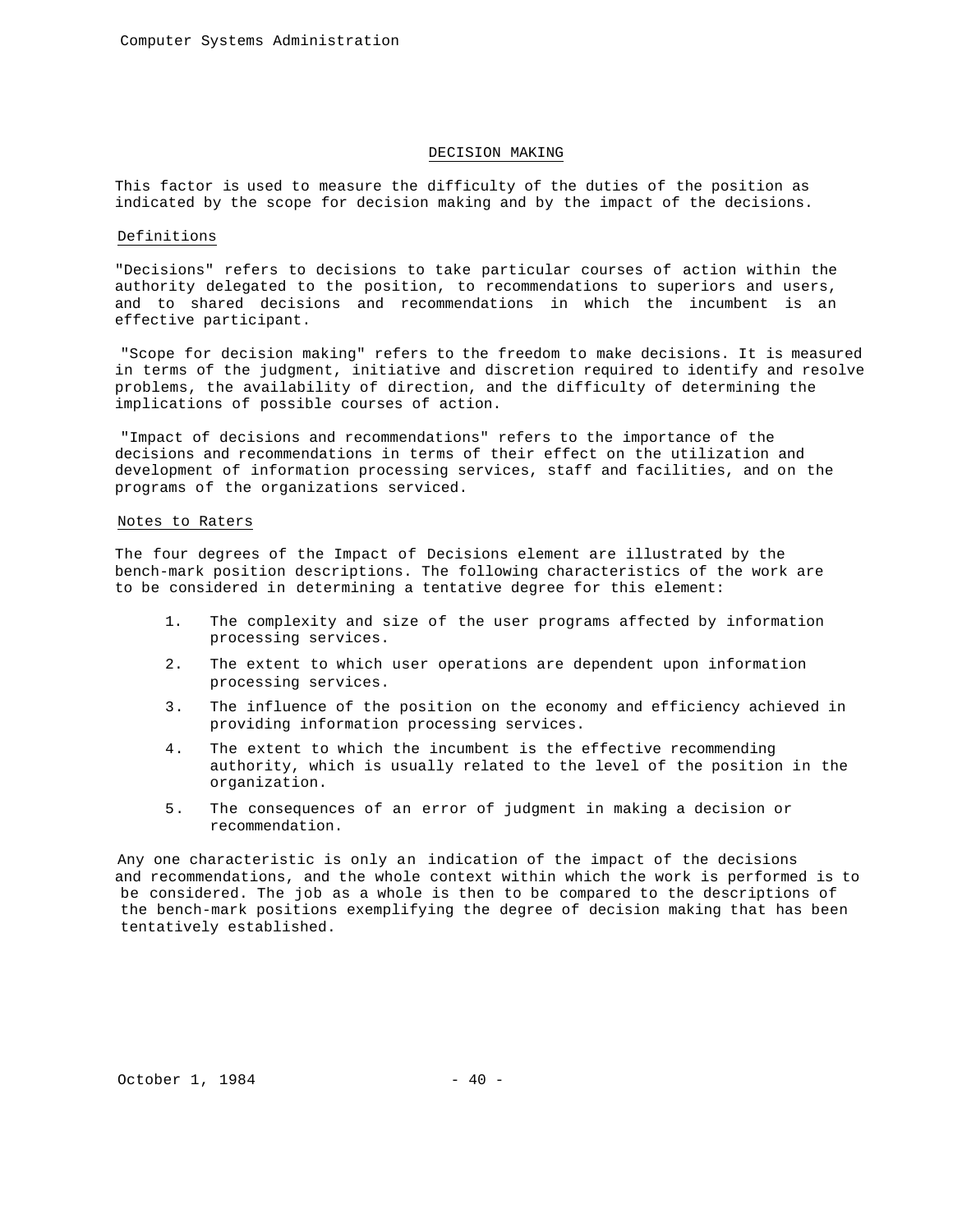# RATING SCALE - DECISION MAKING

|                                             |                |                                                                                                                                                                                                                                                                                                                                                                                                        |            | Scope for Decision Making,                                                                                                                                                                                                                                                                                                                                                                                                                                                                                                             |            |                                                                                                                                                                                                                                                                                                                                                                                                                                                                                                                                                                 |           |                                                                                                                                                                                                                                                                                                                                                                                                                                                                                                                                                                                                                                                     |      |
|---------------------------------------------|----------------|--------------------------------------------------------------------------------------------------------------------------------------------------------------------------------------------------------------------------------------------------------------------------------------------------------------------------------------------------------------------------------------------------------|------------|----------------------------------------------------------------------------------------------------------------------------------------------------------------------------------------------------------------------------------------------------------------------------------------------------------------------------------------------------------------------------------------------------------------------------------------------------------------------------------------------------------------------------------------|------------|-----------------------------------------------------------------------------------------------------------------------------------------------------------------------------------------------------------------------------------------------------------------------------------------------------------------------------------------------------------------------------------------------------------------------------------------------------------------------------------------------------------------------------------------------------------------|-----------|-----------------------------------------------------------------------------------------------------------------------------------------------------------------------------------------------------------------------------------------------------------------------------------------------------------------------------------------------------------------------------------------------------------------------------------------------------------------------------------------------------------------------------------------------------------------------------------------------------------------------------------------------------|------|
|                                             |                |                                                                                                                                                                                                                                                                                                                                                                                                        |            | and Degree                                                                                                                                                                                                                                                                                                                                                                                                                                                                                                                             |            |                                                                                                                                                                                                                                                                                                                                                                                                                                                                                                                                                                 |           |                                                                                                                                                                                                                                                                                                                                                                                                                                                                                                                                                                                                                                                     |      |
| Impact<br>of<br>Decisions,<br>and<br>Degree |                | Some judgment, initiative<br>and discretion is<br>required<br>in the identification of<br>problems, in the<br>application of<br>information<br>processing practices and<br>techniques, and in the<br>selection of alternative<br>courses of action.<br>The implications of<br>possible courses of action<br>are usually apparent from<br>precedents. Unusual<br>problems are referred to<br>superiors. |            | A moderate degree of<br>judgment, initiative and<br>discretion is required<br>in the identification of<br>problems, in the<br>modification and<br>application of<br>information processing<br>techniques, and in the<br>selection of alternative<br>courses of action to meet<br>information requirements<br>of users. The implications<br>of possible courses of<br>action may not be readily<br>apparent. Direction is<br>sought when the apparent<br>solutions to problems are<br>not within the intent of<br>established practiced |            | A significant degree of<br>judgment, initiative and<br>discretion is required<br>in the identification of<br>problems, in the<br>negotiation of revisions<br>to information<br>requirements of users.<br>and in the development<br>and recommendation of<br>alternative solutions to<br>information<br>processing problems.<br>Recommendations are<br>made to effect changes<br>in, or establish limits<br>to, the information<br>processing services<br>provided. The<br>implications of possible<br>courses of action are<br>often difficult to<br>determine. |           | A high degree of judge-<br>ment, initiative and<br>discretion is required<br>in the development of<br>solutions to diverse and<br>interrelated problems.<br>Substantial<br>contributions are made<br>to the planning and<br>developing of information<br>processing services.<br>Recommendations and<br>decisions affect<br>the acquisition,<br>allocation and<br>utilization of<br>information processing<br>resources, and must<br>anticipate changes in<br>technology and demands<br>for information<br>processing services.<br>Implications of actions<br>taken or proposed are<br>complex and often cannot<br>be determined with<br>certainty. |      |
|                                             |                | A                                                                                                                                                                                                                                                                                                                                                                                                      |            | B                                                                                                                                                                                                                                                                                                                                                                                                                                                                                                                                      |            | $\mathsf{C}$                                                                                                                                                                                                                                                                                                                                                                                                                                                                                                                                                    |           | D                                                                                                                                                                                                                                                                                                                                                                                                                                                                                                                                                                                                                                                   |      |
| Limited                                     |                | 70<br><b>Computer Systems</b><br>Programmer                                                                                                                                                                                                                                                                                                                                                            | Page<br>75 | 116<br>Analyst/Designer/<br>Programmer,<br>Technological<br><b>Applications Systems</b>                                                                                                                                                                                                                                                                                                                                                                                                                                                | Page<br>49 | 162                                                                                                                                                                                                                                                                                                                                                                                                                                                                                                                                                             | Page      | 208                                                                                                                                                                                                                                                                                                                                                                                                                                                                                                                                                                                                                                                 | Page |
| Moderate                                    | $\overline{c}$ | 117<br><b>Computer Systems</b><br>Programmer,<br><b>Computer Science</b><br>Division                                                                                                                                                                                                                                                                                                                   | 78         | 163<br>Head, Computer and<br>Communications<br>Centre<br>Senior Technical<br>Consultant                                                                                                                                                                                                                                                                                                                                                                                                                                                | 94<br>131  | 209<br>Chief, Production<br>Software<br>Chief, Technical<br>Services Section                                                                                                                                                                                                                                                                                                                                                                                                                                                                                    | 66<br>71  | 255                                                                                                                                                                                                                                                                                                                                                                                                                                                                                                                                                                                                                                                 |      |
| Significant                                 | 3              | 164                                                                                                                                                                                                                                                                                                                                                                                                    |            | 210<br>Supervisor, Information<br>Processing Applications<br>Section                                                                                                                                                                                                                                                                                                                                                                                                                                                                   | 140        | 256<br>Chief, Customer<br>Service<br>Head, Systems Analysis<br>and Programming<br>Section, Central<br><b>Computer Division</b>                                                                                                                                                                                                                                                                                                                                                                                                                                  | 57<br>108 | 302                                                                                                                                                                                                                                                                                                                                                                                                                                                                                                                                                                                                                                                 |      |
| Major                                       | $\overline{4}$ | 211                                                                                                                                                                                                                                                                                                                                                                                                    |            | 257                                                                                                                                                                                                                                                                                                                                                                                                                                                                                                                                    |            | 303<br>Chief, Central<br>Computer Division,<br>Central Services<br><b>Branch</b><br>Chief, Information<br>Processing Service                                                                                                                                                                                                                                                                                                                                                                                                                                    | 53<br>62  | 350<br>Director, Information<br>Processing Service,<br>Materiel Command<br>H.Q.                                                                                                                                                                                                                                                                                                                                                                                                                                                                                                                                                                     | 90   |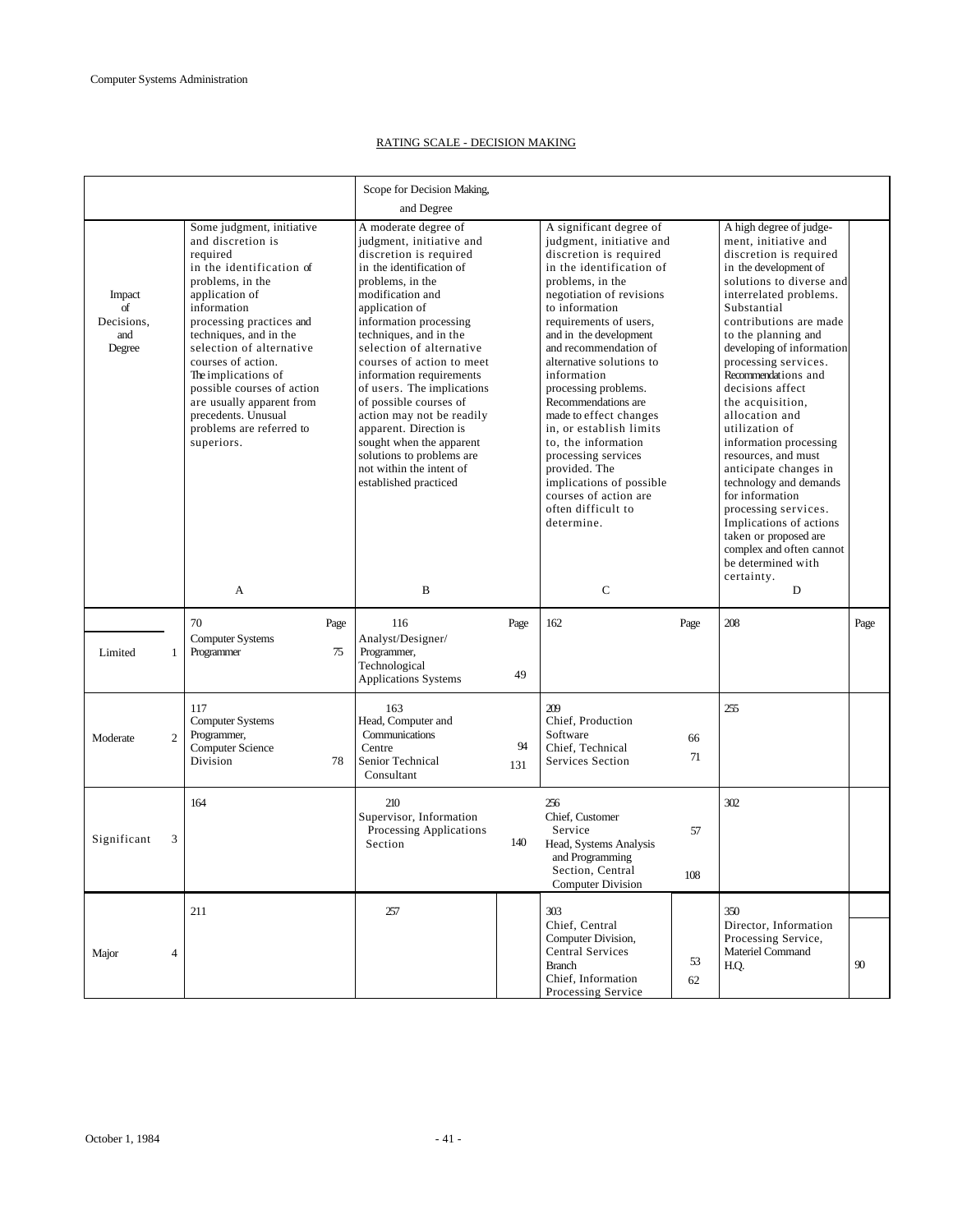### RESPONSIBILITY FOR CONTACTS

This factor is used to measure the difficulty and importance of contacts that occur as an integral part of the work and the requirements imposed by these contacts to work and communicate with others in person, by telephone or in writing.

# Notes to Raters

Only those contacts that are an integral part of the work and that result from the duties assigned or sanctioned by management are to be considered.

Points are to be assigned for written contacts only if the duties of the position being rated include responsibility for signing letters or memoranda.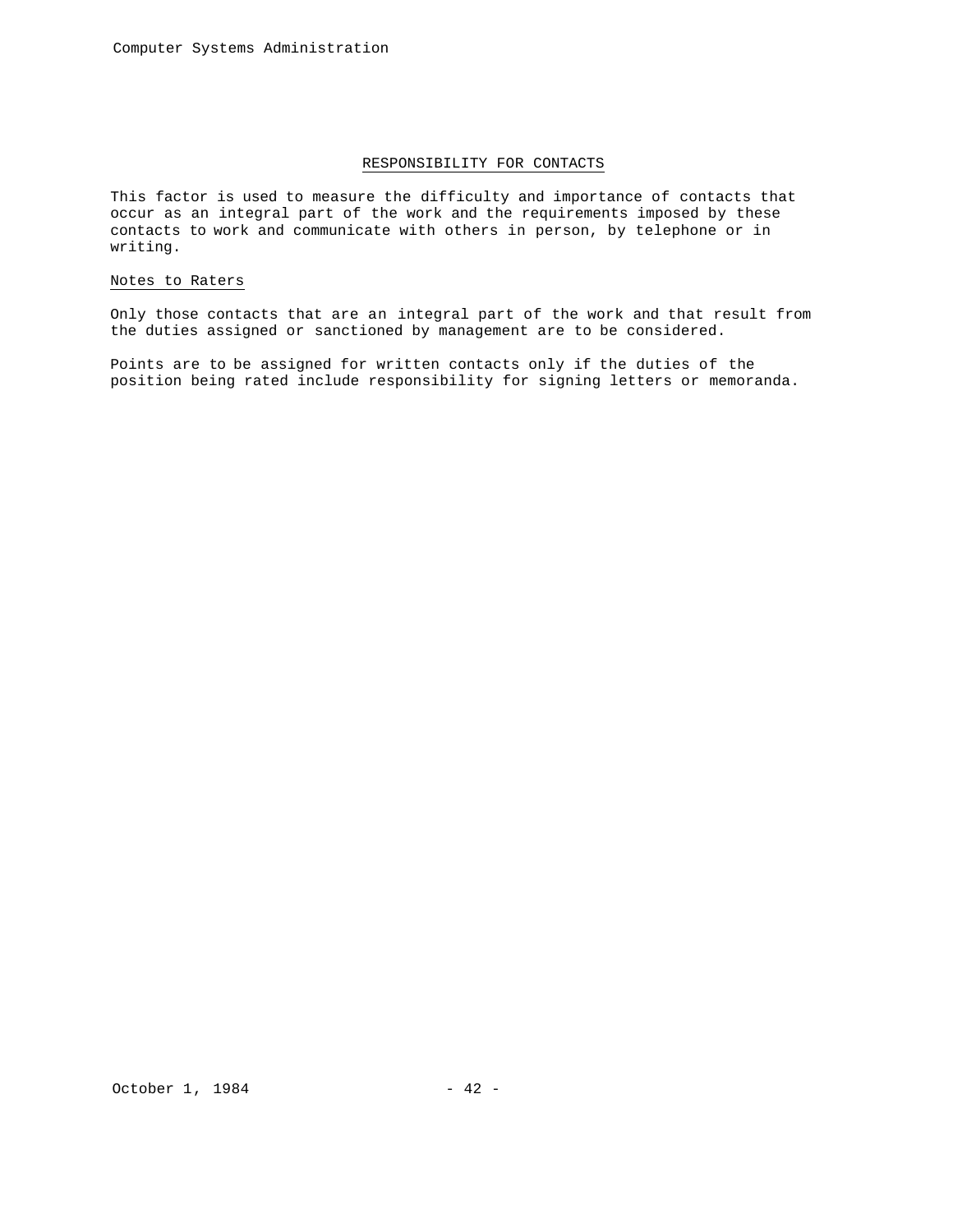# RATING SCALE - RESPONSIBILITY FOR CONTACTS

| Nature of Contacts, and Degree                                                                                                                                                                                                                                                          |               | Points | Bench-mark Position<br>Descriptions                                                                                                                 |                   |
|-----------------------------------------------------------------------------------------------------------------------------------------------------------------------------------------------------------------------------------------------------------------------------------------|---------------|--------|-----------------------------------------------------------------------------------------------------------------------------------------------------|-------------------|
| To give, obtain and exchange<br>information requiring discussion,<br>explanation and co-operation.                                                                                                                                                                                      | $\mathbf{1}$  | 20     | Computer Systems<br>Programmer<br>Computer Systems<br>Programmer, Computer<br>Science Division                                                      | Page<br>75<br>78  |
| To persuade and obtain assistance<br>or agreement requiring action by<br>others.                                                                                                                                                                                                        | $\mathcal{L}$ | 46     | Project Leader<br>Systems Analyst<br>Telecommunications<br>Advisor                                                                                  | 119<br>143<br>146 |
| To represent a central agency or a<br>departmental information processing<br>service at formal meetings when<br>differences of interest may be<br>expected, with authority to<br>discuss problems of some significance<br>and seek common ground<br>on which to base solutions.         | 3             | 73     | Head, Systems Analysis<br>and Programming Section,<br>Central Computer<br>Division<br>Supervisor, Information<br>Processing Applications<br>Section | 108<br>140        |
| To represent a central agency or<br>a departmental information<br>processing service at formal<br>meetings, with authority to<br>participate in the formulation<br>of information processing<br>policies and to undertake<br>commitments to provide<br>information processing services. | 4             | 100    | Chief, Information<br>Processing Service<br>Director, Information<br>Processing Service,<br>Materiel Command H.Q.                                   | 62<br>90          |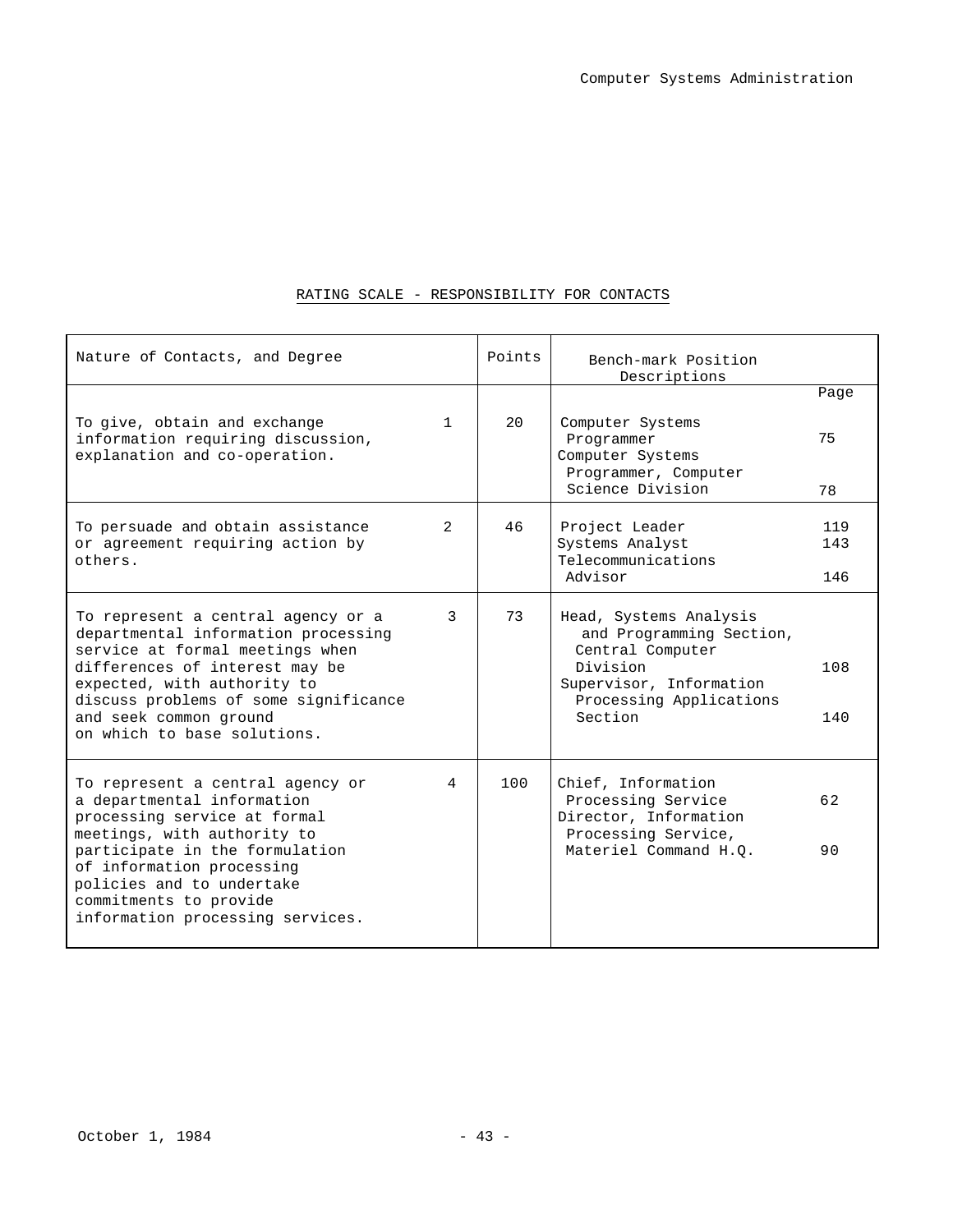#### SUPERVISION

This factor is used to measure the continuing responsibility that the incumbent of the position assumes for the work and guidance of other employees. The two elements of the factor are the level of employees supervised and the numbers supervised.

### Definitions

"Level of employees supervised" refers to the highest level supervised.

"Numbers supervised" refers to the total number of employees for whom the incumbent of the position exercises supervisory responsibility directly or through subordinate supervisors.

## Notes to Raters

A position whose incumbent does not have a continuing and substantive responsibility for the supervision of the work of others is not to be assigned points under this factor. Characteristically, "substantive responsibility" includes allocating staff to various work projects, proposing disciplinary action, informing staff of their strengths and weaknesses, proposing changes in the numbers and classification of positions, and ensuring that work standards are maintained.

Occasional supervision, such as that performed during absences of the supervisor on annual or sick leave, is not to be rated.

For the purpose of the standard, "numbers supervised" includes the total of the following:

- 1. The number of employees in the department or agency for whom the incumbent has continuous supervisory responsibility.
- 2. The number of man-years of work performed by casual, part-time and seasonal employees who are supervised by the incumbent.
- 3. The number of employees in the department or agency for whom the incumbent has responsibility for functional supervision.
- 4. The maximum number of employees usually supervised by the incumbent where the work is organized on a project basis and where the number supervised varies according to the requirements of each project.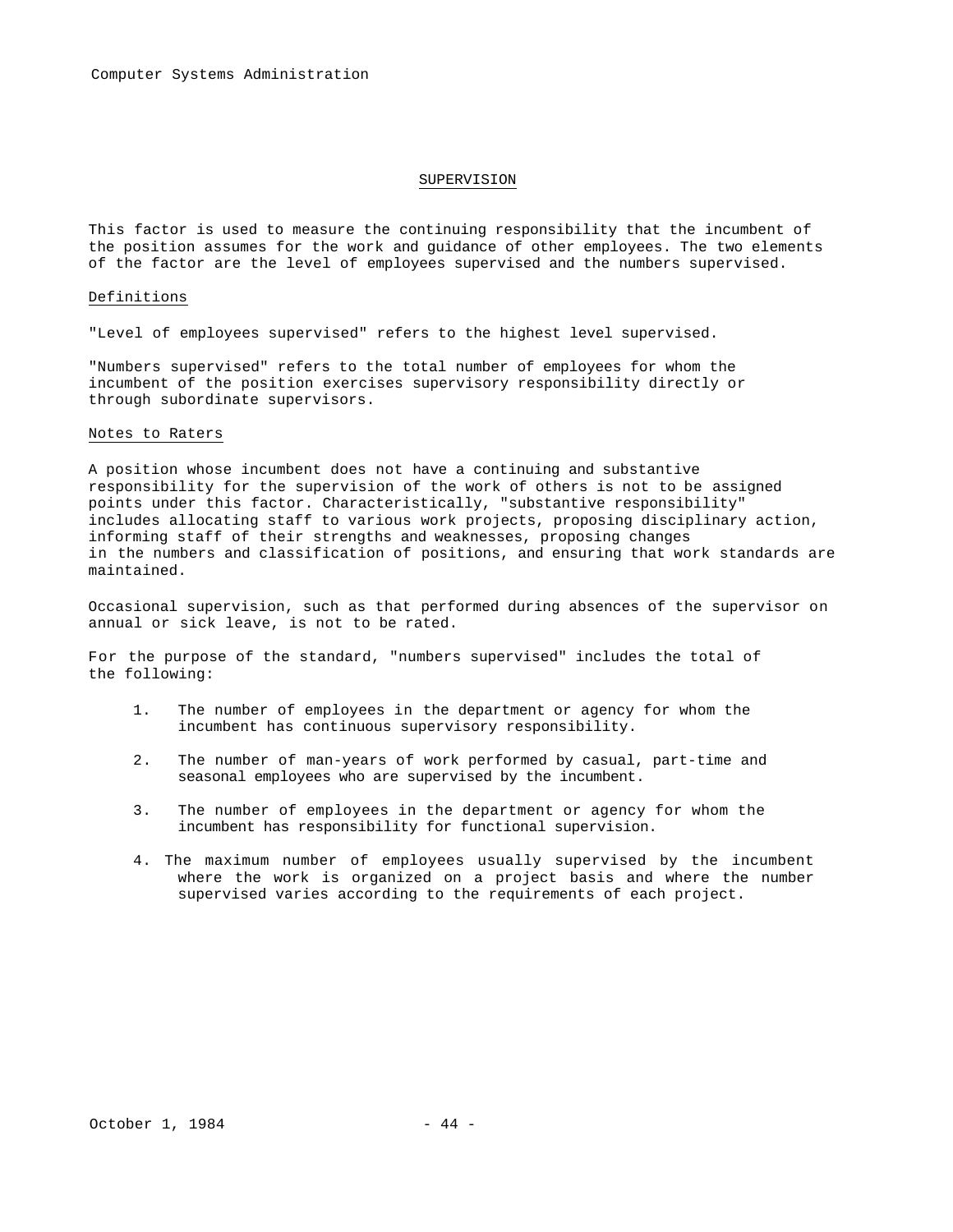The term "functional supervision" applies to staff of units for which the incumbent of the position being evaluated

1. has authority to prescribe objectives or programs and the methods and procedures to be followed in carrying out a specialized function,

and

2. has responsibility for ensuring adherence to established programs, methods and procedures,

and

3. has authority to make effective recommendations on employment, promotions or transfers.

In 3 above, the term "has authority" refers to established practices that require senior officials to exercise significant influence on the employment, promotion or transfer of employees who are not under their direct supervision. It does not imply, however, authority to impose their views on line officers.

Employees at all levels are to be included in the numbers subject to functional supervision, although the third criterion may not apply to those at junior levels to the same degree as to more senior employees.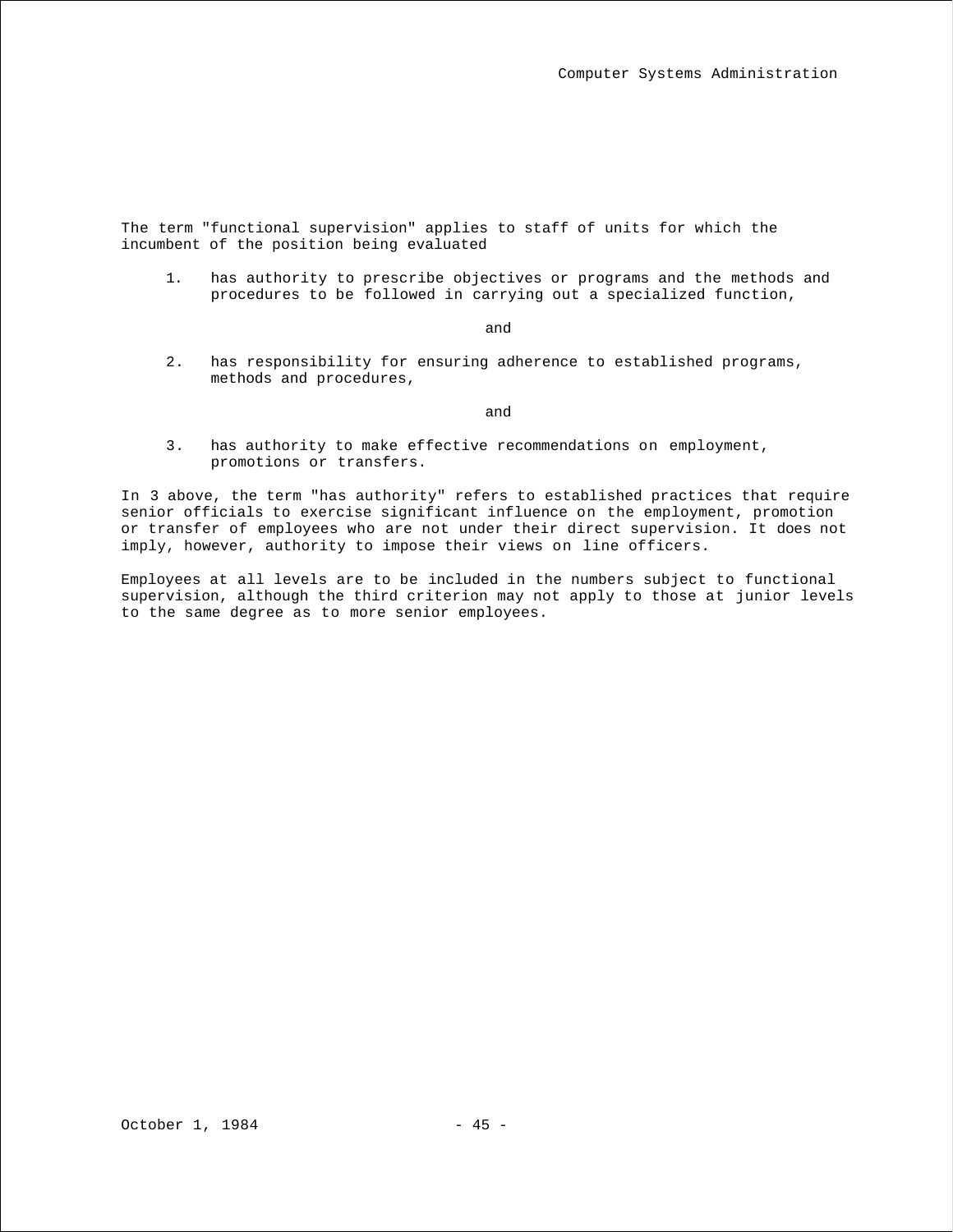|                                                    |              |              |             |             | Numbers Supervised and Degree |               |                  |
|----------------------------------------------------|--------------|--------------|-------------|-------------|-------------------------------|---------------|------------------|
| Level of<br>Employees<br>Supervised, and<br>Degree | $1 - 3$      | $4 - 10$     | $11 - 25$   | $26 - 50$   | 51<br>$-100$                  | 101<br>$-175$ | $176$ or<br>over |
|                                                    | $\mathbb{A}$ | $\, {\bf B}$ | $\mathsf C$ | $\mathbf D$ | $\mathbf E$                   | $\mathbf F$   | G                |
| $\mathbf 1$                                        | 15           | 32           | 49          | 67          | 85                            | 103           | 121              |
| $\overline{2}$                                     | 29           | 46           | 63          | 81          | 99                            | 117           | 135              |
| 3                                                  | 44           | 61           | 78          | 96          | 114                           | 132           | 150              |

# RATING SCALE - SUPERVISION

| Level of Employees<br>Supervised, and Degree                                                                  |              | Bench-mark Position Descriptions                                                                                                                                                     |                   |
|---------------------------------------------------------------------------------------------------------------|--------------|--------------------------------------------------------------------------------------------------------------------------------------------------------------------------------------|-------------------|
|                                                                                                               |              |                                                                                                                                                                                      | Page              |
| Supervises employees in the<br>administrative support category<br>or junior employees<br>in other categories. | $\mathbf{1}$ |                                                                                                                                                                                      |                   |
| Supervises intermediate employees<br>in the administrative and foreign<br>service, or other categories.       | 2            | Project Leader<br>Senior Analyst, Systems<br>Software<br>Supervisor, Information<br>Processing Applications<br>Section                                                               | 119<br>122<br>140 |
| Supervises senior employees<br>in the administrative and<br>foreign service, or other<br>categories.          | 3            | Chief, Central Computer<br>Division, Central Services<br>Branch<br>Chief, Information Processing<br>Service<br>Director, Information<br>Processing Service, Materiel<br>Command H.Q. | 53<br>62<br>90    |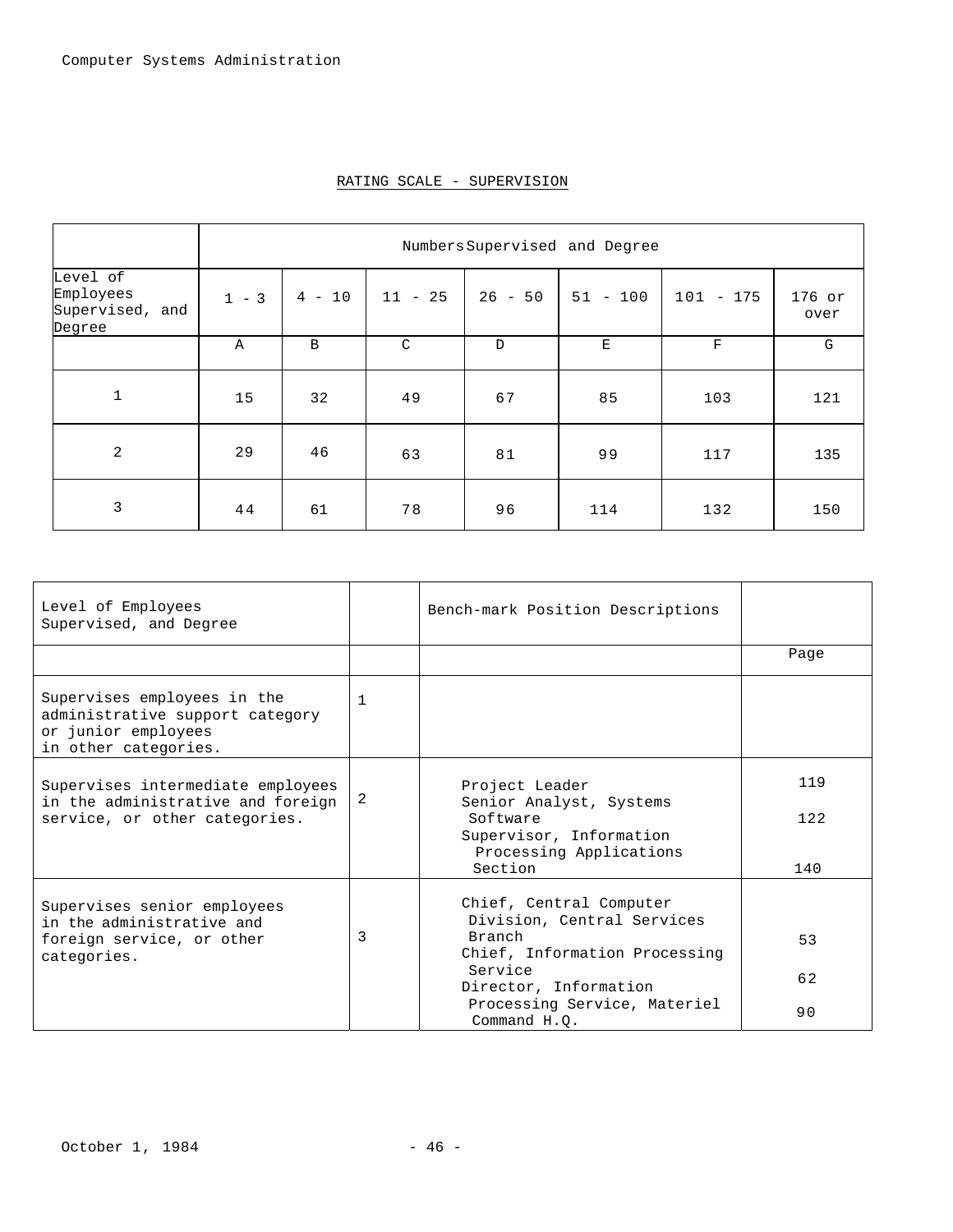# Bench-mark Position Description Index

In Bench-mark Numerical Order

Bench-Mark<br>Position No.

Descriptive Title **Page** 

| $\mathbf{1}$   | Analyst/Designer/Programmer, Technological<br>Applications Systems                                                                        | 49                |
|----------------|-------------------------------------------------------------------------------------------------------------------------------------------|-------------------|
| 2              | Chief, Central Computer Division, Central Services<br>Branch                                                                              | 53                |
| 3<br>4<br>5    | Chief, Customer Service<br>Chief, Information Processing Service<br>Chief, Production Software                                            | 57<br>62<br>66    |
| 6              | Chief, Technical Services Section                                                                                                         | 71                |
| 7              | Computer Systems Programmer                                                                                                               | 75                |
| 8              | Computer Systems Programmer, Computer Science Division                                                                                    | 78                |
| 9              | Data Base Administrator                                                                                                                   | 82                |
| 10<br>11       | Data Base Designer<br>Director, Information Processing Service, Materiel                                                                  | 86                |
|                | Command Headquarters                                                                                                                      | 90                |
| 12             | Head, Computer and Communications Centre                                                                                                  | 94                |
| 13             | Head, Information Processing Hardware Service                                                                                             | 101               |
| 14             | Head, Systems Analysis and Programming Section,<br>Central Computer Division                                                              | 108               |
| 15             | Information Processing Facilities Planner                                                                                                 | 112.              |
| 16             | Programmer-Analyst, Information Processing                                                                                                |                   |
|                | Applications Section                                                                                                                      | 116               |
| 17             | Project Leader                                                                                                                            | 119               |
| 18<br>19       | Senior Analyst Systems Software<br>Senior Planning Officer                                                                                | 122<br>126        |
| 20<br>21<br>22 | Senior Technical Consultant<br>Senior Training Officer, Information Processing<br>Supervisor, Information Processing Applications Section | 131<br>136<br>140 |
| 23<br>24       | Systems Analyst<br>Telecommunications Advisor                                                                                             | 143<br>146        |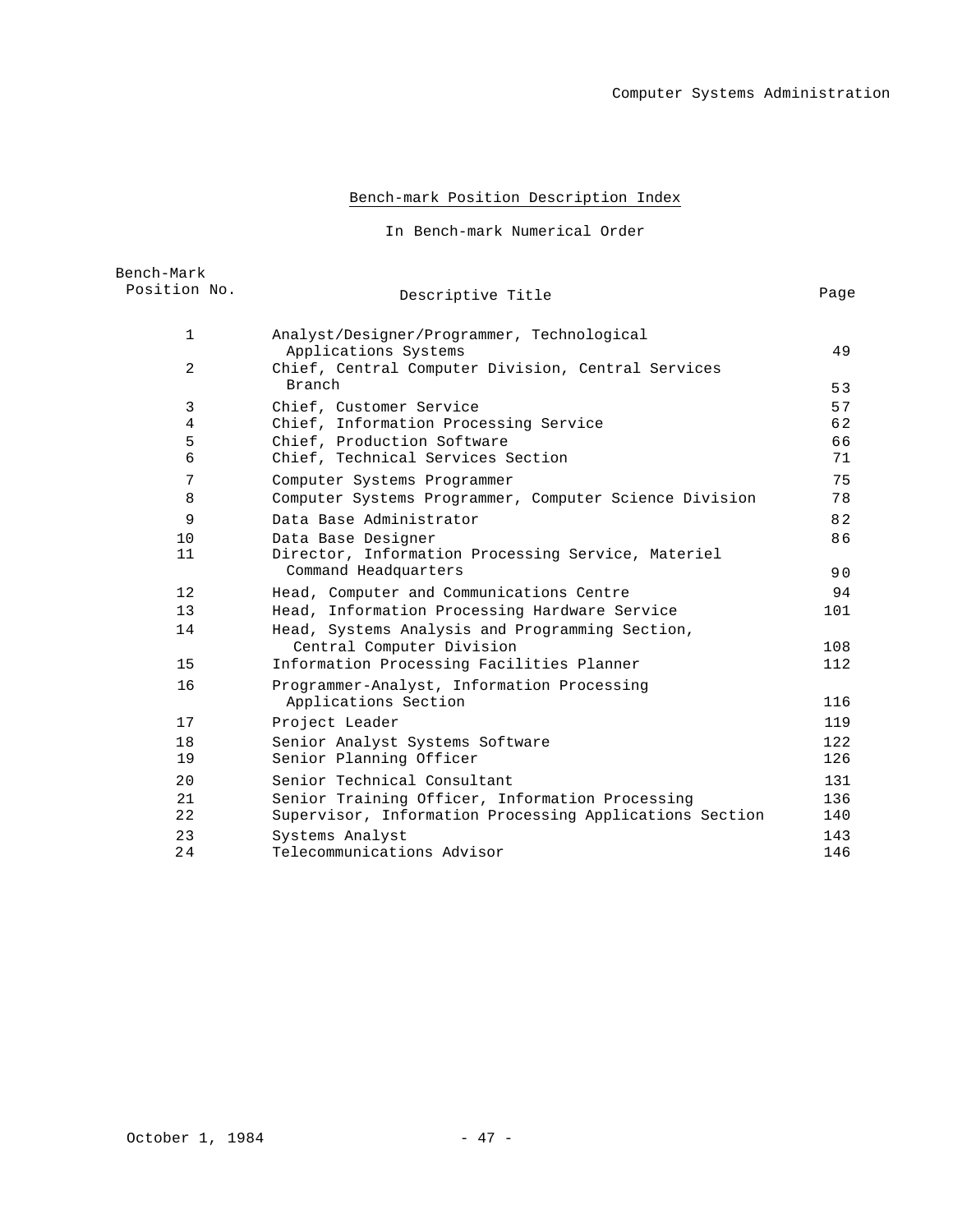# Bench-mark Position Description Index In Ascending Order of Point Values

| Descriptive Title                                                                                                               | Bench-mark<br>Position No. | Total<br>Points   | Page             |
|---------------------------------------------------------------------------------------------------------------------------------|----------------------------|-------------------|------------------|
| Computer Systems Programmer<br>Computer Systems Programmer, Computer                                                            | 7                          | 170               | 75               |
| Science Division                                                                                                                | 8                          | 319               | 78               |
| Systems Analyst                                                                                                                 | 23                         | 383               | 143              |
| Programmer-Analyst, Information Processing<br>Applications Section                                                              | 16                         | 383               | 116              |
| Analyst/Designer/Programmer, Technological<br>Applications Systems                                                              | 1                          | 384               | 49               |
| Information Processing Facilities Planner                                                                                       | 15                         | 458               | 112              |
| Data Base Designer<br>Telecommunications Advisor                                                                                | 10<br>24                   | 458<br>458        | 86<br>146        |
| Senior Technical Consultant<br>Data Base Administrator                                                                          | 20<br>9                    | 458<br>504        | 131<br>82        |
| Senior Training Officer, Information Processing<br>Head, Computer and Communications Center<br>Senior Analyst, Systems Software | 21<br>12<br>18             | 504<br>521<br>534 | 136<br>94<br>122 |
| Project Leader                                                                                                                  | 17                         | 551               | 119              |
| Supervisor, Information Processing Applications                                                                                 |                            |                   |                  |
| Section                                                                                                                         | 22                         | 578               | 140              |
| Chief, Technical Services Section                                                                                               | 6                          | 604               | 71               |
| Chief, Production Software                                                                                                      | 5                          | 604               | 66               |
| Head, Information Processing Hardware Service                                                                                   | 13                         | 605               | 101              |
| Senior Planning Officer                                                                                                         | 19                         | 605               | 126              |
| Head, Systems Analysis and Programming<br>Section, Central Computer Division                                                    | 14                         | 686               | 108              |
| Chief, Customer Service                                                                                                         | 3                          | 814               | 57               |
| Chief, Central Computer Division, Central                                                                                       |                            |                   |                  |
| Services Branch                                                                                                                 | 2                          | 879               | 53               |
| Chief, Information Processing Service                                                                                           | 4                          | 879               | 62               |
| Director, Information Processing Service,<br>Materiel Command Headquarters                                                      | 11                         | 972               | 90               |
|                                                                                                                                 |                            |                   |                  |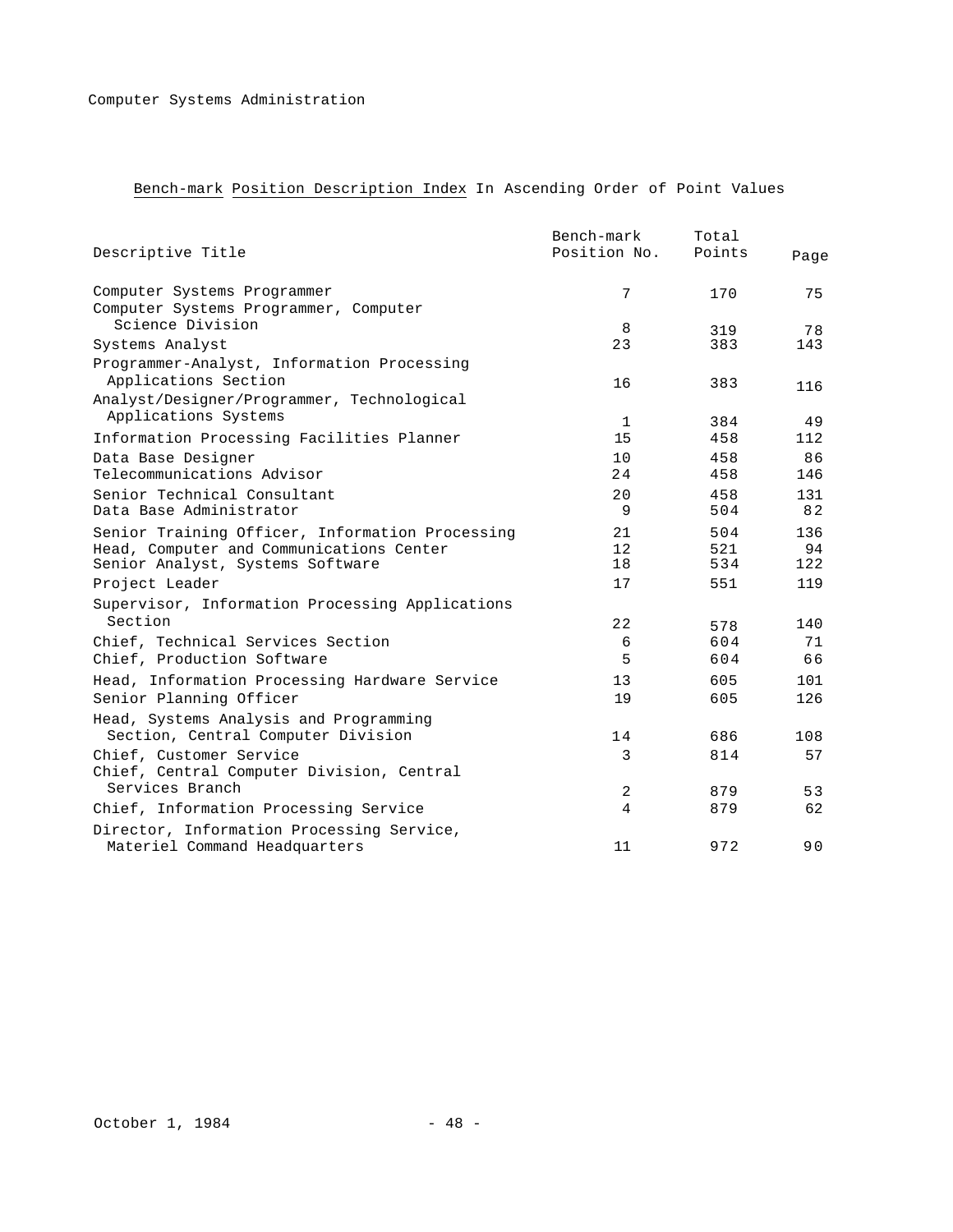## BENCH-MARK POSITION DESCRIPTION

| Bench-mark Position Number: 1                                                         | Level: 2          |
|---------------------------------------------------------------------------------------|-------------------|
| Descriptive Title: Analyst/Designer/Programmer,<br>Technological Applications Systems | Point Rating: 384 |

#### Summary

Under the direction of the Head, Perception Group, determines the feasibility of designs of proposed system software on a mini-microcomputer facility, of new or modifications to generalized system software; evaluates mini-microcomputer system software and of generalized application oriented system software; determines extent of modifications identified; provides technical advice on acquisition of specialized hardware processors, and on hardware and software packages to be developed; and performs other significant duties.

#### Duties % of Time

Determines the feasibility of, designs, implements and installs, on a mini-microcomputer facility, new or modifications to generalized system software, custom made application software and technological information processing applications systems to produce general design specifications and make decisions on future status of proposed software

- by identifying, defining and reviewing actual and projected requirements of. proposed system software or for specific application software,
- by determining the functional characteristics of systems,
- by researching vendor-supplied software to determine suitability,
- by determining hardware/software requirements and relevant costs,
- by assessing impact of new software on overall resources of the facility, and
- by recommending appropriate action.

Reviews general design specifications and packages functional specifications into computer system modules by inputs, outputs and processes of each module to produce design specifications

20

25

by clarifying general design specifications,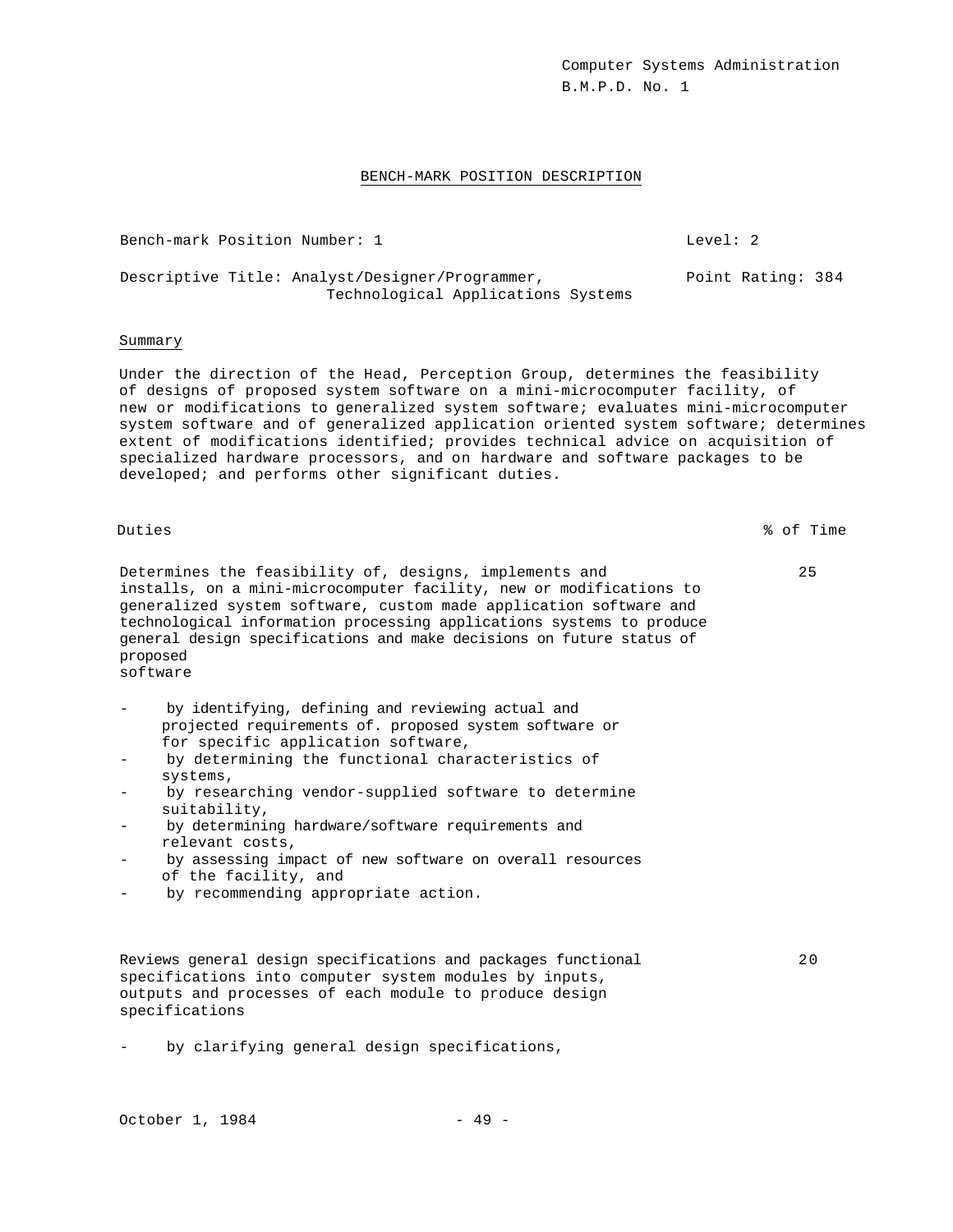- by packaging functional specifications into computer system modules,
- by preparing detailed computer program specifications,
- by preparing test and conversion plans,
- by estimating costs, and
- by recommending modifications to general design specifications.

Evaluates, installs and modifies vendor-supplied minimicrocomputer system software and generalized application oriented system software to decide on selection of system software

- by determining software characteristics through analysis of hardware interfaces, communication network and special peripherals requirements,
- by determining characteristics of system software under evaluation and comparing these to identified requirements,
- by assessing the impact of the proposed system software on the capacity of computing facilities, and
- by recommending acquisition of system software.

Determines extent of modifications identified in the selection process or in the sponsor's requests to provide the system software required for the efficient and effective use of the hardware facility

- by identifying locations of modifications within the vendor-supplied system software,
- by generating the code to replace existing code or to create new modules,
- by generating the system software incorporating vendor supplied options, modified code and new modules into a single package, and
- by assessing performance of package and conducting acceptance tests of software.

Provides technical advice on acquisition of specialized hardware processors to implement special algorithms, and on hardware and software packages to be developed through industrial research contracts to support research projects and to ensure compatibility with mini-microcomputer facility

by reviewing and discussing requirements with project scientists and engineers,

October 1, 1984 - 50 -

10

20

% of Time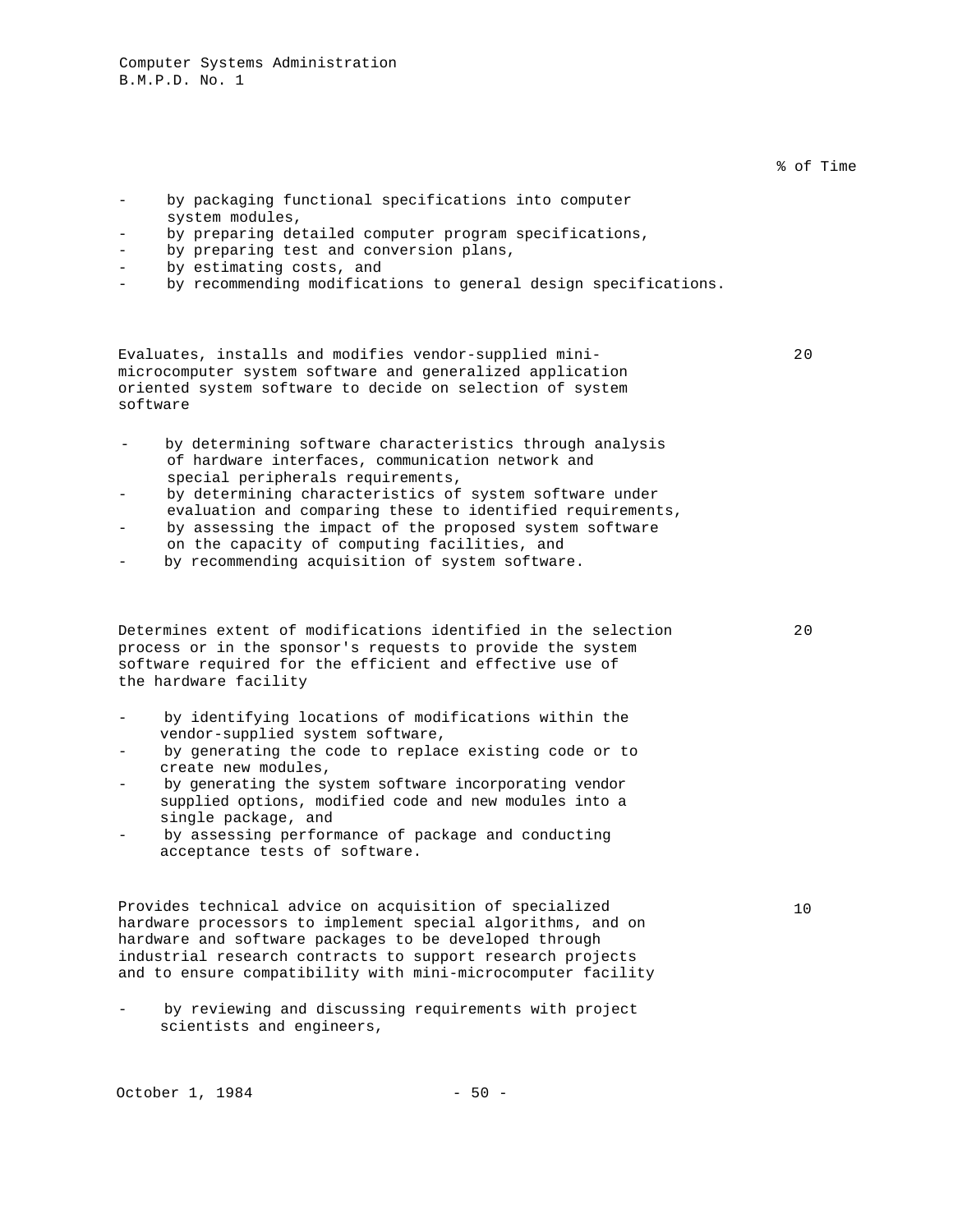% of Time by explaining current and potential capabilities of the existing facility, by defining the interfacing requirements to be met to be compatible with existing facility, and by generating technical inputs for development or contract specifications. Performs other significant duties by acting as technical authority on the software aspects of industrial research contracts. 5 Specifications **Degree** Points **Degree** Points Knowledge - Education and Experience and and  $\frac{162}{2}$  162 The work requires an in-depth knowledge of. the design principles and programming techniques used in computer operating systems, the logical functioning of computer hardware mainframe and peripheral equipment and the external specifications of language processors and utilities, for all sizes of computers. Familiarity with manufacturer's procedures for maintaining their operating systems is required, as is the ability to communicate effectively, both orally and in writing, on technical subjects. A knowledge of departmental operations and aims **is** required to better anticipate user requirements and to forecast the impact of proposed system changes on users. This is necessary to ensure efficient implementation of the computerized system. Extensive experience in working at the highest level of technical competence in projects requiring a sophisticated and complex operating system design and programming techniques must be demonstrated. This should include work in several areas of specialization, e.g. input/output drivers, inter-computer communications, and graphics. Furthermore, extensive experience with a multiprogramming, real-time operating system of mini computers is required. This knowledge and experience is normally acquired through university graduation in science/ engineering/computer science or equivalent in a related discipline and three year's experience in computer programming in high level languages and assembly languages, systems analysis and software design, at least half of which pertained directly to multiprogramming real-time mini computer systems.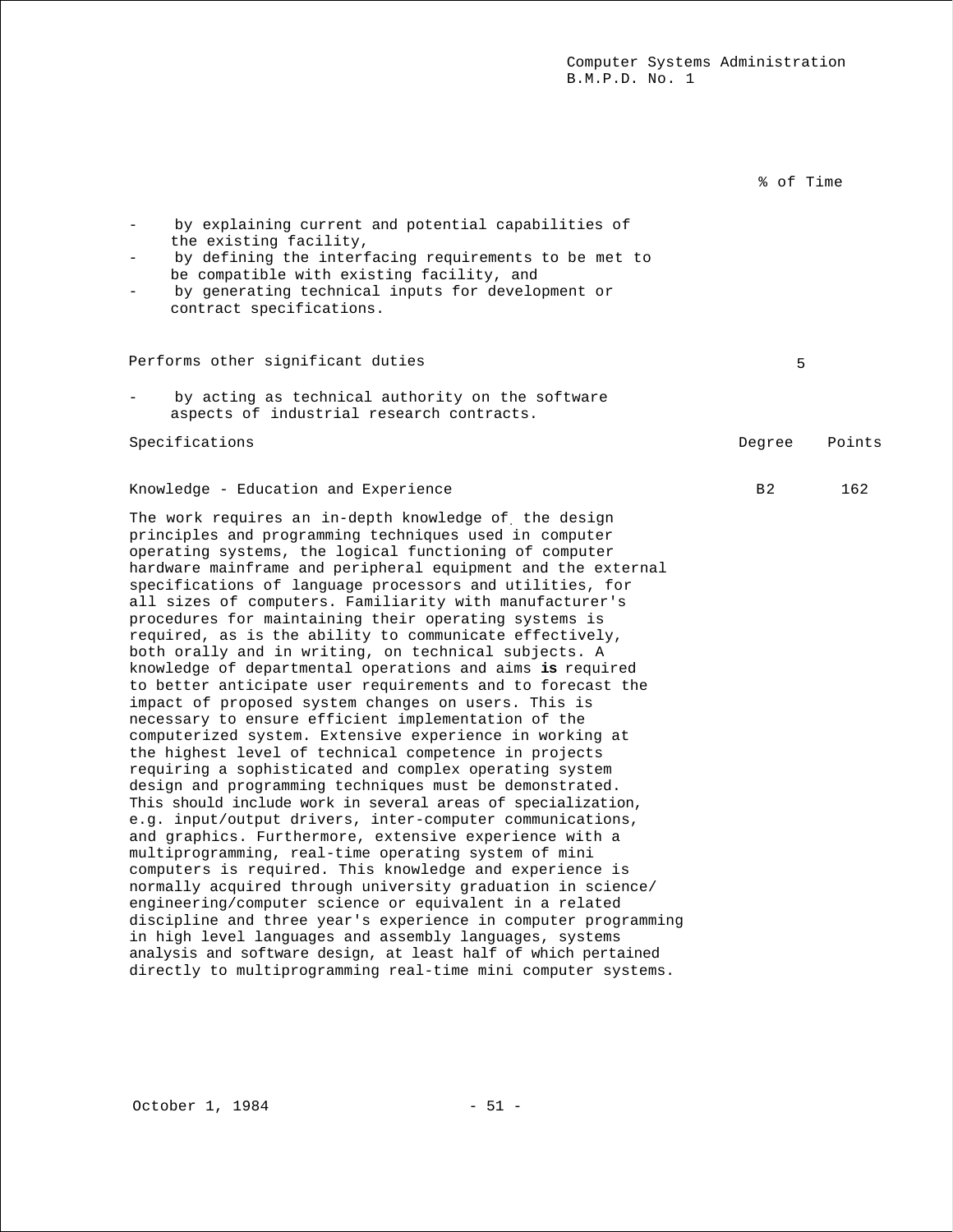|                                                                                                                                                                                                                                                                                                                                                                                                                                                                                                                                                                                                                                                                                                                                                | Degree    | Points |
|------------------------------------------------------------------------------------------------------------------------------------------------------------------------------------------------------------------------------------------------------------------------------------------------------------------------------------------------------------------------------------------------------------------------------------------------------------------------------------------------------------------------------------------------------------------------------------------------------------------------------------------------------------------------------------------------------------------------------------------------|-----------|--------|
| Knowledge - Continuing Study                                                                                                                                                                                                                                                                                                                                                                                                                                                                                                                                                                                                                                                                                                                   | 2         | 60     |
| This position requires a knowledge of trends and developments<br>in applications and programming of mini-computers and<br>technological advances in hardware and software systems.<br>Knowledge and study of the scientific objectives of each<br>project is essential. This knowledge is acquired through<br>i) personal contacts with peers, manufacturers, and user<br>groups. ii) study of manufacturer's literature, technical<br>and scientific journals and periodicals. iii) attendance<br>at seminars, conferences and training courses.                                                                                                                                                                                              |           |        |
| Decision Making                                                                                                                                                                                                                                                                                                                                                                                                                                                                                                                                                                                                                                                                                                                                | <b>B1</b> | 116    |
| The work requires sound judgment in proposing and selecting<br>alternative solutions to complex technical problems in<br>computer systems technology, including quick diagnosis and<br>solution of system software and hardware problems, and<br>decisions relating to performance and operational enhancements.<br>Any hardware failure must be countered by an appropriate<br>configuration change as quickly as possible. Recovery<br>action is nearly always required before the remedial manufacturer<br>support can arrive. Recommendations are made to<br>management pertaining to in-house, central computer<br>reconfiguration, auxiliary equipment selection, outside<br>communications facilities selection and software selection. |           |        |
| Contacts                                                                                                                                                                                                                                                                                                                                                                                                                                                                                                                                                                                                                                                                                                                                       | 2         | 46     |
| The work requires daily contacts with systems analysts,<br>working level scientists, and technical staff in the computer<br>user community to resolve technical problems and provide<br>consultation. Frequent contacts are made with manufacturer's<br>sales and technical representatives to acquire technical<br>information and resolve problems in applying their products.<br>Contacts with staff and non-government agencies are made<br>periodically as are briefings to management in areas of the<br>incumbent's special competence.                                                                                                                                                                                                 |           |        |
| Supervision                                                                                                                                                                                                                                                                                                                                                                                                                                                                                                                                                                                                                                                                                                                                    |           |        |
| Supervision of the work of other staff is not a regular<br>requirement. Occasional guidance and work leadership may<br>be provided to junior programmers.                                                                                                                                                                                                                                                                                                                                                                                                                                                                                                                                                                                      |           |        |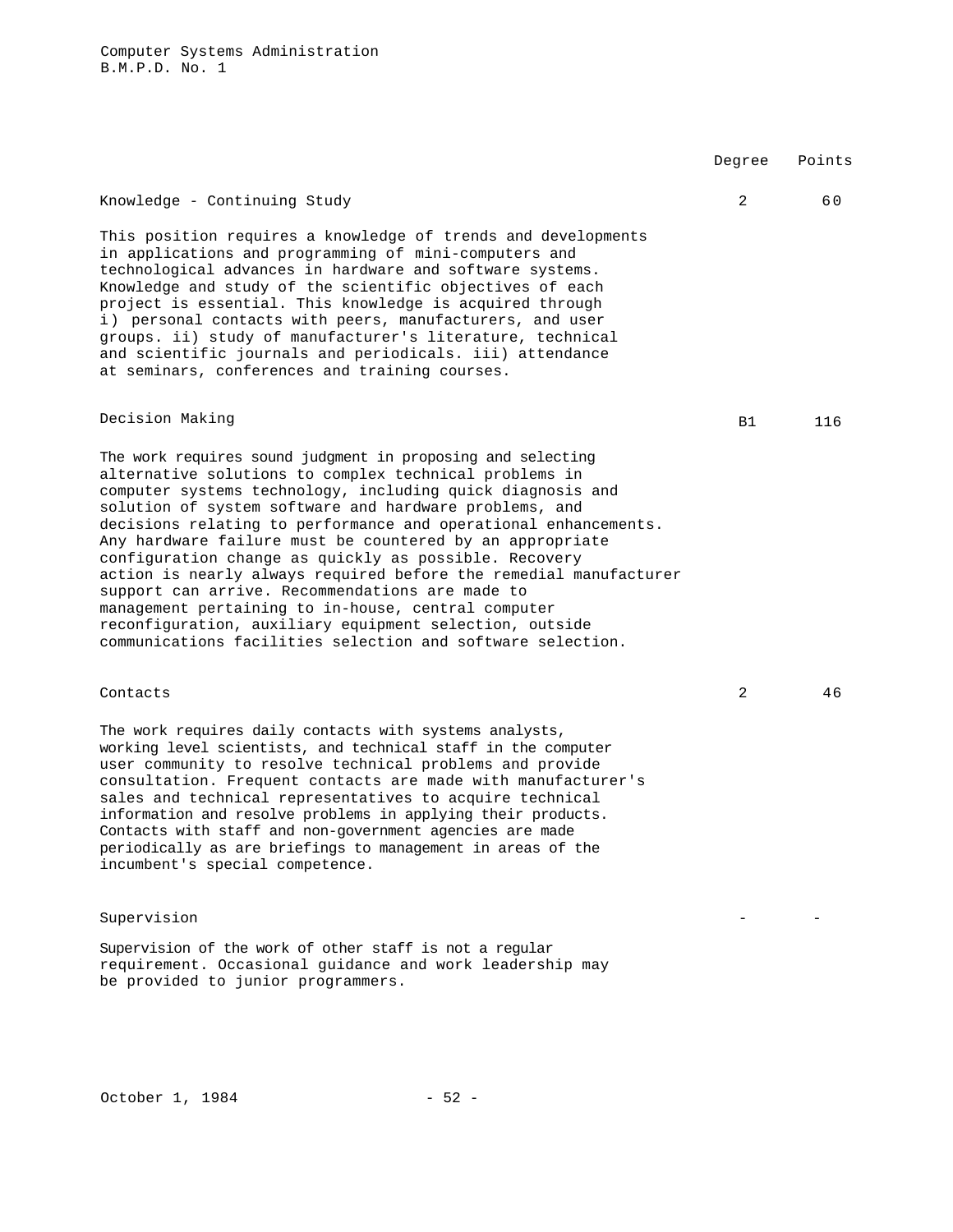## BENCH-MARK POSITION DESCRIPTION

Bench-mark Position Number: 2 Level: 5

Point Rating: 879

Descriptive Title: Chief, Central Computer Division, Central Services Branch

#### Summary

Under general direction of the Director, Central Services Branch, plans, directs and co-ordinates the activities of the Central Computer Division, which include the provision of information processing services associated with cheque issuing, processing of accounts payable and related accounting functions; advises user officials on the use and requirements of information processing; and performs other related duties.

Duties % of Time

60

Plans, directs and co-ordinates the activities of the Central Computer Division, with an establishment of 140 positions, large mainframe computers and extensive peripheral and auxiliary equipment installations, and engaged in computer systems analysis and programming, planning of information processing systems, operation of information processing equipment, and associated co-ordinating, scheduling and administrative activities, to ensure the economic and efficient satisfaction of user information requirements and use of staff, equipment and contract resources

- by establishing information processing workload requirements through discussions with user officials in the department,
- by developing forecasts of staff and equipment requirements,
- by establishing priorities, in co-operation with user officials, to facilitate detailed scheduling of information processing operations,
- by reviewing proposed applications to establish their overall technical and economic feasibility,
- by negotiating major revisions to information requirements of users, to expedite processing operations or to improve the technical or economic feasibility of applications,
- by developing and establishing production and quality control procedures,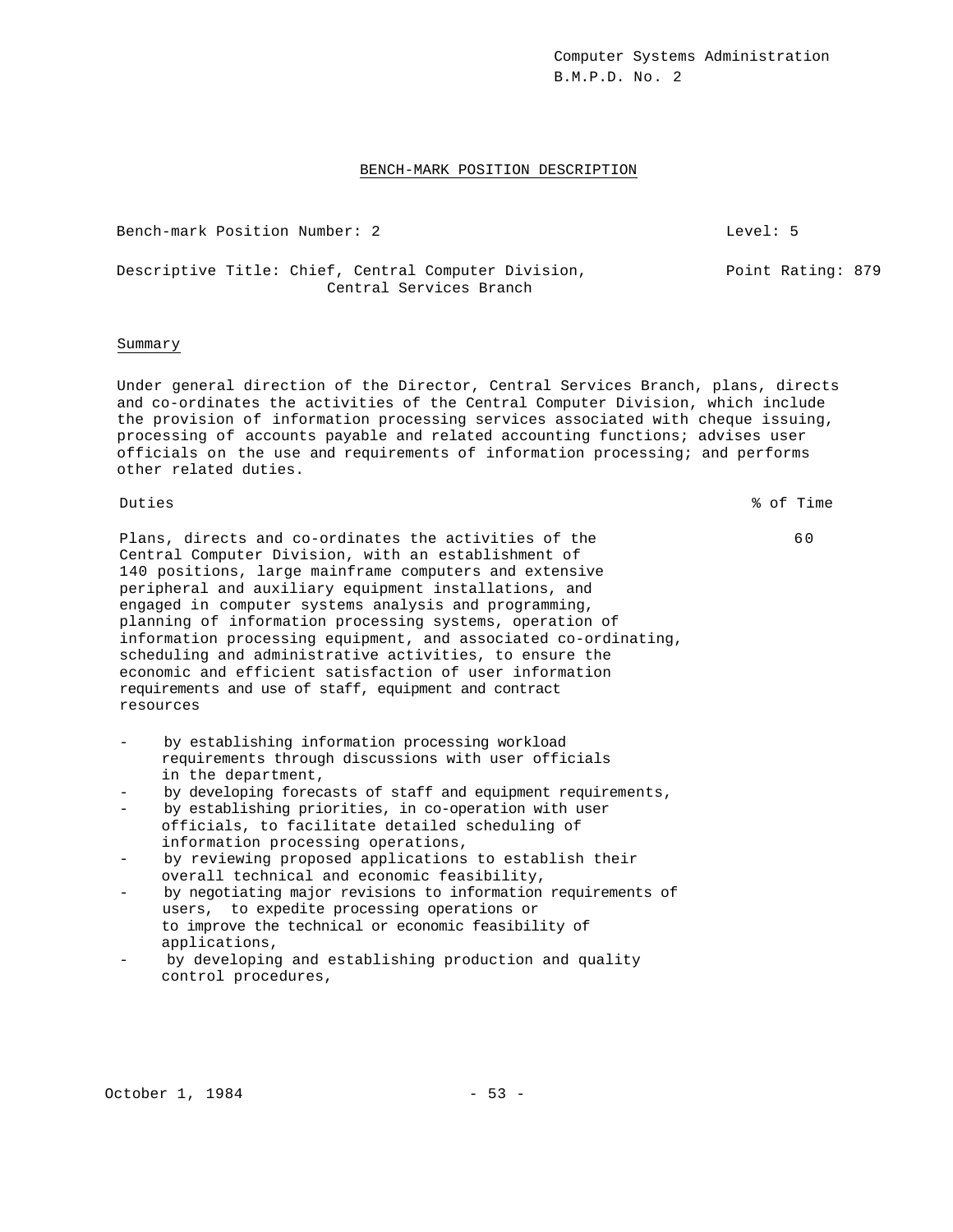- by assigning staff and equipment resources to the conduct of feasibility studies and the development and implementation of information processing systems, and
- by reviewing production, operating and administrative reports to ensure the maintenance of production and quality standards and to assess supervisory staff performance.

Advises user officials and the Director, Central Services Branch, of the capabilities, capacities, availability, costs, benefits and requirements of information processing services and of the policy and resource requirements of the division, to assist users in obtaining maximum benefit from information processing services and to facilitate the development of the facilities and services of the division

- by informing user officials of priorities, availability of staff and equipment, and costs and benefits of alternative processing arrangements,
- by planning alternative methods of meeting information requirements of users to accommodate changing priorities or specifications of users,
- by developing and recommending the implementation of policies and procedures relating to the administration and operation of information processing services,
- by reviewing technological and administrative trends, developments and innovations in information processing for possible utilization in operations of the division, and
- by preparing reports, including annual estimates and establishment presentations to Treasury Board, on the identification and substantiation of own staff and equipment requirements.

Performs other related duties, such as participating in the selection, assessment and training of computer systems programming and analysis staff and preparing memoranda, correspondence and reports associated with administrative and advisory responsibilities.

% of Time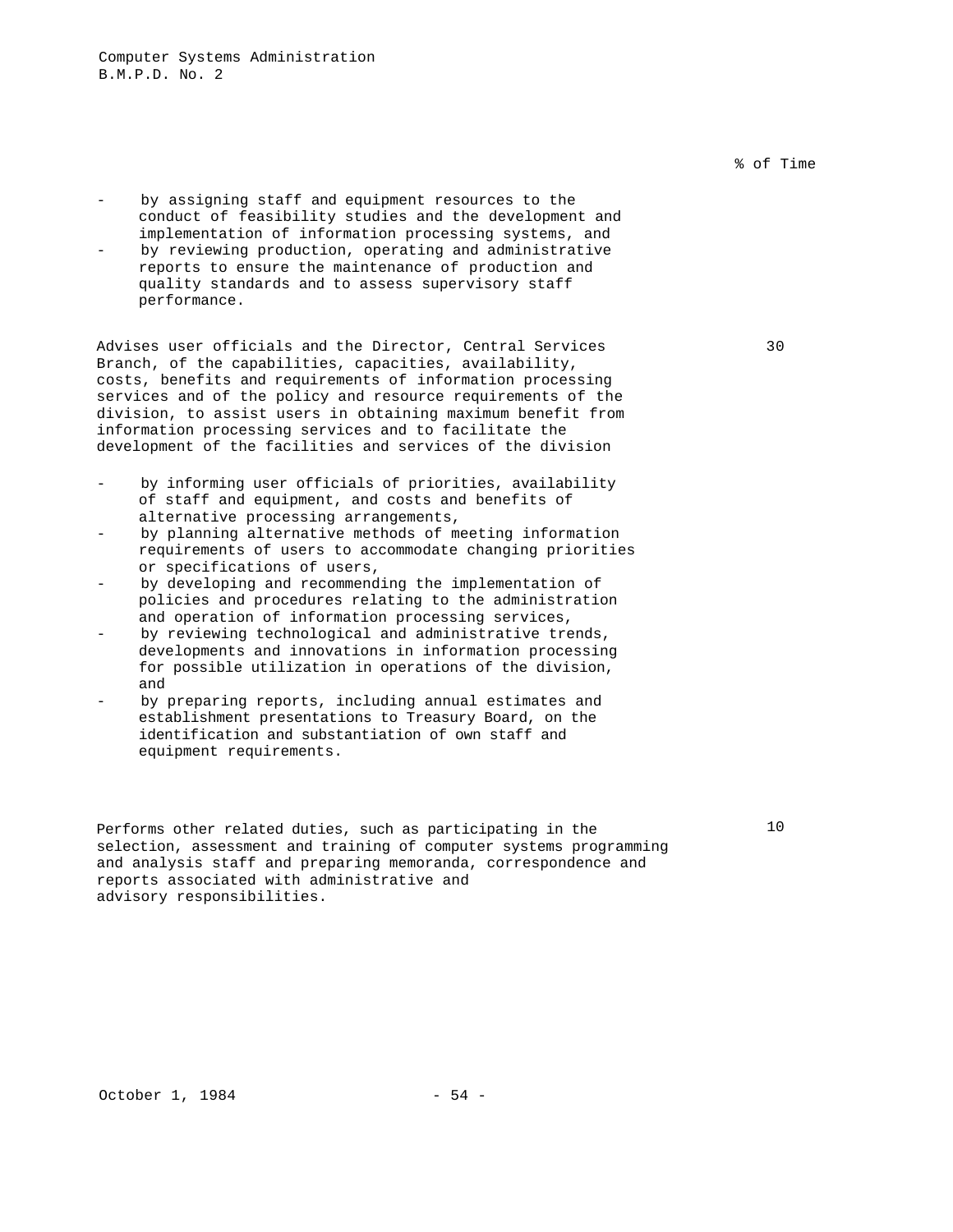Degree Points Specifications Knowledge - Education and Experience The work requires a thorough knowledge of the capabilities and capacities of information processing equipment and of computer systems analysis and programming practices and techniques. A good knowledge of the regulations and practices governing the payment of salary, pension, supplier and other accounts, and maintenance of related records is also required. Skill in planning, co-ordinating and scheduling information processing operations and in the supervision and training of staff is required. This knowledge and skill are normally acquired through university graduation and 10 years of progressively responsible experience in administration, computer systems analysis, and information processing. B5 244 Knowledge - Continuing Study The work requires knowledge of trends and developments in computer systems analysis and programming, information processing technology and the administration of information processing services, gained through continuing study of texts, journals and periodicals and by attendance at courses and seminars. Continuing study of regulations and procedures contained in departmental directives and manuals is also required. 3 100 Decision Making Judgment and discretion are required in the assignment of information processing resources and choice of optimum methods of meeting information requirements of users. Decisions are made on priorities, information processing techniques and the allocation of staff and equipment to information processing applications. Recommendations are made on the acquisition and use of staff and equipment. Errors in judgment may adversely affect the economy and efficiency of applications involving the use of large scale information processing systems which control the accuracy and promptness of salary and other payments to government employees and outside suppliers. Problems arising from C4 303

October 1, 1984 - 55 -

revised or conflicting priorities are referred to the

Director, Central Services Branch.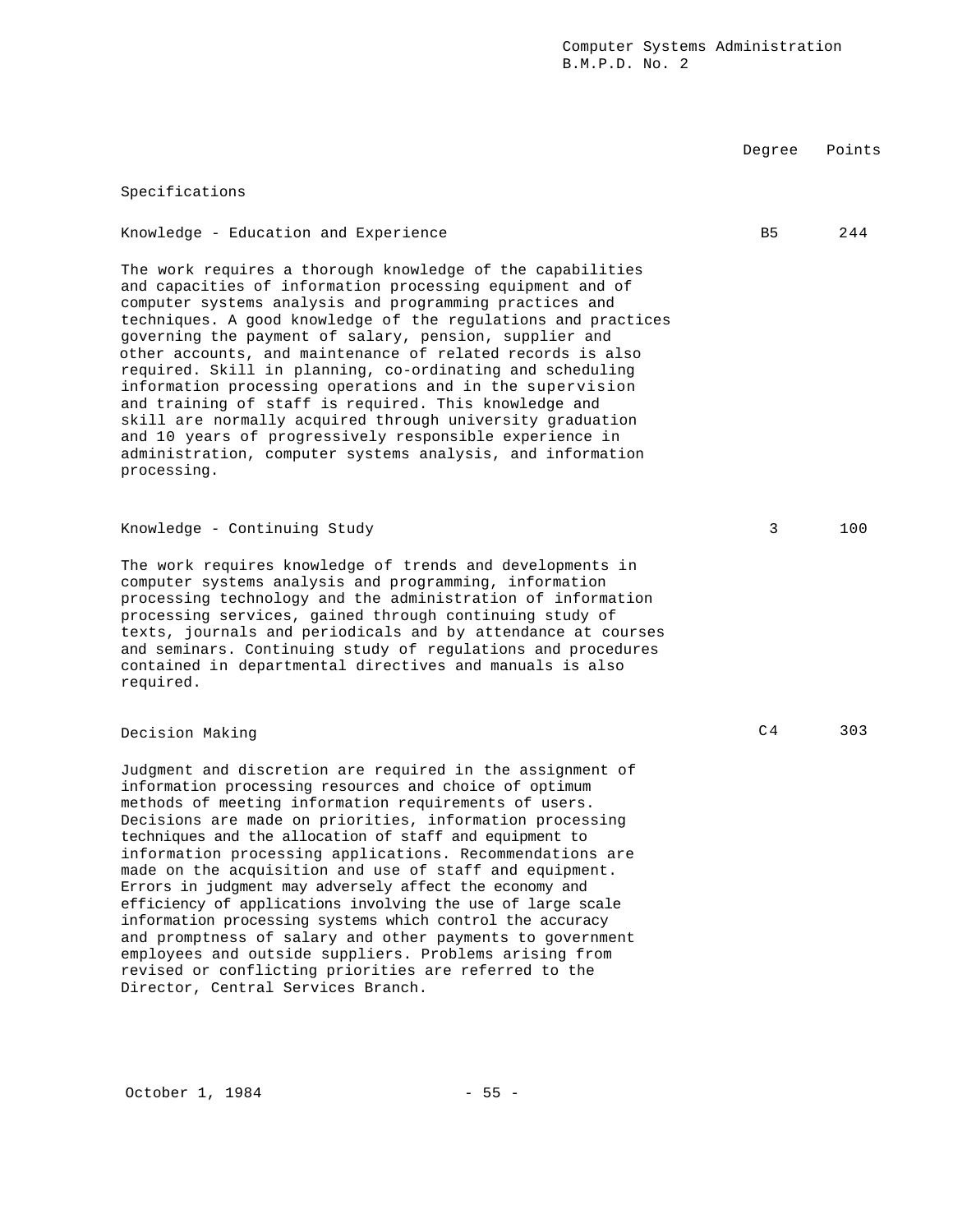# Contacts The work requires contacts with user officials within the 4 100

Central Services Branch to make commitments for the provision of information processing services. Contacts are made to provide advice, determine requirements and recommend alternative methods of meeting information requirements of users, and may involve persuading users to modify their requirements or operating and administrative procedures. Contacts are also made with officials of government and industry to obtain and provide information on technological and administrative innovations in information processing and assistance in the resolution of technical and administrative problems.

# Supervision

F3 132

Degree Points

The work requires supervision of 120 full-time and 20 casual employees, including section heads and unit supervisors, at the senior, intermediate and junior levels of the administrative and foreign service and administration support categories. Supervisory duties include participation in assessment, selection, promotion, and discipline of staff.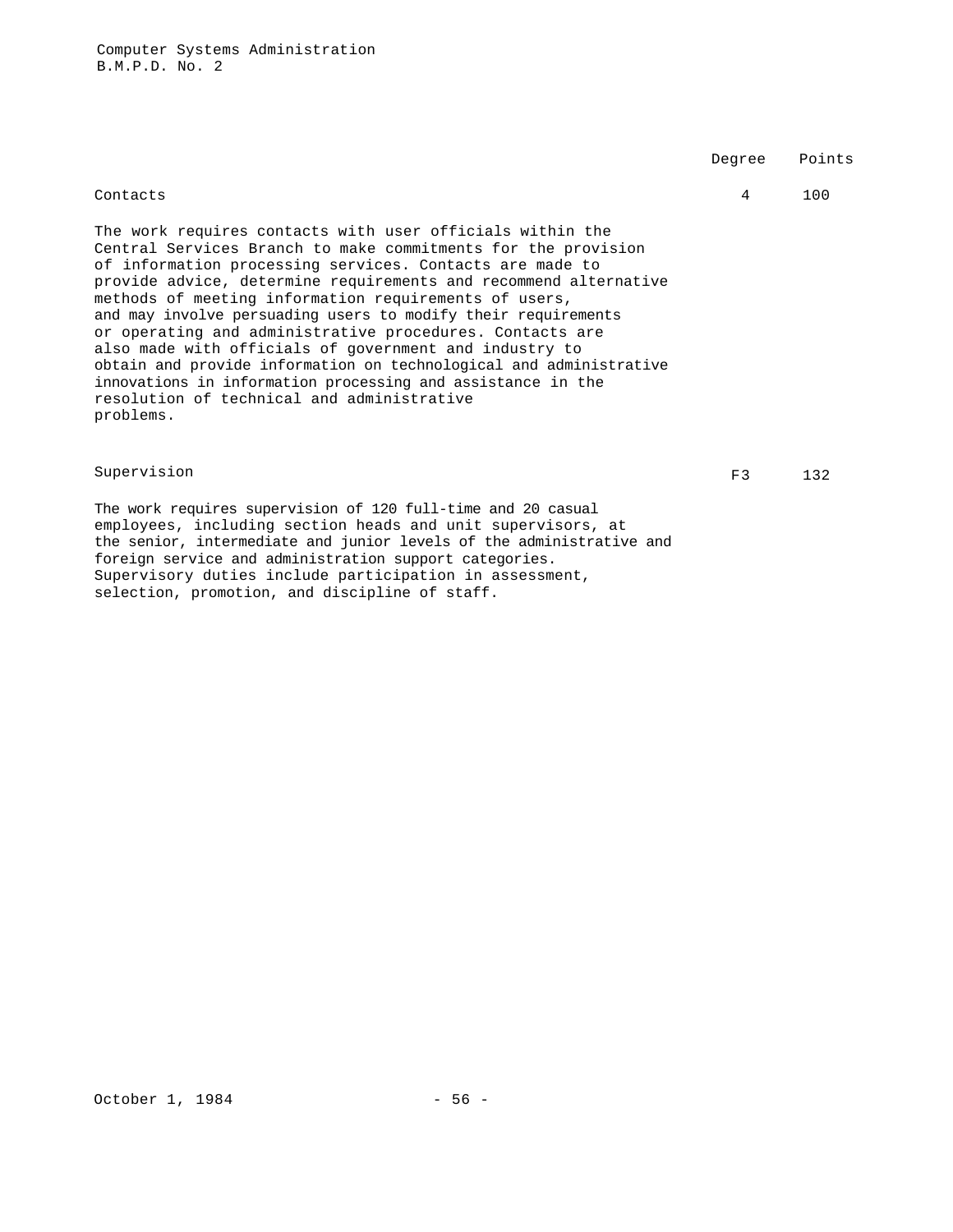### BENCH-MARK POSITION DESCRIPTION

Bench-mark Position Number: 3 Level: 5

Descriptive Title: Chief, Customer Service Point Rating: 814

#### Summary

Under the direction of the Director, Computer Science Center, plans and manages the services provided by the Center on its computer; continually monitors the quality of these services and their relevance; refines those services to meet changing needs; ensures good communication between the Center and its clients; plans and implements all new services provided by the Center; assists the Director in the overall management of the Center.

Plans and manages the activities of the Customer Service Division of the Computer Science Centre. The Division is responsible for the implementation and support of all general purpose application software and for the development of the operating system used on the Centre's computer system. The Division currently provides remote batch entry and interactive (timesharing) services on two large scale multiprogramd computers. These services are currently made available to the Department and to other Government Departments.

- by managing the Computation Bureau which operates the Centre's computer and remote batch terminals, production control and transcription services. The Centre's computer currently provides service on a 24 hour day, 6 day a week basis,
- by managing the Software Development Section which maintains and develops the operating system and its product set for the computers,
- by managing the Customer Support Section which provides consultant, technical support and training on application software services to well over 600 users,

Plans and supervises the implementation of all new software and hardware

by ensuring that sufficient resources are available to support the package or equipment,

Duties % of Time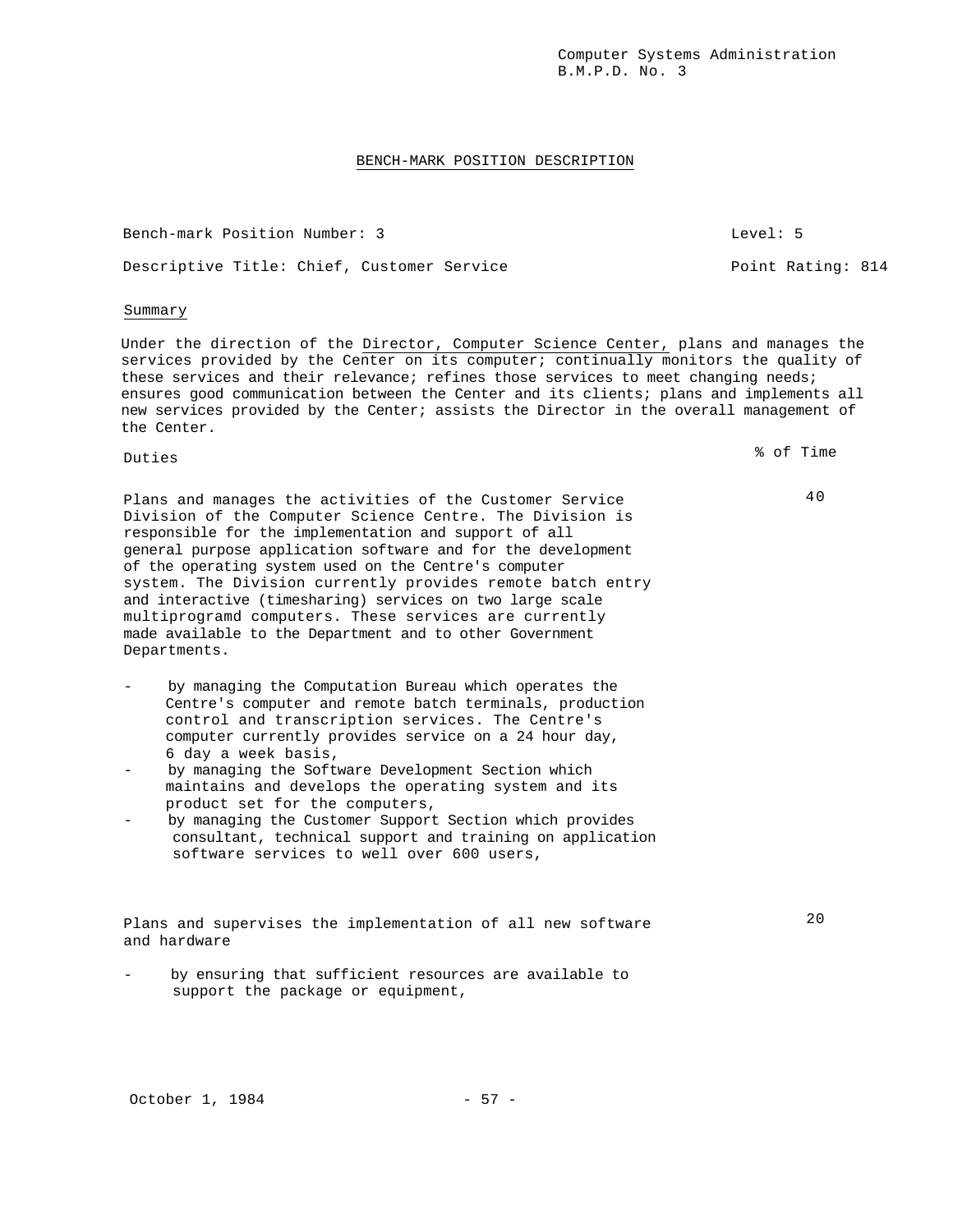|                                                                                                                                                                                                                                                                                                                                                                                               |  | % of Time |
|-----------------------------------------------------------------------------------------------------------------------------------------------------------------------------------------------------------------------------------------------------------------------------------------------------------------------------------------------------------------------------------------------|--|-----------|
| by ensuring that both software and hardware meet their<br>acceptance tests,<br>by ensuring that training is provided to those who<br>need it,<br>by studying new developments in software, hardware and<br>operational techniques with a view to their potential<br>usefulness and installation.                                                                                              |  |           |
| Ensures that users are aware of the Centre's services and<br>that the Centre is aware of user's requirements                                                                                                                                                                                                                                                                                  |  | 20        |
| by establishing and maintaining user working groups in<br>the various areas of Centre expertise,<br>by ensuring that the Centre's publications are accurate<br>and timely,<br>by publicizing and otherwise promoting the availability<br>of various software and hardware services,<br>by maintaining personal contacts with senior representatives<br>in a number of Government Departments. |  |           |
| Monitors and refines the services supplied by the Centre                                                                                                                                                                                                                                                                                                                                      |  | 5         |
| by reviewing the services provided in the light of the<br>Centre's and user's objectives,<br>by refining the services to overcome problems and<br>shortcomings,<br>by analysis of revenues and system performance.                                                                                                                                                                            |  |           |
| Ensures that security requirements for information processed<br>via EDP facilities either within or outside the department<br>are identified and that appropriate safeguards are applied<br>as outlined in the RCMP's Security Standards and Practices<br>manual.                                                                                                                             |  | 5         |
| Assists the Director in establishing objectives for the<br>Centre and participates in the development of long range<br>plans and the formulation of policy decisions.                                                                                                                                                                                                                         |  | 5         |
| Assists in recruitment, selection, training, appraisal and<br>career development of the staff of the Centre and of<br>information processing staff in the rest of the Department.                                                                                                                                                                                                             |  | 5         |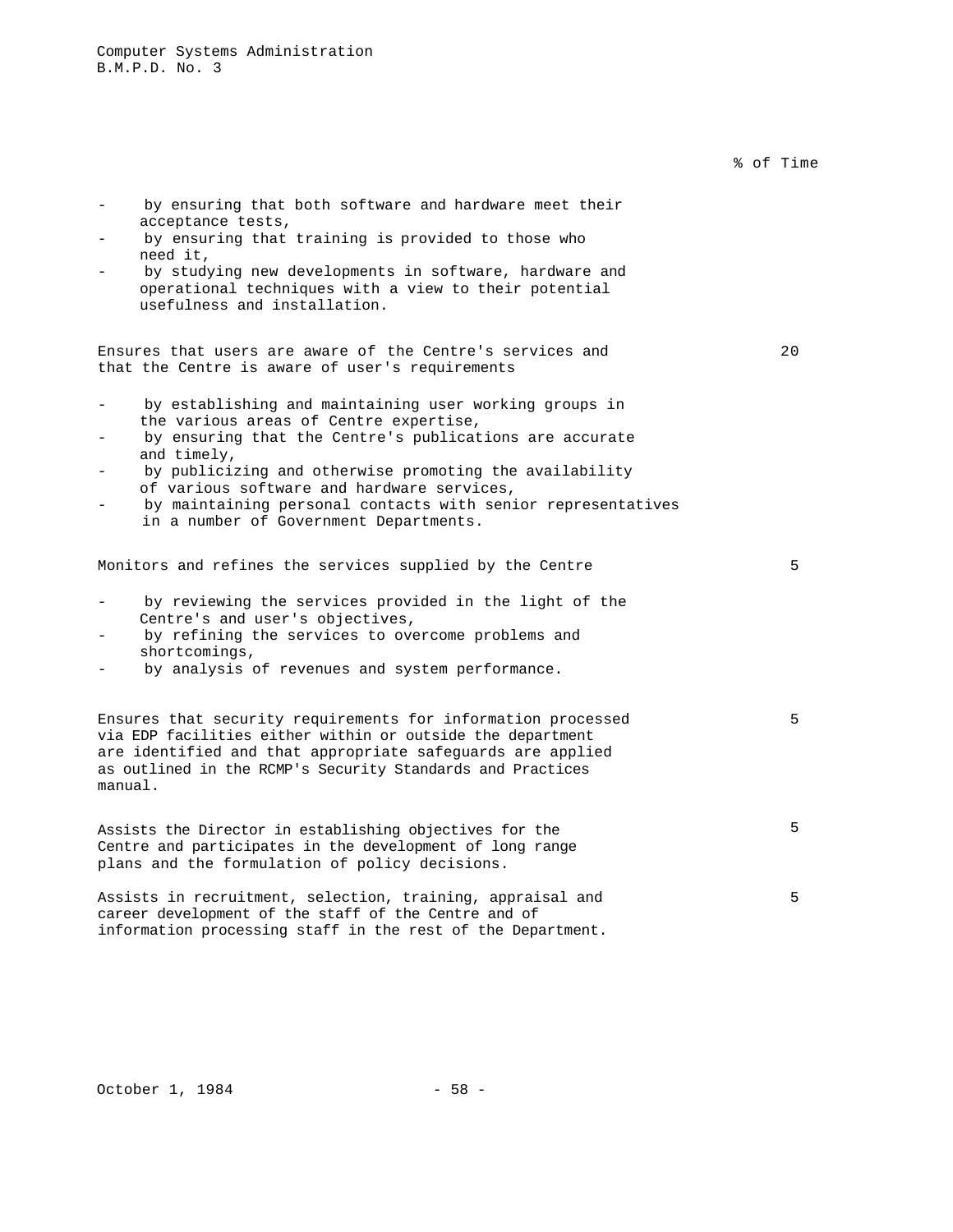Degree Points

B5 244

## SPECIFICATIONS

Knowledge - Education and Experience:

The work requires a thorough knowledge of computing as applied in the processing of scientific information in a number of government departments. A sound knowledge is required of the organization of the major customer Departments, their administration and research programs and the government policies and regulations covering the administration of computing organizations. It also requires skill in administration and in communicating on technical matters with staff throughout a number of Departments. Knowledge of the impact to user's projects of changes to software and hardware is absolutely essential. The work requires skill in the planning and co-ordinating of complex technical operations the forecasting of staff and equipment requirements, and the direction of staff. The required knowledge and skills are normally acquired through University graduation, followed by ten years of relevant experience in administration and computing with at least four years in a senior supervisory position.

#### Knowledge - Continuing Study

The work requires continuing study of developments and trends in computing hardware and software, operation of computer services, application software and general administration with particular attention being given to their relationship to the scientific and engineering community in a number of different Government departments. As well, the incumbent must relate his knowledge of specialized trends within scientific computing to changes in government policies and practice. This knowledge is maintained by study of government directives and guidelines, technical texts and trade publications, and from attendance at seminars and conferences. In addition, it is essential that meetings are held with user representatives, commercial suppliers and university centers to ensure that the Center's Computing Services are up-to-date and are sufficient to meet the users' objectives.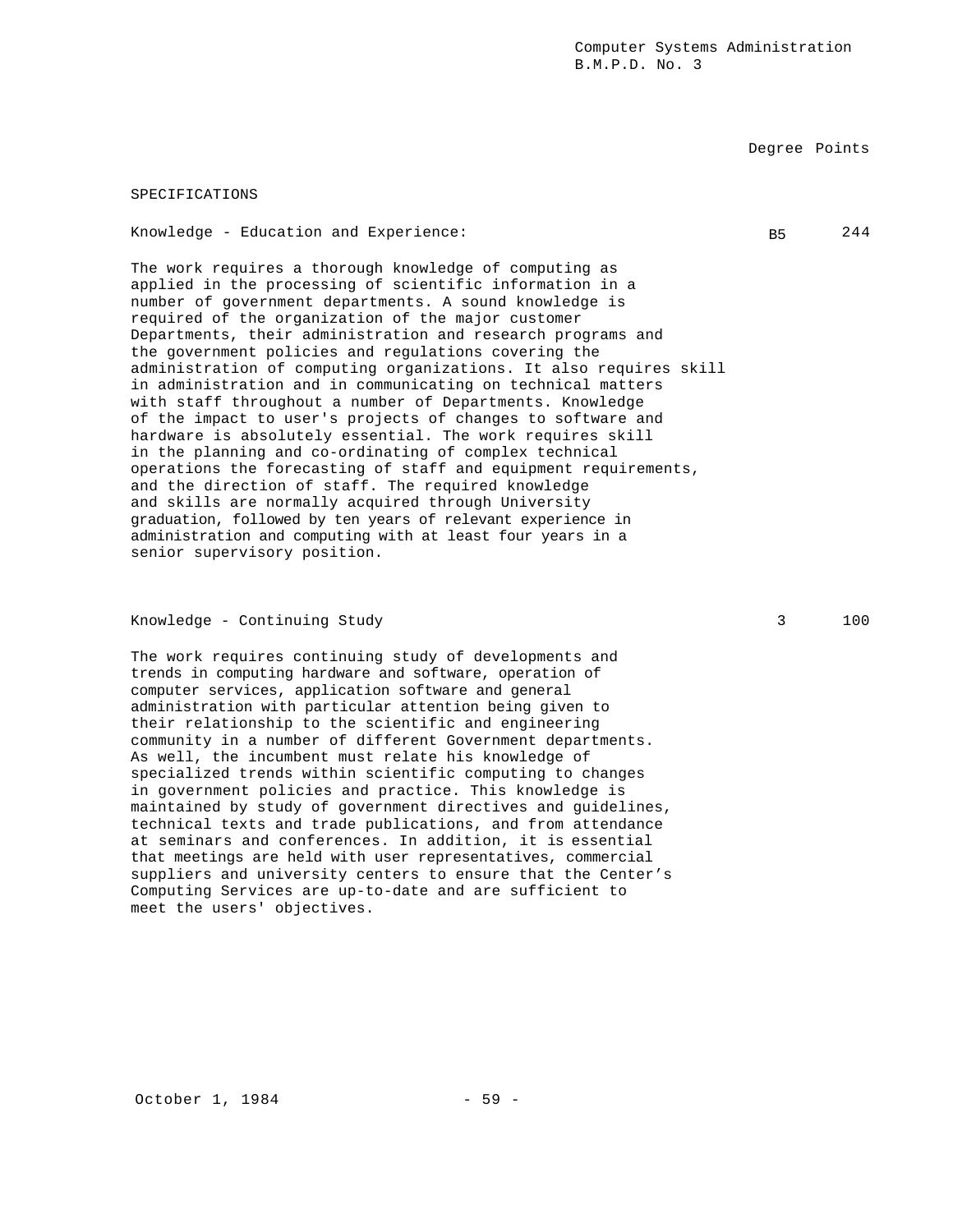#### DECISION-MAKING

The work requires the management of a centralized inter departmental computer service which is operated on 24-hour day, 6-day week, and which provides both batch and interactive processing capabilities to in excess of 600 users. The services are used for processing large volumes of data and for general problem solving in the fields of scientific research, regulatory, administrative and operational programs of several Departments. These programs often involve contracts with the private sector and provincial governments and failures to meet deadlines for computer produced output can have a serious impact on the reputation of the Departments. Although not in direct competition with the private sector, it is essential that the services provided by the Division are of equal standard to those available in the private sector. The work involves the exercise of judgment, initiative and, in particular, tact and discretion. Almost all problems encountered are unique and decisions have to be made on the spot without reference to existing directives. The Division operates on a cost recovery basis with a total recovery of \$4,000,000 per annum. Decisions and commitments are made which can have a significant impact on these revenues and on the efficiency of the Center and its clients. The incumbent will be expected to do the short and medium term planning, up to one year, of the development of all the computing services offered by the Center to ensure that they meet the needs of its clients. He will be called upon for the evaluation of all hardware and system software acquisitions and for their acceptance. Errors in judgment at this time will adversely affect the quality of the services offered by the Center and can greatly affect its comparative position with relation to other service organizations. In addition, the incumbent must plan the development of system software and performance, to this end he must commit his limited staff to projects of many person-months in implementing new features. The demand for these features is always well in excess of the resources available and a significant degree of insight into the probable return from new developments in hardware and software is essential.

Degree Points

C3 256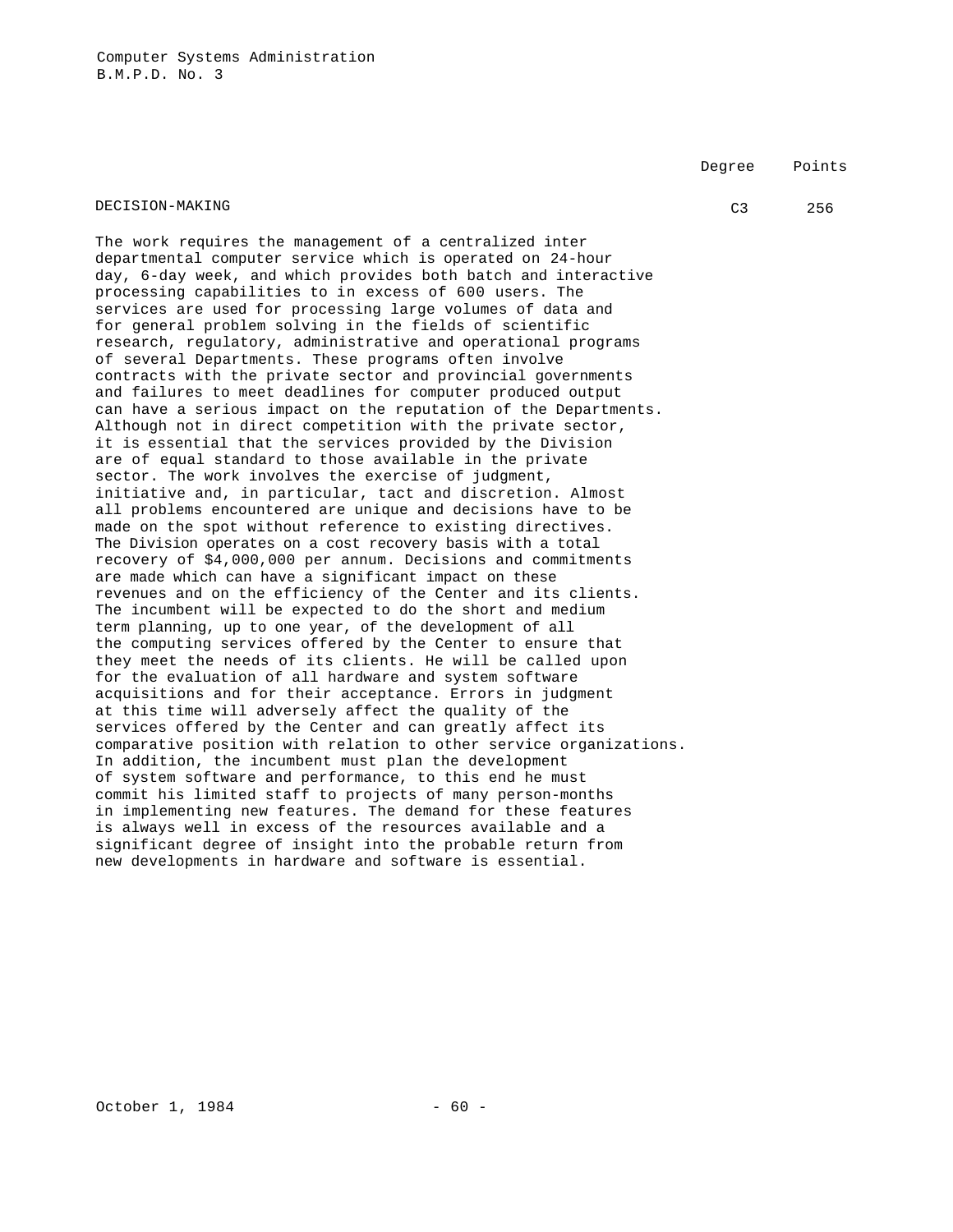|                                                                                                                                                                                                                                                                                                                                                                                   | Degree | Points |
|-----------------------------------------------------------------------------------------------------------------------------------------------------------------------------------------------------------------------------------------------------------------------------------------------------------------------------------------------------------------------------------|--------|--------|
| CONTACTS                                                                                                                                                                                                                                                                                                                                                                          | 4      | 100    |
| The work requires frequent contacts with Division Chiefs,<br>Branch Directors and scientists throughout several Departments<br>and also with computer manufacturers and software suppliers.<br>At most meetings the incumbent will act as a representative<br>of the Center with authority to make a commitment on behalf<br>of the Center with regard to its computing services. |        |        |
| SUPERVISION                                                                                                                                                                                                                                                                                                                                                                       | E.3    | 114    |
| The incumbent is responsible for the supervision of a staff<br>of 54 permanent staff and 3 casuals. These staff are at<br>senior, intermediate and junior levels of the Administrative<br>and Administrative Support categories. Supervisory duties                                                                                                                               |        |        |

include participation in the selection, assignment, assessment,

training and discipline of staff.

October 1, 1984 - - - - - 61 -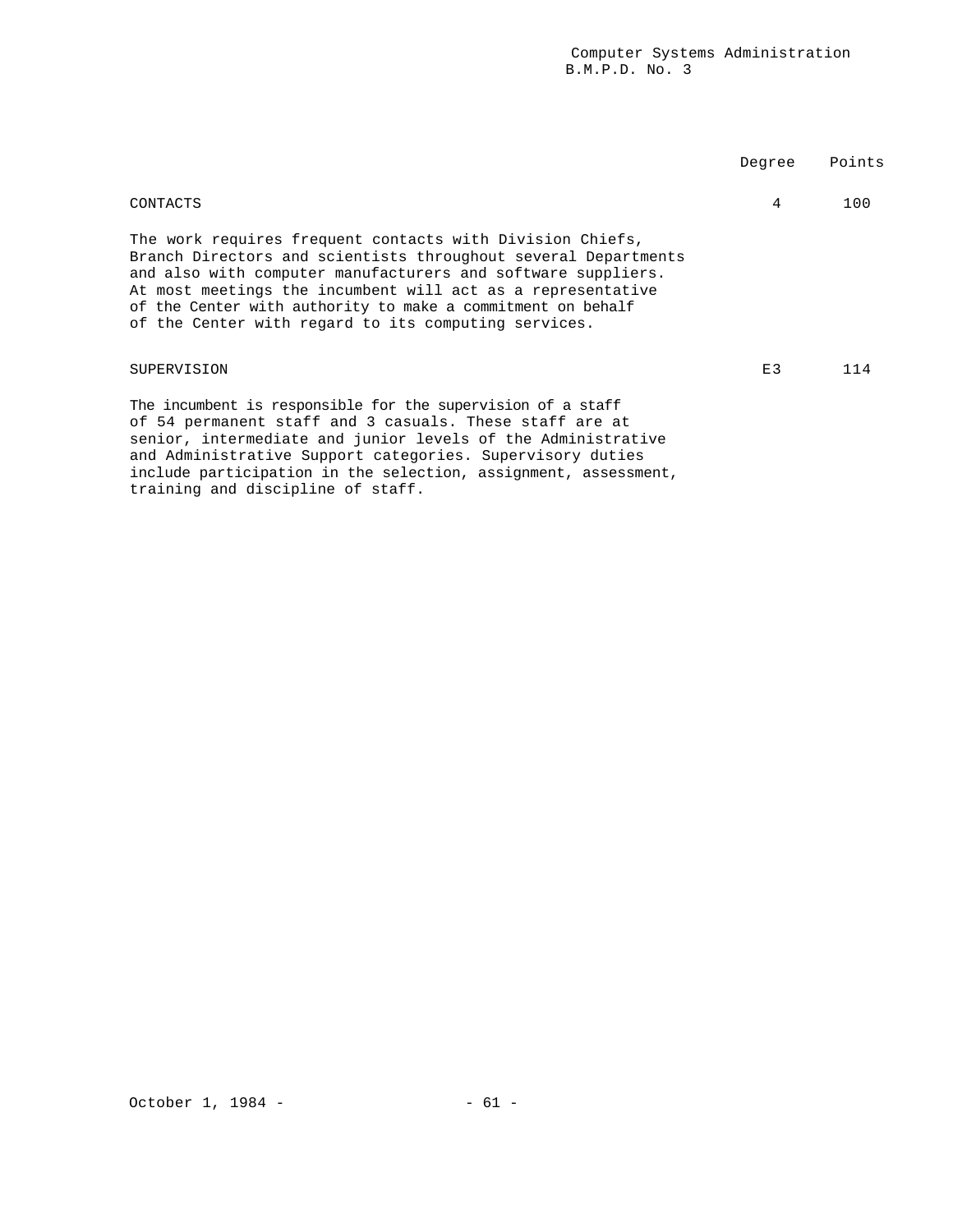#### BENCH-MARK POSITION DESCRIPTION

Bench-mark Position Number: 4 Level: 5

Descriptive Title: Chief, Information Processing Service Point Rating: 879

#### Summary

Under the general direction of the Director General, Administration, plans and directs the activities of the departmental Information Processing Service, which include the planning, development and processing of mass data and problemsolving applications using departmental and outside contract facilities; advises user and departmental management officials on the use and development of information processing services; and performs other related duties.

Duties % of Time

75

Plans and directs the activities of the Information Processing Service of the Department, with an establishment of 141 positions, a large computer, peripheral equipment and an auxiliary equipment installation, to ensure the satisfaction of departmental requirements for mass data and problem-solving applications and the efficient and economical use of depart mental information processing staff, equipment and contract resources

- by determining workload requirements and available service and contract resources through liaison with departmental officials, subordinates and service contractors,
- by developing forecasts of requirements for staff, equipment and contract resources,
- by developing administrative and operational procedures governing the provision of departmental information processing services,
- by assigning analysts and programmers to the planning and development of computer applications,
- by authorizing and co-ordinating the use of contract facilities,
- by scheduling and co-ordinating departmental information processing operations, and
- by reviewing completed information processing systems and production, progress and administrative reports to ensure that quality and production standards are maintained and to assess staff performance.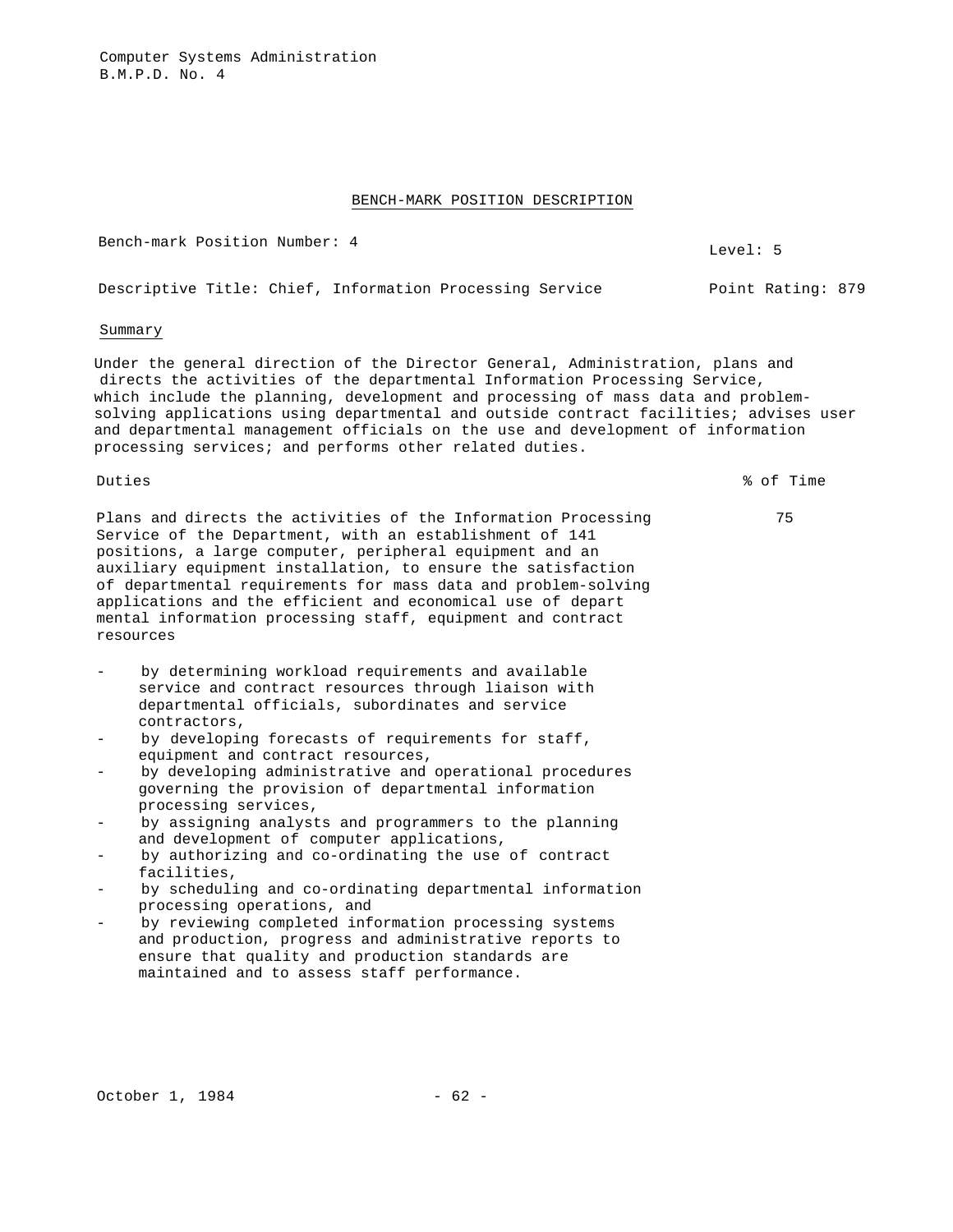15

10

Advises user and departmental management officials on the use and development of departmental information processing resources, to assist users in obtaining the maximum benefit from information processing and to ensure consideration of information processing in the development of departmental administrative practices

- by informing users of the costs, capabilities and requirements of departmental and outside contract information processing services,
- by recommending alternative information processing arrangements or revisions to information requirements of users, to improve the technical or economic feasibility of approved applications or to accommodate changes in processing or deadline specifications of users,
- by developing and recommending implementation of departmental policies governing the use of information processing resources, and
- by assessing administrative and technological innovations in information processing, and the capabilities of outside contract services, with a view to recommending the adoption of procedures, the acquisition of equipment, or the use of contract facilities of potential value in the provision or development of departmental information processing services.

Performs other related duties, such as participating in the selection, assessment and discipline of information processing staff, representing the Director General at departmental and interdepartmental meetings on information processing administration and preparing reports, memoranda and correspondence, including estimates and submissions to Treasury Board, associated with the administration and development of the departmental Information Processing Service.

| Specifications                                        | Degree Points |     |
|-------------------------------------------------------|---------------|-----|
| Knowledge - Education and Experience                  | <b>B5</b>     | 244 |
| The work requires a thorough knowledge of information |               |     |

processing techniques and practices and the capacities and capabilities of departmental and contractor information processing facilities. It also requires a good knowledge of the content, objectives and information processing

October 1, 1984 - 63 -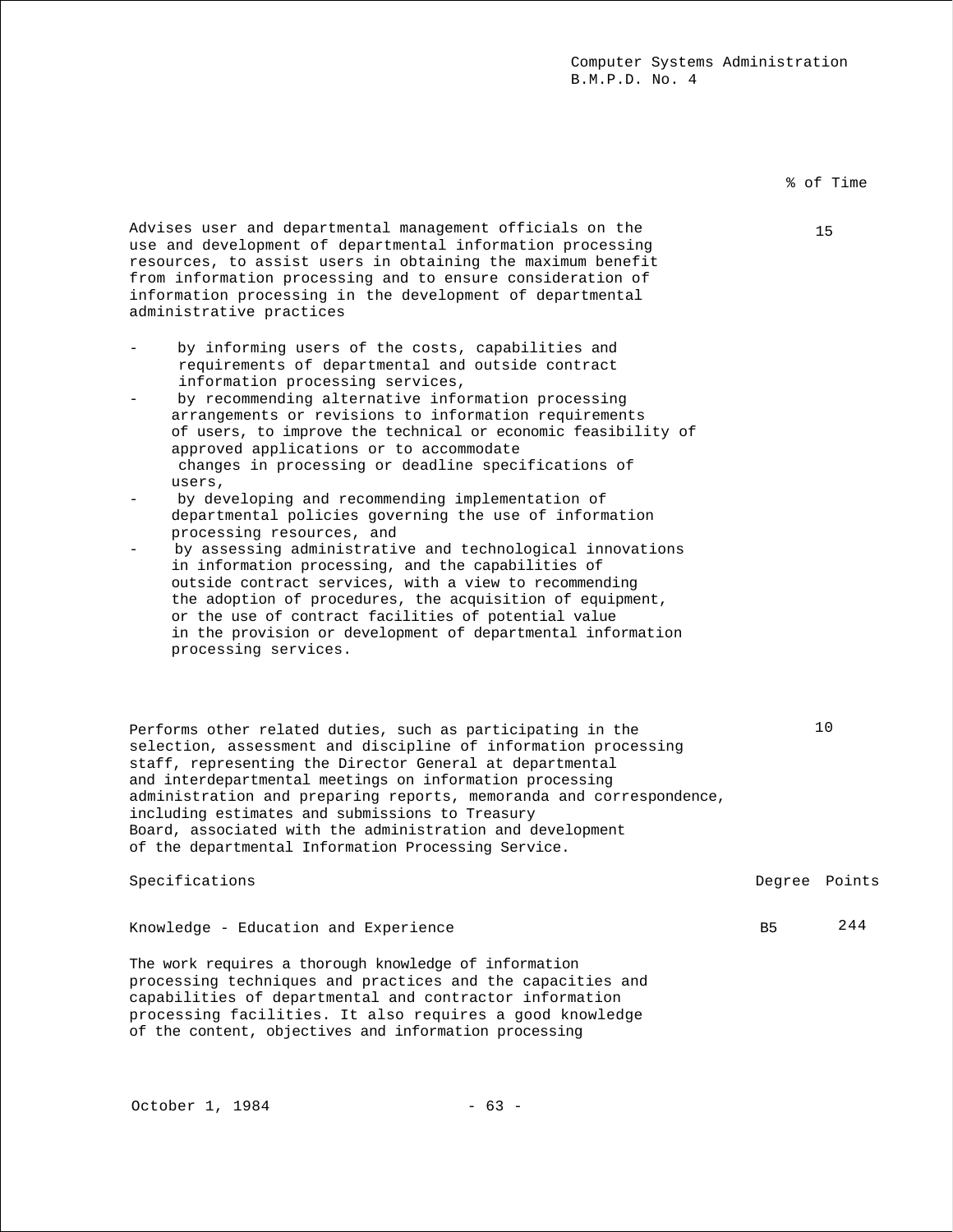Degree Points

requirements of departmental research, administrative and operational programs and a good knowledge of departmental and government policies and regulations governing the administration of information processing services. An appreciation of the scientific and technological disciplines involved in the conduct of departmental research and operational programs is a further requirement. The work requires skill in the planning and co-ordinating of complex technical operations, the forecasting of staff, equipment and financial requirements, the development and presentation of advice, and the direction of staff. This knowledge is normally acquired through completion of university education and 10 years of progressively responsible administrative and information processing experience.

#### Knowledge - Continuing Stud

The work requires continuing study of trends and developments in the administration and operation of information processing services, including the interrelationships of information processing, general management and scientific research requirements of the Department, through reading of texts, journals and periodicals, consultations with manufacturers and attendance at various seminars, conferences and training courses.

## Decision Making

The work requires the direction and administration of a centralized departmental information processing service engaged in the development and processing of mass data and problem-solving applications associated with scientific research, regulatory, administrative and operational programs of the Department. The work also requires the provision of advice to departmental user and management officials on information processing matters. The departmental computer is mainly used in problem-solving applications related to scientific research programs. Most computer mass data applications are referred to service contractors, and information processing applications are usually undertaken by the departmental Information Processing Service. Field research stations usually contract locally for required information processing services. Decisions affect the amount and nature of departmental and contract information processing services available to departmental users in

C4 303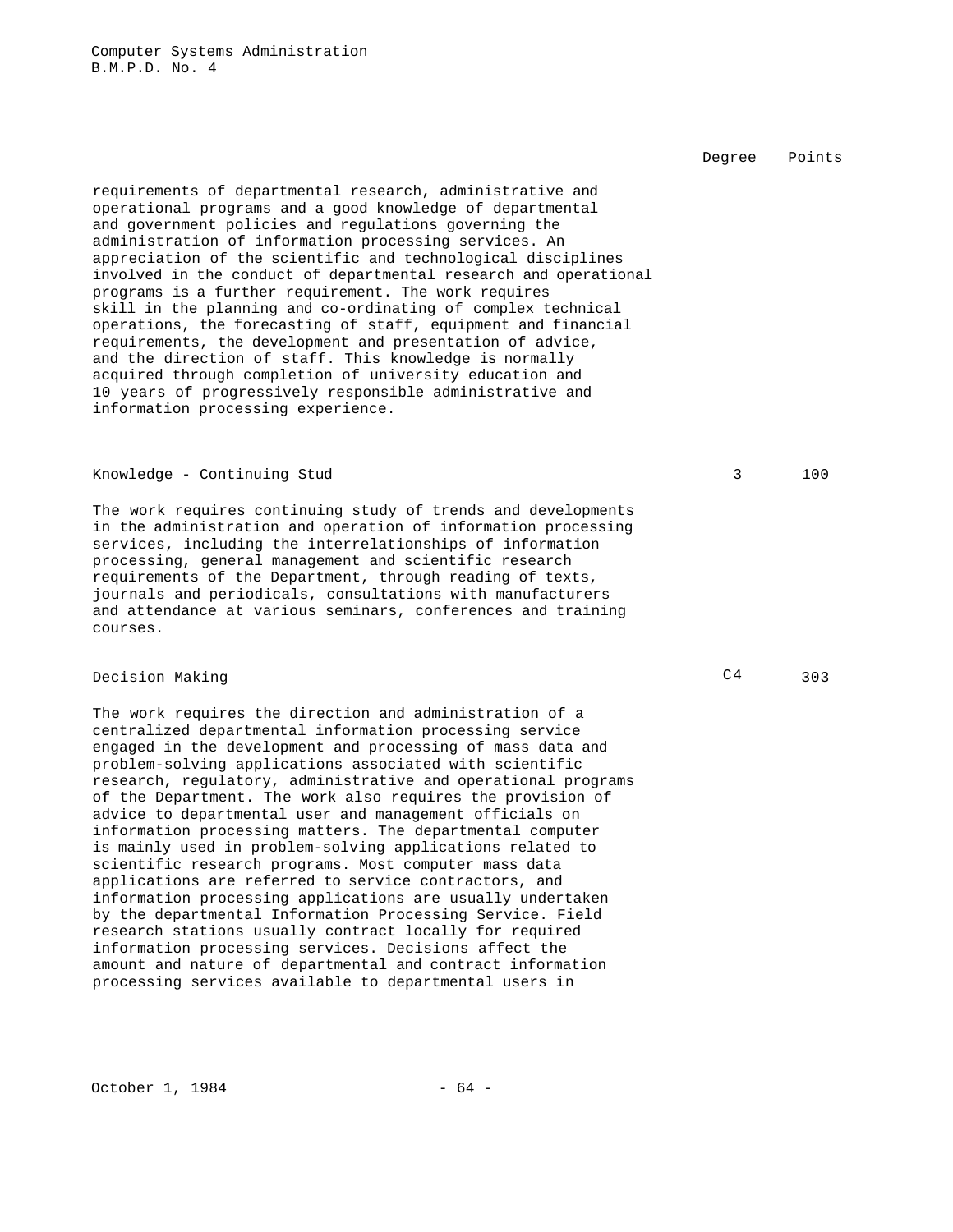Ottawa. Recommendations influence departmental management decisions on the use of departmental and outside contract information processing services.

 Recommendations also influence the acquisition and development of headquarters information processing staff and facilities and the development and implementation of departmental information processing policies. Errors in judgment can adversely affect the efficiency and economy of departmental information processing services. Recommendations are made to the Director General, Administration.

#### Contacts

4 100

The work requires contacts with senior departmental officials to plan and co-ordinate the provision of information processing services, to establish information processing priorities and to advise on the development of departmental information processing policies. Contacts are also initiated with central agencies and service contractors to arrange for outside contract services, and with government and industry officials to obtain information on technological and administrative developments in information processing.

#### Supervision

The work requires the supervision of 141 employees at the senior, intermediate and junior levels of the administrative and foreign service and administrative support categories, including four section chiefs. Supervisory duties include participation in the selection, assignment, assessment, and discipline of staff.

F3 132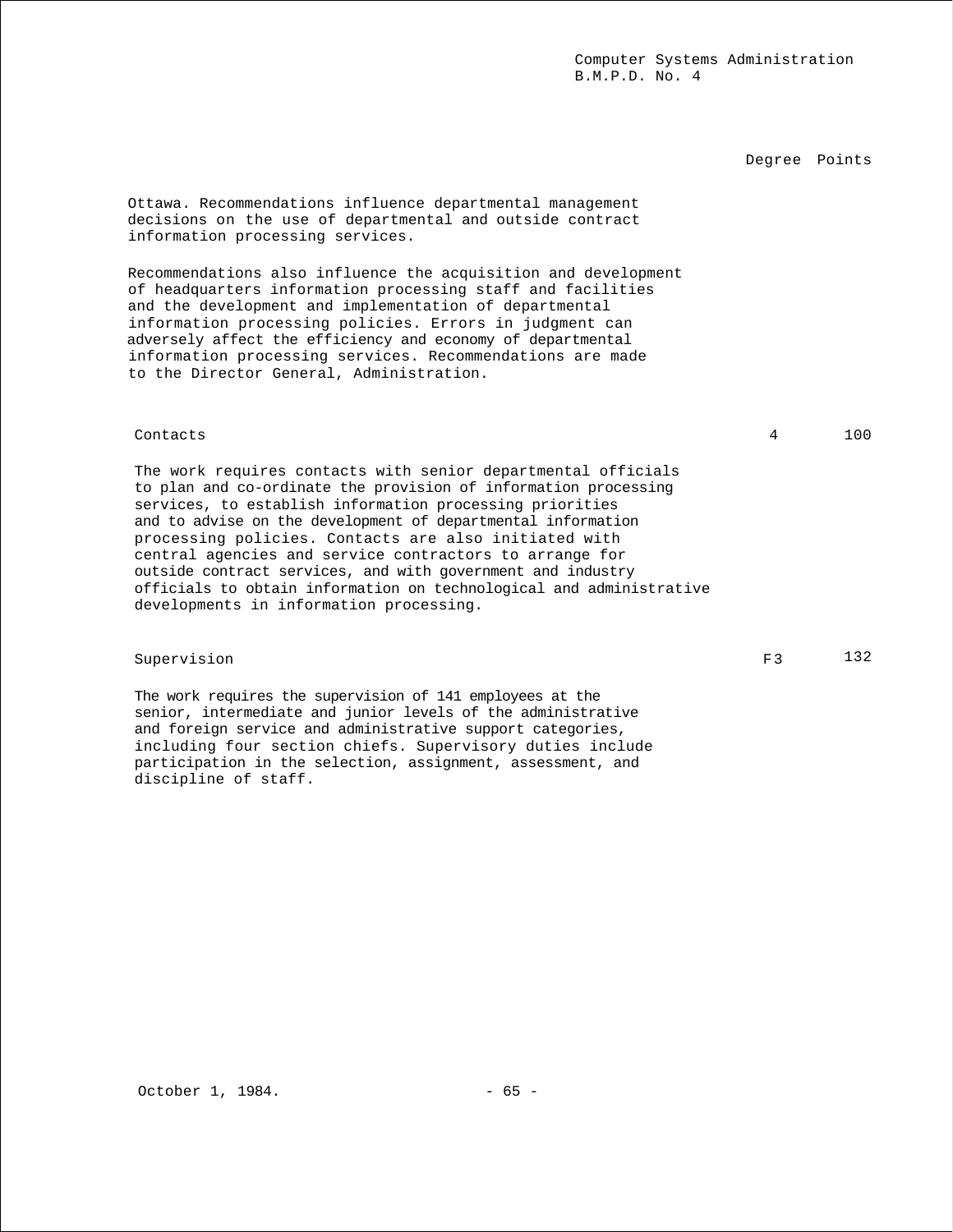#### BENCH-MARK POSITION DESCRIPTION

Bench-mark Position Number: 5 Level: 4

Descriptive Title: Chief, Production Software Point Rating: 604

### Summary

Under the general direction of the Director, Computer Operations, ensures that the department's computer systems make efficient use of hardware and software facilities; conducts production acceptance testing of systems software, applications systems, and telecommunications systems; controls the release and implementations of new software, and ensures the integrity of the production software environment.

Duties % of Time

Advises the Director, Computer Operations and other senior staff of the department's Systems and Services and Regional Computer Centres on the efficient and effective use of equipment, communications facilities, system software and application programs to meet the Department's program objectives

- by developing and applying a comprehensive computer systems performance measurement program, using both system, analysis and programming, hardware and software monitor facilities to identify the resources consumed by the various software elements,
- by directing the preparation using both systems analysis and programming, execution and analysis of representative benchmark programs,
- by analyzing the results of monitor runs and benchmark programs to develop the requirements for further measurement experiment and ultimately to develop specific recommended changes in the software which will improve the efficiency of the systems,
- by analyzing results of monitor runs to identify the impact on resources of new hardware, communications facilities, and new releases of system software and application programs to ensure that the headquarters' and Regional Computer Centres are not adversely impacted by the introduction of the change,
- by approving operating standards and guidelines to be applied and propagated for the release of production applications, system software and equipment for implementation at all departmental computer centres, and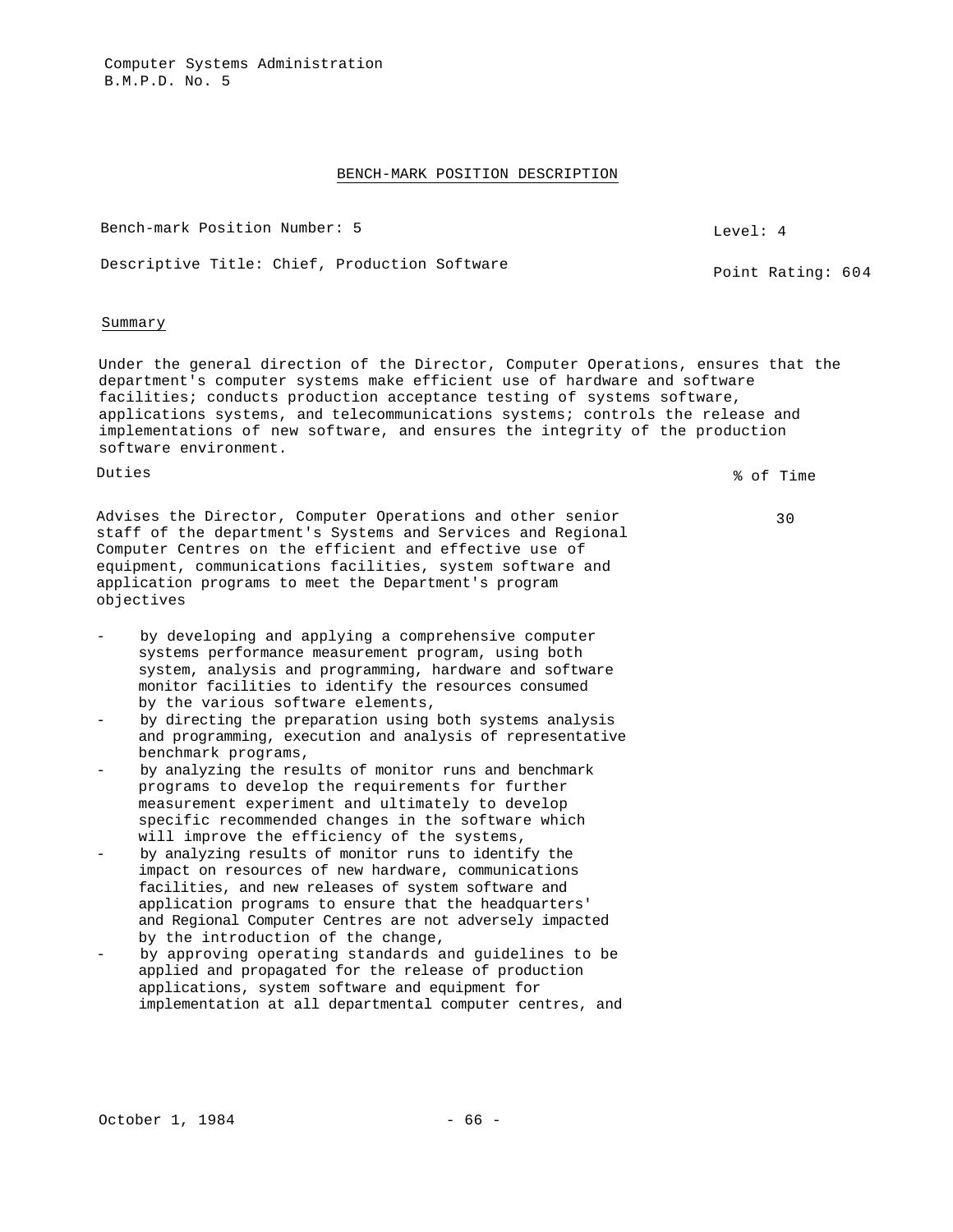# % of Time

by writing evaluation reports and making recommendations to senior management (e.g. - new equipment requirements to optimize processing, and new software requirement to increase efficiency).

Conducts production acceptance testing of operating systems software, telecommunications software and applications systems

- by acquiring and maintaining a thorough knowledge of EDP standards, and system specifications,
- by directing and participating in the design and construction and programming of benchmarks and tests to measure performance characteristics of operating systems, telecommunications, software and applications systems,
- by reviewing the evaluation of the operational viability of the new software to ensure that it does not place undue involvement or responsibility on the operators, that the exception handling and recovery procedures and facilities work, and that the performance and turn-around standards are not jeopardized by the introduction of the new software,
- by recommending to senior management the acceptance or rejection of the system as a production system,
- by recommending specific software changes or improvements to the operations system software which the developer should consider prior to re-submission for production acceptance testing. These changes pertain in the internals of the systems and involve specific analyses of the programs submitted for acceptance testing, and
- by representing the directorate at formal meetings with senior management and technical staff with authority to discuss and resolve problems relating to the acceptability of application software.

Controls the release for implementation of new software

- by the review of specifications and documentation, to ensure that the software meets the specifications and is properly documented,
- by confirming that the software passes production acceptance,
- by ensuring that each Computer Centre has adequate resources to run the new release,

15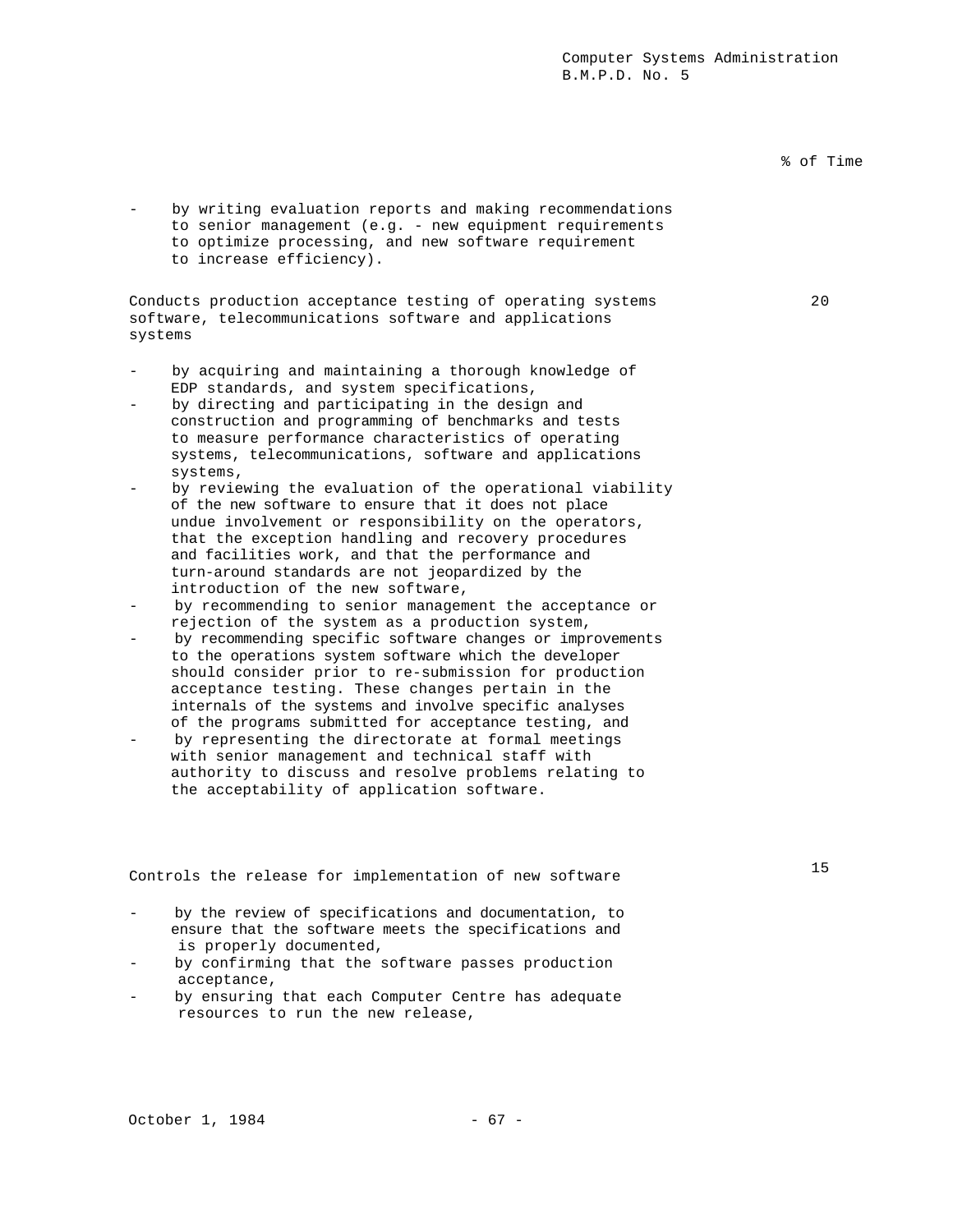- by developing in concert with Regional Computer Centre managers, system developers and client management, a schedule for the implementation of the new release,
- by developing and managing control systems involving software maintenance and distribution procedures,
- by providing operational training on new releases, to Operational Software Support in the field and to operations personnel in the field and headquarters, and by liaison with Systems Directorate on implementation
- schedules.

Ensures the ongoing integrity of the production software environment

- by directing the development, documentation and implementation of manual and computerized diagnostic procedures,
- by directing the development and auditing of control procedures to safeguard production program libraries, production data libraries and production network control tables, which are key elements of the production software environment,
- by directing the analysis of production software trouble reports from the field,
- by recommending to software suppliers, and Systems Directorate staff specific programs and changes to ensure the integrity of the production software,
- by ensuring the promulgation of reports to the field on the current status of software problems,
- by directing the development of procedures for network restart and recovery, degradation diagnostics, problem isolation and network control for both headquarters and Regional networks,
- by directing the development of network security-related facilities and procedures, and network operating procedures, and
- by directing the development of standards of operations of terminals, network-related facilities and system availability.

Specifies and implements computer programs and systems to support the operation of the Computer Centres in areas such as, resource accounting systems, diagnostic aids, scheduling efficiency aids, monitoring and control aids, utilization and effectiveness reporting, service level reporting, etc

% of Time

15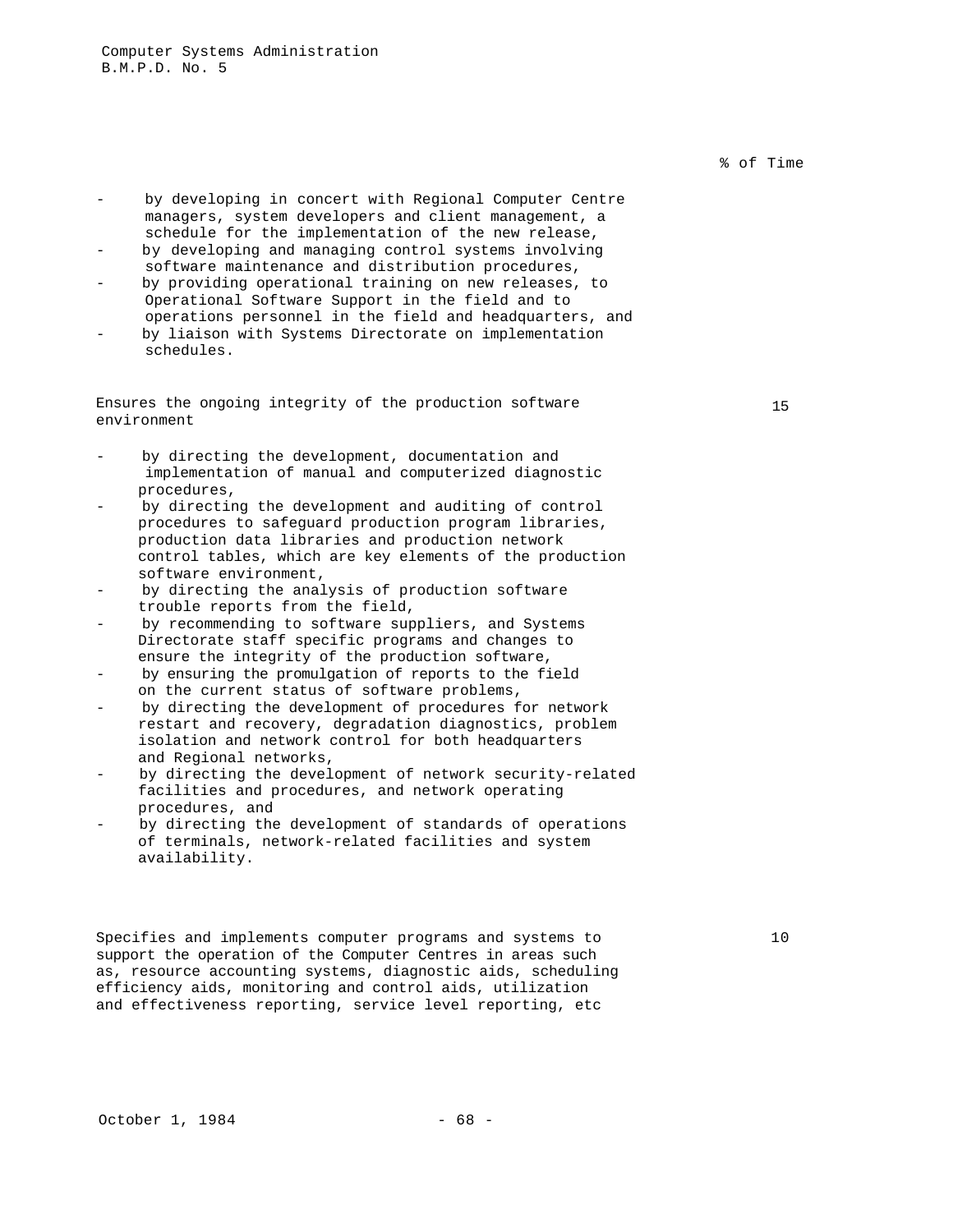|                                                                                                                                                                                                                                                                                                                                                                                                                                                                                                                                                                                                                                                                                                                                                                                                                                                                                                                                                                                                                                                                                                                                                                                                                                                                                                                                        |               |    | % of Time |
|----------------------------------------------------------------------------------------------------------------------------------------------------------------------------------------------------------------------------------------------------------------------------------------------------------------------------------------------------------------------------------------------------------------------------------------------------------------------------------------------------------------------------------------------------------------------------------------------------------------------------------------------------------------------------------------------------------------------------------------------------------------------------------------------------------------------------------------------------------------------------------------------------------------------------------------------------------------------------------------------------------------------------------------------------------------------------------------------------------------------------------------------------------------------------------------------------------------------------------------------------------------------------------------------------------------------------------------|---------------|----|-----------|
| by analyzing and documenting requirements raised by<br>management and line operating personnel of the<br>Directorate,<br>by directing the design, programmation, implementation<br>and documentation of the required programs, and<br>by evaluating results of the systems and programs and<br>$\overline{\phantom{a}}$<br>refining them to continue to support operation functions<br>in an optimal fashion.                                                                                                                                                                                                                                                                                                                                                                                                                                                                                                                                                                                                                                                                                                                                                                                                                                                                                                                          |               |    |           |
| Manages a staff of 8 employees                                                                                                                                                                                                                                                                                                                                                                                                                                                                                                                                                                                                                                                                                                                                                                                                                                                                                                                                                                                                                                                                                                                                                                                                                                                                                                         |               | 10 |           |
| by evaluating training needs and developing training<br>programs,<br>by evaluating staff performance,<br>by providing advice, quidance and instruction to<br>staff, and<br>by recommending disciplinary action, as necessary.                                                                                                                                                                                                                                                                                                                                                                                                                                                                                                                                                                                                                                                                                                                                                                                                                                                                                                                                                                                                                                                                                                          |               |    |           |
| SPECIFICATIONS                                                                                                                                                                                                                                                                                                                                                                                                                                                                                                                                                                                                                                                                                                                                                                                                                                                                                                                                                                                                                                                                                                                                                                                                                                                                                                                         | Degree Points |    |           |
| Knowledge - Education and Experience                                                                                                                                                                                                                                                                                                                                                                                                                                                                                                                                                                                                                                                                                                                                                                                                                                                                                                                                                                                                                                                                                                                                                                                                                                                                                                   | <b>B4</b>     |    | 216       |
| The position requires knowledge and expertise sufficient to<br>identify the data required and the method of obtaining and<br>analyzing the data to determine the actual performance of a<br>hardware/software/communication system and make recommendations<br>for changes to either the hardware configuration, the<br>systems software or the applications design. A thorough<br>knowledge of computer systems analysis, programming techniques<br>and practices and of the capabilities and limitations of<br>electronic data processing equipment in general and of<br>departmental equipment in particular, coupled with a sound<br>understanding of the organization, objectives and practices<br>of the Department. A well-developed ability in analysis<br>and evaluation of existing and proposed systems and in the<br>design of new systems through the supervision of a small,<br>highly skilled staff. A sound knowledge of the relationship<br>between the constantly developing E.D.P. systems and existing<br>manual systems and also of present and future staff and<br>equipment requirements. This knowledge and skill is normally<br>acquired and the ability developed through university<br>graduation and eight years of progressively responsible<br>experience in administration, data processing and systems |               |    |           |

analysis.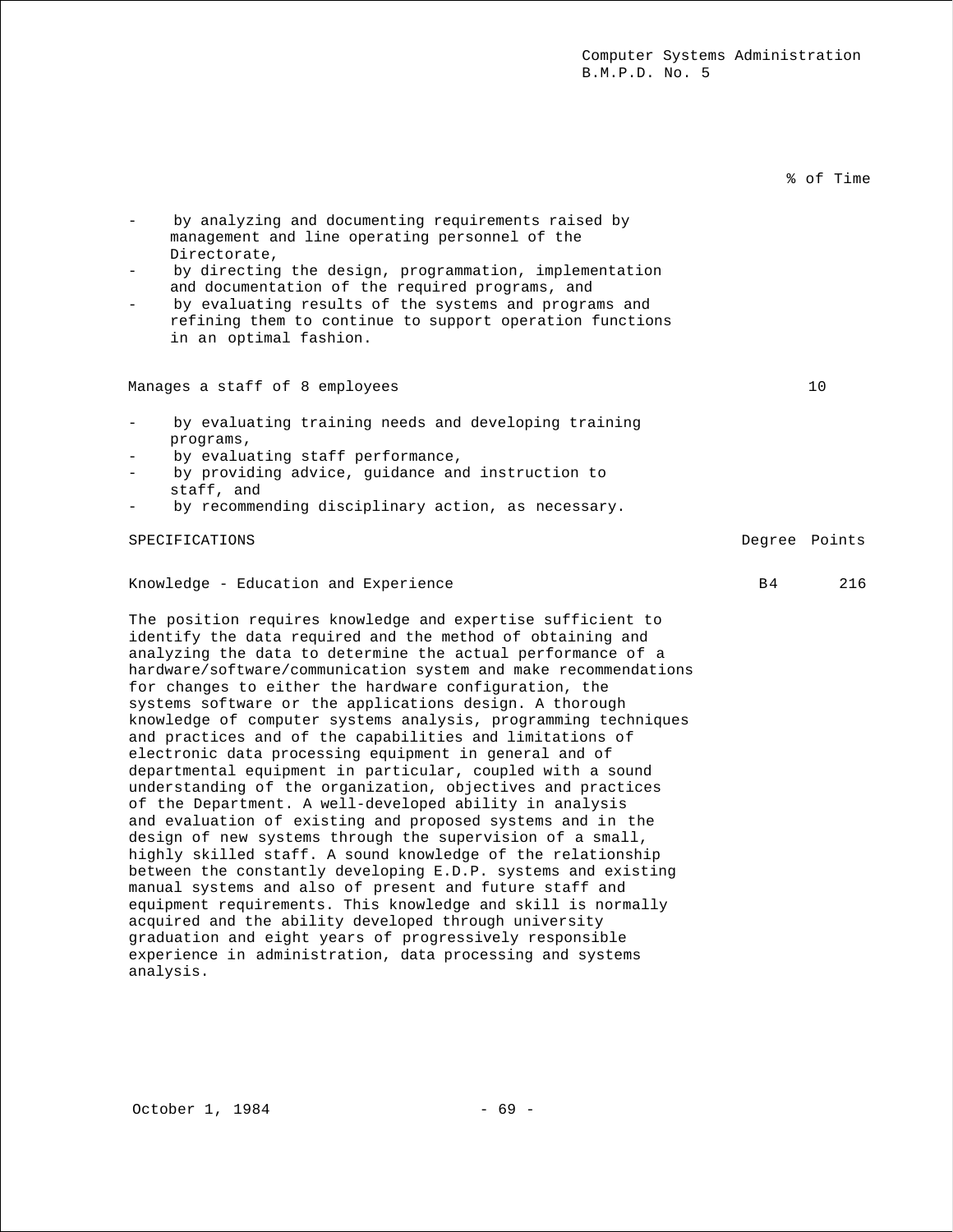|                                                                                                                                                                                                                                                                                                                                                                                                                                                                                                                                                                                                                                                                                                                                                                                                                                                                                                                                                                                                           | Degree         | Points |
|-----------------------------------------------------------------------------------------------------------------------------------------------------------------------------------------------------------------------------------------------------------------------------------------------------------------------------------------------------------------------------------------------------------------------------------------------------------------------------------------------------------------------------------------------------------------------------------------------------------------------------------------------------------------------------------------------------------------------------------------------------------------------------------------------------------------------------------------------------------------------------------------------------------------------------------------------------------------------------------------------------------|----------------|--------|
| Knowledge - Continuing Study                                                                                                                                                                                                                                                                                                                                                                                                                                                                                                                                                                                                                                                                                                                                                                                                                                                                                                                                                                              | 2              | 60     |
| There is a requirement for a knowledge of trends and developments<br>in computer systems' methods, techniques and equipment,<br>and also for an awareness of accounting developments and<br>Departmental organization objectives and requirements which<br>can only be acquired through the continuing study of texts<br>and periodicals, Departmental reports and directives,<br>participation in training courses and seminars and by<br>discussion with the staff of equipment suppliers and<br>manufacturers.                                                                                                                                                                                                                                                                                                                                                                                                                                                                                         |                |        |
| Decision Making                                                                                                                                                                                                                                                                                                                                                                                                                                                                                                                                                                                                                                                                                                                                                                                                                                                                                                                                                                                           | C2             | 209    |
| The position has the authority to commit resources to<br>special hardware/software acquisition process and evaluations<br>of specific EDP applications systems and to approve the<br>conclusions of these performance measurement evaluations.<br>The findings of the Section and the consequent recommendations<br>to the Director relate directly to the efficiency of the<br>operations with a consequent requirement for a considerable<br>degree of judgment and initiative, particularly in the<br>performance of assigned feasibility studies and in the<br>assignment of study areas to project teams in the development<br>of alternative information processing systems. These<br>recommendations influence the decisions made in the allocation<br>of staff and in the acquisition and directly affect the<br>utilization of the major equipment operated by the Department.<br>The contribution of this section to the development and<br>improvement of Departmental systems is significant. |                |        |
| Contacts                                                                                                                                                                                                                                                                                                                                                                                                                                                                                                                                                                                                                                                                                                                                                                                                                                                                                                                                                                                                  | 3              | 73     |
| Contacts are with senior Departmental staff to obtain<br>assistance in conducting feasibility studies and in the<br>design or modification of computer or manual systems and in<br>order to persuade them to adopt progressive concepts. In<br>addition there are regular contacts with the equivalent<br>counterpart in other government departments with information<br>processing activities have an interdepartmental implication,<br>and in some instances contacts with the counterparts in the<br>governments of other nations. There are also contacts with<br>suppliers and manufacturers.                                                                                                                                                                                                                                                                                                                                                                                                       |                |        |
| Supervision                                                                                                                                                                                                                                                                                                                                                                                                                                                                                                                                                                                                                                                                                                                                                                                                                                                                                                                                                                                               | B <sub>2</sub> | 46     |
| Four to ten staff are supervised, including staff at the                                                                                                                                                                                                                                                                                                                                                                                                                                                                                                                                                                                                                                                                                                                                                                                                                                                                                                                                                  |                |        |

October 1, 1984 - 70 -

intermediate level.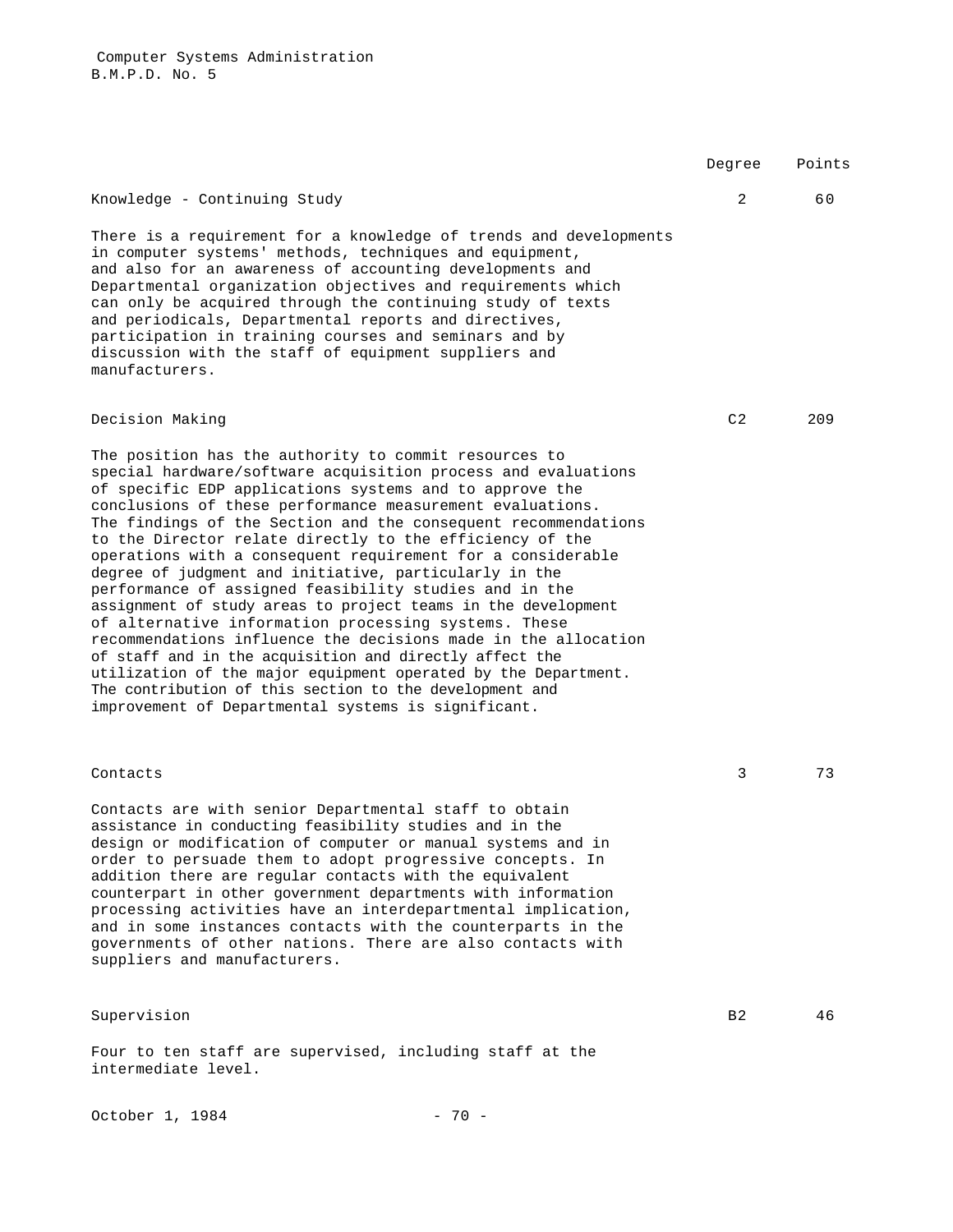#### BENCH-MARK POSITION DESCRIPTION

| Bench-mark Position Number:                          |  |  | Level: 4 |                   |  |
|------------------------------------------------------|--|--|----------|-------------------|--|
| Descriptive Title: Chief, Technical Services Section |  |  |          | Point Rating: 604 |  |

### Summary

Under the general direction of the Assistant Director, Information Processing Division, plans, directs and administers the work of the Technical Services Section which is responsible for providing technical support to users of the Information Processing Division's computer services; manages the department's telecommunications network; plans, implements and maintains the department's inhouse time-sharing computing facilities; evaluates, implements and maintains department owned software packages; and performs other related duties.

Duties % of Time

40

Plans and manages the Technical Services Section, which provides department-wide technical support services to information processing operations

- by developing administrative procedures and the associated reporting structure for effective and efficient use of resources,
- by developing and implementing software packages and procedures,
- by developing standards and associated documentation on usage of various software facilities and programming aides,
- by reviewing reports on equipment capacity and capability produced from software packages and hardware monitors to determine when expansion/ deletion to the installation is required,
- by making firm recommendations on short-term and long-term equipment proposals to the Assistant Director,
- by maintaining and updating various software packages utilized in the operating systems of the various mini-system configurations,
- by initiating and conducting meetings with central site communications and remote terminal suppliers to form and maintain integrated trouble isolation and support structure organizations,
- by participating in the negotiation of contracts for terminals, communications and central site equipment, and

October 1, 1984 - 71 -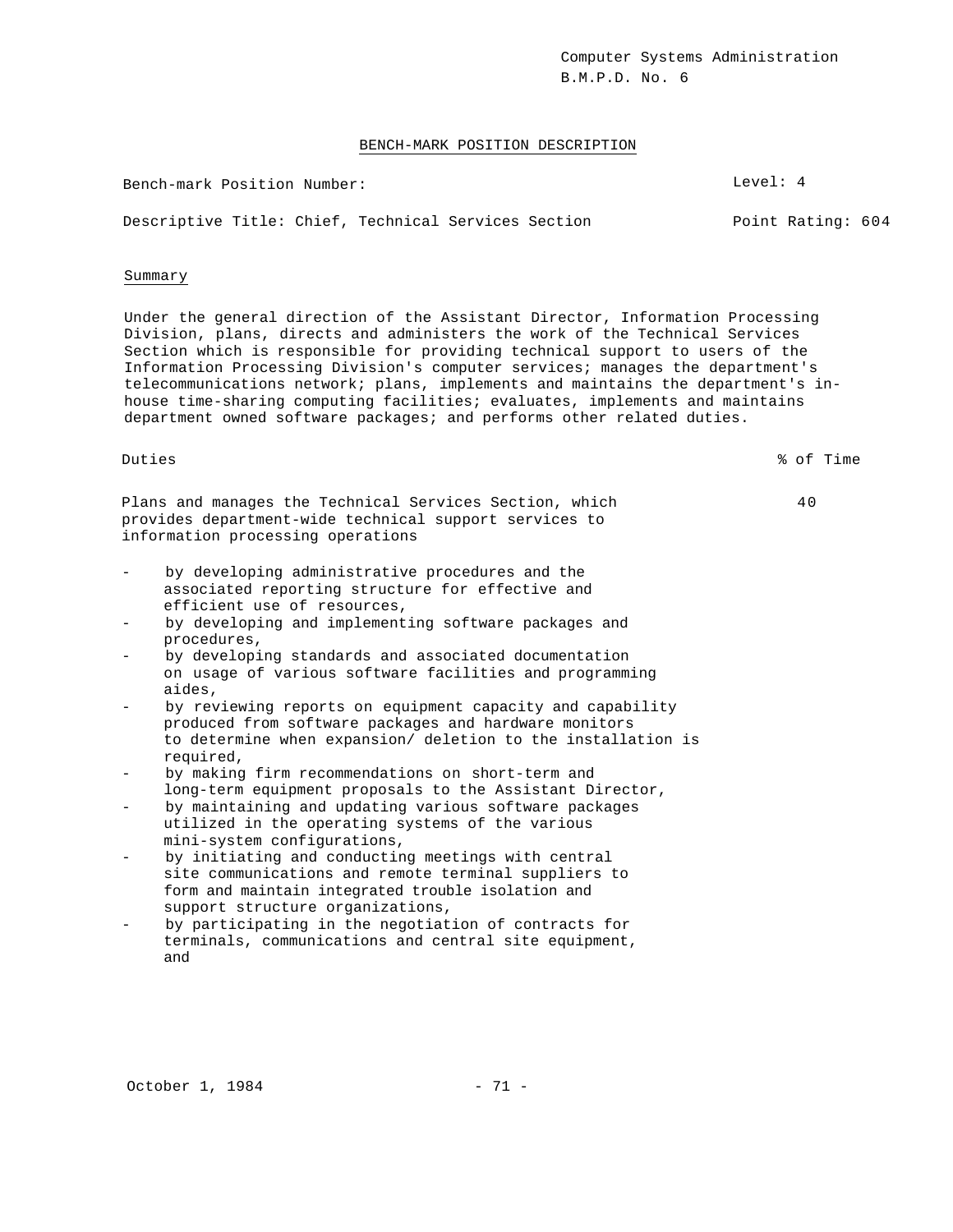by standardizing problem determination procedures at central and remote sites.

Provides a specialist and consulting service to the users of the Information Processing Division facilities in the areas of hardware, software and telecommunications, as well as up-grading the technical education service for both Division personnel and Departmental users

- by defining objectives and establishing priorities and completion target dates for various projects and by coordinating their execution,
- by assigning tasks to project teams and determining their degree of participation in studies related to computing equipment, software packages, programming languages and new system concepts,
- by ensuring that selected features and modules are properly generated into operating systems, that they are properly documented and back-up provided, that the currently utilized operating systems are maintained through necessary modifications and new versions generated and implemented as required,
- by issuing publications, amendments and memoranda advising Division personnel and Departmental users of technical problems and their resolutions,
- by liaising with technical personnel of manufacturers and service bureaus for the purpose of obtaining clarification, operational instructions and performance specifications on their software and hardware products used by the Division, and
- by ensuring the continuing technical quality of staff in this group through training plans, contacts with colleagues in other installations, provision of pertinent literature and attendance at conferences on relevant subjects.

Maintains a satisfactory knowledge of trends in computer technology and of developments in other government installations

- by reviewing appropriate publications and periodicals,
- by attending demonstrations of equipment and programming packages,
- by participating in the activities of professional societies and seminars, workshops and conferences, and
- by maintaining contact and exchanging views with colleagues in other departments.

October 1, 1984 - 72 -

% of Time

30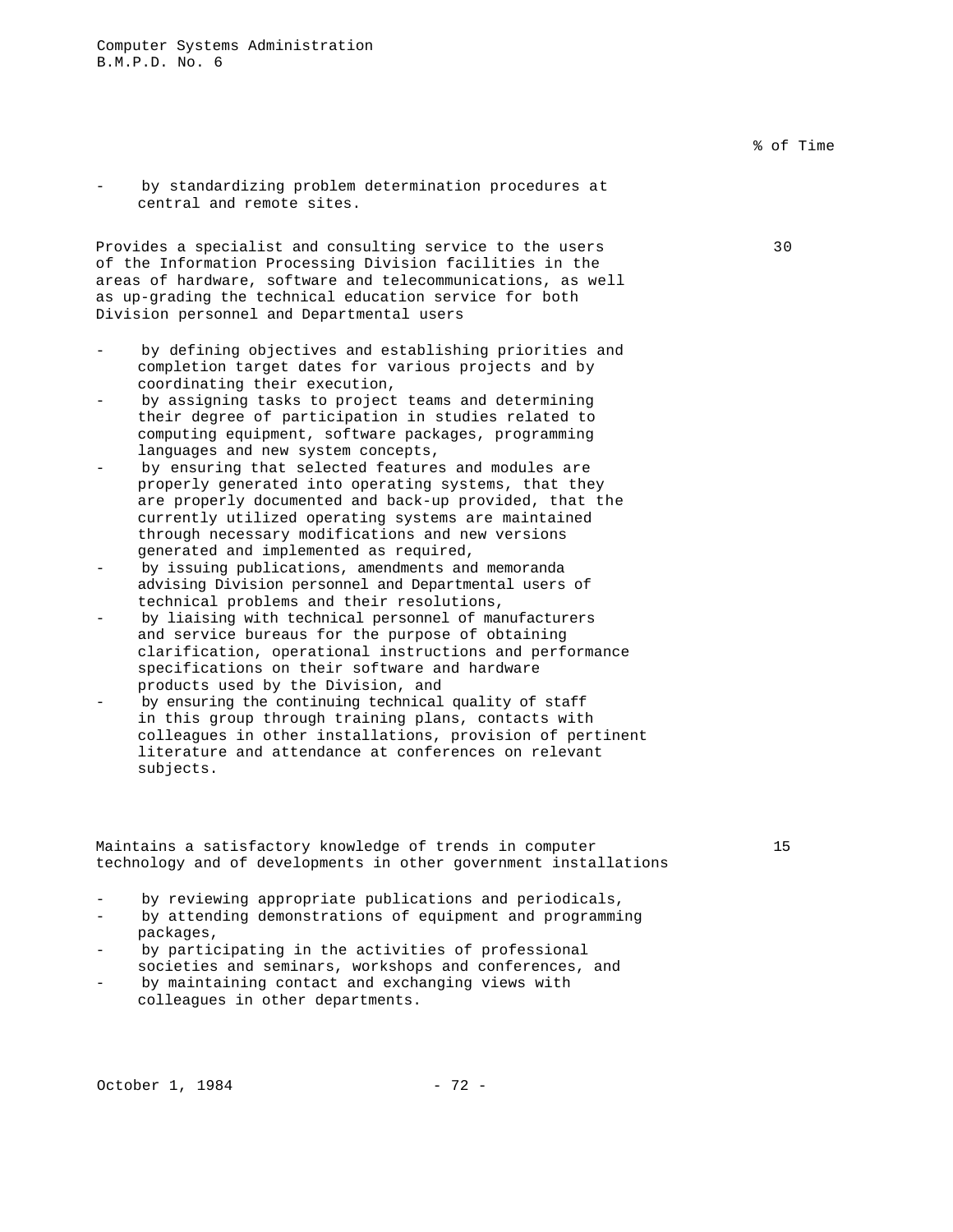% of Time Performs other related duties such as selection, discipline and appraisal of staff, preparation of supporting documents for submissions to Treasury Board, handling of employee complaints and acting as a level in the grievance procedure, writing job descriptions and acting as a member of classification and personnel evaluation boards. 15 Specifications **Degree** Points **Degree** Points Knowledge - Education and Experience The work requires a thorough knowledge of information processing techniques and practices and the capacities and capabilities of departmental and contractor information processing facilities. A thorough knowledge of the practices, capacities and performance of mini-computers and telecommunications networks is a necessity. It also requires a good knowledge of the content, objectives and information processing requirements of departmental research, administrative and operational programs, and a good knowledge of departmental and government policies and regulations governing the administration of information processing services. The work requires skill in the planning and co-ordinating of complex technical operations, the forecasting of equipment and financial requirements, and the development and presentation of advice. This knowledge is normally acquired through completion of university education and eight years of progressively responsible administrative and information processing experience. B4 216 Knowledge - Continuing Study The work requires continuing study of trends and developments in the administration and operation of information processing services, including the inter-relationships of information processing, general management and research requirements of the Department, through reading of texts, journals and periodicals, consultations with manufacturers and attendance at various seminars, conferences and training courses. 2 60 Decision Making C2 209

Computer Systems Administration

B.M.P.D. No. 6

The work requires the planning and co-ordinating of information processing activities of centralized computer systems with a large number of remote terminals located in Research Stations, the Department Data Centre and Headquarters.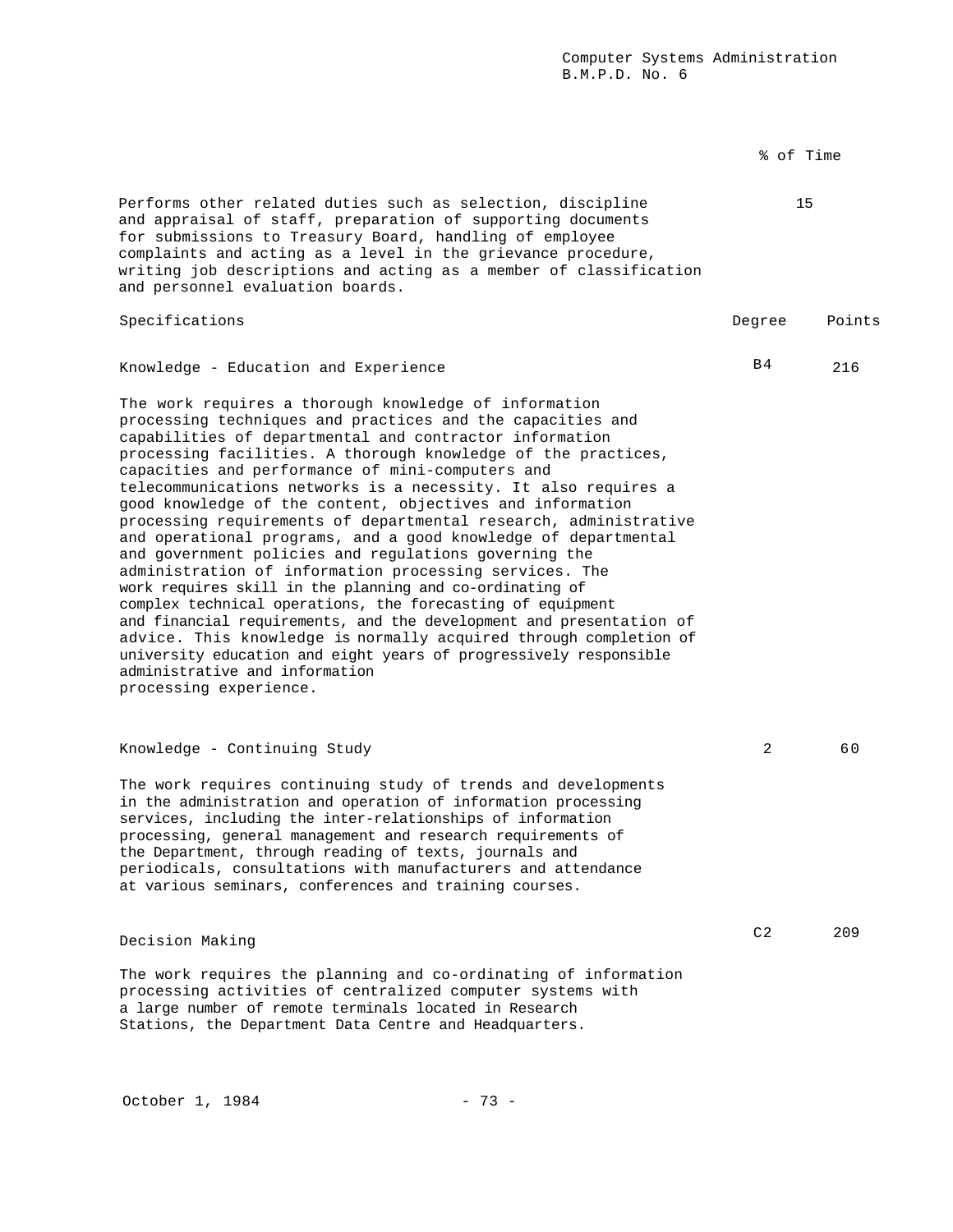Degree Points

Systems equipment configurations are contracted to multiple computer, peripheral, and communications suppliers and determination of accountability necessitates the use of good judgment. The frequent resolution of conflicts between multiple computer suppliers, software and common carriers of telecommunications networks is an important function of the work. Decisions affect the effectiveness and efficiency of services provided to users and development personnel. Because the on-line systems are meant to provide an improved information service to users at regional offices across Canada, the credibility of the Department will be measured to some extent by the efficiency of the system and decisions taken in co-ordinating the role of its different components. Recommendations influence the acquisition and usage of computer equipment and facilities and the implementation of departmental information processing policies. Errors in judgment can adversely affect the efficiency and economy of departmental information processing services. Recommendations are made to the Assistant Director, Information Processing Division.

### Contacts

The work requires contacts with senior departmental officials in headquarters and regional Research Stations to plan and co-ordinate the provision of information processing services, to establish priorities and to advise on the development of departmental information processing policies. Contacts are also initiated with officials of computer equipment suppliers during negotiation of contracts and when resolving problems encountered during the term of contracts. Contacts with other government and industry officials are maintained to obtain information on technological and administrative developments in information processing.

#### Supervision

The work requires the supervision of nine positions at the intermediate level of the administrative and foreign service category. The incumbent is responsible for selection, training, promotion and disciplinary action with regard to this staff. From time to time a staff of management consultants also requires supervision.

October 1, 1984 - 74

3 73

B2 46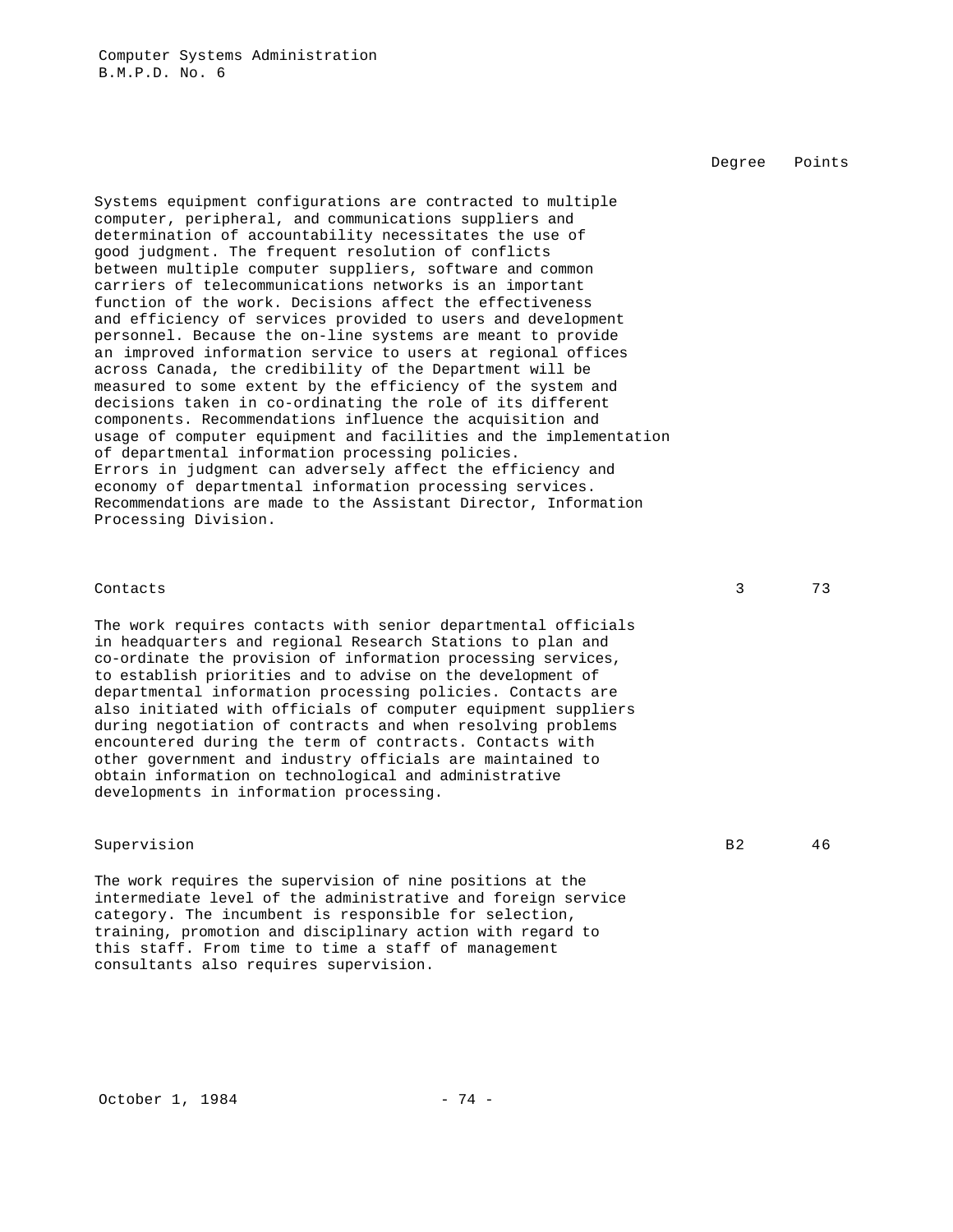October 1, 1984 - 75 -

Computer Systems Administration B.M.P.D. No. 7

#### BENCH-MARK POSITION DESCRIPTION

Bench-mark Position Number: 7 Level: 1

Descriptive Title: Computer Systems Programmer Point Rating: 170

### Summary

Under the supervision of a programming team leader (programmer-analyst), develops and writes programs and machine operating instructions for a computer installation; collects and documents information required for future reference to completed computer systems programs; modifies continuing computer systems programs; and performs other related duties.

Develops programs, machine operating instructions and associated documentation for applications processed on large mainframe computers and peripheral equipment, to control the automatic performance of machine processing actions in required sequences

- by examining computer systems analysts' flow charts and program logic diagrams to determine the combination and sequence of machines to be used, the format of input and output records, the type and extent of information to be transferred from storage units, the variety of items to be processed, the steps required in machine processing and their sequence, the requirements for testing and assembling programs, and the procedures for phasing program segments into a system,
- by designing detailed program block diagrams to indicate the machine processing actions required to provide for all possible conditions arising out of the data to be processed,
- by writing instructions in symbolic language, using standard techniques, to indicate required machine processing operations,
- by selecting and arranging utility programs and routines developed by machine manufacturers, to carry out segments of the program and to maintain continuity between segments,
- by writing instructions in standard format for key punching and machine set-up operations, to ensure compatibility of these operations with the program specifications, and

Duties % of Time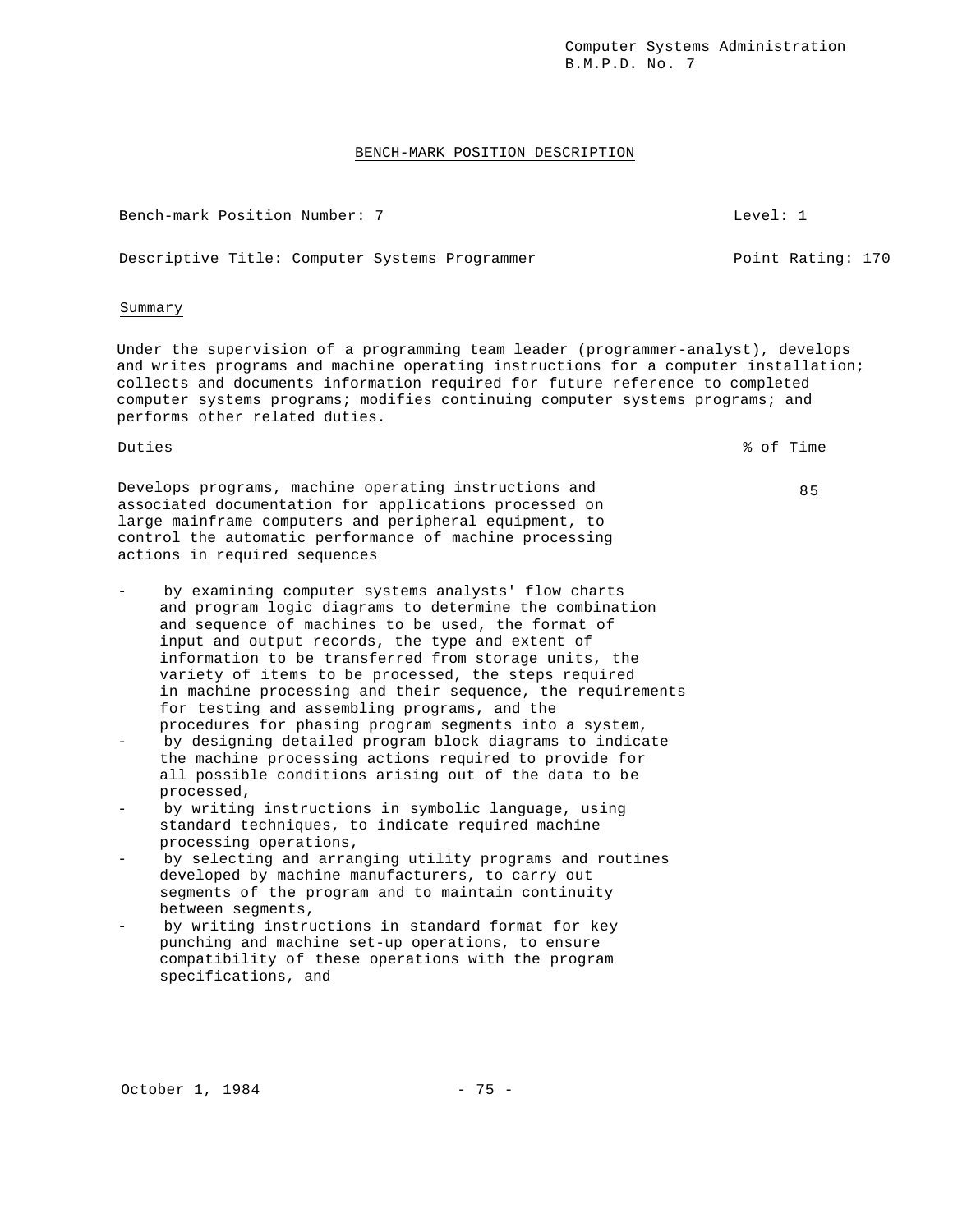% of Time by constructing limited and volume tests of programs, arranging for test processing on the computer system, and correcting programming errors to ensure valid processing of the real data. Collects such documents as specifications, flow charts, diagrams, coding and operating instructions required for future reference to programs. 5 Modifies the form and content of programs for established applications, as directed. 5 Performs other related duties, such as overseeing the phasing into production of specified systems, demonstrating solutions of programming problems for trainee programmers, and attending training sessions to receive instruction in new programming methods, the characteristics of new computing devices and the use of packaged programs. 5 Specifications and the contractions of the contractions of the contractions of the contractions of the contractions of the contractions of the contractions of the contractions of the contractions of the contractions of the Knowledge - Education and Experience The work requires knowledge of the techniques and practices of computer systems programming. It also requires knowledge of the capabilities, limitations and range of alternative operations for which the machines in the installation may be combined. Familiarity with available utility programs and the administrative procedures for requisitioning testing and key punching services and establishing work priorities is required. This knowledge is normally acquired through completion of secondary school education and two years of related experience. Al 60 Knowledge - Continuing Study The work requires continuing study of manuals, periodicals and technical directives and attendance at computer programming courses and study groups to keep abreast of programming techniques for new machines and of new utility programs written by manufacturers. 1 20 Decision Making Decisions are made to select the best ways to use computing devices to meet prescribed system requirements, to design or select the most suitable series of computer instructions, Al 70

October 1, 1984 - 76 -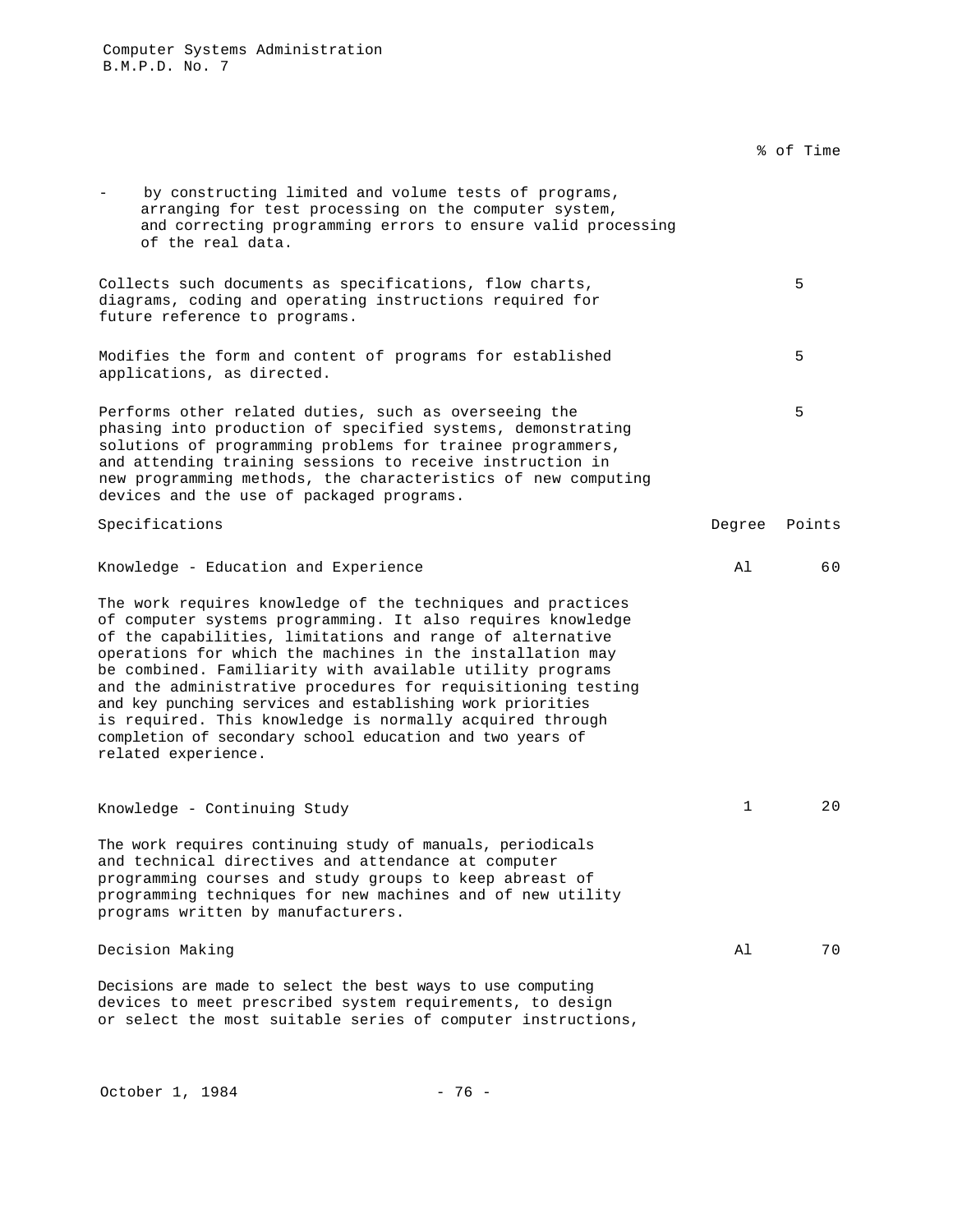Degree Points

and to select the coding language necessary to convey programming instructions. Guidance and supervision are provided by senior programmers and computer systems analysts; problems are solved in accordance with established guide-lines, directives and precedents. Programs are tested by trial runs on computing devices before they are adopted for use. Decisions affect the efficiency of segments of the computer operation. Errors in designing or selecting machine instructions may result in delay during the testing phase of operations. Contacts The work requires contacts with user officials to clarify details of specifications and with supervisors of machine operators to arrange tests of programs. 1 20 Supervision - -

Supervision of the work of others is not a regular requirement. There may be a requirement to assist in the training of programmers by demonstrating programming techniques and assisting trainees to solve programming problems.

# October 1, 1984 - 77 -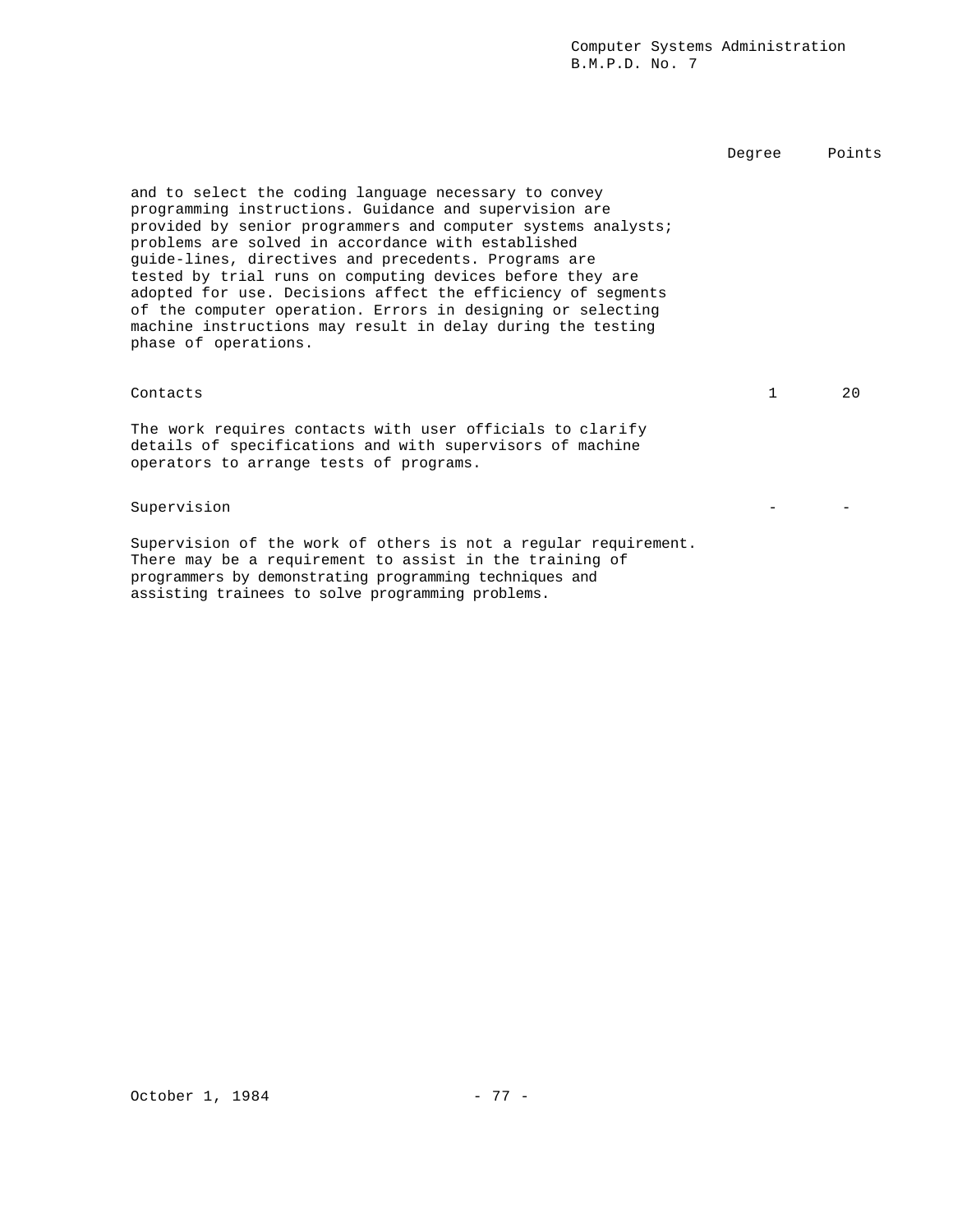#### BENCH-MARK POSITION DESCRIPTION

Bench-mark Position Number: 8 Level: 2

Point Rating: 319

Descriptive Title: Computer Systems Programmer, Computer Science Division

### Summary

Under the supervision of a section chief, Computer Science Division, prepares electronic computer programs and machine operating instructions for problem-solving and mass data applications for processing in the division or on outside contractors' computers; adapts or revises computer programs written for various computer installations; and performs other related duties.

Under the supervision of a section chief, Computer Science Division, writes computer programs, machine operating instructions and associated documentation for problem-solving and mass data applications relating to departmental survey, scientific research and administrative programs, to be processed on the department's large mainframe computer or on outside contractors' computers

- by examining specifications and logic diagrams prepared by computer systems analysts and research scientists, to determine the combinations and sequences of machine processes, the format of input and output records, and the testing, assembling and program phasing procedures required,
- by establishing the capacities, capabilities and programming requirements of the computer to which the application has been assigned,
- by designing detailed block diagrams to indicate the required machine processing actions,
- by writing procedural instructions for the operation of the assigned computing device, in symbolic language and using standard techniques,
- by adapting utility routines to carry out segments of the program and maintain continuity between segments,
- by writing instructions in standard format for key punching and machine set-up operations, in accordance with program specifications and the requirements of the assigned computing devices, and

Duties % of Time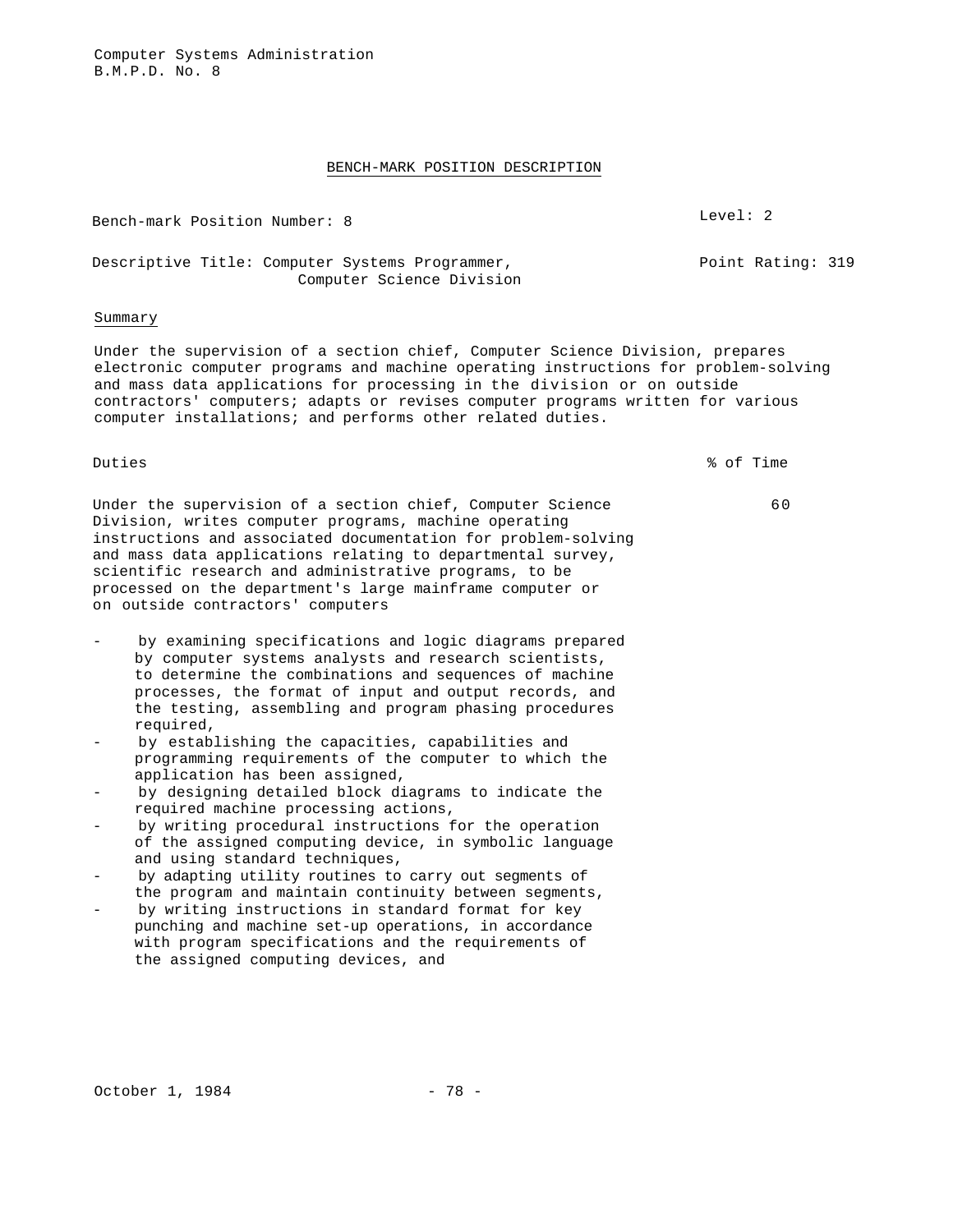by developing program testing procedures, arranging for test runs, and correcting errors or deficiencies in the computer program. Adapts and revises computer programs written for earlier applications and a variety of computers, to meet the requirements of the computer by which the application will be processed and to assist departmental users to obtain processing efficiency or reduce processing costs by reviewing program documentation and processing

- specifications to establish the objectives, processing requirements and programming techniques of the application,
- by identifying the capabilities and requirements for programming documentation of the assigned computer including requirements for symbolic language, utility routines and machine operating instructions,
- by conferring with departmental user officials to clarify objectives and processing requirements, which are frequently stated in problem-solving applications in terms of complex mathematical expressions,
- by developing, and recommending to user officials alternative programming techniques, and
- by re-writing computer programs, test procedures and associated documentation.

Performs other related duties, such as advising scientists and computer systems analysts in other departmental units on programming techniques, available processing services and requirements of contract computer services, evaluating and adapting utility routines, revising computer programs to meet changing information requirements of users, and advising junior programmers on technical problems.

variety of computers and peripheral equipment. It also requires a good knowledge of departmental information processing resources and the procedures associated with the

| Specifications                                                                                                                                                                   |                | Degree Points |
|----------------------------------------------------------------------------------------------------------------------------------------------------------------------------------|----------------|---------------|
| Knowledge - Education and Experience                                                                                                                                             | B <sub>2</sub> | 162           |
| The work requires a thorough knowledge of computer systems<br>programming techniques and practices and a good knowledge<br>of the capacities, capabilities and requirements of a |                |               |

# % of Time

30

10

October 1, 1984 - 79 -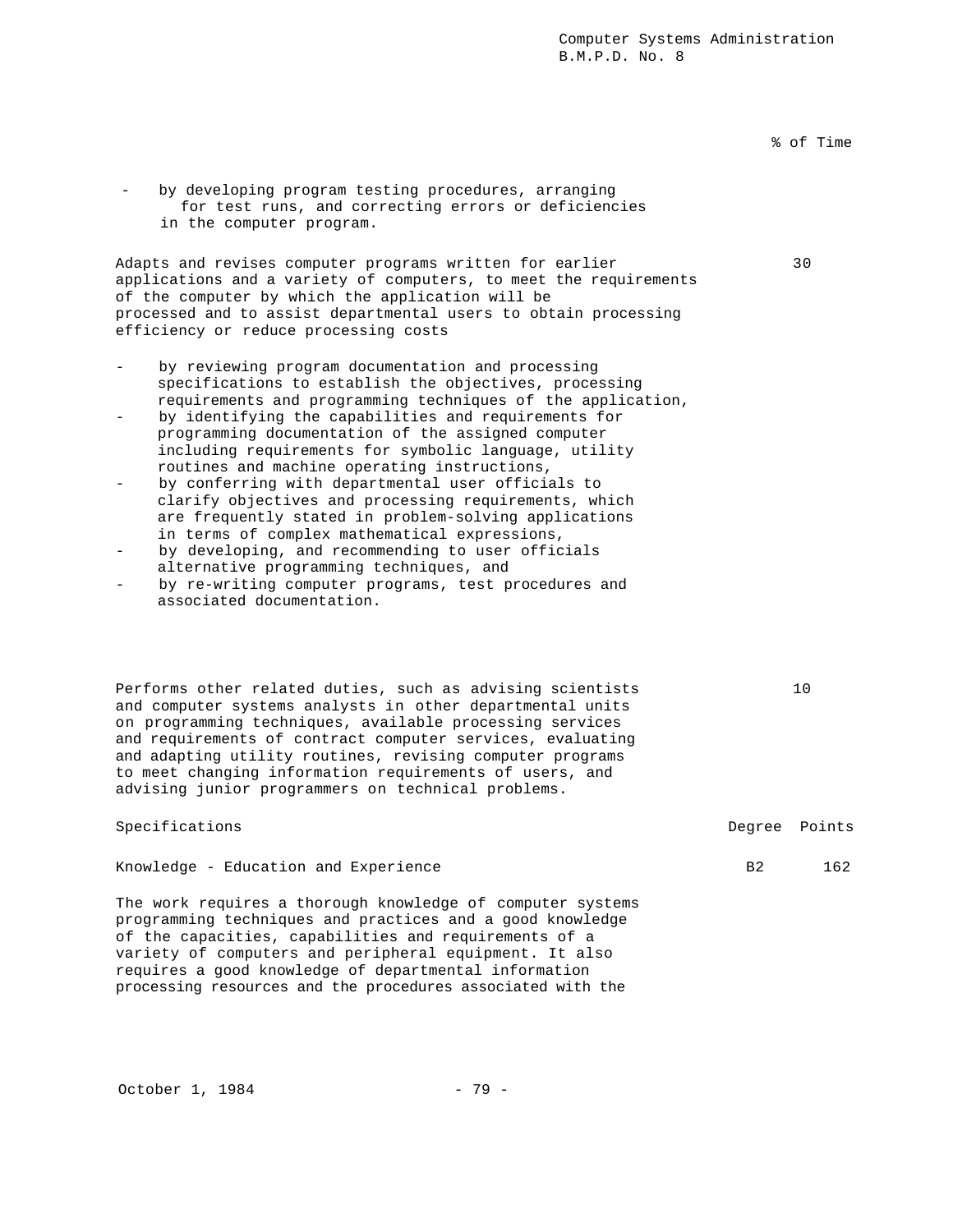Degree Points provision of information processing services to departmental users. Knowledge of advanced mathematical techniques, such as those involved in the solution of simultaneous and differential equations, and skill in developing and presenting advice to user officials engaged in scientific research activities are further requirements. This knowledge and skill are normally acquired through university graduation and three years of varied and progressively responsible experience in computer systems programming. Knowledge - Continuing Study The work requires knowledge of trends and developments in programming techniques and practices and of the capabilities, requirements and capacities of information processing facilities of the department and of contractors. This knowledge is gained by continuing study of departmental directives, equipment manuals, texts and periodicals and by attendance at government and industry-sponsored training courses. 1 20 Decision Making The work requires the exercise of judgement, initiative and discretion in the development and adaptation of computer A2 117

programs for problem-solving and mass data applications assigned to various government and outside computer instal lations for processing. Advice and assistance provided to departmental research scientists in the development of computer programs affect the processing time, costs and efficiency of problem-solving applications. Recommendations are made on the use of programming techniques and the specification of machine operating and machine processing requirements. Errors in judgement can adversely affect the efficiency and quality of programming services of the Computer Science Division. Advice and assistance on technical problems are available from colleagues and superiors in the Computer Science Division and from departmental user personnel who are familiar with information processing techniques and information requirements of users. Recommendations and unusual problems are referred to a section chief in the Computer Science Division.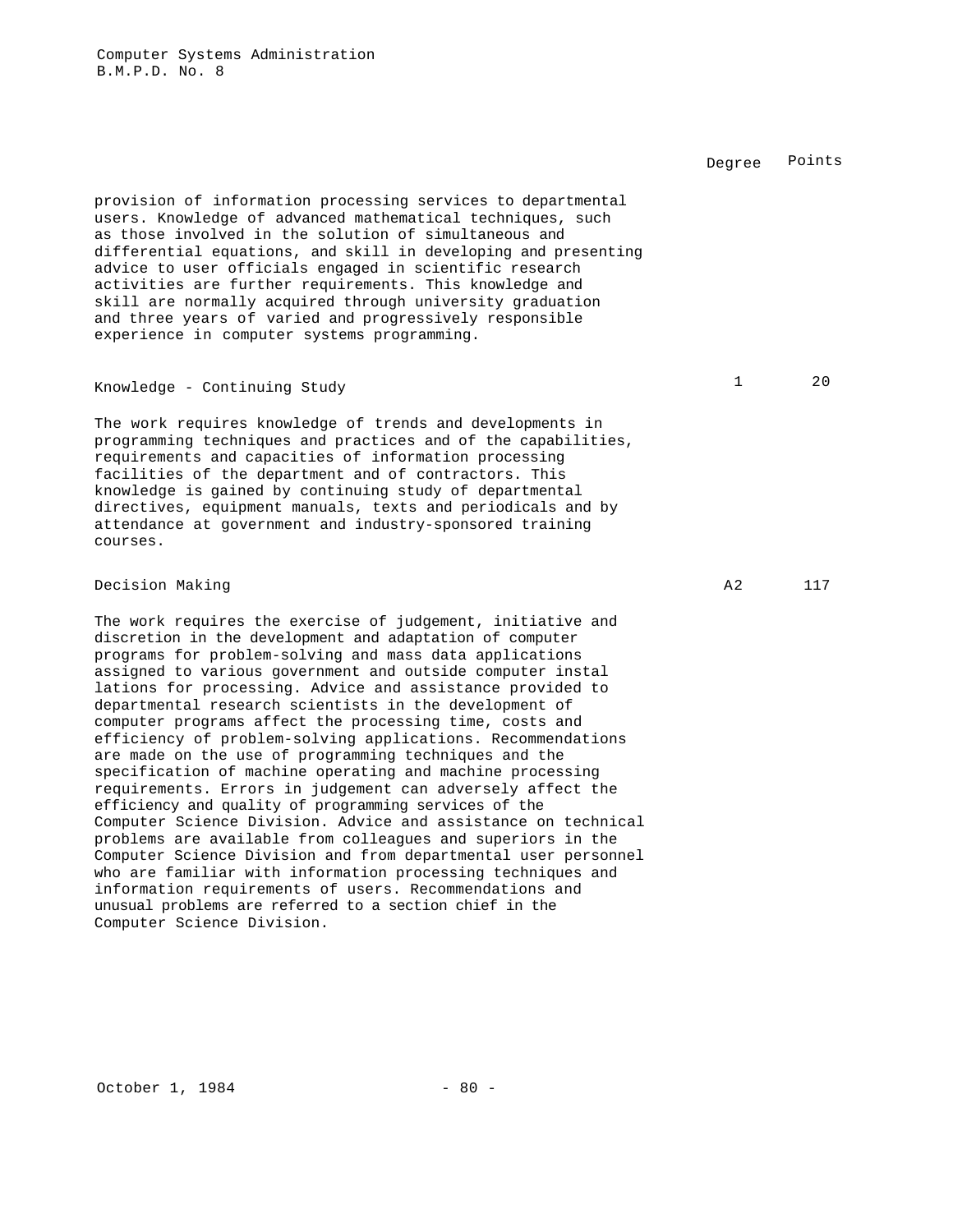|                                                                                                                                                                                                                | Degree | Points |
|----------------------------------------------------------------------------------------------------------------------------------------------------------------------------------------------------------------|--------|--------|
| Contacts                                                                                                                                                                                                       | 1      | 20     |
| The work requires contacts with computer systems analysts<br>and departmental research scientists, to obtain and provide<br>information and assistance in the development and writing<br>of computer programs. |        |        |
| Supervision                                                                                                                                                                                                    |        |        |
| Supervision of the work of others is not a continuing                                                                                                                                                          |        |        |

requirement. Occasional guidance and work leadership may be provided to junior programmers.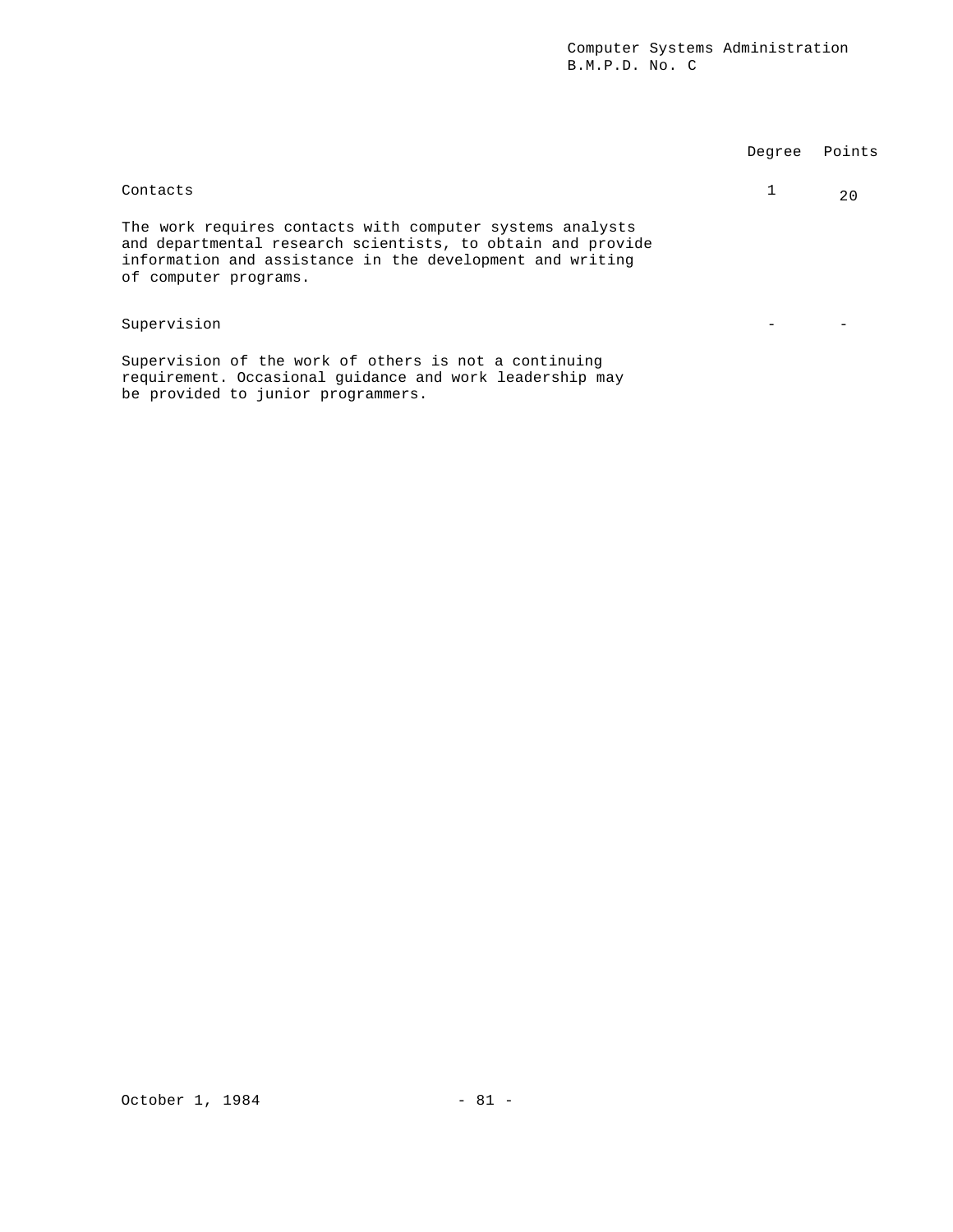### BENCH-MARK POSITION DESCRIPTION

Bench-mark Position Number: 9 Level: 3

Descriptive Title: Data Base Administrator **Point Rating: 504** Point Rating: 504

### Summary

Under the direction of the Assistant Director, Technical Support (Data Administrator), plans and directs the work of four computer systems analysts and two administrative support positions, providing internal support services to design, develop, implement and enhance the effective use of the portfolio databases; maintains the databases interface system; develops procedures for the maintenance of the integrity of the databases; prepares and maintains a comprehensive data dictionary; provides specialist database and data analysis support to portfolio managers and development projects; administers access to all databases; performs other related duties.

Duties % of Time

Plans, directs, controls and supervises the work of computer systems personnel in developing, monitoring and implementing both database and data management systems and procedures for increased efficiency and economical use of departmental databases

- by analyzing, designing, testing and implementing new data structures,
- by providing internal support services to ensure the effective and efficient use of the Database Management System,
- by developing, maintaining and documenting the database interface system,
- by preparing, documenting and enforcing procedures for the maintenance of the integrity of the database,
- by providing guidelines, standards and general assistance in support of all data conversions from current to future systems,
- by selecting, implementing, developing and maintaining a comprehensive data dictionary of all data elements and values used in systems supported by the department, and
- by controlling and monitoring access to all databases.

Supervises the work of four computer system analysts and two administrative support staff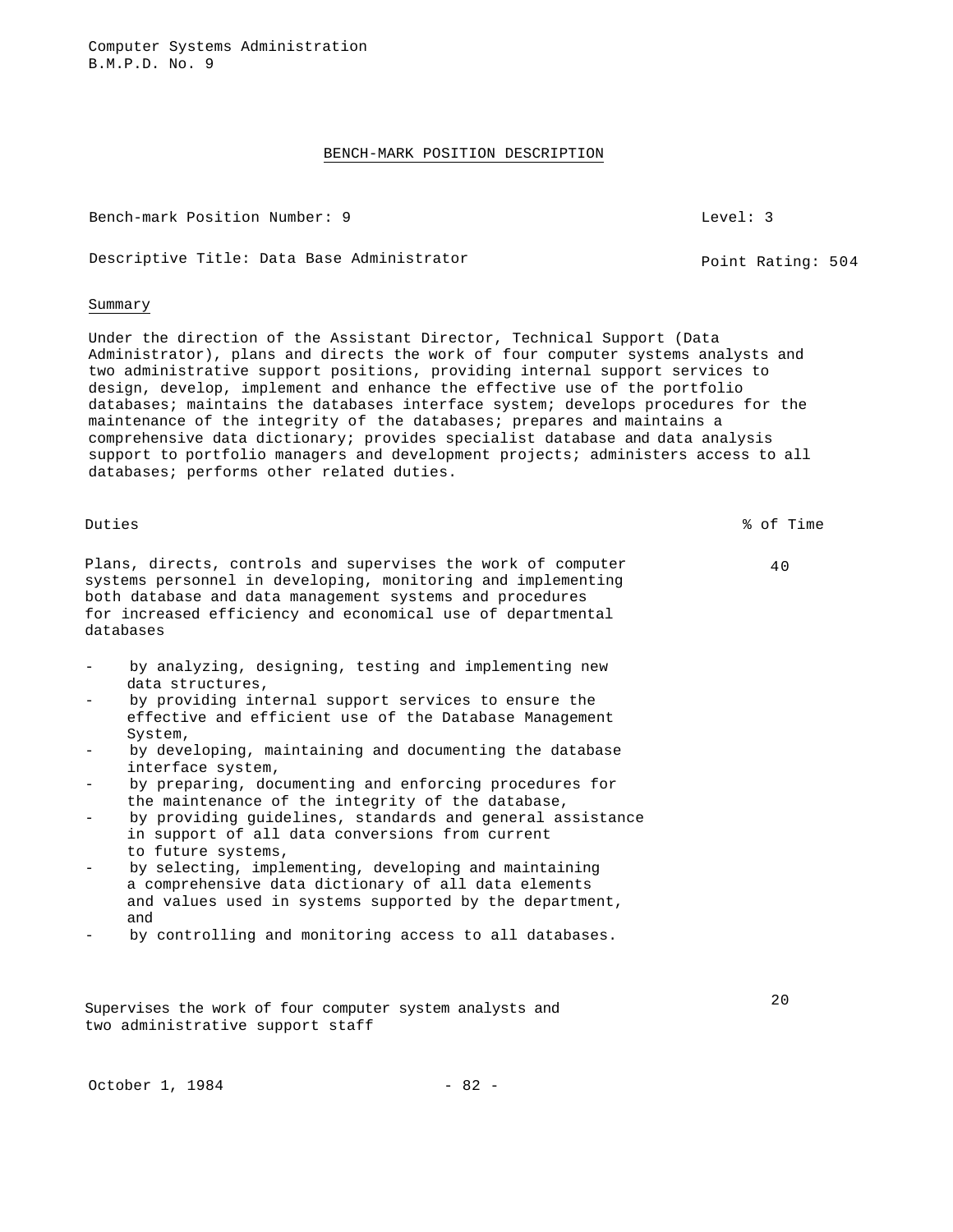% of Time

| by participating in the selection, assessment, training,<br>assignment and discipline of staff,<br>by investigating and resolving data base related<br>anomalies.<br>by providing guidance to application system design and<br>application system programming personnel, and<br>by answering questions on the facilities of the DBMS,<br>on the meaning of certain standards or techniques.                                                                                                                                                                                                                                                                                         |        |        |
|-------------------------------------------------------------------------------------------------------------------------------------------------------------------------------------------------------------------------------------------------------------------------------------------------------------------------------------------------------------------------------------------------------------------------------------------------------------------------------------------------------------------------------------------------------------------------------------------------------------------------------------------------------------------------------------|--------|--------|
| Provides information and advice to senior officials, and<br>assistance to systems development and support staff, in the<br>utilization, understanding and appreciation of the corporate<br>databases                                                                                                                                                                                                                                                                                                                                                                                                                                                                                |        | 30     |
| by providing technical and generalized training in the<br>Database Management System and techniques,<br>by reporting statistics relative to the use and content<br>of the database,<br>by providing detailed instructions and explanations<br>related to database systems additions or modifications,<br>by coordinating all automated data management activities<br>within the department,<br>by conferring with client representatives to establish<br>$\overline{\phantom{0}}$<br>current and long term data requirements, and<br>by providing technical specialist support to the<br>requirements for data management and database systems<br>as they relate to the department. |        |        |
| Performs other duties such as liaison with suppliers;<br>representing the Technical Support Section on ad-hoc depart<br>mental committees; participating in the EDP Standards<br>Committee; and by representing the Department at conferences<br>and seminars.                                                                                                                                                                                                                                                                                                                                                                                                                      |        | 10     |
| SPECIFICATIONS                                                                                                                                                                                                                                                                                                                                                                                                                                                                                                                                                                                                                                                                      | Degree | Points |
| Knowledge - Education and Experience                                                                                                                                                                                                                                                                                                                                                                                                                                                                                                                                                                                                                                                | B3     | 189    |
|                                                                                                                                                                                                                                                                                                                                                                                                                                                                                                                                                                                                                                                                                     |        |        |

The work requires a good knowledge of the capacities and capabilities of computers, information processing, database technologies (DBMS), and the organization, functions and database requirements of a complex organization. A general knowledge of data communications is required. It also requires a good knowledge of the policies and practices of the Department and related Agencies and the Government

October 1, 1984 - 83 -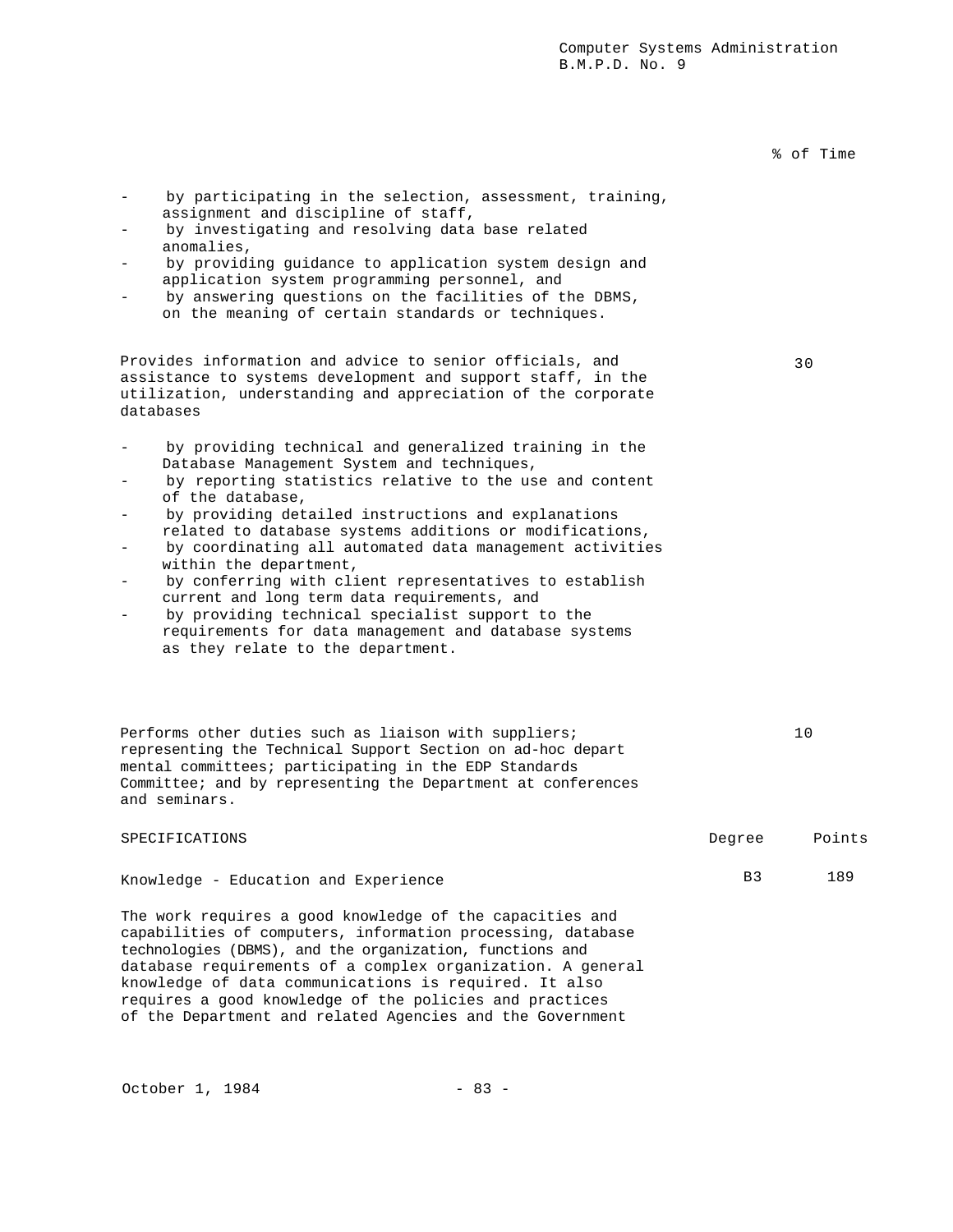Degree Points

which effect the administration of automated data services, and a general knowledge of the technical and social aspects of the departmental programs. Skill in the planning, direction and coordination of large, complex database systems, the provision of advice, and the supervision and development of staff are required. This knowledge and skill is normally acquired through university graduation in one of the sciences, mathematics, business administration, computer science or a related field and six years of progressively responsible experience in the field of automated information processing, with at least one year involvement in database systems.

### Continuing Study

Continuing study of government, departmental and related agencies publications, policy directives, and data processing texts, journals and periodicals is required, as well as consultations with manufacturers and attendance at various conferences, seminars and training courses, to maintain an awareness of trends and developments in information processing administration and technology.

#### Decision Making

The work involves the planning and coordinating of database systems development and coordination of automated data usage supporting Portfolio programs. The work also requires the provision of advice and information to senior departmental and government officials on matters relating to the development of automated data systems. Decisions and recommendations may affect the commitment and use of extensive information processing and data communications equipment installations, the use and development of staff, and the amount and nature of information processing services available to users. This includes the initiation, negotiation and liaison for procurement of specific external information processing services. Recommendations and advice influence management decisions on the use and development of automated data services and the implementation of information processing policies and procedures in the Portfolio. Recommendations also influence the acquisition, leasing and use of equipment and the assignment and training of staff. Recommendations are made to colleagues and superiors at the senior and intermediate level. Problems are referred to the Assistant Director, Technical Support.

2 60

B2 163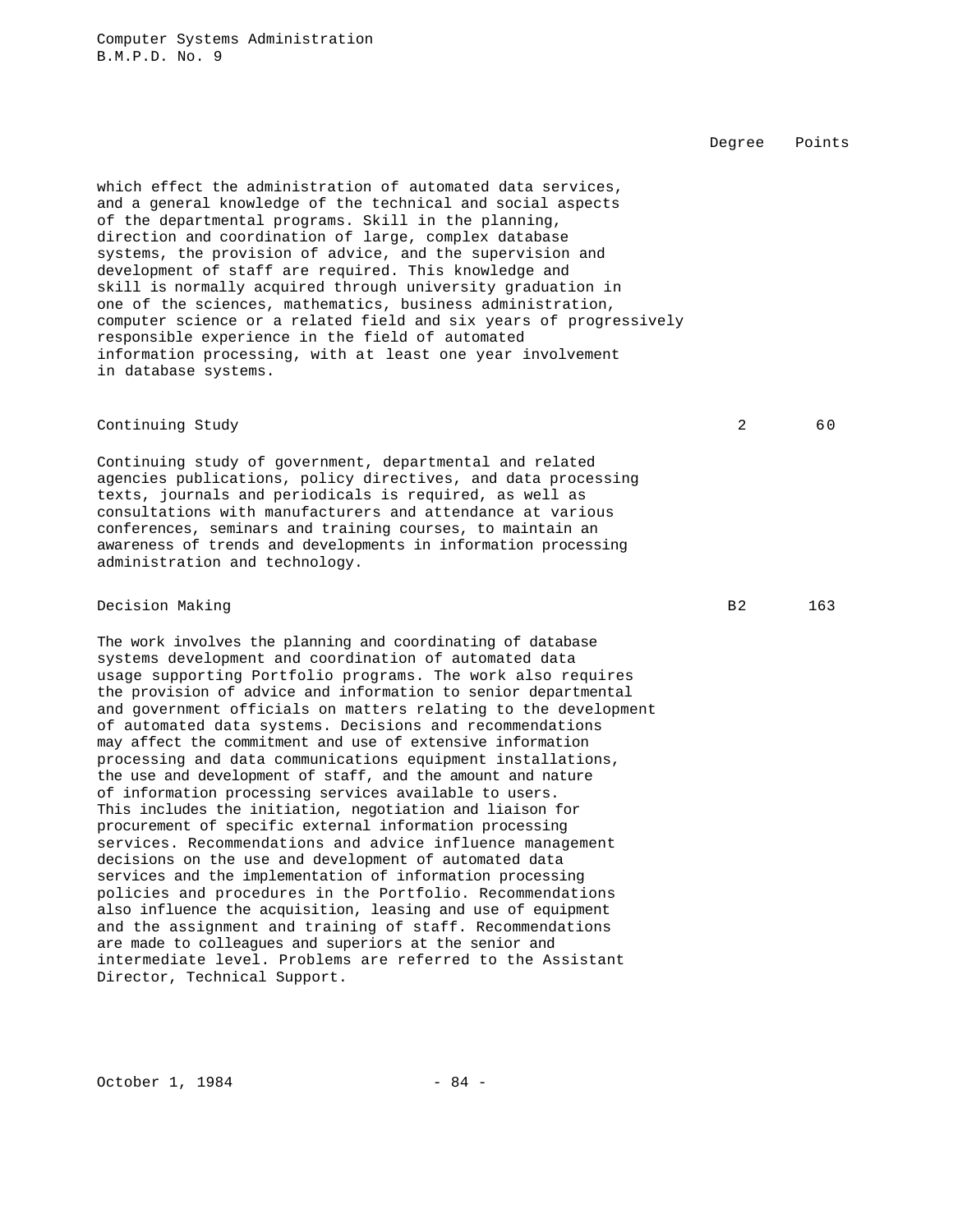|                                                                                                                                                                                                                                                                                                                                                                                                                                                                                                                                                                     | Degree         | Points |
|---------------------------------------------------------------------------------------------------------------------------------------------------------------------------------------------------------------------------------------------------------------------------------------------------------------------------------------------------------------------------------------------------------------------------------------------------------------------------------------------------------------------------------------------------------------------|----------------|--------|
| Contacts                                                                                                                                                                                                                                                                                                                                                                                                                                                                                                                                                            | 2              | 46     |
| The work requires contacts with users and systems development<br>staff to undertake, plan, coordinate and implement database<br>oriented applications, and with superiors and colleagues to<br>resolve administrative and technical problems, and plan the<br>development of information processing systems. Contacts<br>are also maintained with suppliers and officials of other<br>information processing organizations such as the Department<br>of Supply and Services, to obtain and provide information<br>on technological and administrative developments. |                |        |
| Supervision                                                                                                                                                                                                                                                                                                                                                                                                                                                                                                                                                         | B <sub>2</sub> | 46     |

The work requires direct supervision of four computer system analysts and two administrative support staff. Supervisory duties include participation in the selection, assessment, training, assignment and discipline of staff.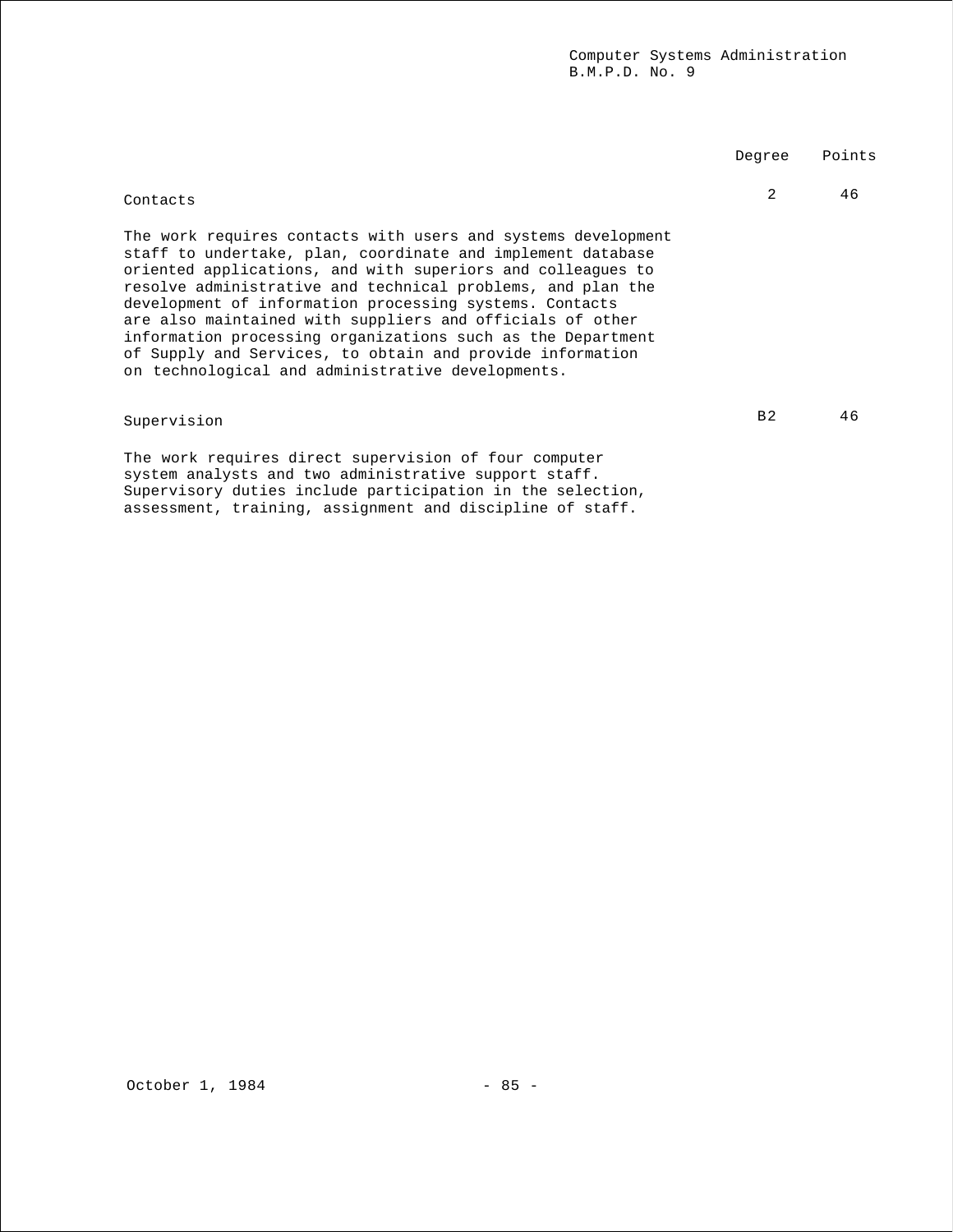#### BENCH-MARK POSITION DESCRIPTION

#### Bench-mark Position Number: 10 and 10 Level: 3

# Descriptive Title: Data Base Designer entitle: Point Rating: 458

#### Summary

Under the direction of the Manager, Software Maintenance & Development, coordinates the design, development, testing, documenting and implementing of data bases in support of various information processing systems; co-ordinates the development, maintenance and documentation of back-up and recovery procedures for the production data bases; contributes to and implements standards; assists in developing data base management policies and plans, and implements security and privacy procedures for computer-stored information; and performs other related duties.

|                                |  | Co-ordinates the design, development, testing, documenting |  |
|--------------------------------|--|------------------------------------------------------------|--|
| and implementing of data bases |  |                                                            |  |

- by analyzing detailed user requirements to design the different types of records required to make up the data base, and to determine the inter-relationship of records, their quantity, system overhead and system frequency,
- by documenting, testing and creating newly designed or modified data bases,
- by developing programs to be used  $in$  the analysis of data base requirements to determine desirable record structure, record priority and inter-relationships,
- by designing data conversion routines and initial data base load routines,
- by developing standards and parameters to be used for the selection of record sizes, their makeup and the considerations for decisions to carry data redundantly, and
- by collaborating with the application program development staffs in the communication of data base standards to all user agencies.

Co-ordinates the development, maintenance and documentation of back-up and recovery procedures for the production data bases

20

Duties of Time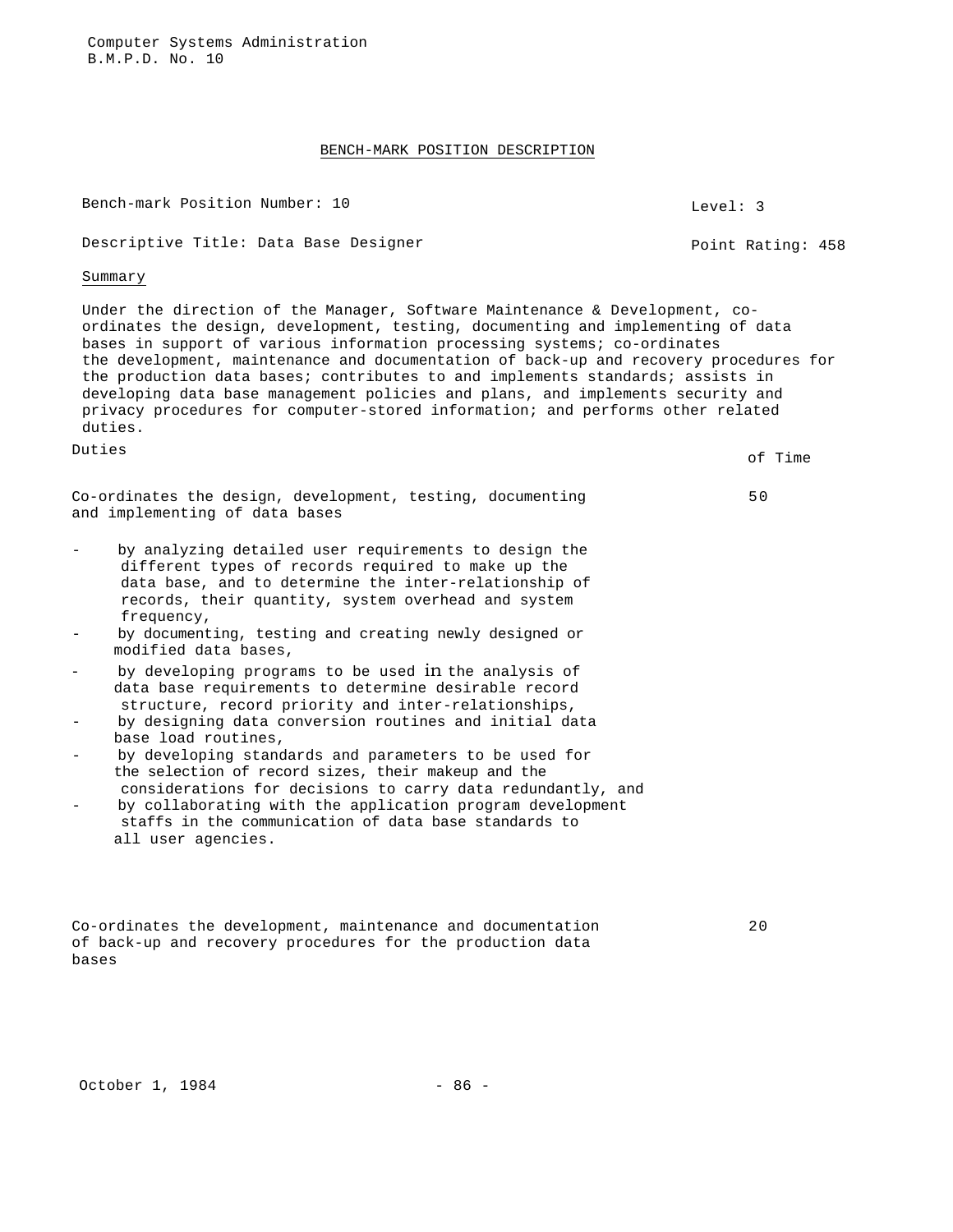#### % of Time

- by developing programs to be used in the scanning of data bases to determine data base integrity,
- by reviewing system performance reports and plans and reorganizing data bases to increase system performance,
- by collaborating with the application program development staff in the communication of data base standards to all users,
- by using judgment based on an understanding of data base systems and detailed knowledge of system applications to effect back-up and recovery of the production data bases, and
- by documenting, testing and implementing newly designed or modified data bases to meet production schedules.

Contributes to and implements standards, assists in developing data base management policies, and plans and implements security and privacy procedures for computer stored information

- by interpreting departmental data management policies and procedures,
- by developing and submitting for approval new policies and procedures for effective data administration of the system,
- by developing security, control and audit procedures to prevent and detect unauthorized access to computer stored data and to provide for recovery procedures to ensure system integrity,
- by developing and enforcing standards,
- by developing and maintaining a data dictionary, and
- by conducting analysis of data base performance and implementing efficiency and security improvement measures.

Instructs data base personnel and provides data base technical advice to other staffs

10

- by planning activities in accordance with overall programs and objectives to ensure an effective work flow,
- by advising juniors and associates on approaches to problems and techniques to employ in their solution,
- by reviewing activities regularly in order to exercise effective control, and
- by directing training of personnel within the section.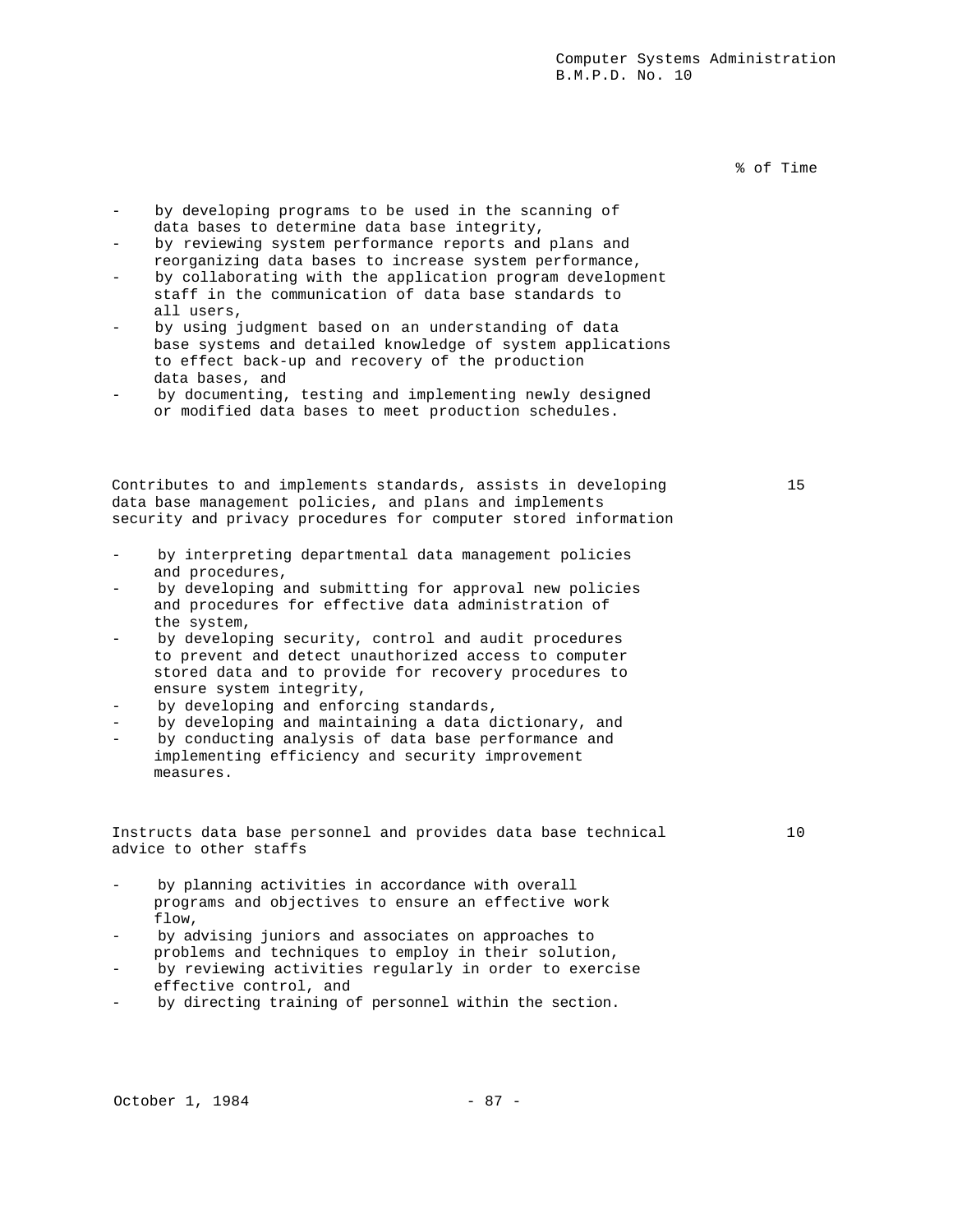|                                                                                                                                                                                                                                                                                                                                                                                                                                                                                                                                                                                                                                                                                                                                                                                                                                                                                                                                                   |                | % of Time |
|---------------------------------------------------------------------------------------------------------------------------------------------------------------------------------------------------------------------------------------------------------------------------------------------------------------------------------------------------------------------------------------------------------------------------------------------------------------------------------------------------------------------------------------------------------------------------------------------------------------------------------------------------------------------------------------------------------------------------------------------------------------------------------------------------------------------------------------------------------------------------------------------------------------------------------------------------|----------------|-----------|
| Performs other related duties such as designing courses and<br>instructing section personnel in the concepts of data base<br>management systems; contributing to the development of<br>statements of requirement for systems; and representing the<br>section on data base matters at meetings with industry and<br>other government agencies.                                                                                                                                                                                                                                                                                                                                                                                                                                                                                                                                                                                                    |                | 5         |
| SPECIFICATIONS                                                                                                                                                                                                                                                                                                                                                                                                                                                                                                                                                                                                                                                                                                                                                                                                                                                                                                                                    | Degree         | Points    |
| Knowledge - Education and Experience                                                                                                                                                                                                                                                                                                                                                                                                                                                                                                                                                                                                                                                                                                                                                                                                                                                                                                              | B <sub>3</sub> | 189       |
| The work requires a thorough knowledge of information<br>processing practices and techniques, and a thorough, detailed<br>knowledge of data base management systems such as "MULTICS"<br>and data base design techniques. It also requires a good<br>knowledge of department and government policies and practices<br>that affect the administration of information processing<br>services and a general knowledge of the technical aspects<br>of manufacturing, cost accounting, forecasting and personnel<br>management systems. The work also requires the capability<br>to train the staff in data base management techniques.<br>This skill and knowledge is usually acquired through completion of<br>a university degree or equivalent training and<br>employment at the operational and managerial level, specialized<br>training through courses and five years of progressively<br>responsible experience in automatic data processing. |                |           |
| Knowledge - Continuing Study                                                                                                                                                                                                                                                                                                                                                                                                                                                                                                                                                                                                                                                                                                                                                                                                                                                                                                                      |                | 60        |
| The work requires continuing study of industry journals,<br>reports, texts and periodicals, attendance at seminars,<br>conferences and courses to develop and maintain knowledge                                                                                                                                                                                                                                                                                                                                                                                                                                                                                                                                                                                                                                                                                                                                                                  |                |           |

conferences and courses to develop and maintain knowledge of data base applications and techniques; and a continual awareness of changes in department and government policies. The assessment of the impact of these changes on the data base and the initiation of modifications necessitated by these changes is required.

# Decision-making

The data base analyst is the technical expert in all matters relating to data bases. The incumbent will be required to design, develop, create, test and implement data bases to support various information processing systems. The decisions will affect the design and composition of the data bases which in turn will affect the following: the upward compatibility of the data base with those other data bases under

B2 163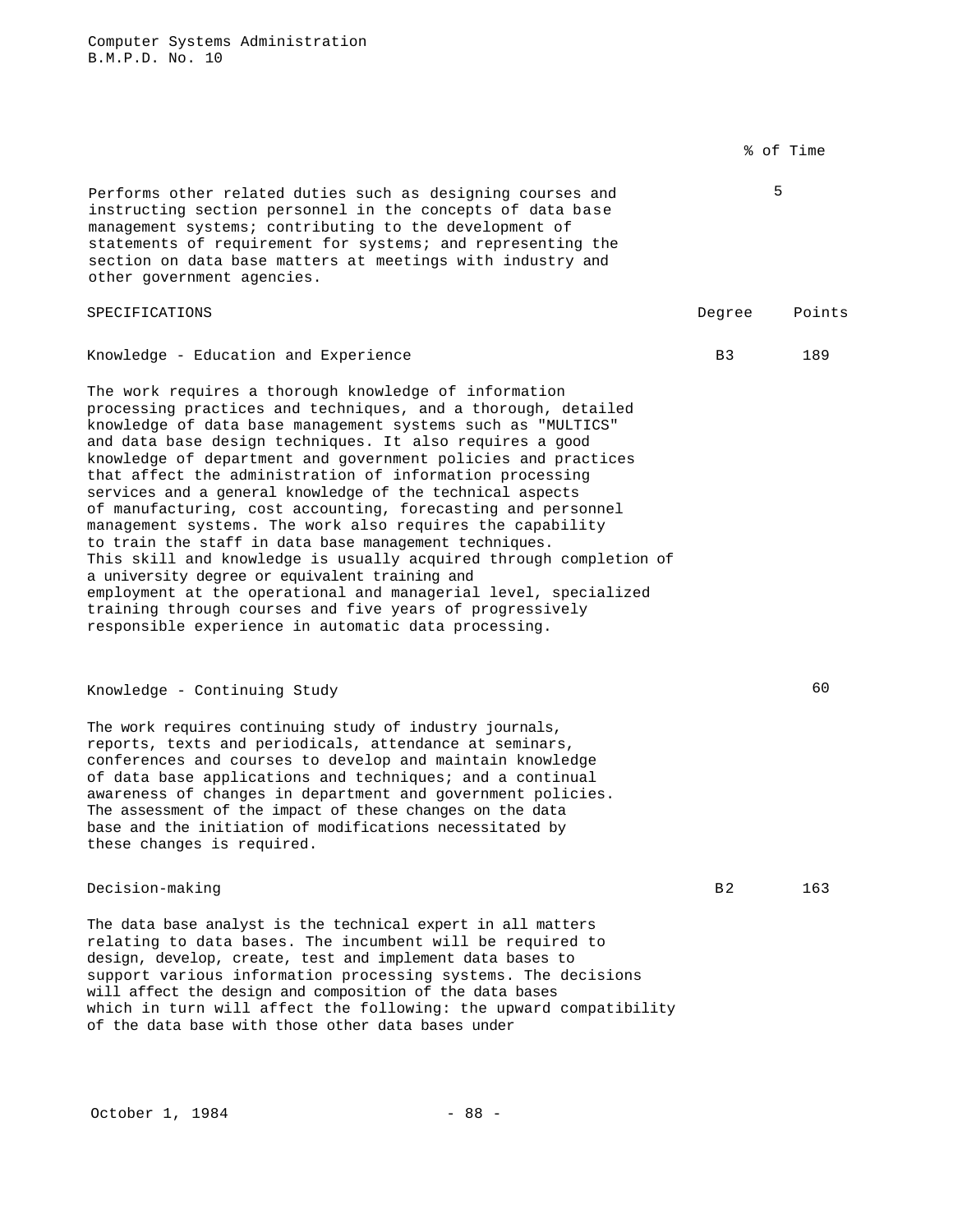Degree Points

concurrent development, the processing time and techniques required to obtain information from the data bases, the flexibility of the data bases to meet new management require ments, the quality and amount of information available to management, and the ability of the data bases to function as required by management. Errors can seriously degrade system performance to a point where user requirements are not satisfied.

#### Contacts

The work requires contacts with data base customers and, in collaboration with supervisors and colleagues, the recommendation for the commitment of resources and the planning and coordination of data processing services. In addition, it is necessary to contact other Government departments, equipment manufacturers and software companies to exchange or obtain data base management information. The incumbent represents the Section at meetings within and outside the Section in the areas of data base characteristics to resolve problems where conflicting views of the Section and these other agencies exist.

#### Supervision

The work requires the supervision of a contracted data base designer. There is also a requirement for co-ordinating and approving the work of other assigned members of a project team.

2 46

- -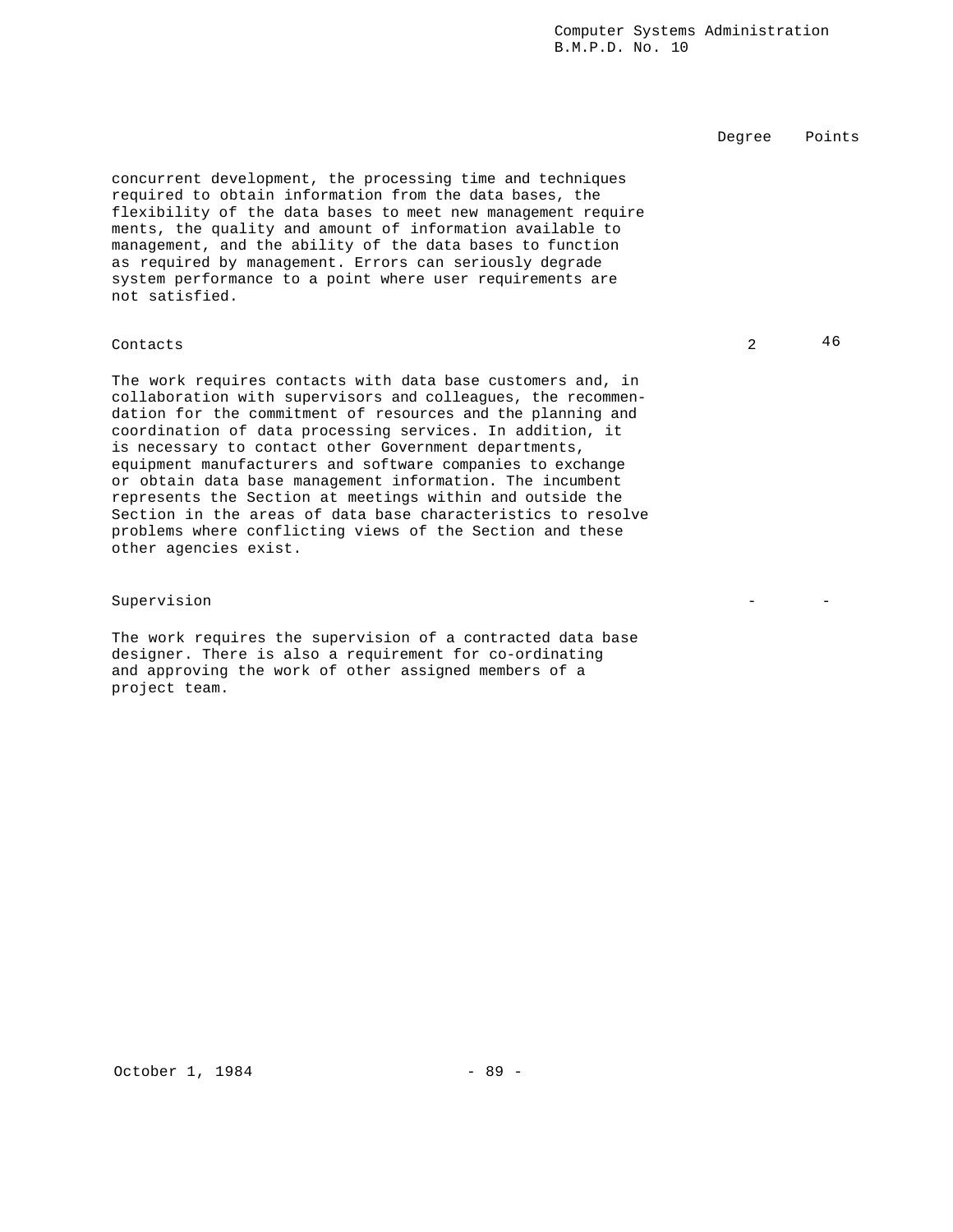#### BENCH-MARK POSITION DESCRIPTION

Bench-mark Position Number: 11 devel: 6 (EX)

Point Rating: 972

Descriptive Title: Director, Data Processing Service, Materiel Command Headquarters

### Summary

Under general direction, plans and directs the activities of the Information Processing Service of Materiel Command, which include the planning, development and processing of information processing applications associated with inventory cataloguing, maintenance, reprovisioning and control programs covering Canadian Armed Forces establishments and military supply depots in Canada and foreign countries; advises senior military and government officials on matters relating to information processing; and performs other related duties.

Duties % of Time

50

Plans and directs the activities of the Information Processing Service, with an establishment of over 200 military and civilian employees engaged in computer systems analysis and programming, information processing operations, data communications operations and administrative support services, and using large mainframe computers and extensive. peripheral,

auxiliary and data communications equipment installations, to ensure the efficient and economical use of staff and

equipment of the Information Processing Service

- by determining workload requirements and available information processing resources through liaison with military and departmental user officials, and discussions with subordinate supervisors,
- by developing forecasts of staff and equipment requirements,
- by developing administrative and operational procedures
- for the provision of information processing services, by undertaking, or authorizing commitments to provide
- information processing services,
- by authorizing the development and implementation of information processing systems and establishing priori ties and completion deadlines for major applications,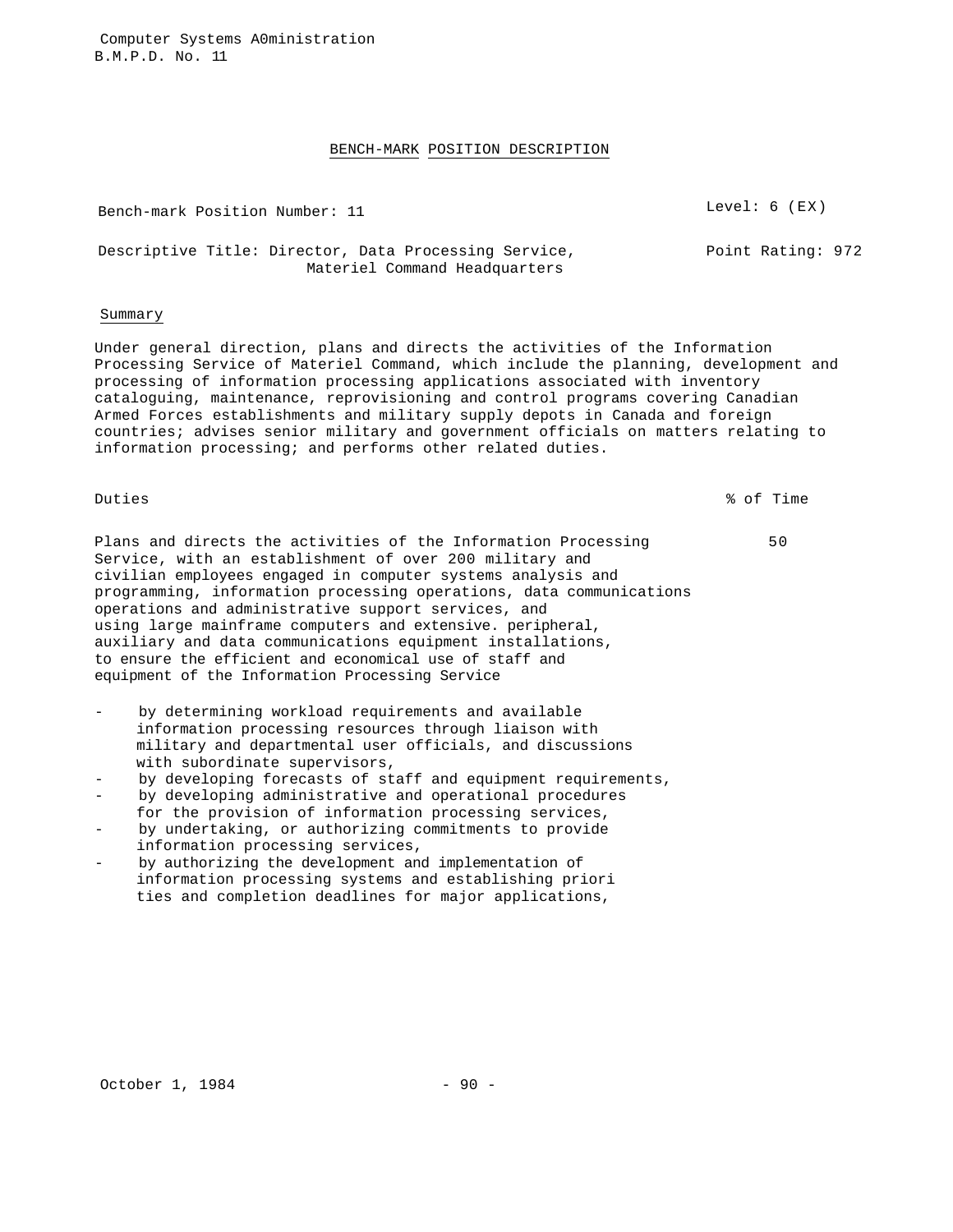of Time

- by developing and implementing procedures for the recording and review of proven techniques, completed programs, and utility routines to facilitate their identification, assessment and use in the development of new applications,
- by assessing administrative and technological innovations in information processing and authorizing the adaptation of new procedures or recommending the acquisition or rental of new equipment,
- by participating in the training of programmers and analysts, and
- by reviewing production, progress and administrative reports to ensure that production and quality standards are maintained and to assess the performance of supervisory staff.

Advises user officials, colleagues and senior officials in the armed services, the Department and other government departments on the use and development of information processing resources, to assist users of information process ing services in obtaining maximum benefits from information processing

- by developing and recommending changes to information requirements of users to improve the technical or economic feasibility of applications,
- by reviewing administrative and operating procedures and practices to determine methods of improving efficiency or economy in the provision of information processing services,
- by providing information on costs, capabilities, requirements and benefits of information processing services, and
- by participating in discussions of military, departmental and interdepartmental committees concerned with the planning of information processing services.

Performs other related duties, such as participating in the selection, assessment and discipline of staff, preparing memoranda, correspondence and reports, and participating in departmental management meetings, briefings and committees.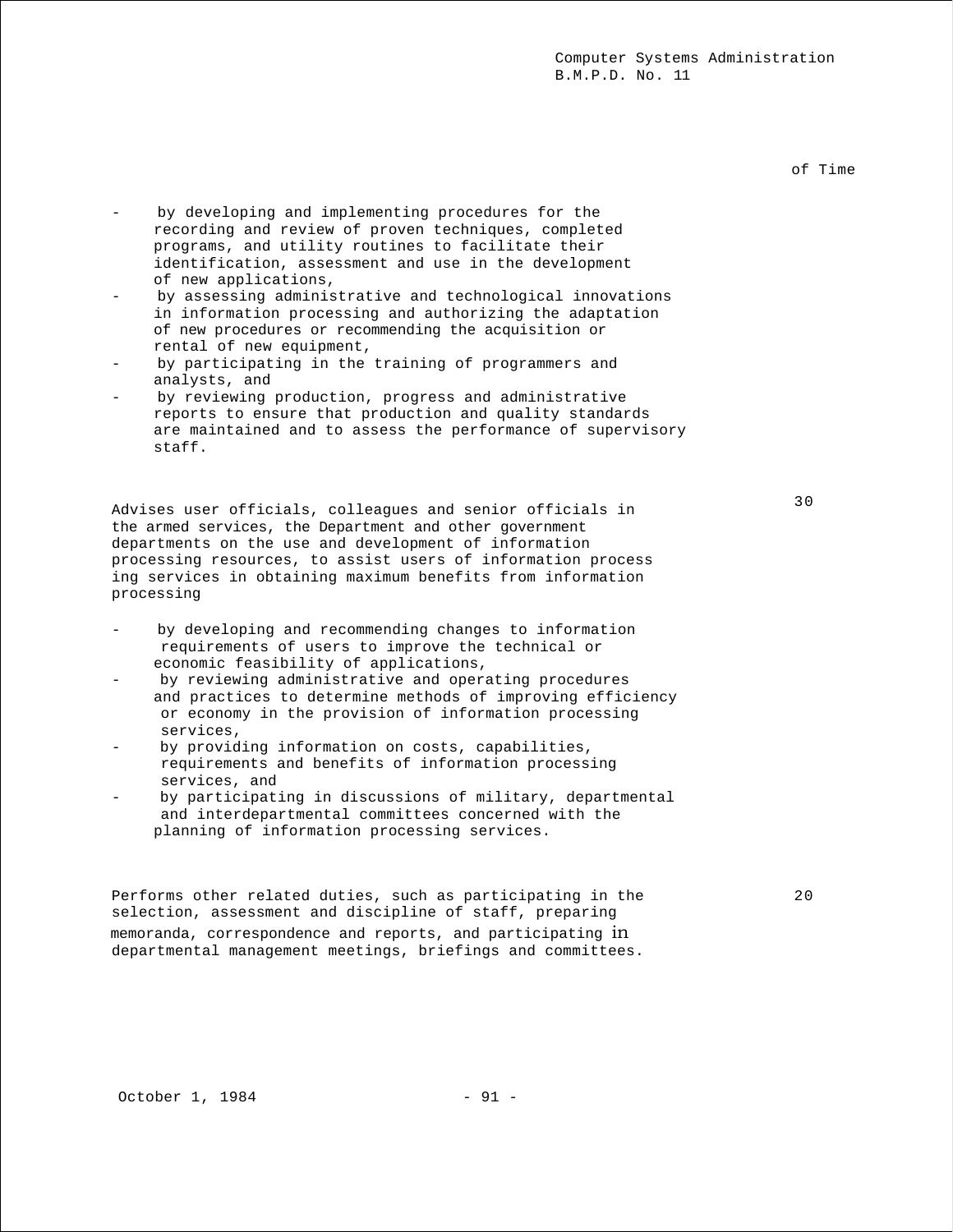Degree Points Specifications Knowledge - Education and Experience The work requires a good knowledge of the capacities and capabilities of information processing and data communications equipment, of the organization, functions and information processing requirements of the Materiel Command, and of the organization and operations of the Canadian Armed Forces and the Department of National Defence. It also requires a good knowledge of military, departmental and government policies and practices that affect the administration of information processing services and a general knowledge of the technical aspects of military logistics and operations research. Skill in the planning, direction and co-ordination of large, complex information processing and data communications operations, the development and provision of advice, and the supervision and development of staff are required. This knowledge and skill are normally acquired through university graduation and 11 years of progressively responsible administrative experience, including experience in information processing. B6 272 Knowledge - Continuing Study Continuing study of military and departmental publications, policy directives, and military and information processing texts, journals and periodicals **is** required, as well as consultations with manufacturers and attendance at various conferences, seminars and training courses, to maintain an awareness of trends and developments in Canadian military operations, military logistics and administration, and implementation processing administration and technology. 3 100 Decision Making The work involves the planning, administration and co-ordination of the information processing services supporting armed forces materiel supply programs in Canada and foreign countries. The work also requires the provision of advice and information to senior military and government officials on matters relating to the administration and development of information processing services. Decisions affect the commitment and use of extensive information processing and data communications equipment installations, the use and D4 350

October 1, 1984 - 92 -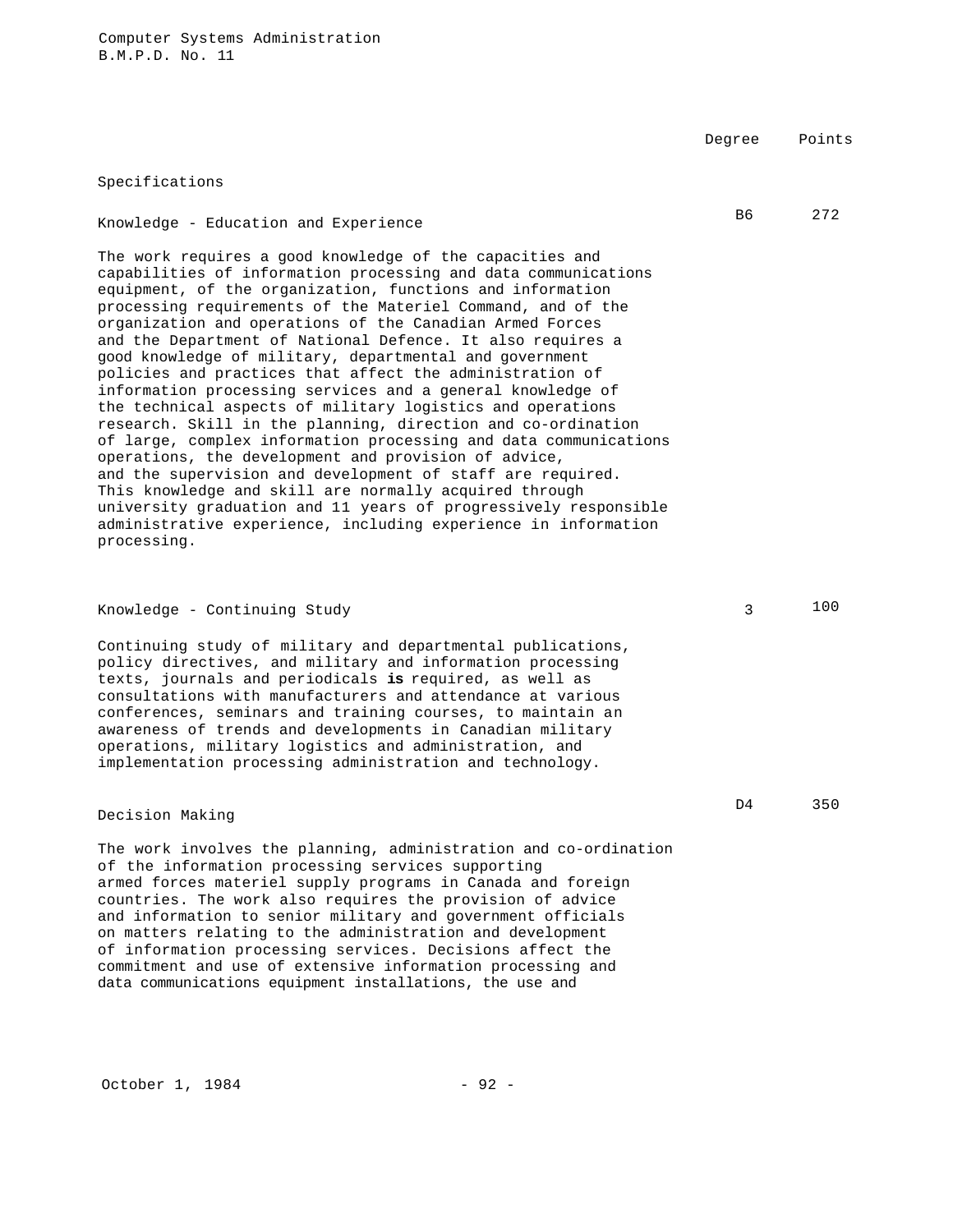development of staff, and the amount and nature of information processing services available to users. Recommendations and advice influence management decisions on the use and development of information processing services and the implementation of information processing policies in Materiel Command Headquarters and outside departments. Recommendations within Materiel Command also influence the acquisition, leasing and use of equipment and the assignment and training of staff. Errors in judgment can adversely affect the efficiency and economy of information processing operations servicing military supply and inventory management programs. Recommendations are made to military and civilian colleagues and superiors at the senior administrative level.

# Contacts

The work requires contacts with users to undertake, plan and co-ordinate information processing applications and with superiors and colleagues to resolve administrative and technical problems and to plan the development of information processing services. Contacts are also maintained with manufacturers and officials of other information processing organizations to obtain and provide information on techno logical and administrative developments.

#### Supervision

The work requires supervision and direction of 226 military and civilian employees engaged in the development of information processing systems and the operation of information processing and data communications equipment, through three subordinate supervisors. Employees supervised are at the senior, intermediate and junior levels of the administrative and foreign service and administrative support categories and at equivalent levels in the military service. Supervisory duties include participation in the selection, training, assessment and discipline of staff.

G3 150

4 100

Degree Points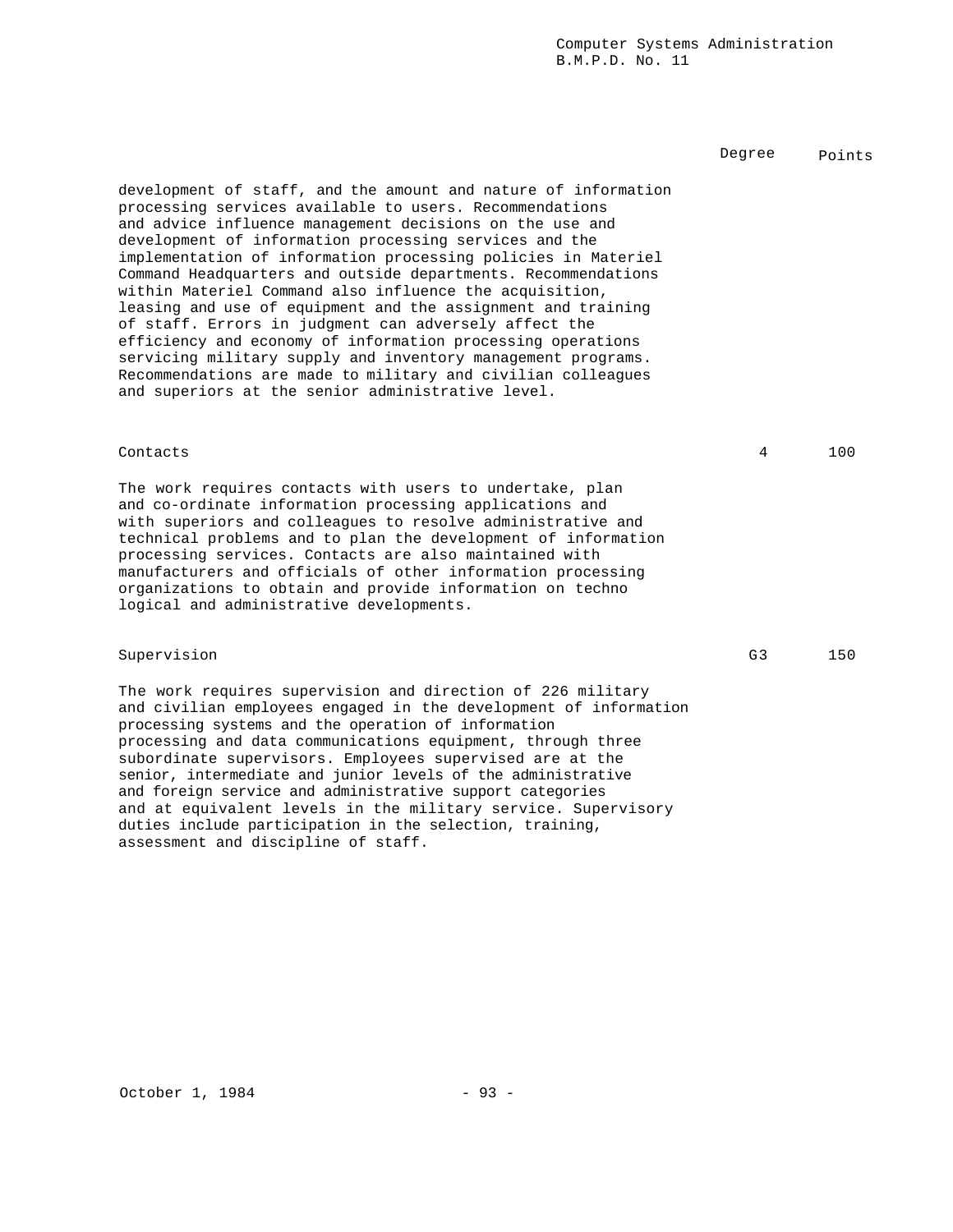# BENCH-MARK POSITION DESCRIPTION

Bench-mark Position Number: 12 Level: 3

Point Rating: 521

Descriptive Title: Head, Computer and Communications Centre

Summary

Under the general supervision of the Chief Regional Forecasts, performs the following duties:

Manages the operation of the Edmonton computer and communication centre; maintenance of manufacturer supplied multiprogramming, real-time operating system software; design and implementation of modifications and enhancements to the hardware and software components of the system to meet new requirements for computer service and access and to improve the general operating efficiency of the in-house facility; technical consultation to programmers, scientists, technical specialists and regional management on all aspects of computer operating system software design, and implementation, machine assembler and systems level languages, and the application of computer systems technology to research projects; participates as project leader on systems development projects undertaken in the Region; evaluation of computers and peripheral equipment as part of existing and proposed configurations; liaison with suppliers of computer systems, communication products and outside government and non-government agencies; evaluation of equipment and system malfunctions requiring remedial action and/or notification of the appropriate service personnel; and training for users in command languages and procedures for batch and real-time access.

| Duties                                                                                                                                                                                                                                                                                                                                                                                    | % of Time |
|-------------------------------------------------------------------------------------------------------------------------------------------------------------------------------------------------------------------------------------------------------------------------------------------------------------------------------------------------------------------------------------------|-----------|
|                                                                                                                                                                                                                                                                                                                                                                                           |           |
| Manages the operation of the Edmonton computer and communication center                                                                                                                                                                                                                                                                                                                   | 30        |
| by planning, directing and controlling, all systems<br>and operational activities in the units,<br>by supervising systems analysts and the senior communicator,<br>by establishing local standards for efficient utilization of<br>computer facility,<br>by establishing directives and procedures for effective<br>day to day operation of the computer and communication<br>facilities, |           |
| by preparing specifications and monitoring contracts<br>for computer maintenance, hardware and software<br>acquisitions, communications and supplies,                                                                                                                                                                                                                                     |           |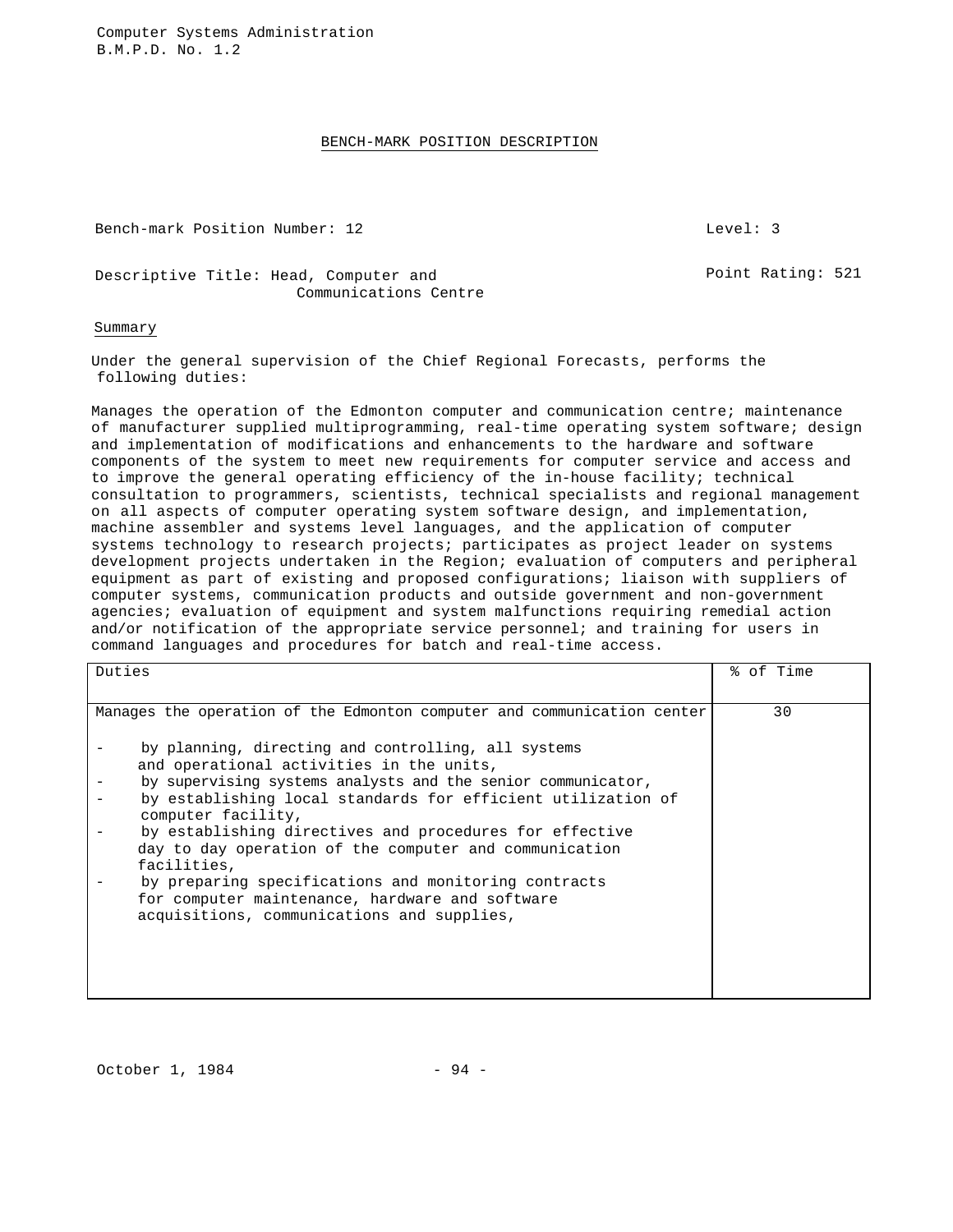# % of Time

- by participating in budget preparation and control related to computer systems and all operations, of the unit,
- by preparing annual information processing reports, quarterly information processing activity status reports, budget and operational plans related to computer and communication activities,
- by monitoring and tuning system performance to maximize system efficiency and user convenience in response to varying work configurations and loads,
- by ensuring that automatic procedures for system re-initialization after system crashes or shutdown function well and that operators are properly trained to effect successful re-initialization,
- by doing appraisals and participating on review committee for the subordinate staff, participating on rating boards, and
- by participating in Forecast management meetings.

Maintains manufacturer-supplied multiprogramming, real-time operating system software

- by configuring software systems to requirements of installed hardware and operations procedures, using modules supplied by the manufacturer and other depart mental sources,
- by verifying that performance is consistent with specifications,
- by updating the operating system by incorporating corrective code supplied by the manufacturer and other departmental sources, and
- by diagnosing faults in software and designing, implementing and testing corrective code, or advising manufacturer of same and suggesting corrective code through manufacturers' technical support channels.

Designs and implements modifications and enhancements to the hardware and software components of the system to meet new requirements for computer service and access, imposed by changing functional requirements and to improve the general operating efficiency of the in-house facility

- by recognizing deficiencies in respect to new operational requirements and to existing operating procedures,
- by evaluating alternative solutions,
- by designing and coding new software modules, using assembly and higher level languages,

October 1, 1984 - 95 -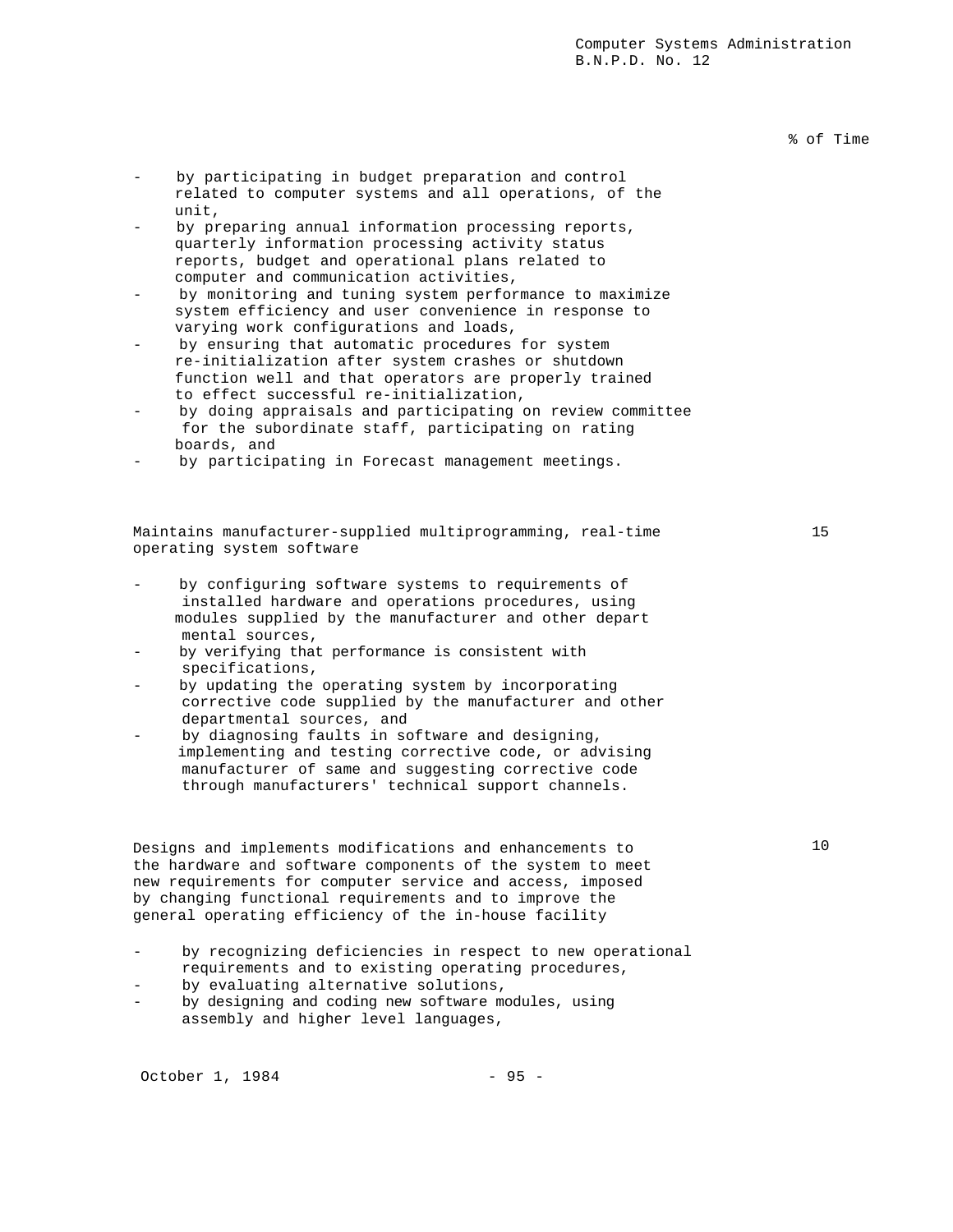- by specifying and implementing new hardware and configurations,
- by testing these modifications and enhancements in a complex 24 hour per day concurrent operations environment, and
- by assigning specific design, coding and debugging tasks to a systems programmer.

Provides technical consultation to programmers, scientists, technical specialists and regional management on all aspects of computer operating system software design, and implementation, machine, assembler and systems level languages, and the application of computer systems technology to research projects

- by maintaining an up-to-date knowledge of the design concepts, implementation, and performance of all systems in use,
- by maintaining an up-to-date knowledge of information being communicated, so that all relevant information can be made available to the professional and technical staff,
- by understanding and providing optimizations for local system,
- by suggesting new applications of computer technology in users' research projects,
- by providing advice to users in program design and debugging, and
- by ensuring that a systems programmer is conversant with the commonly used systems, and that users have access to the incumbent for consulting purposes.

Participates as project leader on local systems development projects

- by carrying out, as leader or member of systems project group, design, development and documentation of systems software related to the computerized production system,
- by developing and implementing enhancements to the system software,
- by producing and refining documentation of the implementation requirements and procedures for approved systems projects,
- by distributing and assisting in implementation of systems project results in other regional offices,
- by evaluating suggestions for modifications and implementing if desirable,

October 1, 1984 - 96 -

% of Time

10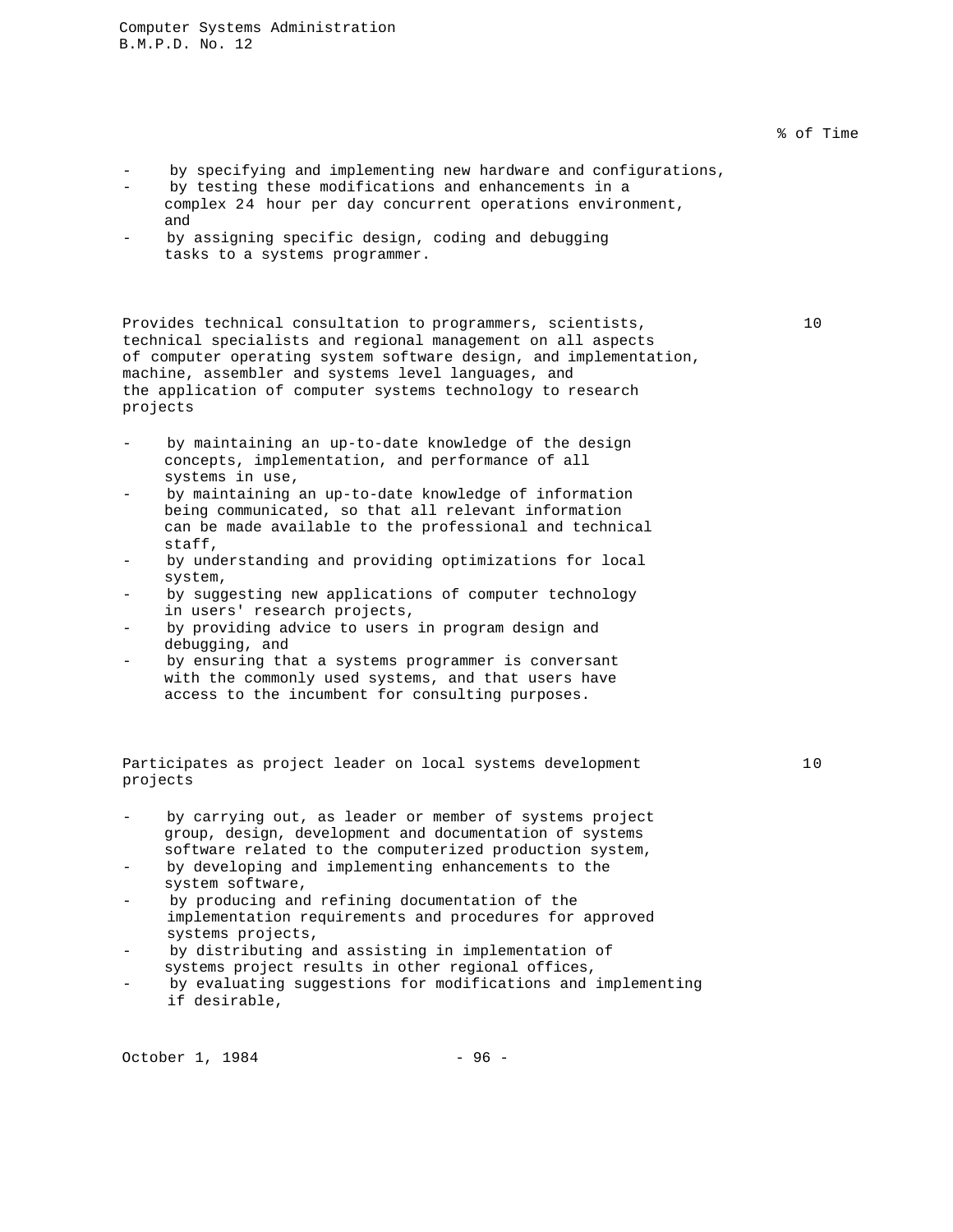- by testing system project results,
- by maintaining up-to-date knowledge of remote systems software to ensure effectiveness of distributed system and other systems projects, and
- by evaluating manufacturers enhancements to their distributed system software to ensure that there is an advantage in maintaining our own software.

Evaluates computers and peripheral equipment as part of existing and proposed configurations

- by studying technical literature to obtain equipment performance specifications,
- by conducting studies of relative performance of different equipment configurations, for whole machines, complete subsystems and incremental changes,
- by obtaining opinions of users at other installations who have experience with the same or similar equipment to that proposed,
- by participating in benchmark studies on a variety of alternative equipment,
- by recommending to management the optimal configuration to enhance system performance and user acceptability,
- by providing specifications for the acquisition of equipment,
- by assigning specific evaluation and information gathering tasks to a systems programmer, and
- by considering long-range goals of the Service and relevant departmental policy.

Liaises with suppliers of computer systems, communication products, computer related products, and outside government and non-government agencies to acquire technical information on state-of-the-art hardware and software

- by written, personal and telephone communication with manufacturers' marketing and technical representatives, as well as other personnel with related interests,
- by membership in and communication with manufacturers' users groups,
- by technical liaison visits to manufacturers and outside agencies, and
- by attendance at conferences and seminars.

Evaluates equipment and system malfunctions requiring remedial action and/or notification of the appropriate service personnel

October 1, 1984 - 97 -

10

5

5

% of Time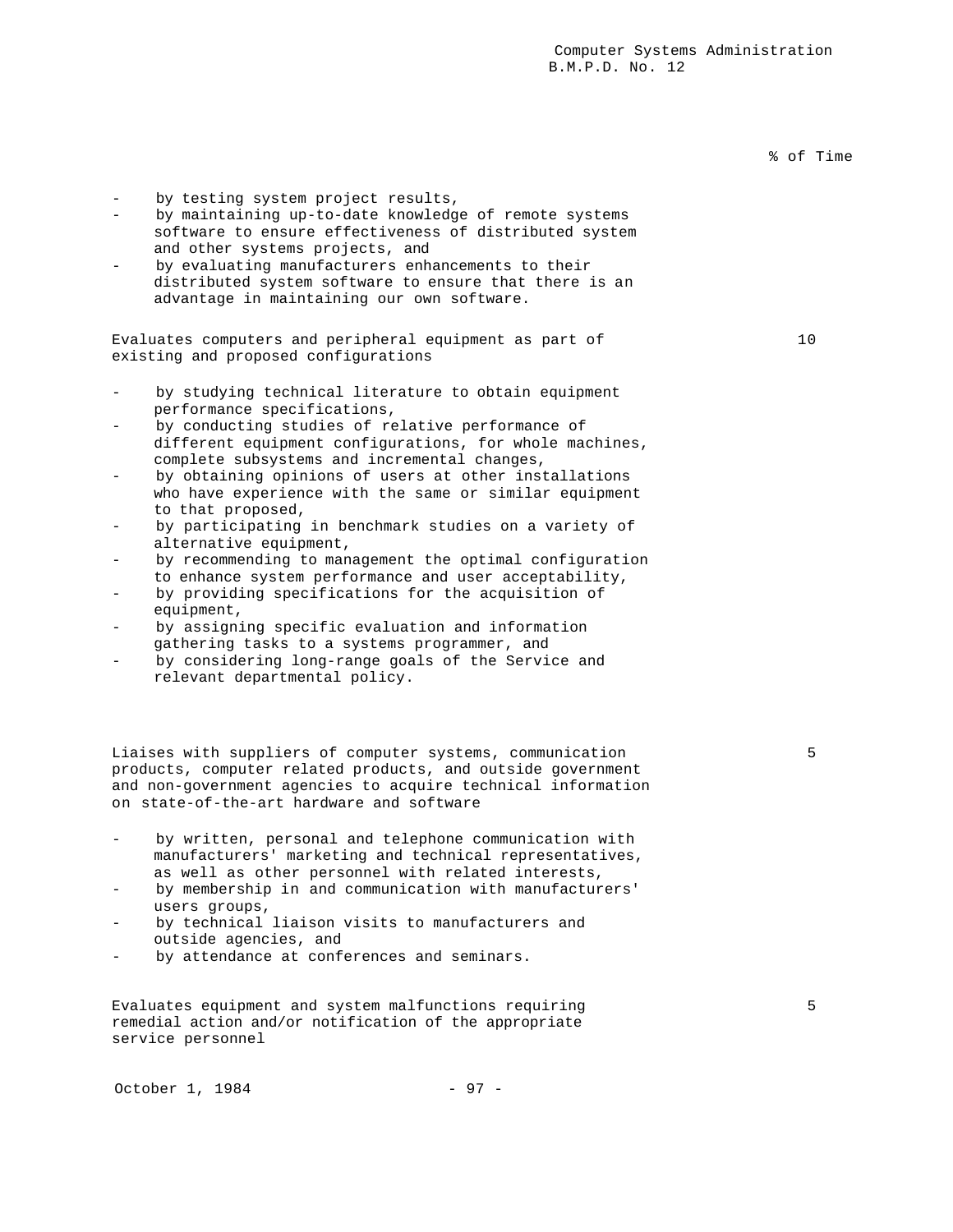of Time

5

- by responding to operating system error messages, operator or user queries,
- by adjusting hardware configuration in emergencies in order to support the 24 hour operational needs,
- by performing diagnostic tests where and when appropriate, and
- by notifying service personnel, if necessary, and monitoring their progress in fault isolation and solution.

Provides training for users in command languages and procedures for batch and real-time access

- by giving informal seminars on existing, modified, or enhanced system features,
- by demonstrating the use of remote batch terminals, time-sharing terminals and other remote communications equipment,
- by assisting users with specific problems relating to computer system access and procedures, and
- by preparing documentation for existing, modified, or enhanced system features as nearly coincident as possible with the release of the associated system features.

| Specifications                                                                                                                                                                                                                                                                                                                                                                                                                                                                                                                                                                                                                                                                                                                                                                                                                                                                                                                                                                                                                                      | Degree         | Points |
|-----------------------------------------------------------------------------------------------------------------------------------------------------------------------------------------------------------------------------------------------------------------------------------------------------------------------------------------------------------------------------------------------------------------------------------------------------------------------------------------------------------------------------------------------------------------------------------------------------------------------------------------------------------------------------------------------------------------------------------------------------------------------------------------------------------------------------------------------------------------------------------------------------------------------------------------------------------------------------------------------------------------------------------------------------|----------------|--------|
| Knowledge - Education and Experience                                                                                                                                                                                                                                                                                                                                                                                                                                                                                                                                                                                                                                                                                                                                                                                                                                                                                                                                                                                                                | B <sub>3</sub> | 189    |
| The work requires an in-depth knowledge of the design<br>principles and programming techniques used in computer<br>operating systems, the logical functioning of computer<br>hardware mainframe and peripheral equipment and the external<br>specifications of language processors and utilities, for<br>all sizes of computers. Familiarity with manufacturers'<br>procedures for maintaining their operating systems is<br>required, as is the ability to communicate effectively,<br>both orally and in writing, in technical subjects. Good<br>knowledge of management and supervising techniques is<br>essential. A knowledge of the organization's functional<br>aims is required to better anticipate user requirements and<br>to forecast the impact of proposed system changes on users.<br>This is necessary to ensure efficient implementation of<br>systems. Extensive experience in working at the highest<br>level of technical competence in projects requiring sophisticated<br>and complex operating system design and programming |                |        |
| techniques must be demonstrated. This should include work                                                                                                                                                                                                                                                                                                                                                                                                                                                                                                                                                                                                                                                                                                                                                                                                                                                                                                                                                                                           |                |        |

October 1, 1984 - 98 -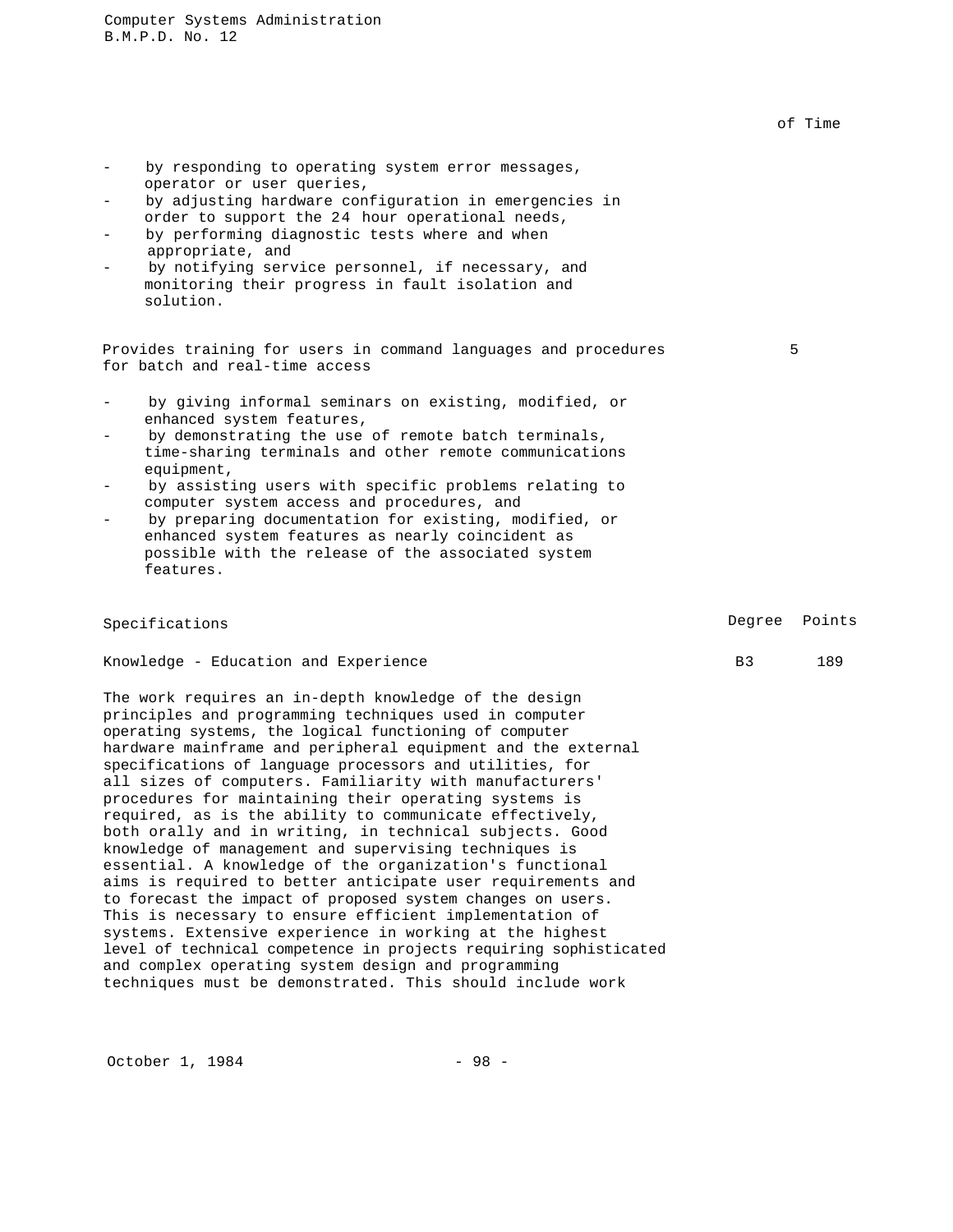Degree Points

in several areas of specialization, e.g. input/output drivers, inter-computer communications, and graphics. Furthermore, extensive experience with a multiprogramming, real-time operating system on mini computers is required. Experience in communications protocols and local specialized equipment as well as information format and content is essential. This knowledge and experience is normally acquired through university graduation in science/engineering/ computer science or equivalent in a related discipline and six years' experience in computer programming in high level languages and assembly languages, systems analysis and software design, at least half of which pertained directly to multiprogramming real-time mini computer systems.

#### Knowledge - Continuing Study

This position requires a knowledge of trends and developments in applications and programming of mini-computers and technological advances in hardware and software systems. Knowledge of the physical sciences and familiarity with the operational requirements to support regional functions is required to ensure that the unit continues to meet the real-time operational needs. Knowledge and study of the scientific objectives of each project is essential. This knowledge is acquired through personal contacts with peers, manufacturers, and users groups, study of manufacturers' literature, technical and scientific journals and periodicals, and attendance at seminars, conferences and training courses.

### Decision Making

The work requires sound judgment in proposing and selecting alternative solutions to complex technical problems in computer systems technology, including quick diagnosis and solution of system software and hardware problems, and decisions relating to performance and operational enhancements. Computer downtime or degraded user access must be minimized because of the 24 hour operation. The computer system is an integral part of critical regional operations. Any hardware failure must be countered by an appropriate action as quickly as possible. Recovery action is nearly always required before the remedial manufacturer support can arrive. Regional numerical models and other aids run on the computer are a high priority in regional operations. Recommendations are made to management pertaining to in-house, central computer reconfiguration, auxiliary equipment

October 1, 1984 - 99 -

B2 163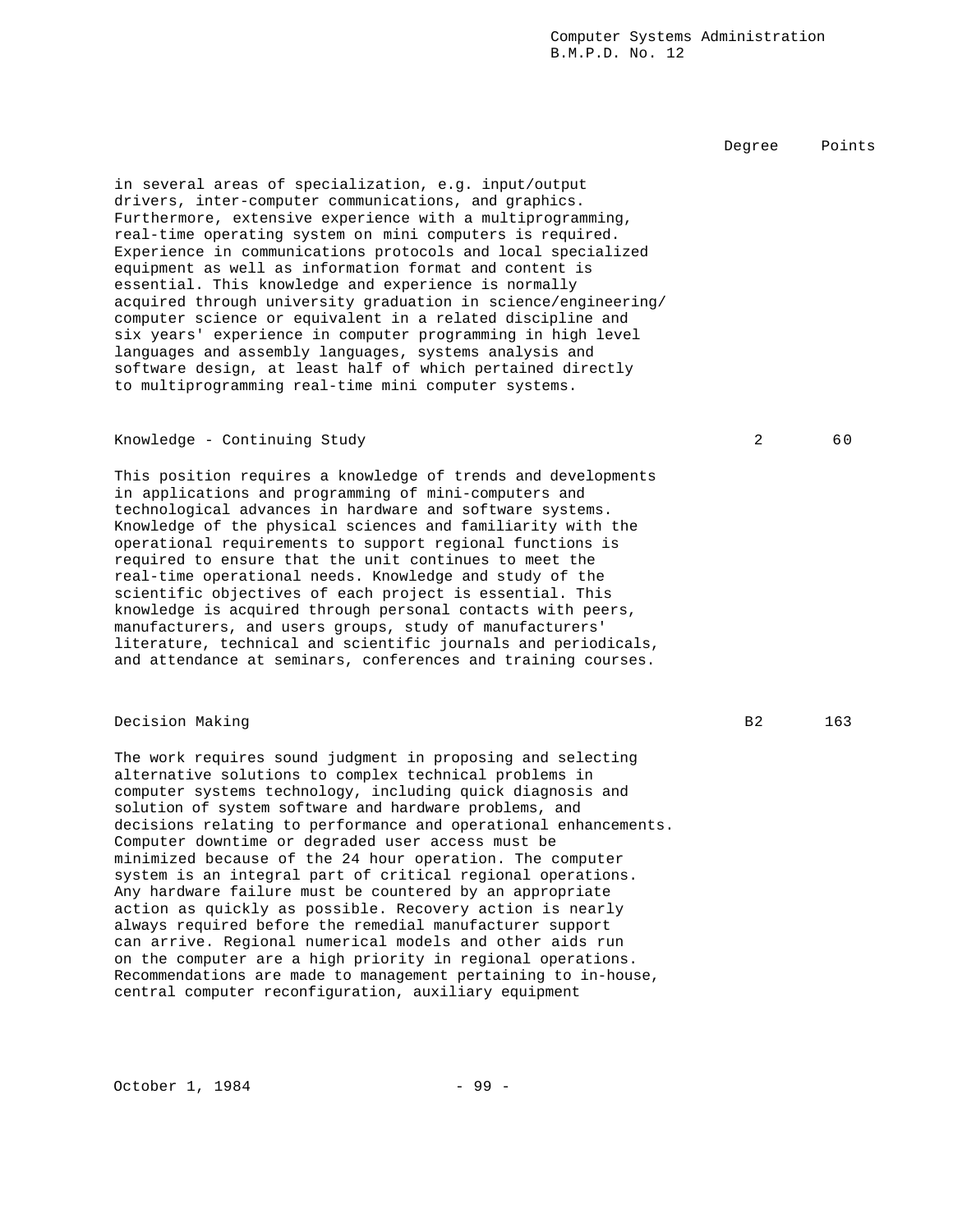|                                                                                                                                                                                                                                                                                                                                                                                                                                                                                                                                                                                                         | Degree         | Points |
|---------------------------------------------------------------------------------------------------------------------------------------------------------------------------------------------------------------------------------------------------------------------------------------------------------------------------------------------------------------------------------------------------------------------------------------------------------------------------------------------------------------------------------------------------------------------------------------------------------|----------------|--------|
| selection, outside communications facilities selection and<br>software selection. These recommendations strongly influence<br>the cost effectiveness of the use of unit hardware resources<br>valued at over \$750,000. Participation in financial management,<br>planning and reporting is essential to ensure effective<br>and efficient operations.                                                                                                                                                                                                                                                  |                |        |
| Contacts                                                                                                                                                                                                                                                                                                                                                                                                                                                                                                                                                                                                | 2              | 46     |
| The work requires daily contacts with programmers, working<br>level scientists, and technical staff in the computer user<br>community to resolve technical problems and provide consultation.<br>Frequent contacts are made with manufacturers' sales<br>and technical representatives to acquire technical information<br>and resolve problems in applying their products. Contacts<br>with staff of other departmental computing and communications<br>centers and non-government agencies are made periodically<br>as are briefings to management in areas of the incumbent's<br>special competence. |                |        |
| Supervision                                                                                                                                                                                                                                                                                                                                                                                                                                                                                                                                                                                             | C <sub>2</sub> | 63     |
| The work requires the direct supervision of five systems<br>analysts/programmers as well as eight staff members involved<br>the contract of the contract of the contract of the contract of the contract of the contract of the contract of                                                                                                                                                                                                                                                                                                                                                             |                |        |

in computer/communication operation through a subordinate supervisor. The latter is a 24 hour operation. The responsibilities include assignment of work, performance evaluation, training and recommendation of advancement or disciplinary action.

October 1, 1984 - 100 -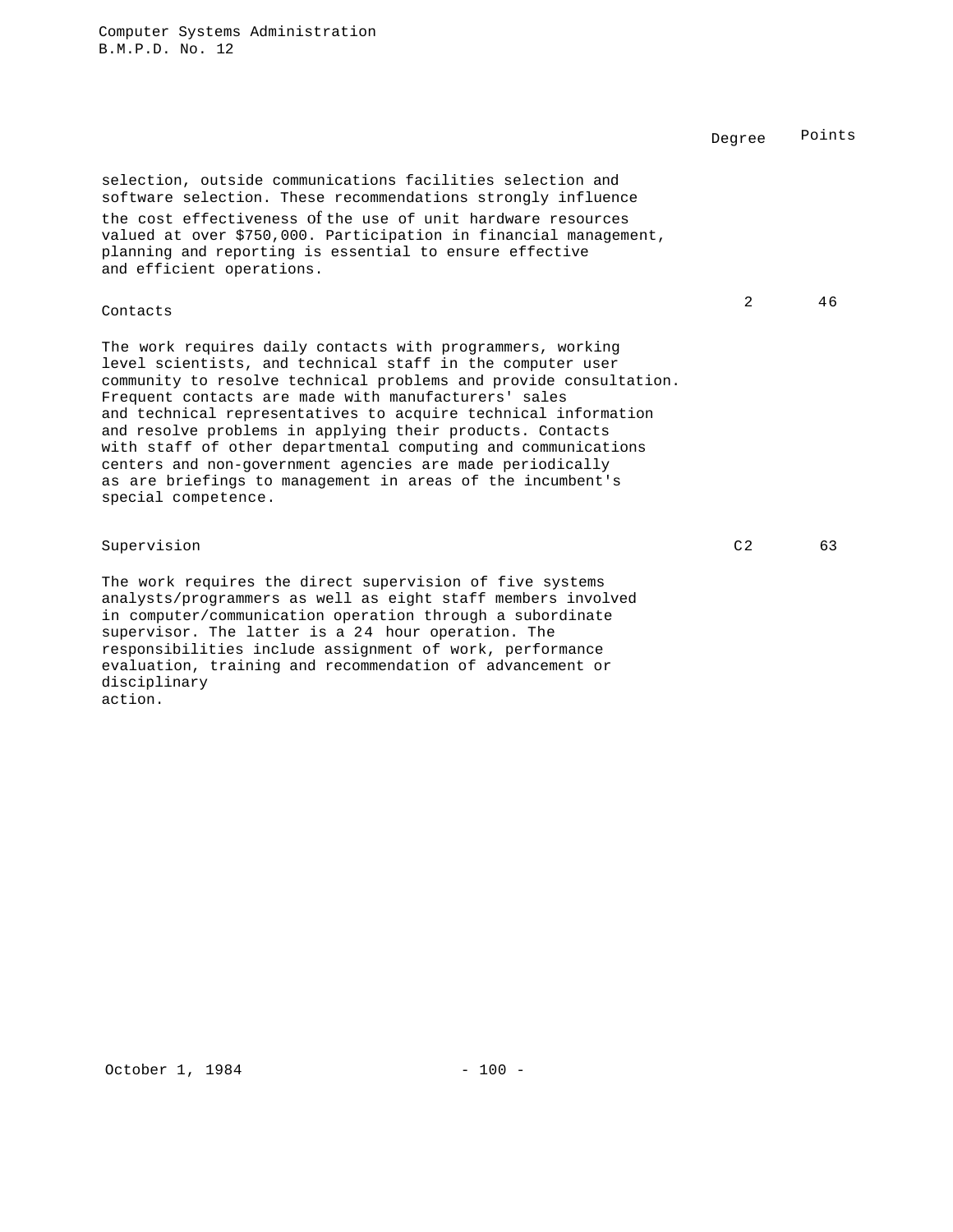#### BENCH-MARK POSITION DESCRIPTION

Bench-mark Position Number: 13 Level: 4

Descriptive Title: Head, Information Processing Hardware Service

### Summary

Under the general direction of the Chief, Software/Hardware Division, plans, controls and directs the activities of the Hardware Services Section; directs the planning, configuration, evaluation, selection, acquisition and monitoring of Computer Systems Hardware; directs the evaluation, selection and acquisition of data conversion/data entry and information processing related equipment; directs the acquisition of Data Communications Network facilities, to meet the needs of the Department; provides an advisory service' to senior management on hardware and network components; manages a staff of up to five analysts and five consultants in a matrix organization; and performs other duties.

Plans, controls and directs the activities of the Hardware Services Section engaged in the planning, configuration, evaluation, selection, acquisition and monitoring of Computer Systems Hardware, Data Conversion/Data Entry and other information processing related equipment, the acquisition of Data Communications Network facilities, and provides information processing advisory and training services, to meet the needs of the Department in an efficient and effective manner:

(Computer Systems Hardware encompasses ALL Information Processing (EDP) equipment from computer mainframes to terminals, including items such as: disk drives, tape drives, printer systems, data communications hardware, and other peripherals.)

- by participating in the planning, with the Division Chief and other officers, the long range information processing needs of the Department,
- by developing work plans and priorities (up to) four senior hardware/planning analysts, and one hardware/ planning analyst.
- by selecting and managing (up to) five senior consultants on a project management basis,

Point Rating: 605

Duties % of Time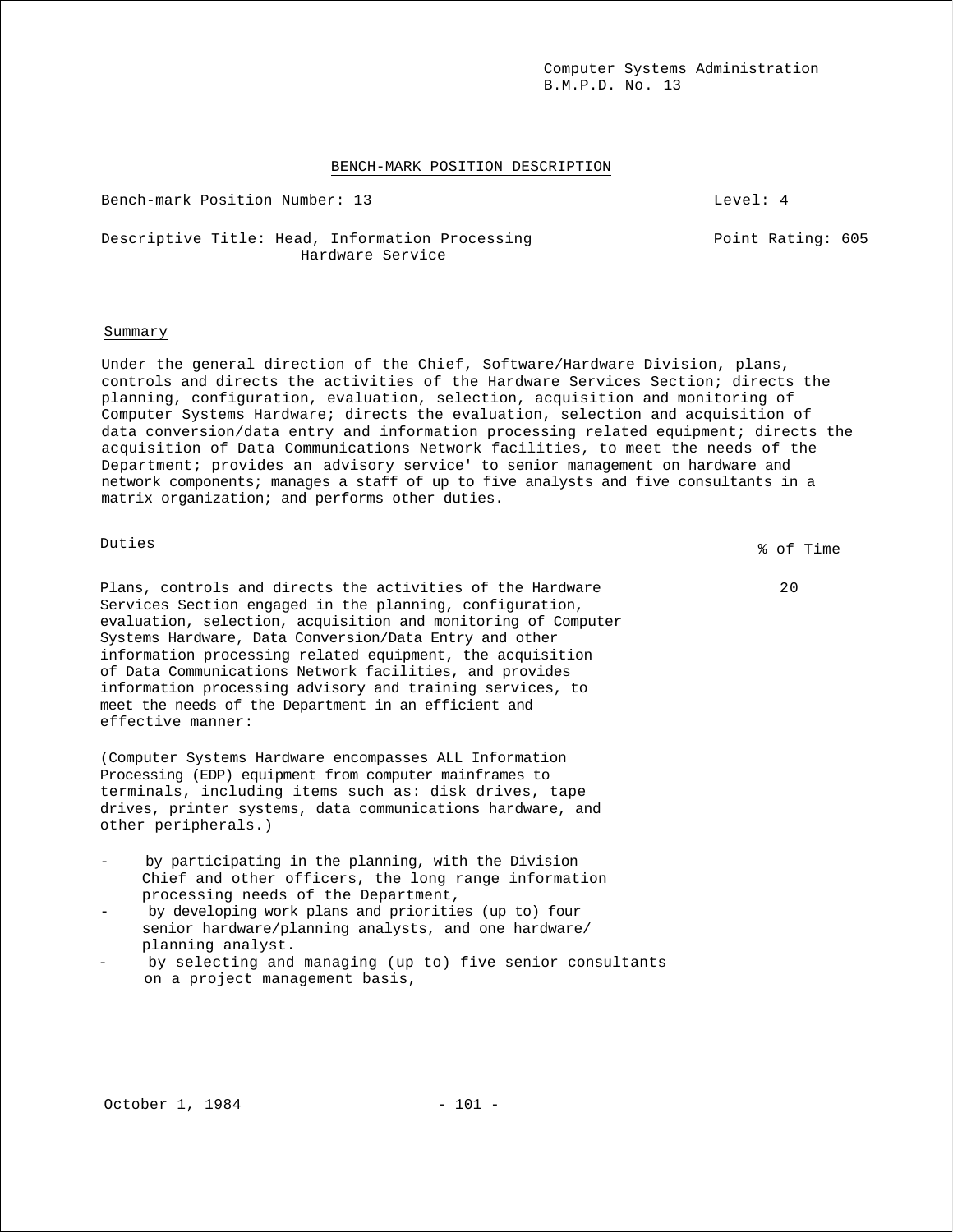- by setting objectives for senior analysts and consultants in the planning, configuration, evaluation, selection, acquisition and monitoring of computer systems hardware, data conversion/data entry and other
- information processing related equipment, by setting objectives for senior analysts in the research, development, preparation and submission of information processing hardware reports to the Department and Central Agencies, (i.e.: Treasury Board and Supply and Services Canada),
- by allocation of tasks to senior analysts and consultants and ensuring timely completion,
- by establishing terms of reference and developing and enforcing appropriate procedures for the orderly provision of services by the Section, and
- by conducting the activities of the Section in accordance with and within the directives and guidelines contained in the Treasury Board Administrative Policy Manual Chapter 440 regarding Information Processing.

Directs the planning, configuration, evaluation, selection, acquisition and monitoring of Computer Systems Hardware to ensure that the Department's needs are met in an efficient and effective manner:

- by establishing and maintaining an up-to-date knowledge of the computer systems hardware industry,
- by developing and maintaining long-range procurement plans for the acquisition of information processing systems hardware, and effective equipment maintenance/ repair services,
- by reviewing requests affecting computer systems hardware configurations and acquisitions and recommending appropriate courses of action,
- by planning and directing the conduct of tenders, Request for Proposal, and contract terms and conditions for the acquisition of computer systems hardware and maintenance/repair services,
- by co-ordinating the preparation and development of requirement specifications for information processing systems hardware required, for manufacturers and suppliers,
- by directing the preparation and execution of benchmark methodologies and procedures in order to assess the technical and economic effectiveness of manufacturer/ supplier proposals, and actual hardware attributes, r1aim-, and performance.

% of Time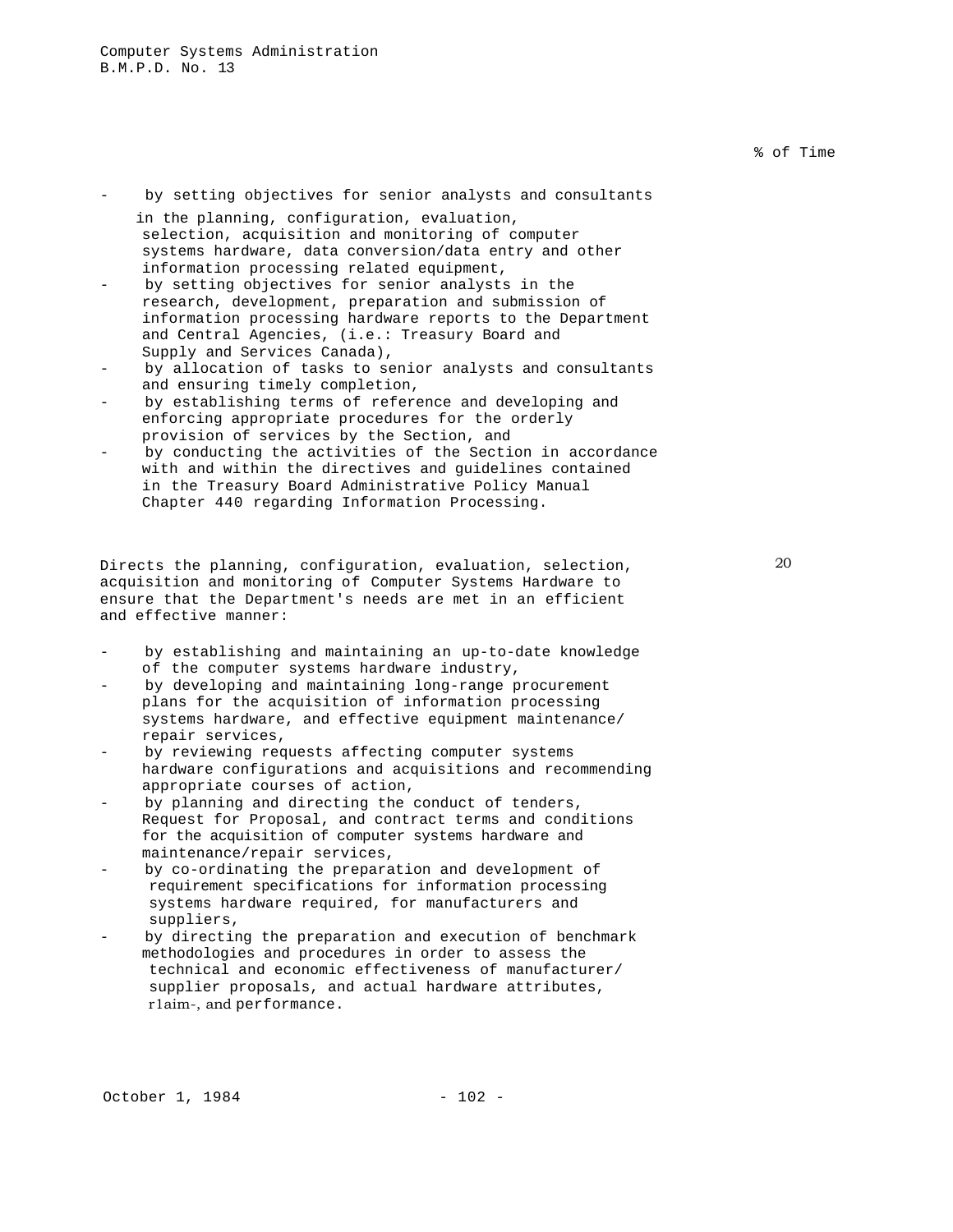# % of Time

- by analyzing the results of evaluations, benchmark and performance reviews and recommending to senior management, the acquisition/modification/termination of hardware and maintenance/repair services,
- by initiating the approved acquisition/modification/ termination process, and ensuring that the required activities are performed, and documentation prepared in accordance with acceptable and established Department /DSS/Treasury Board guidelines, directives and procedures,
- by constantly monitoring performance reports, both technical and financial, of manufacturer/supplier hardware, and maintenance/repair services, to ensure compliance with contractual agreements,
- by establishing and maintaining an up-to-date knowledge of current information processing policies and directives affecting the acquisition and application of computer systems hardware and equipment maintenance, and
- by serving as an information processing advisor in the selection and use of computer systems hardware and equipment maintenance/ repair services.

Directs the evaluation, selection and acquisition of data conversion/data entry and other information processing related equipment. (i.e. CADE 1900 and Key Edit System):

- by meeting with officials from the various manufacturers/ suppliers to explain Department requirements and to ascertain what the manufacturers/suppliers can provide,
- by setting standards for senior analysts to follow in evaluating and monitoring the manufacturers/suppliers' equipment,
- by ensuring the preparation and running of comprehensive benchmarks on proposed/selected equipment,
- by overseeing the analysis of benchmark results, and the maintenance of records of various equipment capabilities and costs,
- by discussing equipment selection with senior analysts in Software/Hardware Division and Information Systems Directorate,
- by endorsing recommendations for the selection of equipment and confirming/clarifying the terms and conditions of Purchase/Rental/Maintenance and other services, and
- by establishing equipment monitoring procedures and activities to ensure that equipment systems continue to meet Department needs, and that timely compatible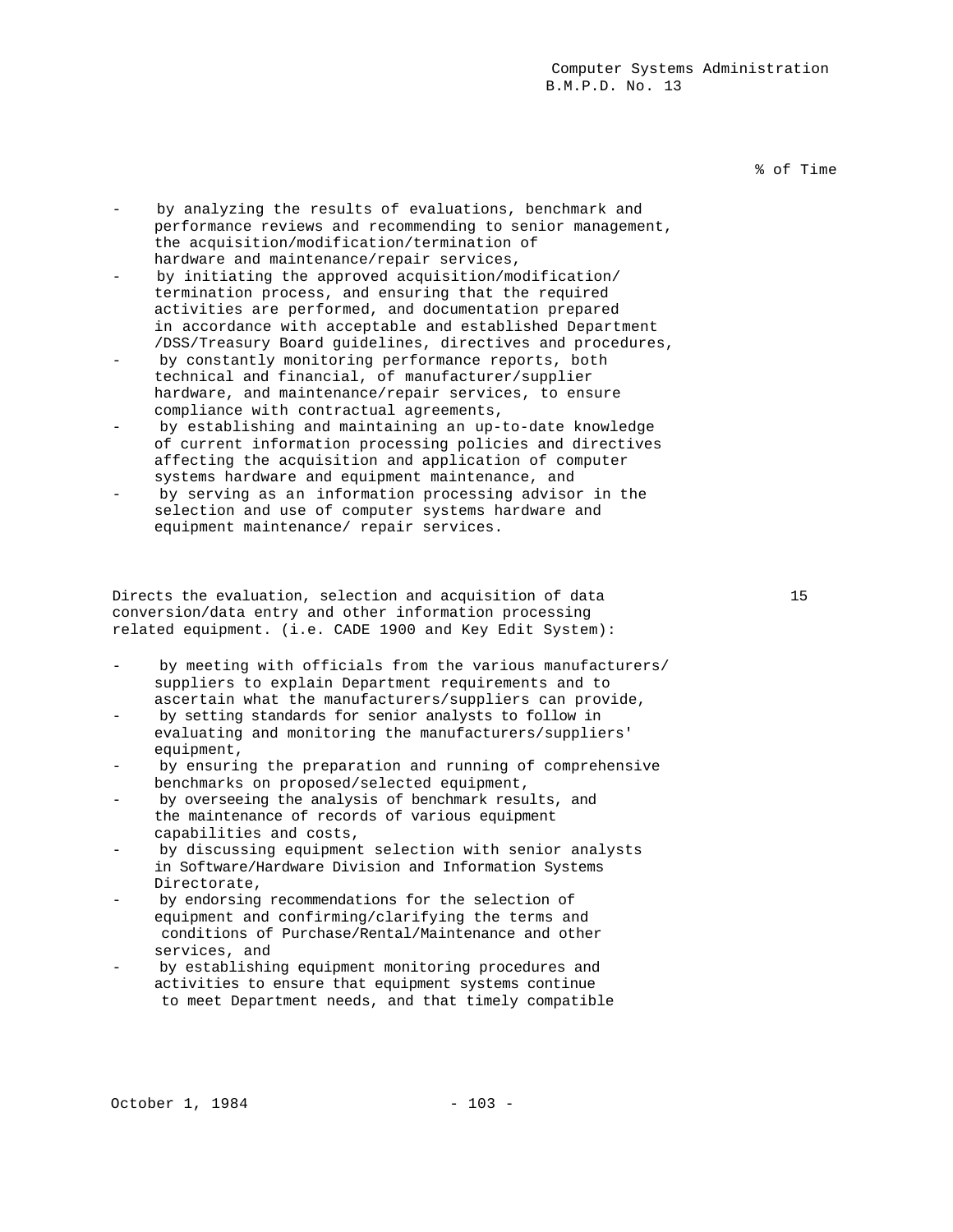data conversion/data entry media are available for the ever changing field of computer systems hardware and other information processing related equipment.

Directs the acquisition of Data Communications Network facilities:

- by interpreting requirements and discussing needs with the Head, Data Communications Software Section,
- determining availabilities of lines and services from common carriers (i.e.: CN/CP, Bell),
- establishing effective deliveries and hook-up for hardware. (i.e.: modems, switches, cables, adapters), and
- ensuring acquisition, contracting, and approval documentation is properly effected.

Provides an advisory service to senior management on information processing hardware and network components:

- by participating in meetings with suppliers and management to determine requirements and offerings,
- by analyzing requests for facilities and services and recommending appropriate courses of action,
- by liaising with senior management at NHQ and the Regions in the development of plans and acquisitions,
- by participating in Software/Hardware Division and Information Systems Directorate meetings to determine problems with hardware and network components presently in use, and to explain new equipment and services that will be available,
- by evaluating hardware and data communications services to advise management on their effectiveness,
- by preparing plans for the introduction or integration of new/proposed/upgraded/existing information processing Hardware, equipment and/or components,
- by participating in information processing Hardware Review committees to recommend courses of action in information processing Hardware matters,
- by recommending improvements in policies, procedures and standards, and
- by participating on Steering Committees involved in Systems and information processing Hardware matters.

Provides for and may participate in technical training on Hardware and Network components to systems users.

% of Time

15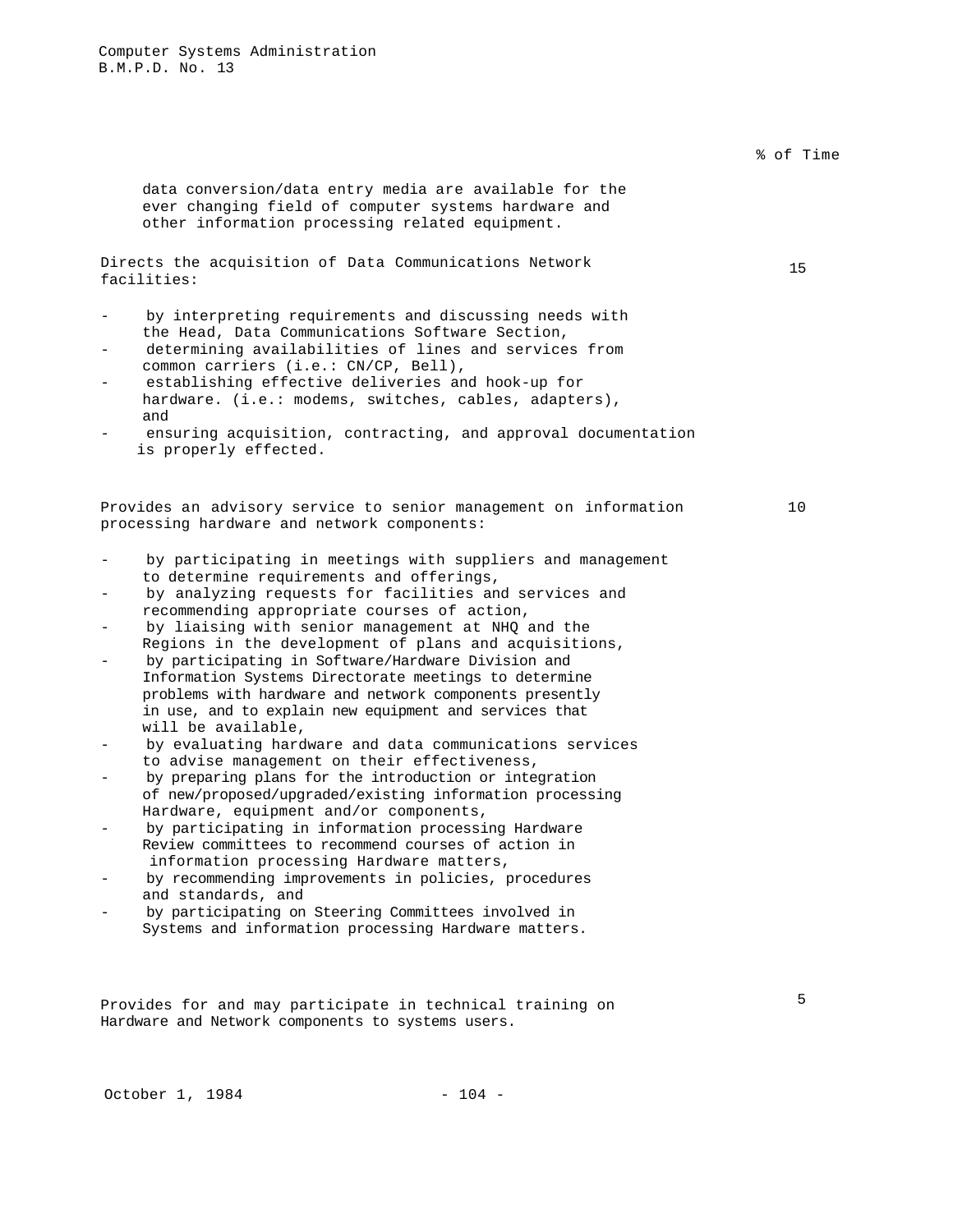#### % of Time

5

5

Acquires and maintains an up-to-date knowledge of new developments in information processing equipment by attendance at Computer Conferences, presentations by vendors, and suppliers' demonstrations, and continuing study of texts, journals and periodicals.

Manages a staff of up to five analysts and five consultants in a matrix organization:

- by assigning projects and reviewing work performance, recommending where necessary and applicable, re-assignment, or dismissal, and
- by participating in appraisal and staffing Boards.

Performs other duties such as:

- preparing memoranda, correspondence and reports associated with all aspects of information processing Hardware services and administration,
- participating in the negotiations of external contract services for consultants,
- acting as the Hardware Services Section liaison with other branch members in matters of mutual liaison,
- representing Department on inter-governmental committees such as: Government EDP Standards, and
- investigates information processing plans, policies, programs and trends of other organizations and levels of government at national and international levels in the area of information processing systems and Hardware technology to determine their significance and applicability within the Department.

to balance equipment performance against potential cost to plan for maximum cost economy. The work requires a detailed

| Specifications                                                                                                                                                                                                                                                                                                                                                                                                                                                                                         |           | Degree Points |
|--------------------------------------------------------------------------------------------------------------------------------------------------------------------------------------------------------------------------------------------------------------------------------------------------------------------------------------------------------------------------------------------------------------------------------------------------------------------------------------------------------|-----------|---------------|
| Knowledge - Education and Experience                                                                                                                                                                                                                                                                                                                                                                                                                                                                   | <b>B4</b> | 216           |
| Knowledge is required of governmental and departmental<br>policies and regulations related to information processing<br>installations. More specifically, the work requires a<br>thorough understanding of departmental programs and organization,<br>projected workload volumes, and types of work to be<br>handled, in order to recommend the most suitable information<br>processing hardware and communications systems. The position<br>incumbent must be knowledgeable in the areas of budgeting |           |               |
| and fiscal planning, to recognize monetary restraints and                                                                                                                                                                                                                                                                                                                                                                                                                                              |           |               |

October 1, 1984 - 105 -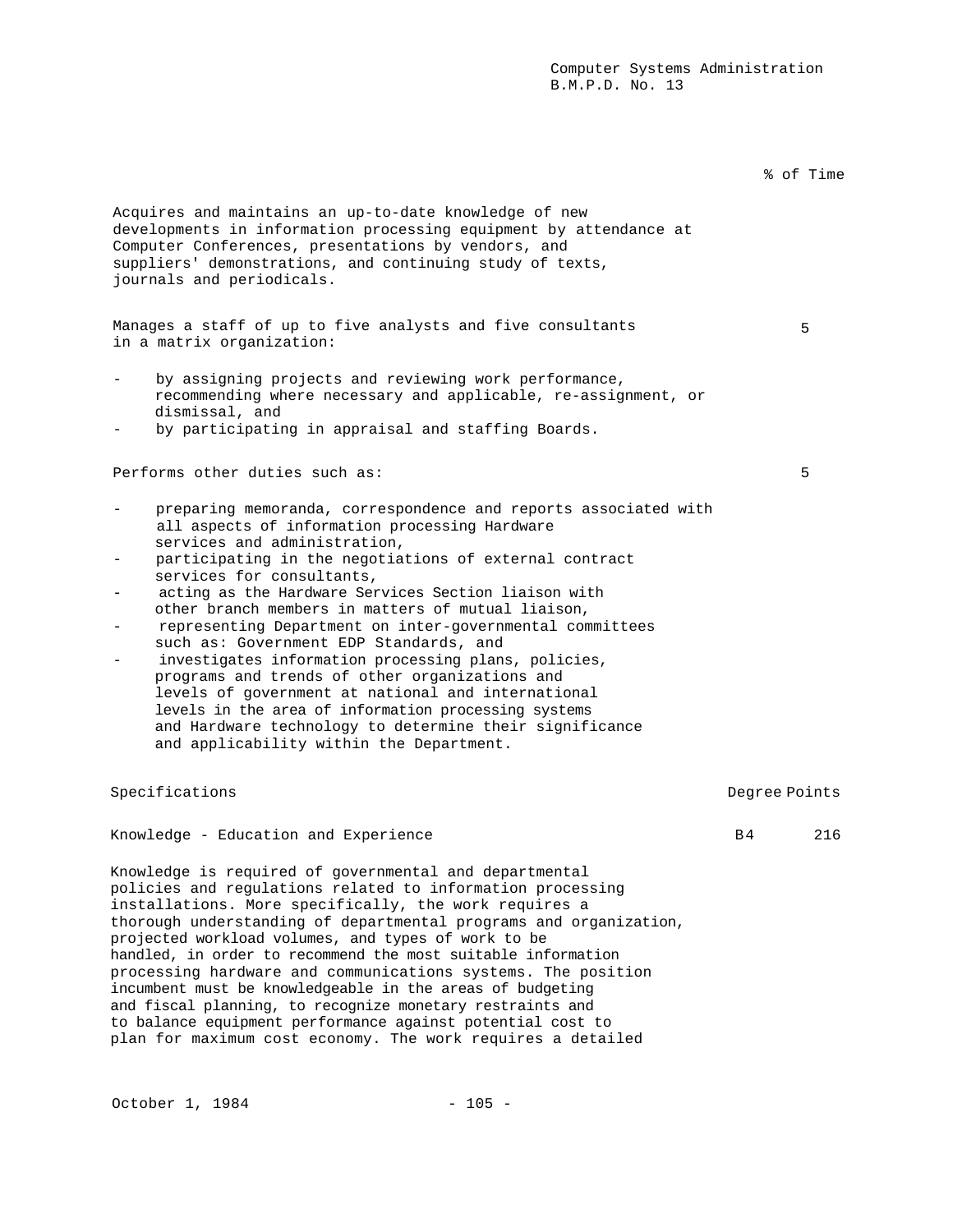Degree Points

knowledge of practices and techniques related to information processing hardware, communications, environment, and security. It also requires a thorough knowledge of the basic technical aspects of computer systems, including necessary interrelationships between hardware, software, and applications. Experience is required in the procurement, installation and implementation, and the evaluation of equipment and systems in the areas of hardware, communications and environment. The position incumbent is required to lead a section of up to 11 highly technical personnel in three specialty groups, assigning and critiquing the work of the Section, as well as providing technical advice and guidance. The position incumbent must coordinate the work of the Section with that of applications and software specialists: therefore, an appreciation of the requirements and priorities of these areas is a pre-requisite. This skill and knowledge is normally acquired through university graduation in computer systems and eight years experience in a range of information processing Specialty areas (hardware, software, communications, security, environment).

# Knowledge - Continuing Study

Continuing study is required of texts, journals, periodicals and manufacturers' literature to maintain an awareness of trends and developments in information processing. The position's research is particularly concentrated in the areas of hardware, communications and environmental support equipment and techniques, but an appreciation of developments in software is a pre-requisite to planning for information processing hardware. Consultations with suppliers and manufacturers and with colleagues at similar installations in government and industry is essential, as is attendance at industry-sponsored demonstrations and conferences. The position must continually review departmental objectives and policies e.g. increased emphasis on security of data in information processing files generates study into specialized security equipment and techniques.

### Decision Making

The position is effectively the departmental expert on information processing hardware, communications, and environ mental support. Recommendations are made to the Chief, System Hardware/Software Service in the areas of procurement and contract administration, planning for site and equipment

October 1, 1984 - 106 -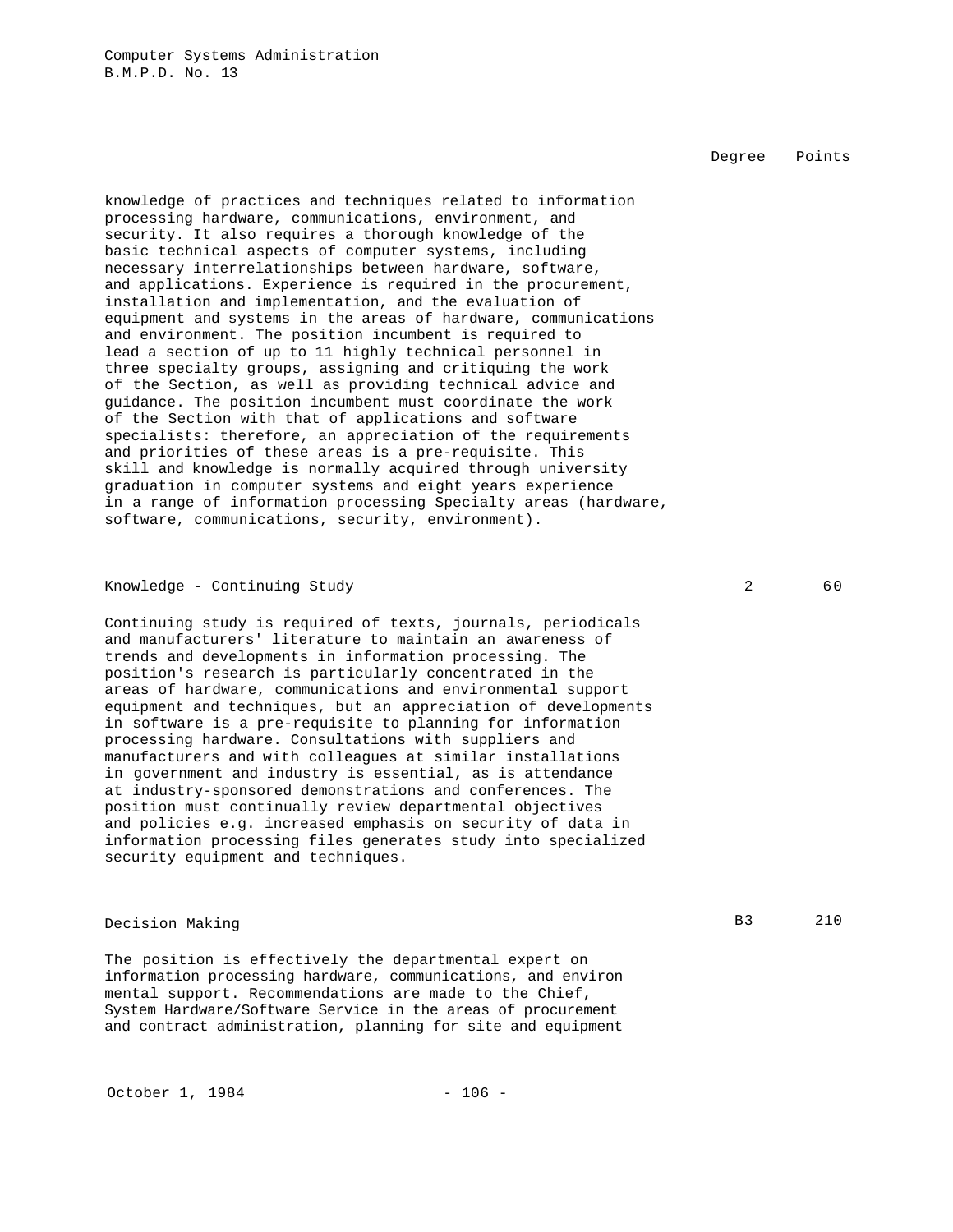#### Degree Points

configurations, and security for a Head Office information processing installation. Similar recommendations are made to management in the regions as computer installations are established in each. Finally, the position participates as hardware specialist on inter-divisional committees with applications and software specialists to plan major procurement and long-range development of equipment and systems, for approval by the Systems Directorate and senior Operations Management. Decisions made on a daily basis affect the timely maintenance of hardware and environmental equipment and, subsequently, the loss of computer time to problem solving and testing exercises. Errors in judgment can quickly cost many thousands of dollars in lost computer time, damaged equipment, and the salaries of operators and system users. Security of information is a major departmental priority and recommendations as to physical security are made by this position. Finally, the position is responsible for the fire and emergency measures which affect the lives of operators and the preservation of valuable equipment.

# Contacts

The work requires representing the department at formal meetings with suppliers to enforce contractually stipulated levels of service, with authority to terminate the contract. Particularly sensitive negotiations are required to ensure satisfactory security measures are employed by common carriers. Further negotiations involve planned, non-tendered procurement and participation as a team member in major negotiations. The work also requires frequent contact with senior officials of industry to obtain information on technological or administrative developments. Contacts are made with other government departments, private industry and educational institutions for lectures and other presentations.

#### Supervision

The work requires the direct supervision of the Supervisor, Hardware Administration, Supervisor, Communications Administration, Supervisor, Environment Administration and the 2 assistants, Hardware Administration.

3 73

B2 46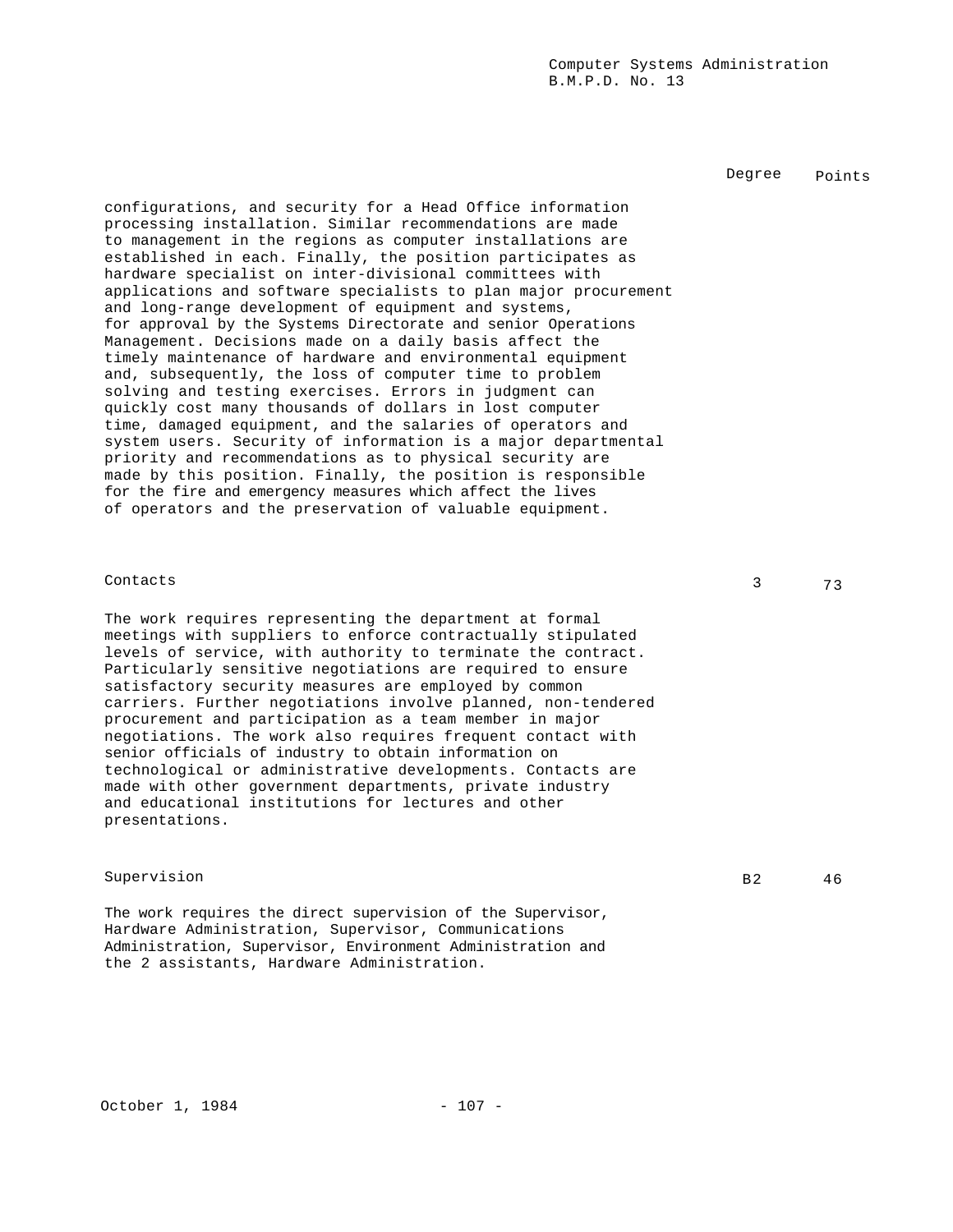#### BENCH-MARK POSITION DESCRIPTION

Bench-mark Position Number: 14 Level:

statements for departmental users

Point Rating: 686

Descriptive Title: Head, Systems Analysis and Programming Section, Central Computer Division

#### Summary

Under the direction of the Chief, Central Computer Division, directs the activities of a Computer Systems Analysis and Programming Section, in which 30 computer systems analysts, programmers and clerks are employed in the development and maintenance of applications for processing data of public service pay and annuities and accounts payable, and the preparation of financial statements, using large mainframe computers; provides information and advice to senior officials of the Central Services Branch and user departments; and performs other related duties.

Directs the activities of the Computer Systems Analysis and Programming Section engaged in developing and revising information processing systems and computer programs for mass data applications such as the issue of public service pay, superannuation and accounts payable cheques, the accounting for such payments, and the preparation of financial

- by reviewing information requirements with officials of the department and user departments, and negotiating changes required to achieve economies and to conform to directives defining the responsibilities and the limitations on the activities of the Central Computer Division,
- by allocating assignments to and co-ordinating the work of systems analysts and programmers in four project teams, to meet changing workloads and to ensure the full use and development of staff,
- by establishing and implementing guide-lines and documentation standards to be followed in planning applications, and by advising project leaders on methods of resolving technical problems in analysis and programming,
- by developing work measurement standards and implementing follow-up procedures to assure that priorities and deadlines are met,

Duties % of Time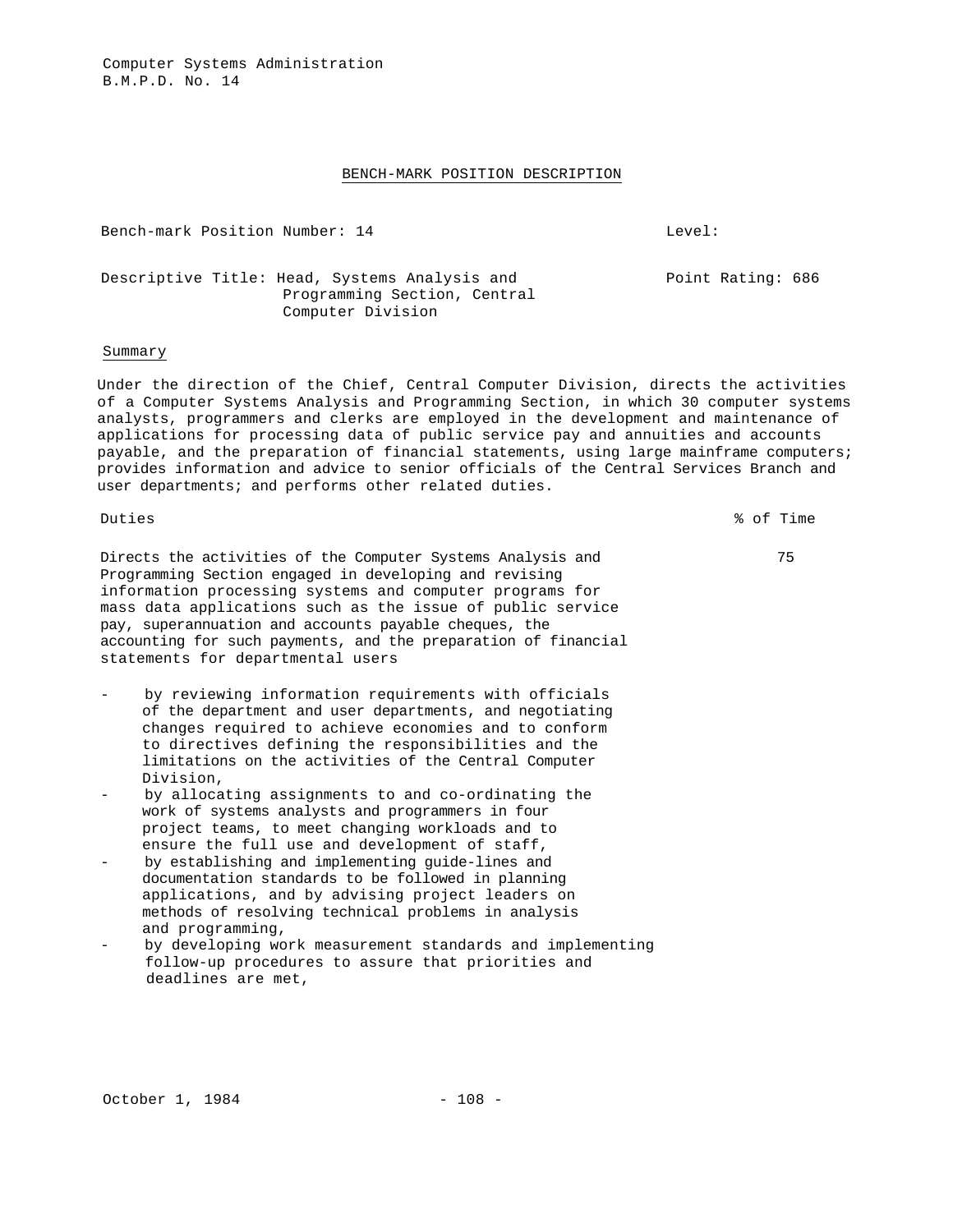# by reviewing the reports and recommendations of systems analysts to determine the technical and economic feasibility of proposed applications and to authorize development and programming activities, and by establishing and implementing procedures to ensure the validity and accuracy of input data and the conformity of processing operations and output to user Provides information and advice to senior officials of the Central Services Branch and user departments to assist in the development of long- and short-range plans for the use of information processing services by explaining the capabilities, limitations and costs of the systems analysis and programming services available in the Section and of the information processing facilities within and outside the Central Services by participating in reviews of the use of the facilities of the Central Computer Division and of the adequacy of staff and equipment resources in relation to forecast requirements for information processing services,

- by recommending changes in numbers, classifications and assignments of systems analysis and programming staff, and
- by compiling information on and assessing developments in systems analysis and programming techniques and information processing equipment.

Performs other related duties, such as directing the development and maintenance of utility routines and directing the training and development of computer systems analysts and programmers.

| Specifications                                                                                                                                                                                                                                                                                                                                                                                                                                                                                     | Degree    | Points |
|----------------------------------------------------------------------------------------------------------------------------------------------------------------------------------------------------------------------------------------------------------------------------------------------------------------------------------------------------------------------------------------------------------------------------------------------------------------------------------------------------|-----------|--------|
| Knowledge - Education and Experience                                                                                                                                                                                                                                                                                                                                                                                                                                                               | <b>B4</b> | 216    |
| The work requires a thorough knowledge of computer systems<br>analysis and programming techniques and practices and of<br>the capabilities and capacities of information processing<br>equipment. It also requires a good knowledge of the<br>organization, methods and procedures, and requirements of the<br>divisions of the Central Services Branch, the department<br>and departments served. Skill is required in supervising<br>staff, planning and co-ordinating the activities of project |           |        |

October 1, 1984 - 109 -

specifications.

Branch,

% of Time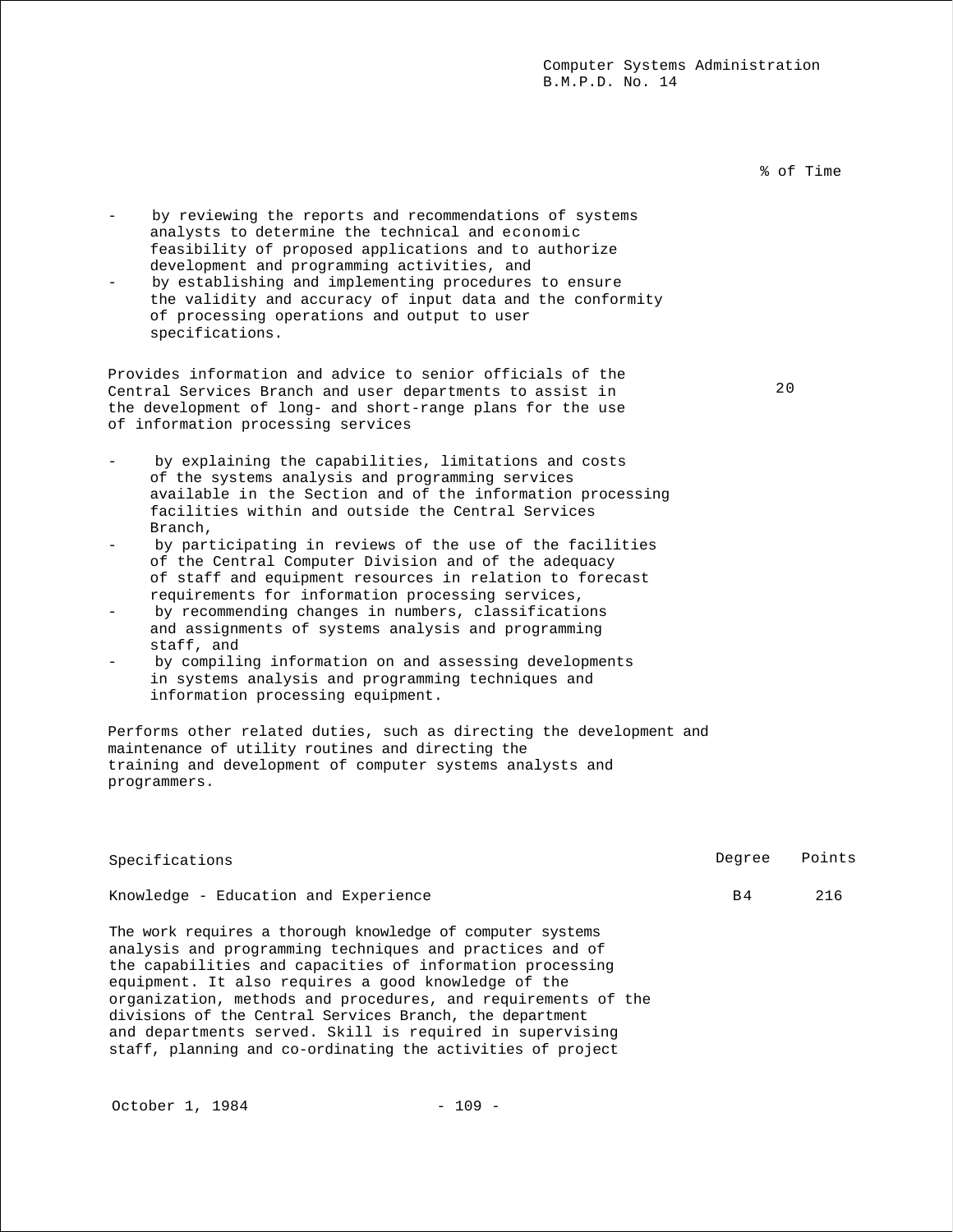teams, and participating in the determination of staff and

equipment requirements. This knowledge and skill are normally gained through university graduation and eight years of progressively responsible experience in computer systems analysis, programming and administration.

# Knowledge - Continuing Study

Computer Systems Administration

B.M.P.D. No. 14

The work requires knowledge of trends and developments in computer systems planning and programming techniques and in computing devices and services, gained through continuing study of texts, manuals and periodicals and attendance at courses and seminars. It also requires continuing study of departmental reports and directives to ensure understanding of the objectives and the accounting and other requirements of user units.

### Decision Making

The work requires the exercise of judgment, initiative and discretion in recommending that the section undertake the development of applications and in evaluating alternative systems and methods. Decisions made on the assignment of work to project teams and priorities affect the ability of the section to meet requirements of users. Standards governing work methods, documentation and production affect the efficiency and economy with which extensive information processing facilities are used on three shifts. Errors in judgement may adversely affect the efficiency and economy of computer applications controlling the preparation of cheques issued to large numbers of employees and suppliers, and the financial information required by the department and a number of departments for budgeting, cash forecast and fiscal accounting purposes.

#### Contacts

The work requires contacts with user officials in the Central Services Branch,. the department, and departments to determine computer systems analysis and programming requirements and to identify priorities and deadlines. Contacts may require persuading user officials to modify information requirements and the form and content of input data.

Degree Points

2 60

C3 256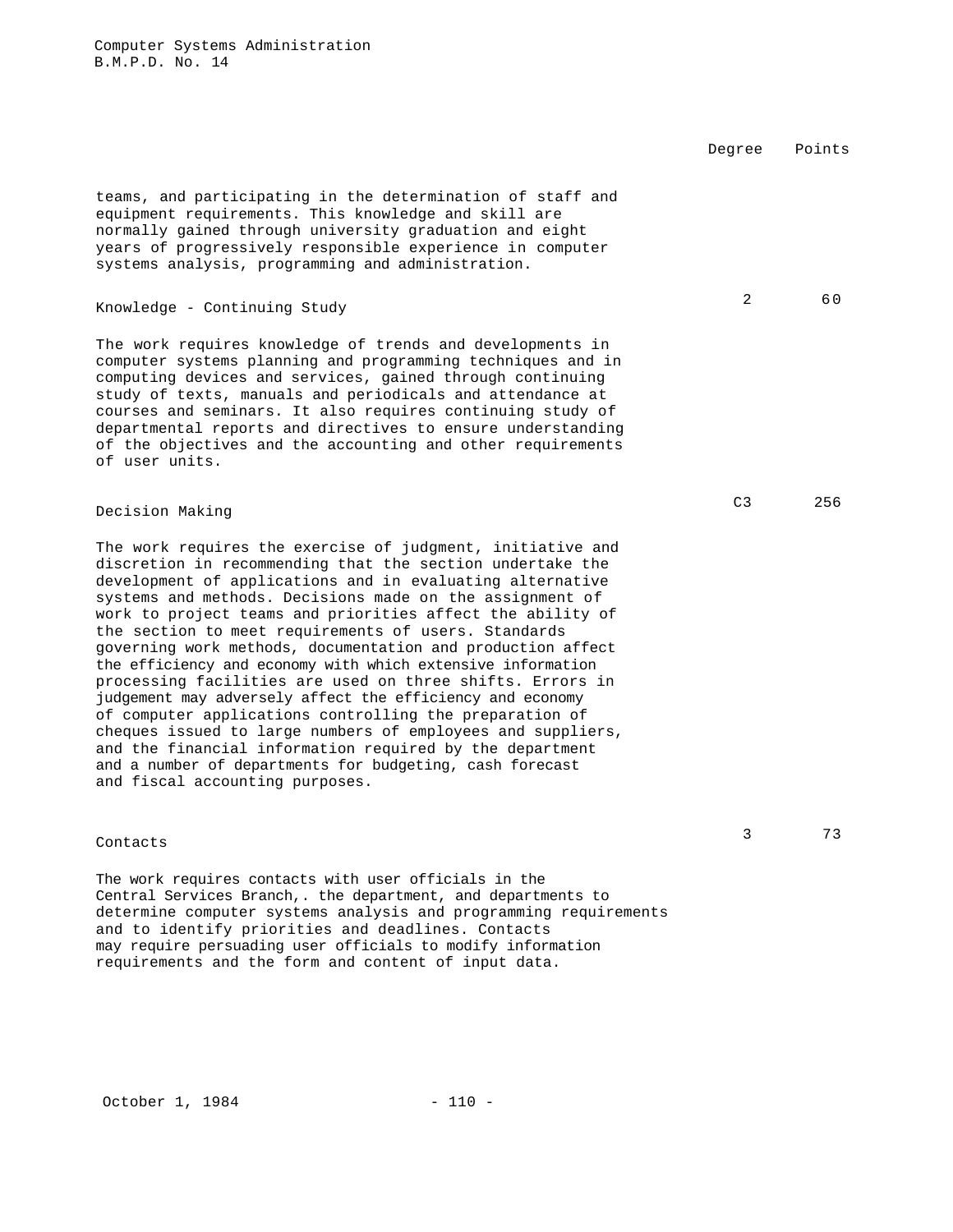Degree Points

# Supervision

D2 81

The work requires the supervision of 30 computer systems analysts, programmers and clerks at the intermediate and junior levels of the administrative and foreign service and administrative support categories. Supervisory duties include selection, training, assignment and assessment of staff.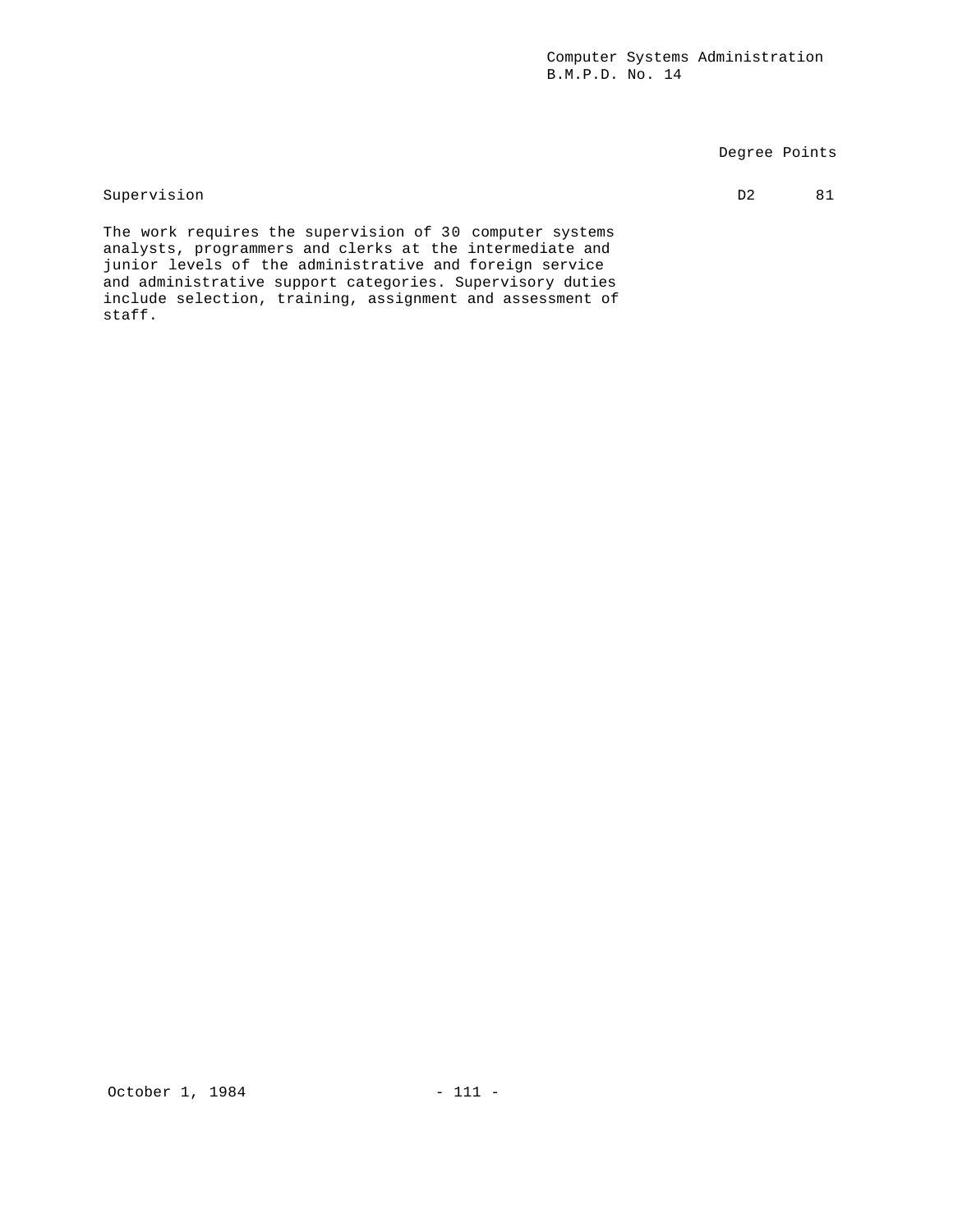#### BENCH-MARK POSITION DESCRIPTION

Bench-mark Position Number: 15 Level: 3

Descriptive Title: Information Processing Facilities Planner

# Summary

Under the direction of the Section Chief, Systems Planning and Research Division, coordinates studies of the current and projected use of the departmental information processing facilities; assists in the testing of new computer systems; provides technical support to department user organizations and technical advice to senior department management; periodically supervises a project team of assigned systems analysts and performs other duties.

Duties % of Time

20

Point Rating: 458

Co-ordinates studies to determine the current and future use of departmental information processing facilities either individually or as the head of a project team

- by measuring the existing system parameters through the use of hardware and/or software monitors, system logs, test drivers, and other performance measurement tools,
- by projecting the results of measurement studies to determine the effects of new systems and/or changes to existing systems,
- by identifying ways of improving the systems and equipment used by the department,
- by developing and using computer simulation models of automated and manual systems,
- by preparing project team work plans and forecasts,
- by assigning project responsibilities,
- by coordinating the activities of a project team, and
- by reviewing assigned work and activities.

|  |                       |  |  | Devises new methods and techniques for assessing the performance of |  |
|--|-----------------------|--|--|---------------------------------------------------------------------|--|
|  | systems and equipment |  |  |                                                                     |  |

15

- by studying and reviewing technical publications,
- by meeting with users both within and outside of the government, and
- by attending seminars and training courses.

October 1, 1984 - 112 -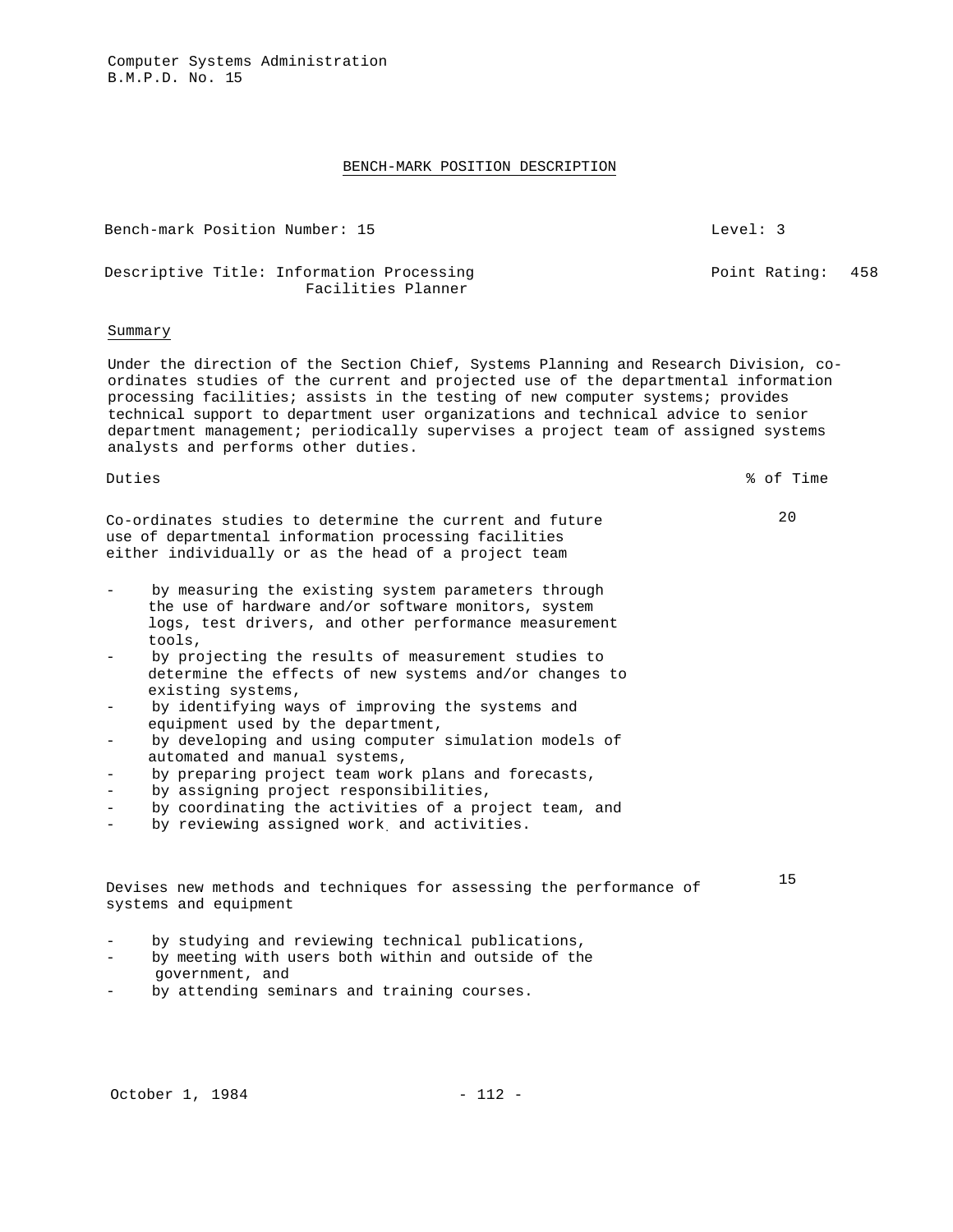|                                                                                                                                                                                                                                                                                                                                                                                                                          |  | % of Time |
|--------------------------------------------------------------------------------------------------------------------------------------------------------------------------------------------------------------------------------------------------------------------------------------------------------------------------------------------------------------------------------------------------------------------------|--|-----------|
| Researches methods and techniques for use in the information<br>processing measurement, performance and simulation activities                                                                                                                                                                                                                                                                                            |  | 15        |
| by examining and reviewing new projects and services<br>as they become available,<br>by preparing and disseminating reports on results of<br>studies to other departmental groups concerned with<br>information processing acquisitions and systems development,<br>by maintaining contact with suppliers and consultants<br>who are active in this area, and<br>by maintaining membership in technical and user groups. |  |           |
| Assists in the testing of new computer programs                                                                                                                                                                                                                                                                                                                                                                          |  | 15        |
| by designing drivers, bench-marks and other test<br>vehicles,<br>by preparing test files, in co-operation with users,<br>for operation with such test vehicles, and<br>by researching test vehicles prepared by others.                                                                                                                                                                                                  |  |           |
| Provides technical support to department user organizations                                                                                                                                                                                                                                                                                                                                                              |  | 15        |
| by responding to requests for simulation modeling of<br>automated and manual systems, computer load forecasting,<br>and systems/application sizing, and<br>by co-operating with other sections in studies that<br>require such services.                                                                                                                                                                                 |  |           |
| Provides technical advice to senior department management<br>on their current systems capacity and on the possibility or<br>desirability of systems additions or modifications                                                                                                                                                                                                                                           |  | 10        |
| by participating in meetings and discussions concerning<br>the departmental use of information processing facilities<br>and the planning of new projects.                                                                                                                                                                                                                                                                |  |           |
| Performs other duties such as                                                                                                                                                                                                                                                                                                                                                                                            |  | 10        |
| monitoring current departmental operations and requirements,<br>maintaining a broad knowledge of the information<br>processing field through study and training,<br>participating in equipment evaluation studies, and                                                                                                                                                                                                   |  |           |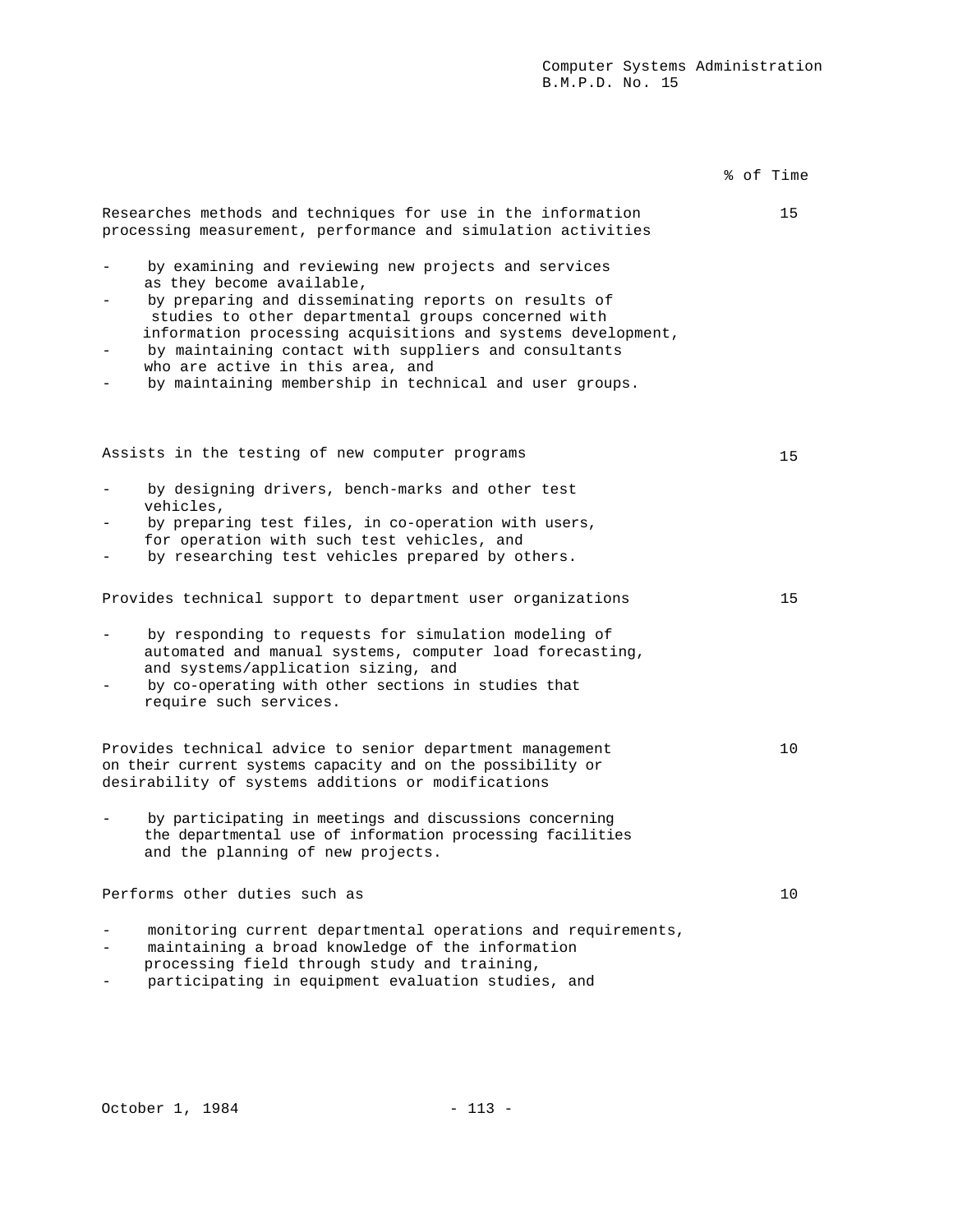|                                                                                                                                                                                                                                                                                                                                                                                                                                                                                                                                                                                                                                                                                                                                               |                | % of Time |
|-----------------------------------------------------------------------------------------------------------------------------------------------------------------------------------------------------------------------------------------------------------------------------------------------------------------------------------------------------------------------------------------------------------------------------------------------------------------------------------------------------------------------------------------------------------------------------------------------------------------------------------------------------------------------------------------------------------------------------------------------|----------------|-----------|
| allocating work assignments to project teams to ensure<br>the timely completion of studies and the development<br>of staff, and making recommendations to the Section<br>Chief, in the areas of performance, training, leave,<br>and discipline.                                                                                                                                                                                                                                                                                                                                                                                                                                                                                              |                |           |
| SPECIFICATIONS                                                                                                                                                                                                                                                                                                                                                                                                                                                                                                                                                                                                                                                                                                                                | Degree         | Points    |
| Knowledge - Education and Experience                                                                                                                                                                                                                                                                                                                                                                                                                                                                                                                                                                                                                                                                                                          | B <sub>3</sub> | 189       |
| The work requires a thorough knowledge of information<br>processing technology, hardware and software, systems<br>measurement and modelling techniques, knowledge of real<br>time computer capabilities, and experience in the analysis<br>or measurement of information processing systems, computer<br>systems design, equipment evaluation, systems implementation,<br>and report writing. This knowledge is normally acquired<br>through university graduation and six years of experience<br>in the management of computer applications, or through<br>secondary school graduation and extensive experience in<br>systems analysis and software fabrication.                                                                             |                |           |
| Knowledge - Continuing Study                                                                                                                                                                                                                                                                                                                                                                                                                                                                                                                                                                                                                                                                                                                  | 2              | 60        |
| The work requires continuing study of departmental directives<br>and manuals, texts, journals and periodicals, and attendance<br>at government and industrially sponsored training courses,<br>to maintain an awareness of departmental information processing                                                                                                                                                                                                                                                                                                                                                                                                                                                                                |                |           |
| requirements, and of trends and developments 1n analysis<br>and computer technology.                                                                                                                                                                                                                                                                                                                                                                                                                                                                                                                                                                                                                                                          |                |           |
| Decision Making                                                                                                                                                                                                                                                                                                                                                                                                                                                                                                                                                                                                                                                                                                                               | B <sub>2</sub> | 163       |
| The exercise of tact, judgment, initiative and discretion<br>is required in the conduct of simulation and measurement<br>studies, the dissemination of system measurement and modeling<br>data, the testing of new systems and the provision of<br>advice to user officials. Decisions are made on the scope<br>and depth of studies to be undertaken and on the methods,<br>procedures, and tools to be used in the performance measurement and<br>simulation activities. Recommendations are made<br>on the feasibility and desirability of proposed system<br>changes or additions, hardware selections, and machine<br>configurations, and on methods for optimizing current and<br>projected future systems performance and utilization. |                |           |

October 1, 1984 - 114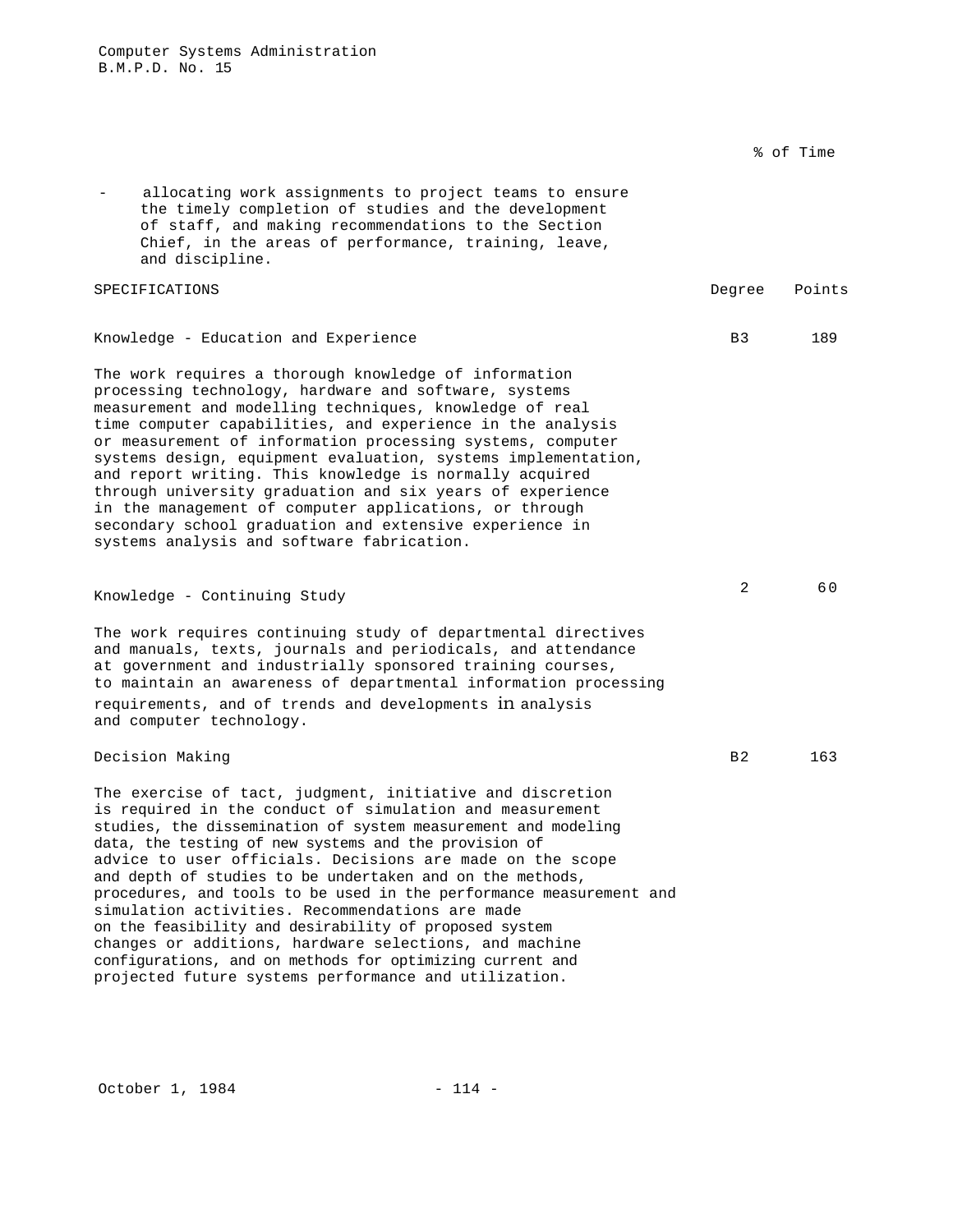- -

Degree Points Errors in judgment can result in inefficient or uneconomic use of departmental information processing resources, and can adversely affect the completion of computer applications relating to administrative functions. Recommendations are made to the Section Chief and to user officials. Contacts The work requires contacts with analysts, programmers, superiors, and officials of departmental user units in the planning and development of computer systems and the conduct of measurement and performance studies of proposed computer applications. It also requires contacts with manufacturers, other researchers, colleagues, and other officials in outside organizations to provide and obtain information 2 46

processing techniques and practices.

# Supervision

The work requires periodic supervision of a project team of assigned systems analysts, including the scheduling and allocation of work assignments, to meet deadlines and provide for the development of staff. The incumbent makes recommendations to the Section Chief in the areas of work performance, training leave, and disciplinary action.

relating to computer systems measurement and information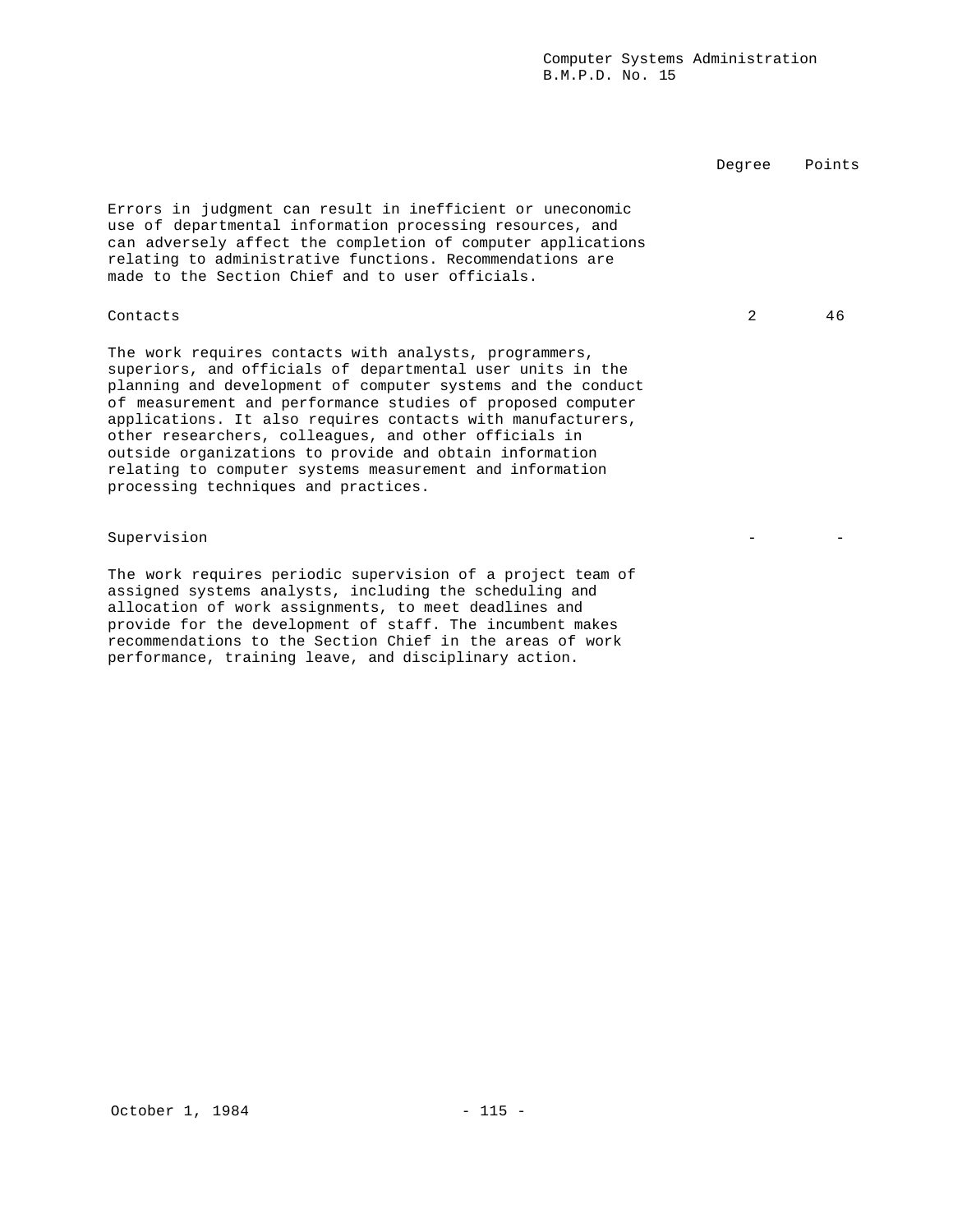#### BENCH-MARK POSITION DESCRIPTION

Bench-mark Position Number: 16 and 2008 and 2008 and 2008 and 2008 and 2008 and 2008 and 2008 and 2008 and 200

Point Rating: 383

Descriptive Title: Programmer-Analyst, Information Processing Applications Section

#### Summary

Under supervision, develops systems proposals, estimates the cost of analysis, programming and processing services and designs information processing systems for departments and agencies requesting service; programs, tests and documents applications; and performs other related duties.

Duties % of Time

40

Develops systems proposals, estimates the cost of analysis, programming and processing services, and designs specific systems where exhaustive analysis is not required, for a wide variety of applications using large mainframe computers and peripheral equipment, for departments and agencies requesting services

- by discussing the objectives and requirements of the programs, the availability of data, and existing methods of processing with officials of the client departments,
- by determining, through experimental flow charting and consideration of the capabilities of various computer facilities, the most efficient and economical methods of meeting information requirements of clients,
- by estimating the person-hours required for computer systems development, programming and processing, and calculating the application costs at established rates,
- by submitting the systems proposals and cost estimates for approval of the Chief of Departmental Applications,
- by examining in detail input data and output requirements for assigned projects to clarify specifications and identify required revisions to clients' input forms, and
- by designing flow charts and general block diagrams to depict and specify required equipment configurations, processing operations and required input and output formats.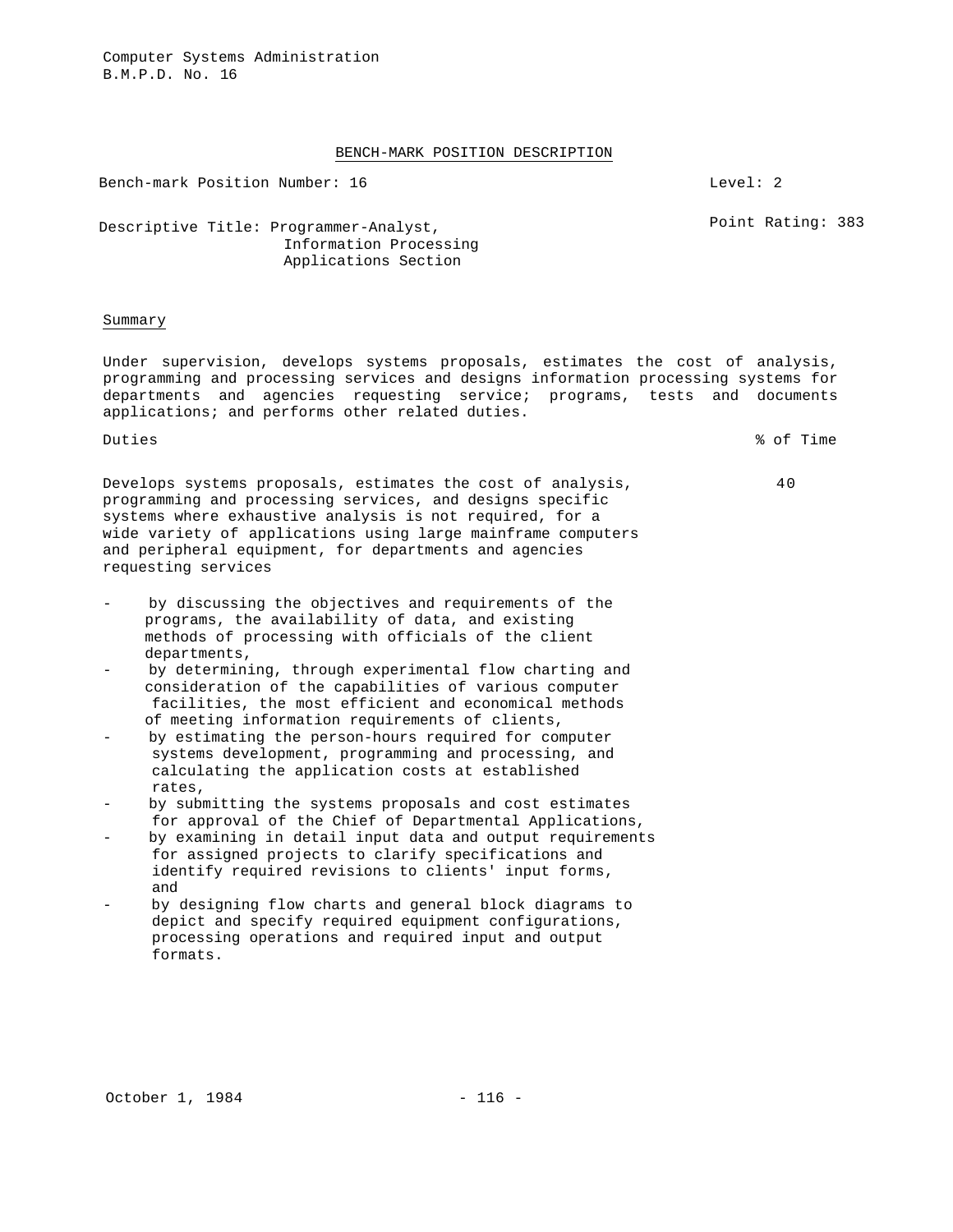| 55     |
|--------|
|        |
|        |
|        |
|        |
|        |
|        |
|        |
|        |
| 5      |
| Points |
| 114    |
|        |
|        |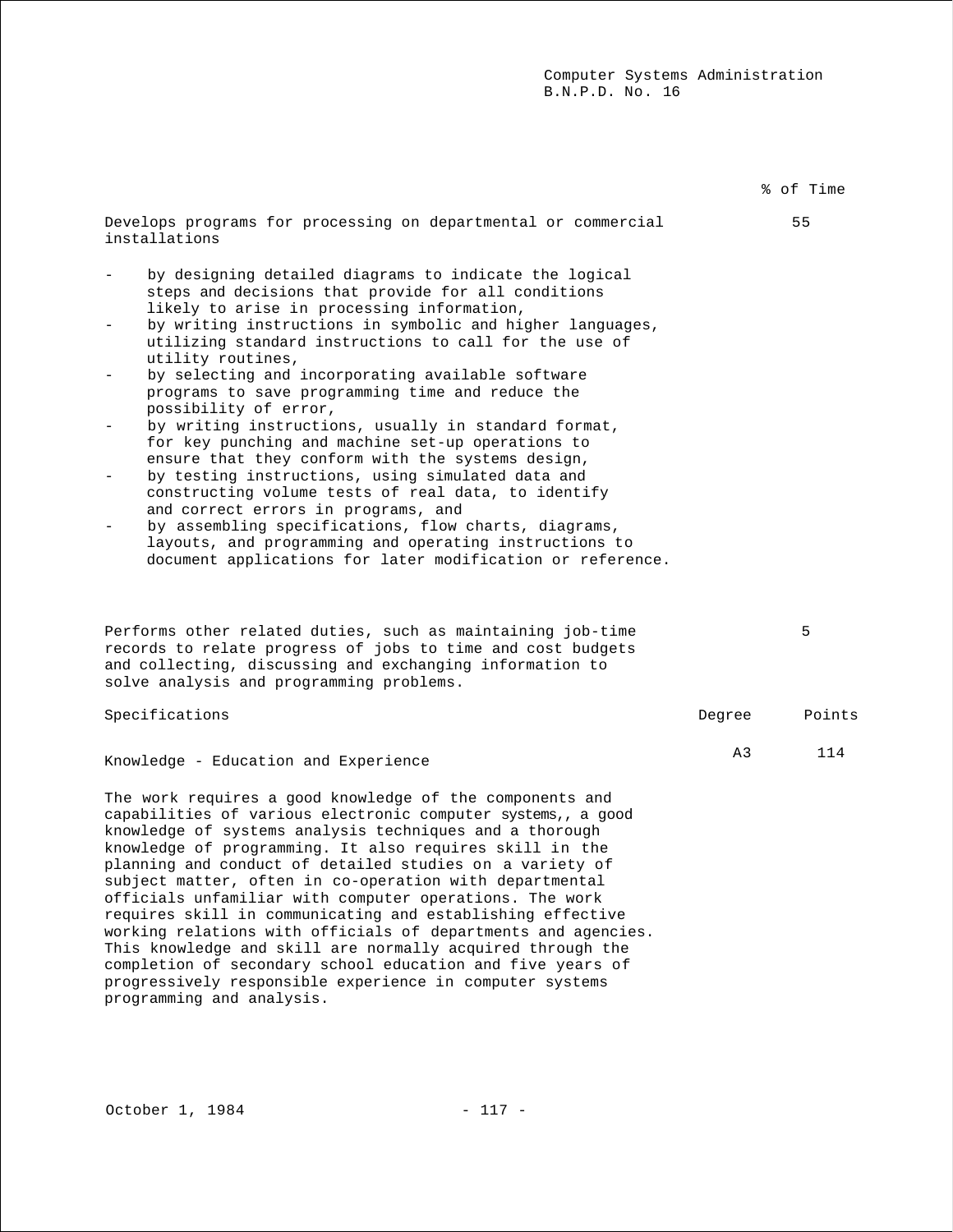|                                                                                                                                                                                                                                                                                                                                                                                                                                                                                                                                                                                                                                                                                                                                  | Degree         | Points |
|----------------------------------------------------------------------------------------------------------------------------------------------------------------------------------------------------------------------------------------------------------------------------------------------------------------------------------------------------------------------------------------------------------------------------------------------------------------------------------------------------------------------------------------------------------------------------------------------------------------------------------------------------------------------------------------------------------------------------------|----------------|--------|
| Knowledge - Continuing Study                                                                                                                                                                                                                                                                                                                                                                                                                                                                                                                                                                                                                                                                                                     | 2              | 60     |
| The work requires a knowledge of trends and developments in<br>computer systems programming and analysis for a variety of<br>computer systems, gained by reading equipment manuals,<br>texts, journals and periodicals and attending government<br>and industry-sponsored training courses.                                                                                                                                                                                                                                                                                                                                                                                                                                      |                |        |
| Decision Making                                                                                                                                                                                                                                                                                                                                                                                                                                                                                                                                                                                                                                                                                                                  | B <sub>2</sub> | 163    |
| The work requires the identification of information processing<br>problems and development of the most economical and effective<br>ways of solving them. Solutions must take into account the<br>requirements of the client department and the capabilities<br>and costs of alternative information processing systems.<br>The work requires selection and modification of established<br>analysis and programming techniques. Recommendations and<br>cost estimates are subject to supervisory approval. Decisions<br>affect the satisfaction of information requirements of<br>clients, and errors 1n estimating the time required and the<br>costs quoted to departments may result in operating losses<br>to the department. |                |        |
| Contacts                                                                                                                                                                                                                                                                                                                                                                                                                                                                                                                                                                                                                                                                                                                         | 2              | 46     |
| The work requires frequent contacts with senior officials<br>of client departments to discuss information processing<br>objectives and requirements, to advise on computer methods<br>and capabilities and to obtain the information needed to<br>develop and implement computer systems.                                                                                                                                                                                                                                                                                                                                                                                                                                        |                |        |
| Supervision                                                                                                                                                                                                                                                                                                                                                                                                                                                                                                                                                                                                                                                                                                                      |                |        |
| The work does not require the supervision of staff.                                                                                                                                                                                                                                                                                                                                                                                                                                                                                                                                                                                                                                                                              |                |        |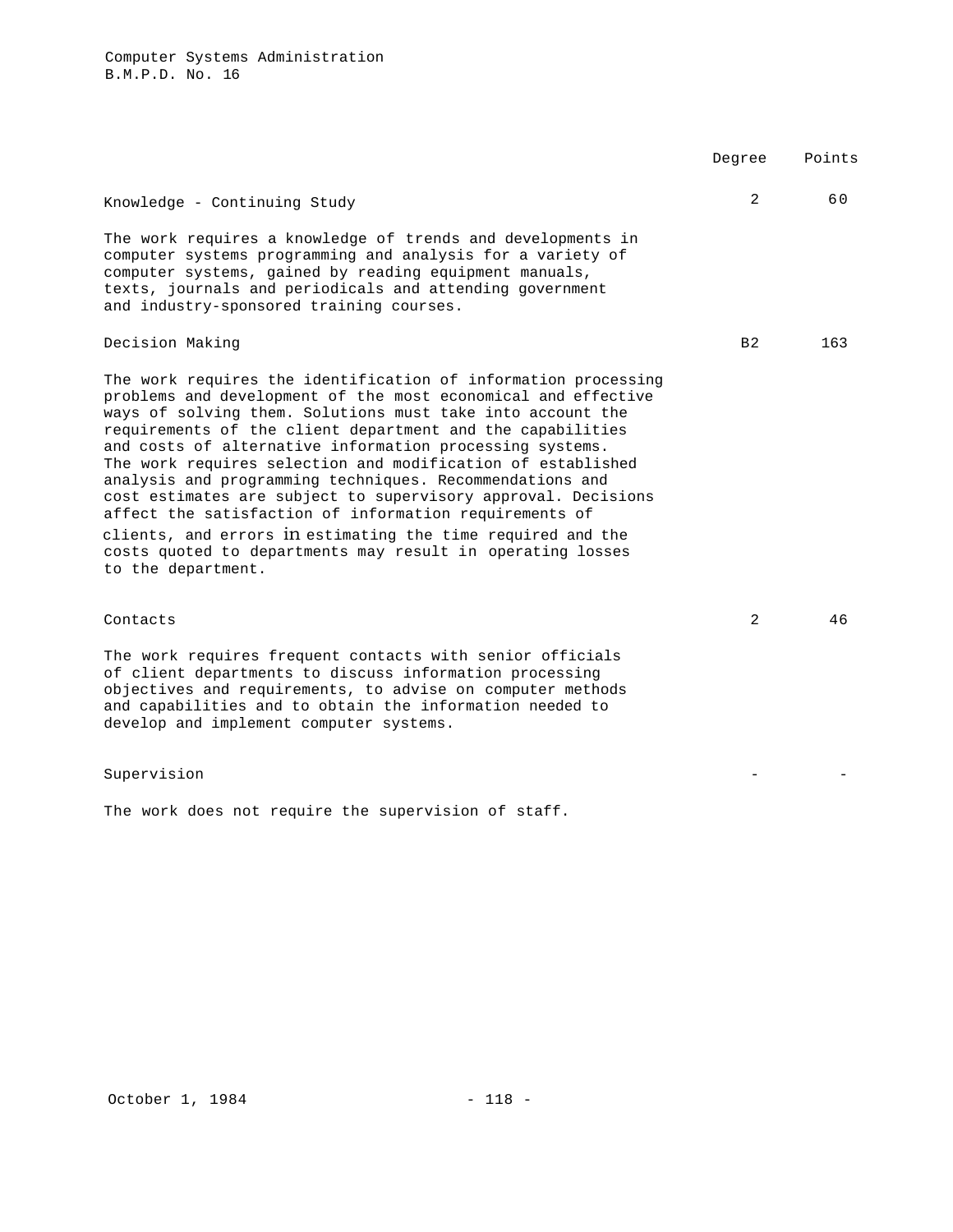#### BENCH-MARK POSITION DESCRIPTION

Bench-mark Position Number: 17 and 17 Level: 3

Descriptive Title: Project Leader **Point Rating: 551** 

### Summary

Under the direction of the Chief, Systems Analysis Group, plans and directs the work of a team of four computer systems analysts engaged in the conduct of feasibility studies of proposed computer applications and the planning and development of computer systems for departmental mass data applications; advises departmental user officials on information processing matters; conducts feasibility studies and carries out computer systems analysis assignments; and performs other related duties.

Duties % of Time

50

25

Supervises the work of a team of four computer systems analysts engaged in carrying out studies to determine the feasibility of proposed applications and planning computer systems for large mainframe computers and extensive peripheral equipment, to ensure the efficient completion of team assignments, the economical satisfaction of information requirements of users and the effective **use** and development of subordinate analysts

- by defining objectives, priorities and deadlines,
- by assigning project responsibilities in keeping with the abilities and experience requirements of subordinates,
- by co-ordinating the work of team members to ensure continuity of systems components and avoid duplication of effort,
- by co-ordinating the development of computer systems with concurrent projects of other teams and programming activities, and the adaptation of established techniques and methods by subordinate analysts,
- by advising project team members on problems, and
- by reviewing completed work assignments to ensure conformity to technical and procedural standards and to assess staff performance.

Conducts feasibility studies of proposed computer applications and carries out computer systems planning and development assignments, as the senior analyst on a project team or working independently on ad hoc assignments.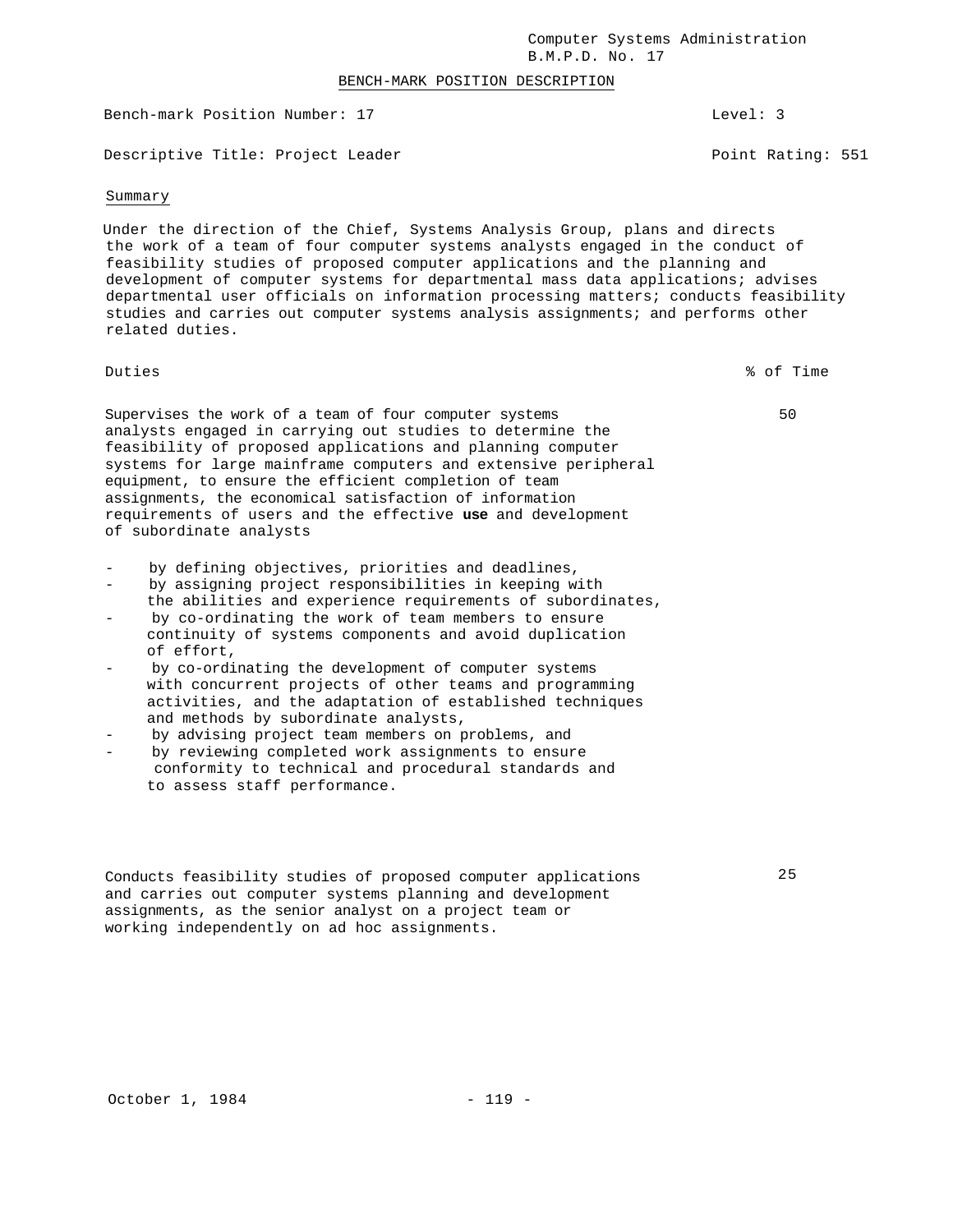% of Time Advises departmental user officials on available information processing services, required input formats, and procedures for the integration and co-ordination of manual and automated information processing operations, on the basis of own experience and information obtained from colleagues, superiors and subordinate analysts, to assist users in obtaining the maximum benefits from departmental information processing services. Performs other related duties, such as writing reports and memoranda on the terms of reference, scope, progress and results of project team assignments and on assessments of subordinate staff performance, and participating in the selection of programming and analysis staff. 15 10 Specifications **Degree** Points **Degree** Points Knowledge - Education and Experience The work requires a thorough knowledge of computer systems analysis practices and techniques, a good knowledge of the capabilities and capacities of departmental information processing facilities, and a general knowledge of the operations and information processing requirements of departmental user units. It also requires experience in the analysis of information processing systems, the planning and development of computer systems, the writing of reports and the supervision of staff. This knowledge is normally acquired through university graduation and six years of progressively responsible computer systems analysis and administration experience. B3 189 Knowledge - Continuing Study The work requires continuing study of departmental directives and manuals, texts, journals and periodicals and attendance at government and industry-sponsored training courses, to maintain an awareness of departmental information processing policies and procedures. and of trends and developments in computer systems programming and analysis. 2 60 Decision Making The exercise of judgement, initiative and discretion is B3 210

required in the conduct of feasibility studies of proposed computer applications, the development of computer systems, and the provision of advice to user officials. Decisions

October 1, 1984 - 120 -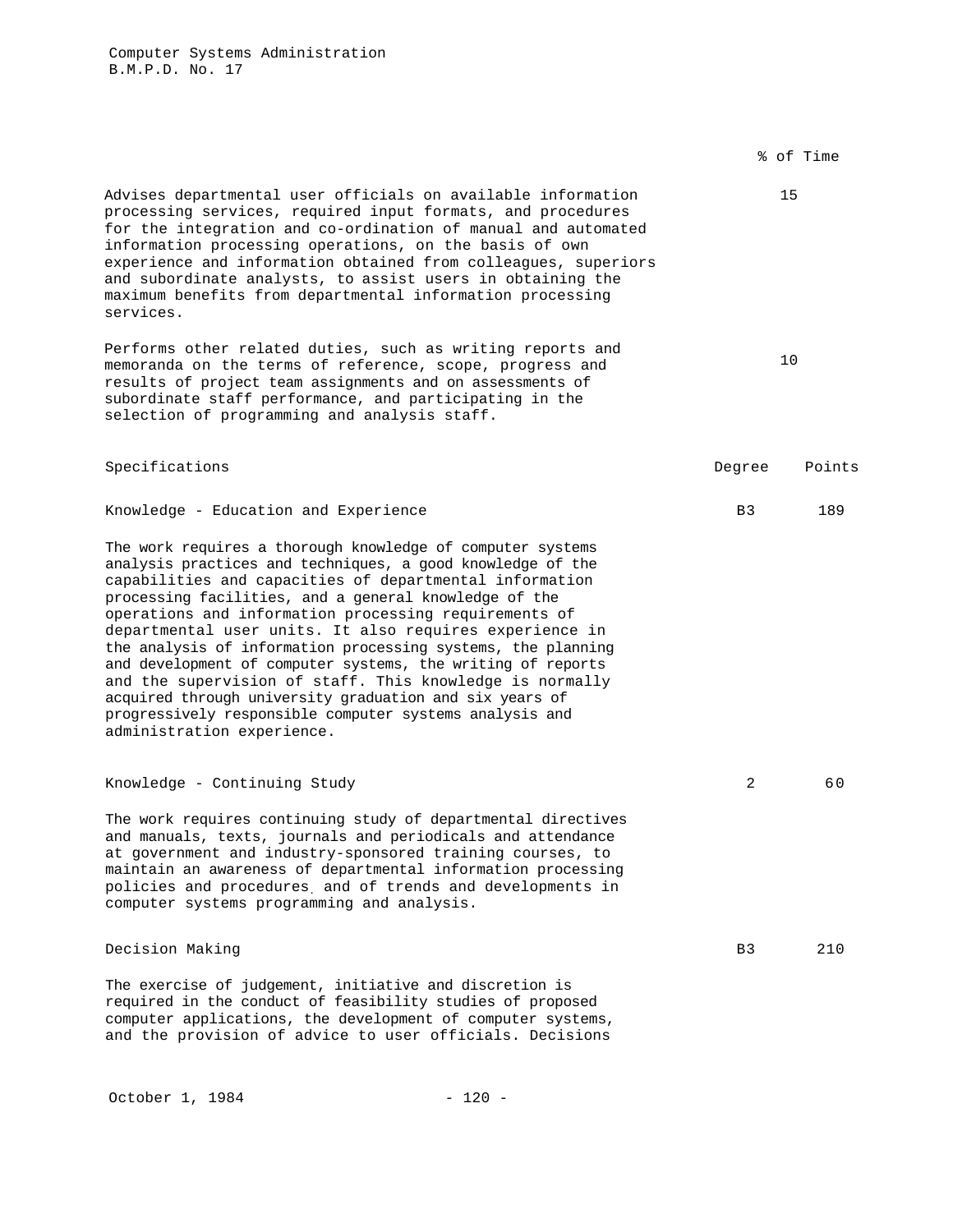#### Degree Points

are made on the selection of alternative information processing methods and on the specification of machine configurations and processes to accomplish information processing requirements. Recommendations are made to undertake the development of computer systems to meet information requirements of users and to modify processes or requirements of users to improve the feasibility of applications. Errors in judgment can result in inefficient or uneconomical use of departmental information processing resources and can adversely affect the completion of computer applications. Recommendations are made to the Chief of the Systems Analysis Group and to user officials.

# Contacts

The work requires contacts with analysts, programmers, superiors and officials of departmental user units to obtain assistance in the planning and development of computer systems and the conduct of feasibility studies of proposed computer applications. It also requires occasional contacts with colleagues and officials in outside organizations to provide and obtain information relating to computer systems analysis and information processing techniques and practices.

# Supervision

The work requires supervision of four computer systems analysts, including the scheduling and allocation of work assignments to meet deadlines and provide for the development of staff, and the review and assessment of staff performance.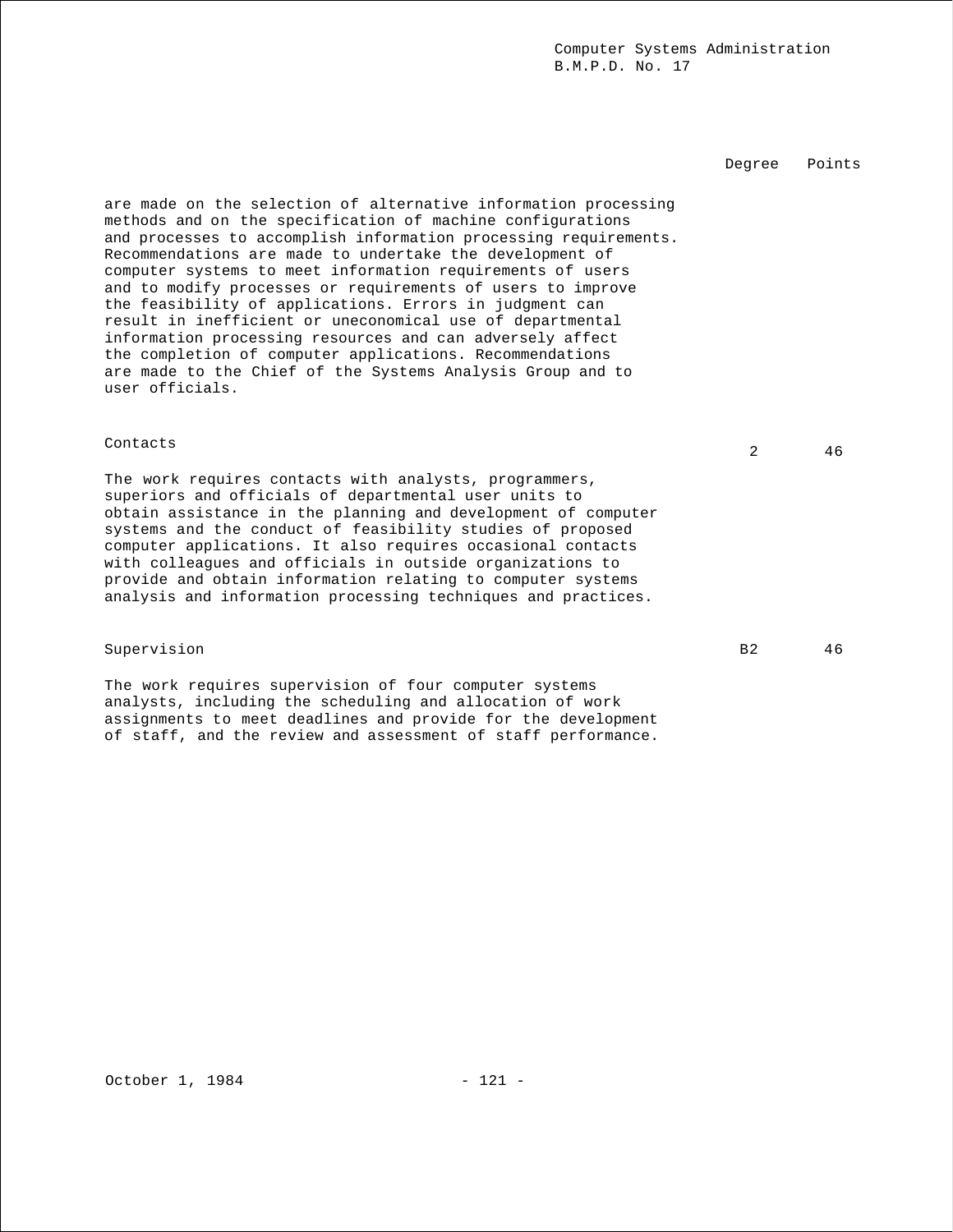#### BENCH-MARK POSITION DESCRIPTION

Bench-mark Position Number: 18 and the contract of the Level: 3

45

Descriptive Title: Senior Analyst, Systems Software Point Rating: 534

#### Summary

Under the direction of the Chief, Systems Software, develops, implements and maintains software control programs and operating systems; carries out special projects on software and hardware systems; supervises the activities of a staff of subordinate software analysts; maintains an up-to-date knowledge of the computer field with emphasis on software development; and performs other duties. Duties % of Time

Develops, implements and maintains software control programs and operating systems to ensure maximum effective and efficient utilization of computer facilities and provision of service to meet user requirements

- by establishing and maintaining contacts with software suppliers,
- by analyzing software packages supplied by computer manufacturers or other suppliers and tailoring the package to meet departmental needs,
- by identifying and assessing errors or inadequacies in control programs and designing modifications to overcome the problem,
- by studying, developing and evaluating methods of improving the efficiency of operating systems,
- by designing, testing and implementing new software or modifying existing software to meet particular requirements, such as interface programs to assess information produced by another computer, accounting routines, and the control of entry of programs to the system,
- by identifying and resolving, or assigning staff to solve on-line problems in the operating system,
- by recommending improvements in operating procedures to ensure optimum utilization of software and hardware, and
- by establishing and maintaining a reporting system that will produce statistics on the efficiency of the operating system.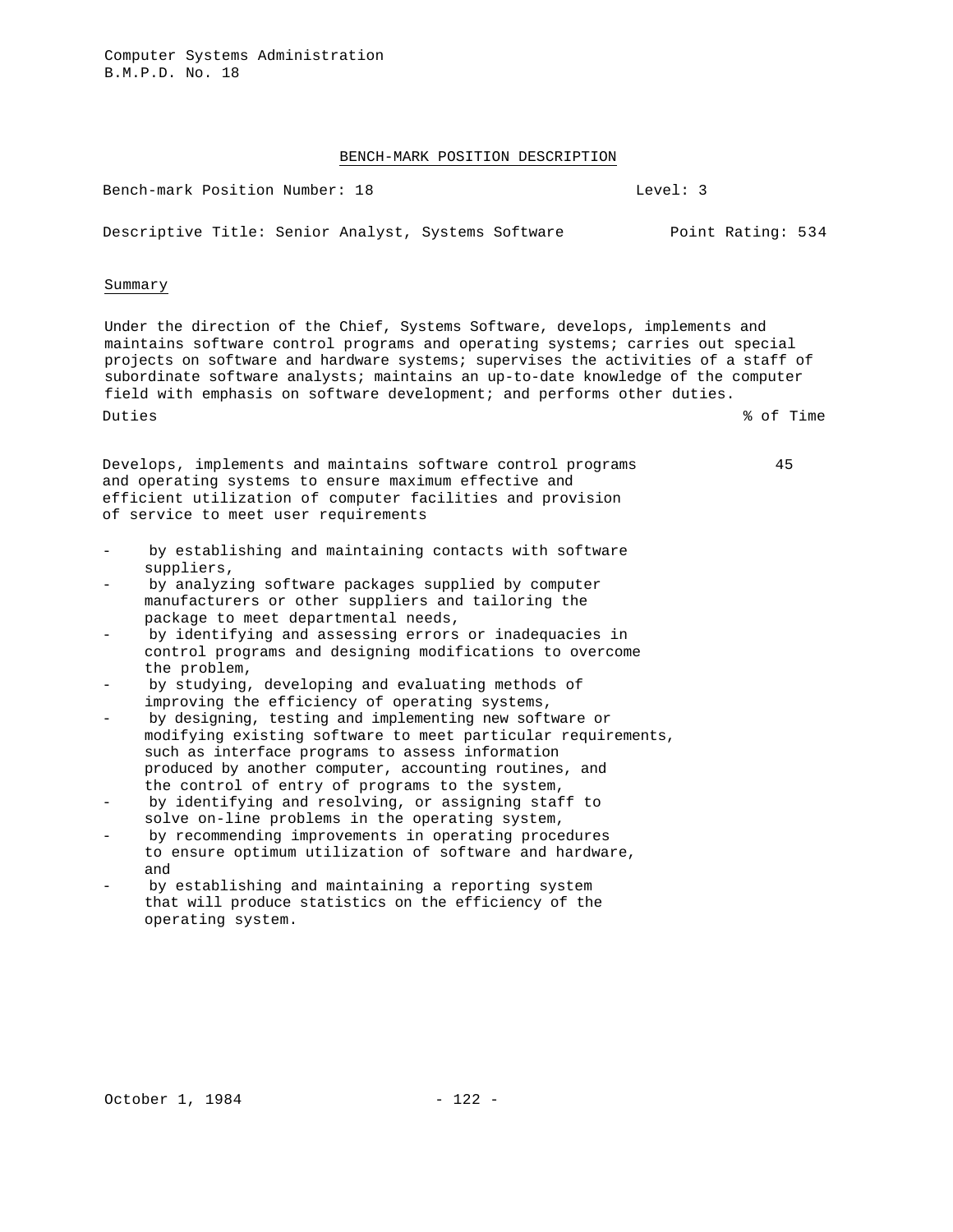|                                                                                                                                                                                                                                                                                                                                                                                                                                                                                                                                                                                                                                                                                                                                                                                                                                                                                                                                                                                                                                                                                                                           |    | % of Time |
|---------------------------------------------------------------------------------------------------------------------------------------------------------------------------------------------------------------------------------------------------------------------------------------------------------------------------------------------------------------------------------------------------------------------------------------------------------------------------------------------------------------------------------------------------------------------------------------------------------------------------------------------------------------------------------------------------------------------------------------------------------------------------------------------------------------------------------------------------------------------------------------------------------------------------------------------------------------------------------------------------------------------------------------------------------------------------------------------------------------------------|----|-----------|
| Carries out special projects on hardware and software<br>systems                                                                                                                                                                                                                                                                                                                                                                                                                                                                                                                                                                                                                                                                                                                                                                                                                                                                                                                                                                                                                                                          | 25 |           |
| by conducting studies into new systems that may improve<br>the operating system, determining feasibility and<br>cost/benefit and making recommendations,<br>by designing, testing and installing control programs<br>to facilitate operations such as communications,<br>magnetic tape handling and direct access usage of the<br>computer, and discussing installation problems with<br>application programmers,<br>by conducting bench-mark tests of equipment that is<br>-<br>being considered for procurement,<br>by carrying out research and analytical tests to<br>$-$<br>establish which features of software control systems<br>offered by manufacturers best meet the requirements of<br>the department and which features must be avoided to<br>prevent problems in the operating system,<br>by participating in meetings with manufacturers to<br>resolve contractual problems, evaluate contractor's<br>proposals and conducting tests on software delivered<br>on contract, and<br>by studying, developing and recommending improvements<br>in communications between remote terminals and the<br>computer. |    |           |
| Supervises the activities of a small group of software<br>analysts to ensure timely completion of projects and the<br>effective development of staff                                                                                                                                                                                                                                                                                                                                                                                                                                                                                                                                                                                                                                                                                                                                                                                                                                                                                                                                                                      | 15 |           |

- by assigning work projects and checking the resulting reports for technical content,
- by providing advice and guidance on work assignments,
- by establishing and maintaining standards of quality and quantity, and
- by assessing training needs, evaluating performance and making recommendations to the Chief, Systems Software.

Maintains an up-to-date knowledge of the computer field, specifically languages, architecture, and software development by reading texts, periodicals, journals and manufacturer's literature, by visiting manufacturer's plants and attending industry sponsored courses, and by attending meetings, seminars, workshops and formal training courses.

October 1, 1984 - 123 -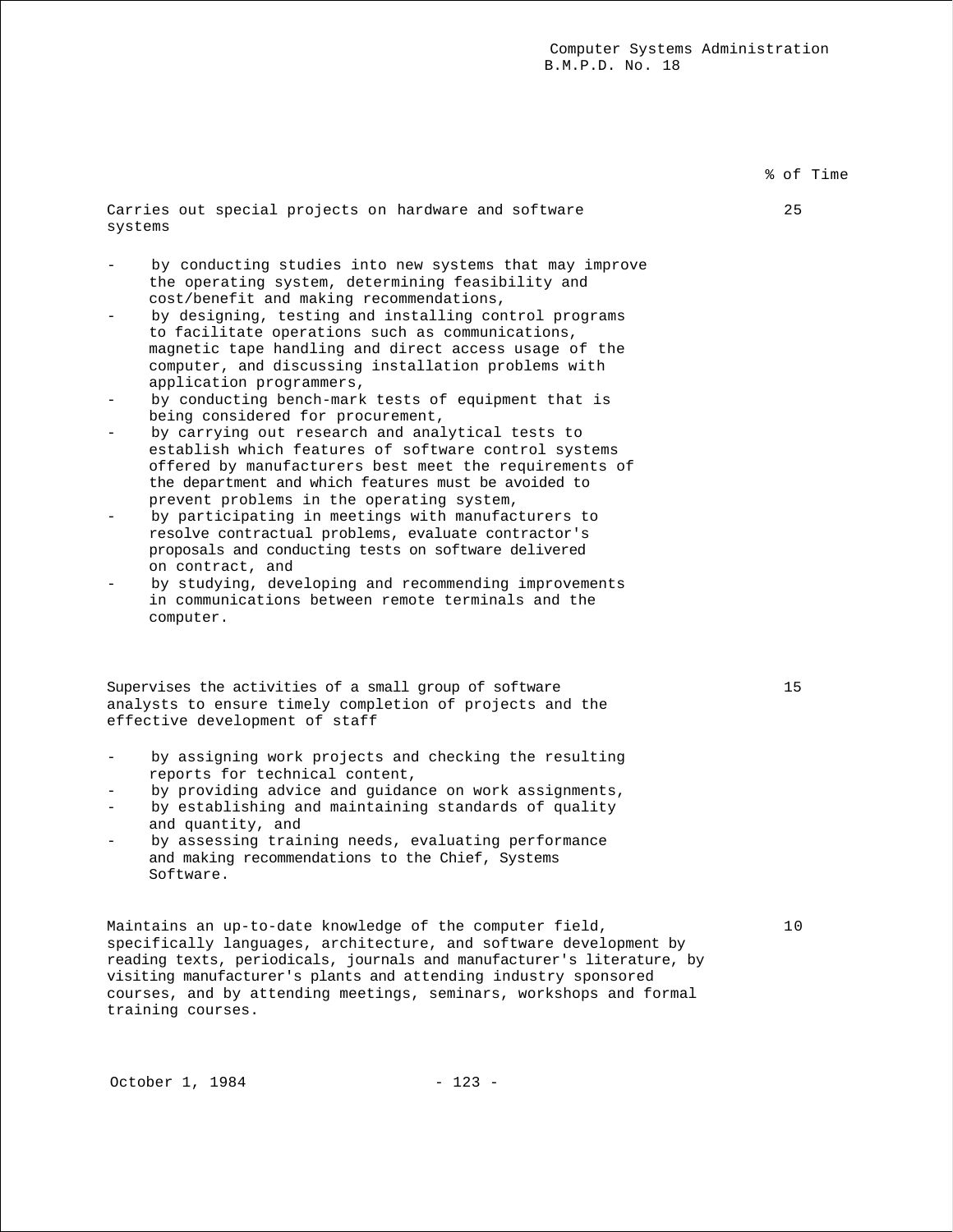% of Time Performs other duties such as giving lectures on computer software, maintaining liaison with application programmers, computer operations and various users, and providing technical advice to consultants. 5 Specifications **Degree** Points Knowledge - Education and Experience The work requires a sound knowledge of computer hardware and a thorough knowledge of software systems. The work also requires a thorough knowledge of all the basic technical aspects of computer systems including machine languages, compilers, and input/output systems. Experience is required in analyzing software packages, in tailoring these packages to meet departmental requirements, in designing software control programs, modifying control programs and in maintaining the operating system at peak efficiency. Experience is also required in evaluating. both hardware and software, in establishing and maintaining professional working relations within the department and with outside industry. This education and experience is obtained either through secondary school or university completion, formal training courses and several years experience on various computers, involving various machine languages and operations requiring extensive tape and direct access manipulation. B3 189 Knowledge - Continuing Study The work requires the continuing study of texts, journals, periodicals and manufacturer's literature and of the objectives, specifications and systems of various information processing installations to maintain an up-to-date knowledge of trends in software development and of the analysis and comparison of systems of both software and hardware. The work also requires attending seminars, workshops, training courses and visiting manufacturers. 2 60 Decision Making The work requires judgment and initiative in evaluating software packages provided by suppliers, in designing software control programs, in seeking the most effective and efficient methods of improving the operating system and in carrying out research and analysis of software systems. Initiative and judgment are also required in evaluating B3 210

October 1, 1984 - 124

proposals made by suppliers in carrying out bench-mark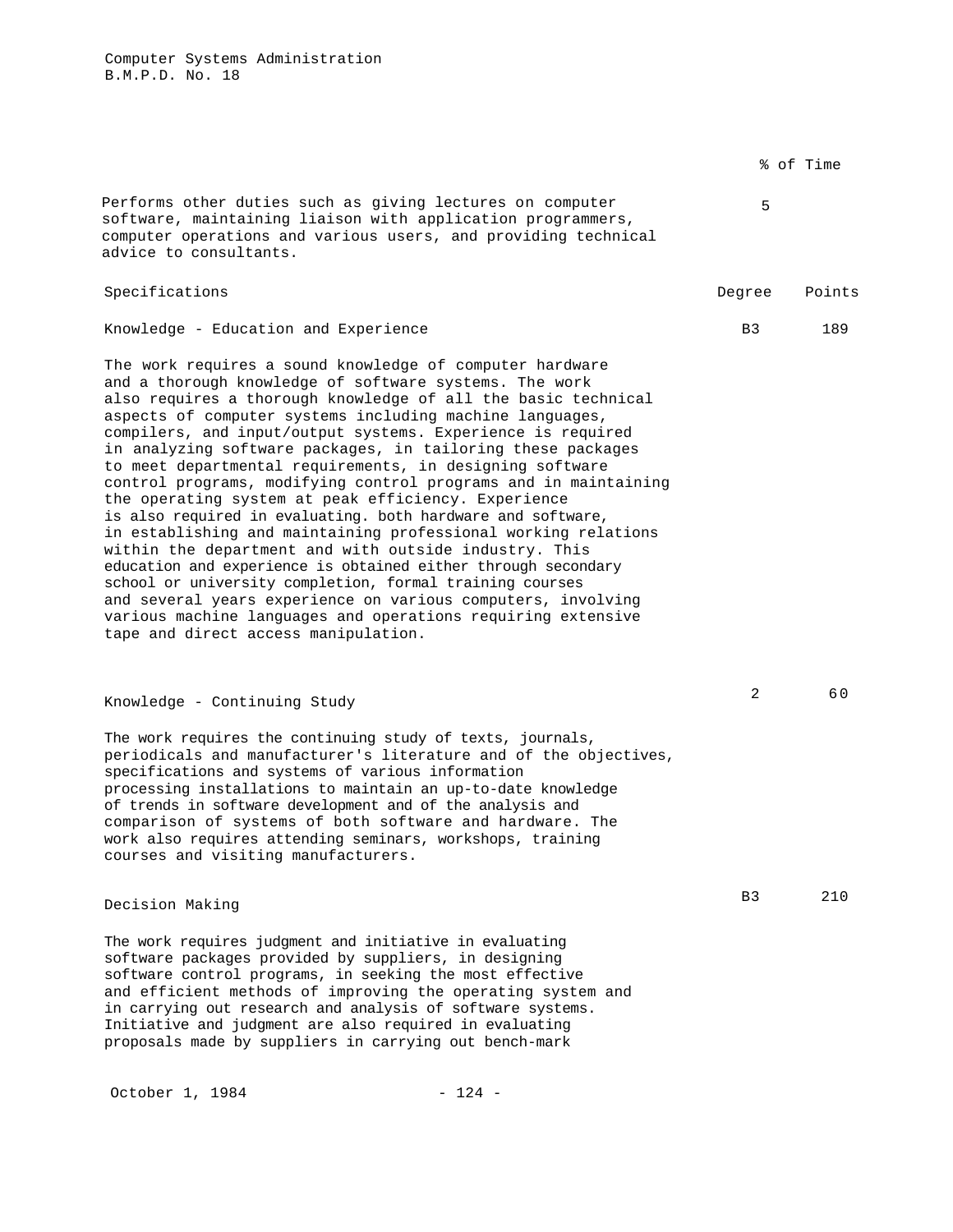Degree Points

programs on new equipment and in identifying and solving critical on-line problems. Recommendations are made regarding additions to the system, changes in operating methods and procedures and the most suitable equipment and control programs to meet departmental requirements. Errors in judgment may result in modifications to the operating system that result in increased costs and reduced efficiency, the procurement of control programs that require extensive modifications to meet user's needs and the acquisition of equipment and software facilities that are unsatisfactory on a cost/benefit basis. Errors in judgment can also result in the introduction of procedures that result in delays in projects and ineffective and inefficient utilization of manpower resources.

### Responsibility for Contacts

The work requires contacts with senior staff of departmental organizations to obtain agreement with modifications to, or changes in, the operating system and to advise on computer capabilities and utilization. The work also requires contacts with manufacturers to obtain information, to outline departmental requirements and to resolve software problems.

#### Supervision

The work requires the supervision of up to three systems software analysts, involves assigning work, giving advice and guidance, checking completed work and making recommendations on promotion and disciplinary action.

A2 29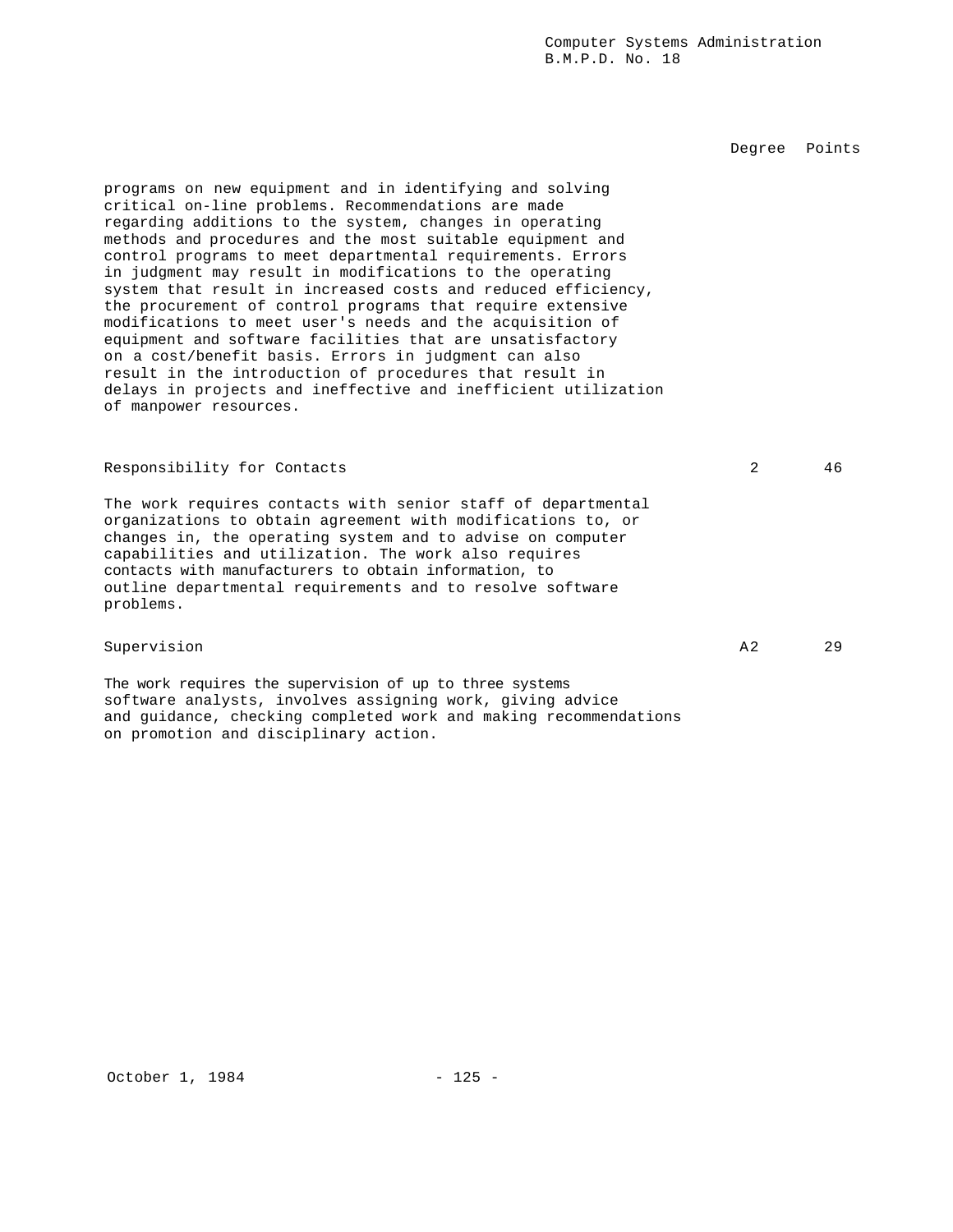#### BENCH-MARK POSITION DESCRIPTION

# Bench-mark Position Number: 19 Level: 4

Descriptive Title: Senior Planning Officer Point Rating: 605

## Summary

Under the general direction of the Director of the Planning Division; develops short range objectives and plans related to the use of information processing resources; conducts feasibility studies involving major systems development; plans and directs the acquisition or modification of information processing equipment; advises senior departmental and other government officers on implications of planned information processing applications.

# Duties % of Time Develops short range objectives and plans to ensure efficient use of information processing resources by defining in conjunction with other specialists standards of performance for hardware and personnel, by projecting current equipment utilization and personnel resources against known or anticipated future requirements, by preparing annual budgets of equipment expenditures, and by collating estimates of information processing personnel requirements as prepared by other divisions and commenting of the appropriateness of these estimates. 20 Conducts feasibility studies for such major systems development as telecommunications network design, Public Service pay, Canada Pension Plan, Socio-Economic payments and the like by conducting feasibility studies and cost benefit analysis of particular projects, by developing general systems specifications, and by preparing reports and making presentations and recommendations to clients. 20 Plans and directs the acquisition or modification of information processing equipment 20

by maintaining up-to-date knowledge of the state of development in the entire range of computing equipment and the software associated with the equipment, in

October 1, 1984 - 126 -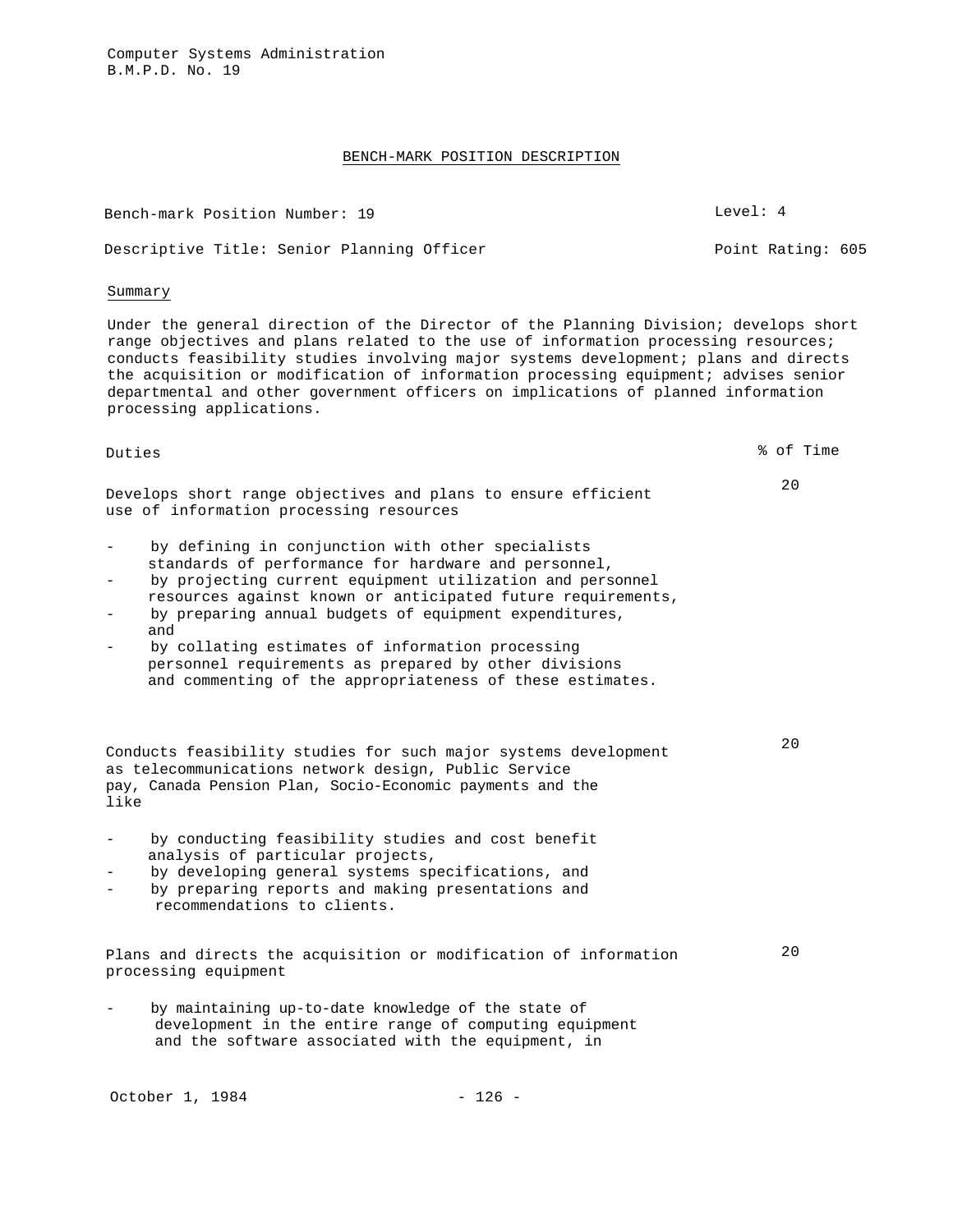data communication equipment and facilities in special conversions devices such as microfilm readers, optical character readers and magnetic tape converters,

- by preparing specifications for equipment acquisition, such as Treasury Board submissions, invitations to tender and benchmark programs, in accordance with the Treasury Board's guidelines,
- by evaluating the competing suppliers' performance against specifications, usually on the basis of benchmark tests, and recommending, in the form of a Treasury Board submission, a choice between alternatives, and
- by preparing plans, and subsequently monitoring these plans to ensure the successful installation of varied size computer systems.

Advises senior government officers on implications of planned information processing applications

- by maintaining a knowledge of contemporary management techniques such as mathematical models, simulation, PERT/CPM, file organization and file management, etc., and counseling senior officers, both of this and other departments, as to its use, and
- by keeping abreast of the development in the ancillary equipment field, such as envelopers, microfilming equipment, bursters, etc., and making recommendations as to their use.

Advises senior management on the matters relating to information processing security

- by being the Branch representative on the Sector Information Processing Security Committee
- by participating in the appraisal of the RCMP SEIT reports, and
- by being responsible for the implementation of the recommendations of the SEIT reports which affect the Branch.

Is the Branch representative on matters dealing with contingency Planning. Is responsible for the coordination of audit report replies. Is the Branch representative on the Services Official Languages Committee

by being responsible for the preparation of the annual O/L plan for the Branch, and

October 1, 1984 - 127 -

10

10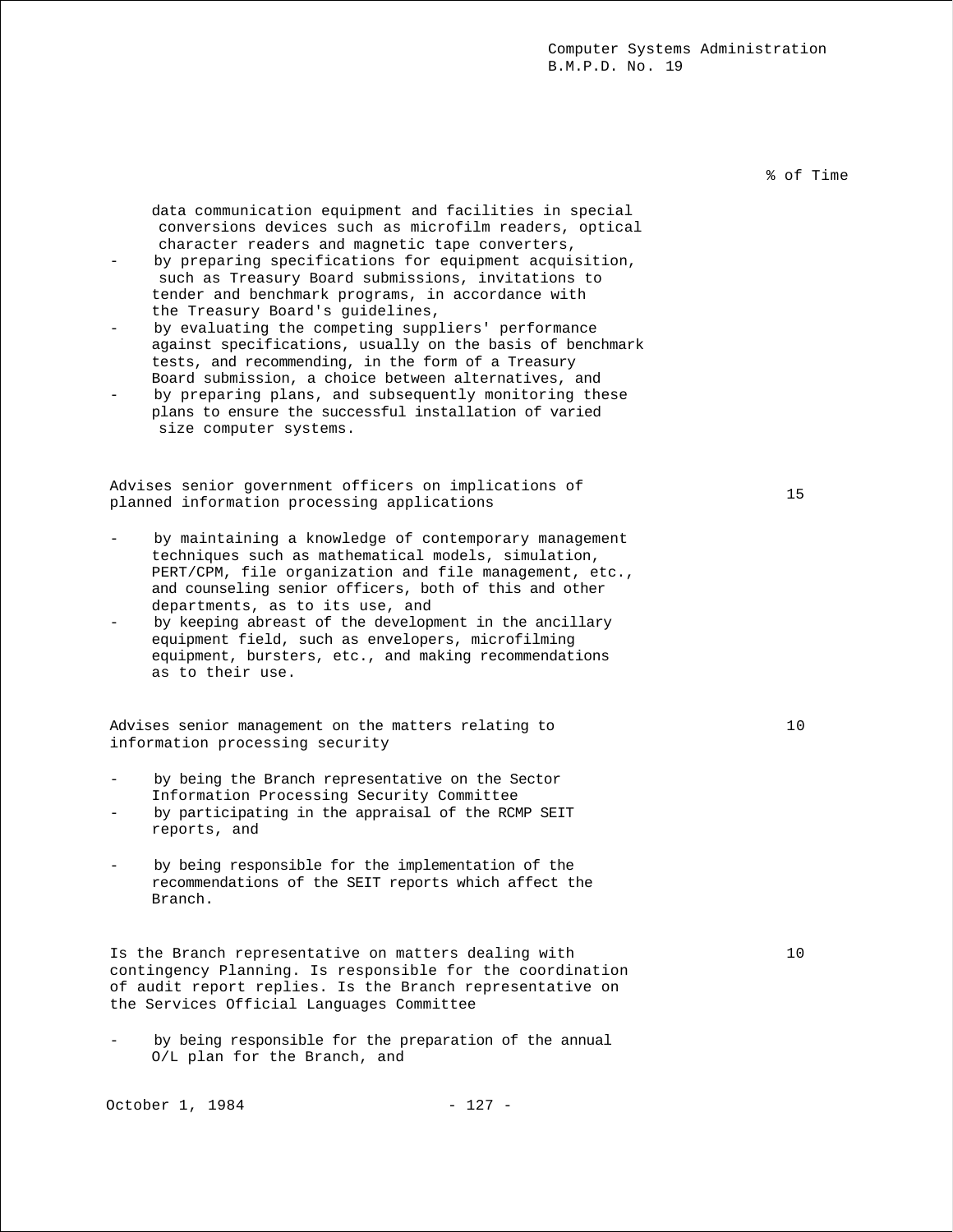by co-ordinating the implementation of the O/L plan within the Branch. Participates in other related duties such as

- the Public Service 'Commission's appraisal and selection boards for computer systems administrators up to the level of CSA-3, and
- presenting papers, participating in panel discussion or otherwise contributing to national or international technical organizations including the Federal Institute of Management, the Canadian Information Processing Society, the Association of Computing Machinery, the Institute of Electrical Engineers, the Data Processing Management Association and others.

| Specifications                                                                                                                                                                                                                                                                                                                                                                                                                                                                                                                                                                                                                    | Degree         | Points |
|-----------------------------------------------------------------------------------------------------------------------------------------------------------------------------------------------------------------------------------------------------------------------------------------------------------------------------------------------------------------------------------------------------------------------------------------------------------------------------------------------------------------------------------------------------------------------------------------------------------------------------------|----------------|--------|
| Knowledge - Education and Experience                                                                                                                                                                                                                                                                                                                                                                                                                                                                                                                                                                                              | B <sub>4</sub> | 216    |
| The work requires a good knowledge of all aspects of informa-<br>tion processing including systems analysis and programming<br>practices and techniques, equipment capabilities, etc., and<br>a thorough knowledge of at least one of the following<br>subjects: computing equipment, programming and operating<br>systems, data file organization for storage and retrieval,<br>telecommunications, operations research disciplines. This<br>technical knowledge must be combined with a good knowledge<br>of management techniques, of departmental policies and<br>plans and resulting information processing requirements, of |                |        |
| branch objectives and of such subject matter areas as                                                                                                                                                                                                                                                                                                                                                                                                                                                                                                                                                                             |                |        |

Knowledge - Continuing Study

The planning officer is required to continually study new developments in his particular field of specialization and relate his knowledge to the needs of the branch and the department and to contemporary management techniques. So rapid is the rate of change in some of these disciplines

accounting, pay and personnel, inventory control and socio economic payments. The work requires the ability to develop

studies for major systems development and to work effectively with client and departmental officials. This knowledge is normally acquired through university graduation, and eight years of closely related and progressively more responsible

short range plans and objectives, to plan and conduct

experience.

2 60

% of Time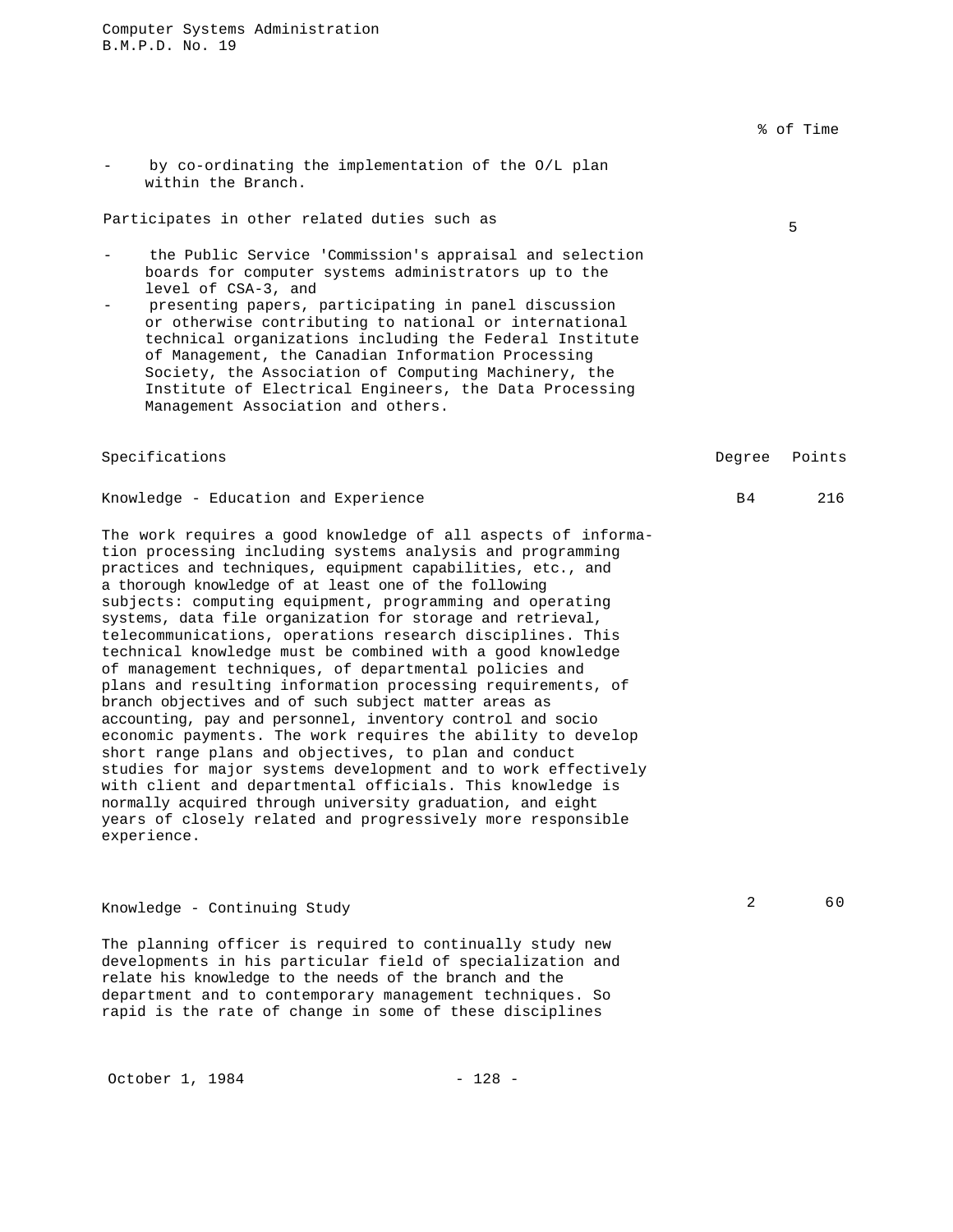Degree Points

that without continuous updating, and individual's value to the department diminishes rapidly. In developing plans and objectives to ensure efficient use of information processing resources, an up-to-date knowledge of all aspects of information processing, how they interrelate and how they relate to management practices is required. The planning officer's knowledge is kept current by reading technical publications (which are totally unintelligible to a non-specialist), by attending and participating in professional seminars and conferences and by attending university courses.

## Decision Making

Judgment and discretion are required in developing short range plans and objectives to ensure effective use of information processing resources, in planning and conducting feasibility studies for major systems development such as telecommunications network design, in planning the acquisition or modification of information processing equipment and in advising senior government officers on the implications of planned information processing applications. Initial direction is very general and it is largely up to the planning officer to apply judgment and initiative to carry out his assignment in the most appropriate and effective manner. Two typical assignments are the design of a telecommunications network and the evaluation of competing supplier's bids to supply a large computer system. In both instances, the initial direction would be very general - "What is involved in setting up a telecommunications network to service the department?" or "Which of the competing bids is superior?" The planning officer is then required to plan and organize his work, in order to answer these rather fundamental questions. The work is often innovative and the planning officer has very little to guide him save his knowledge and initiative. As a result of feasibility studies, recommendations are made to develop comprehensive computer systems. Decisions and recommendations affect the department's overall plans for the provision of information processing services, particularly as these plans and services relate to the area of specialization of the planning officer. Errors in judgment could seriously impair the department's ability to meet its responsibilities. For example, a poorly designed telecommunications network or a computer system with serious faults which had not been detected would have serious repercussions on the department's operations. Because the work is so technical and the knowledge so specialized, recommendations by a recognized expert in a field are seldom questioned.

C3 256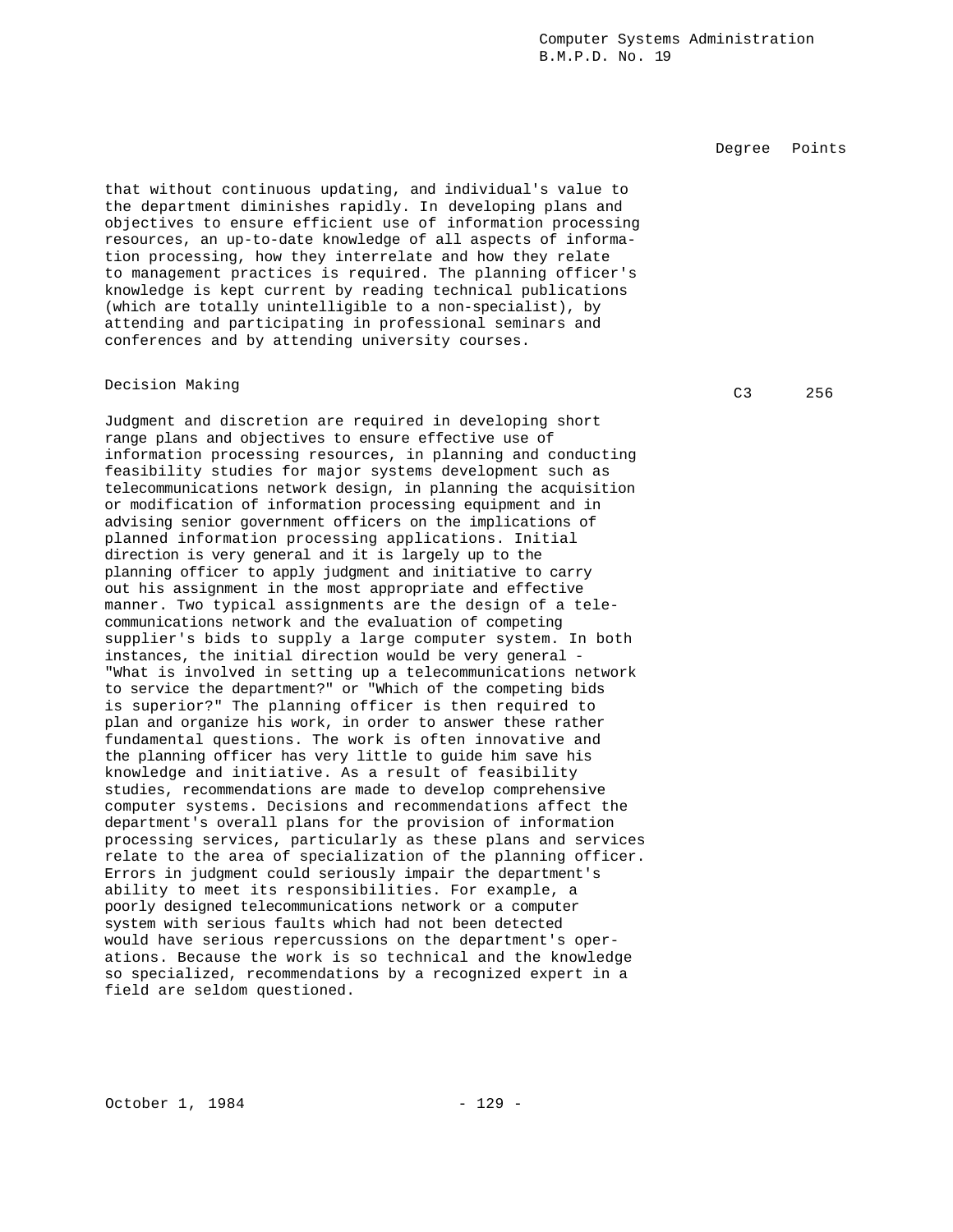| Degree | Points |
|--------|--------|
|--------|--------|

 $-$ 

3 73

# Contacts

A planning officer participates in all major systems development in the department, either as head of the task force, as in the cases of telecommunications network design and computer evaluation, or as a senior member, as in the development of the Old Age Security Automation team. The work brings him in contact with senior officers of the department to determine system requirements, to reach agreement on resources required and priorities, and to co-ordinate diverse work requirements. Often he is required to persuade user officials as to the proper or most effective use of hardware or personnel resources. The work also requires a constant liaison with equipment supplier personnel, especially at the technical level.

## Supervision

The duties of a planning officer do not call for direct supervision. However, for particular projects, personnel are seconded from other divisions and assigned to the planning officer for the duration of that project.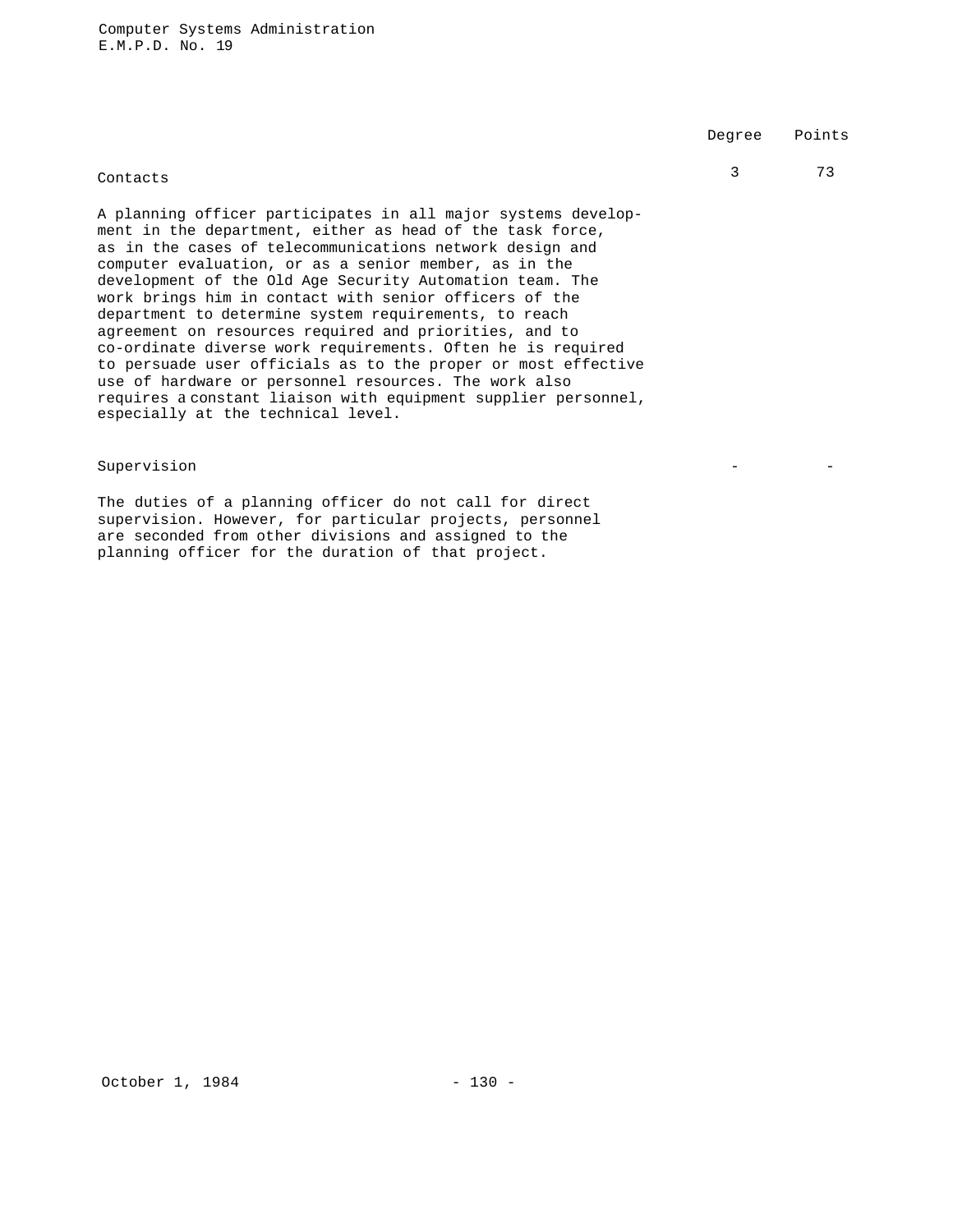# BENCH-MARK POSITION DESCRIPTION

Bench-mark Position Number: 20 Level: 3

Descriptive Title: Senior Technical Consultant Form Point Rating: 458

#### Summary

Under the direction of the Chief, Technical Consulting Services, provides a consulting service to the engineers, scientists and technicians of client departments on all aspects of their use of computers. Provides leadership, advice, training and a problem solving service to the department and to other departments in the application of advanced mathematical, statistical and operational research methods which require the use of computers to a wide variety of complex scientific research, development and operational problems in any number of diverse fields such as; the geological sciences, metallurgy, mining and mineral economics, seismology, mineral processing, fuels technology, geodesy, photogrammetry, geography and energy resources. May be called upon to use any one of a number of different computers using FORTRAN and occasionally assembler programming languages.

Analyzes requirements and designs and implements systems on request from the users of client departments or acts as a consultant giving advice and assistance to those scientists who wish to undertake their own system design and implementation

- by detailed discussions with the scientists, economists and engineers involved, determines system requirements,
- by conducting a feasibility study of the various possible solutions,
- by proposing both verbally and in writing to the clients the best way of solving their problem,
- by reviewing with the client details of the costs involved and recommending either implementation or rejection as a result of the cost benefit analysis,
- by doing a detailed analysis of each part of the system,
- by specifying the objectives of each program within the system,
- by determining which components of the applications software library (mathematical and statistical subroutines or major modeling and simulation packages) are appropriate to the problem and applying them,

October 1, 1984 - 131 -

Duties % of Time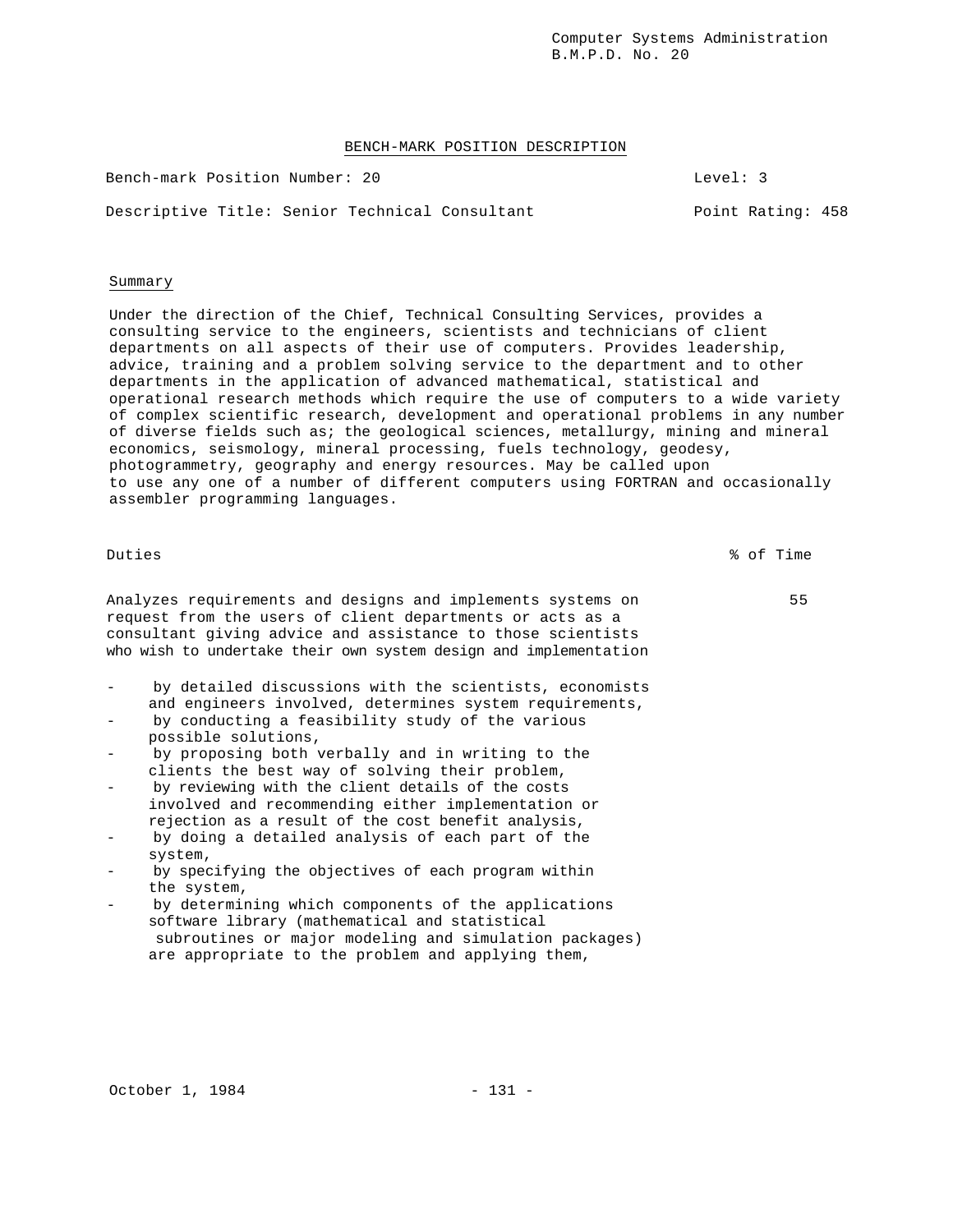- by designing system test data,
- by ensuring that all of the system objectives are accomplished,
- by ensuring that all parts of the system are documented,
- by ensuring that the client is fully aware of how to use system,
- by writing specifications for the tendering of systems design and programming for outside contract, evaluating responses and making recommendations with regard to the selection of a successful bidder, and
- by consulting with and advising and assisting the scientists who wish to implement their own solutions.

Manages the projects and staff under assigned control including Technical Consultants

- by estimating requirements for financial and manpower resources,
- by ensuring that work is carried out in a timely manner and in adherence with estimated manpower and financial costs,
- by ensuring that project staff designs, codes and documents according to the standards of the department,
- by performing regular appraisals of assigned staff, and
- by recommending to superior the training needs of the staff assigned.

Studies the research, development and operational activities of the client departments and keeps abreast of the latest developments, techniques and tools available in mathematics, statistics, operational research and computer methods,

- by visiting and discussing with scientists and engineers in the Department,
- by study of departmental publications,
- by study of the relevant technical and professional literature,
- by attendance at conferences and symposia,
- by reading the relevant technical literature,
- by attendance at seminars and conferences, and
- by personal contact with people active in the various fields.

% of Time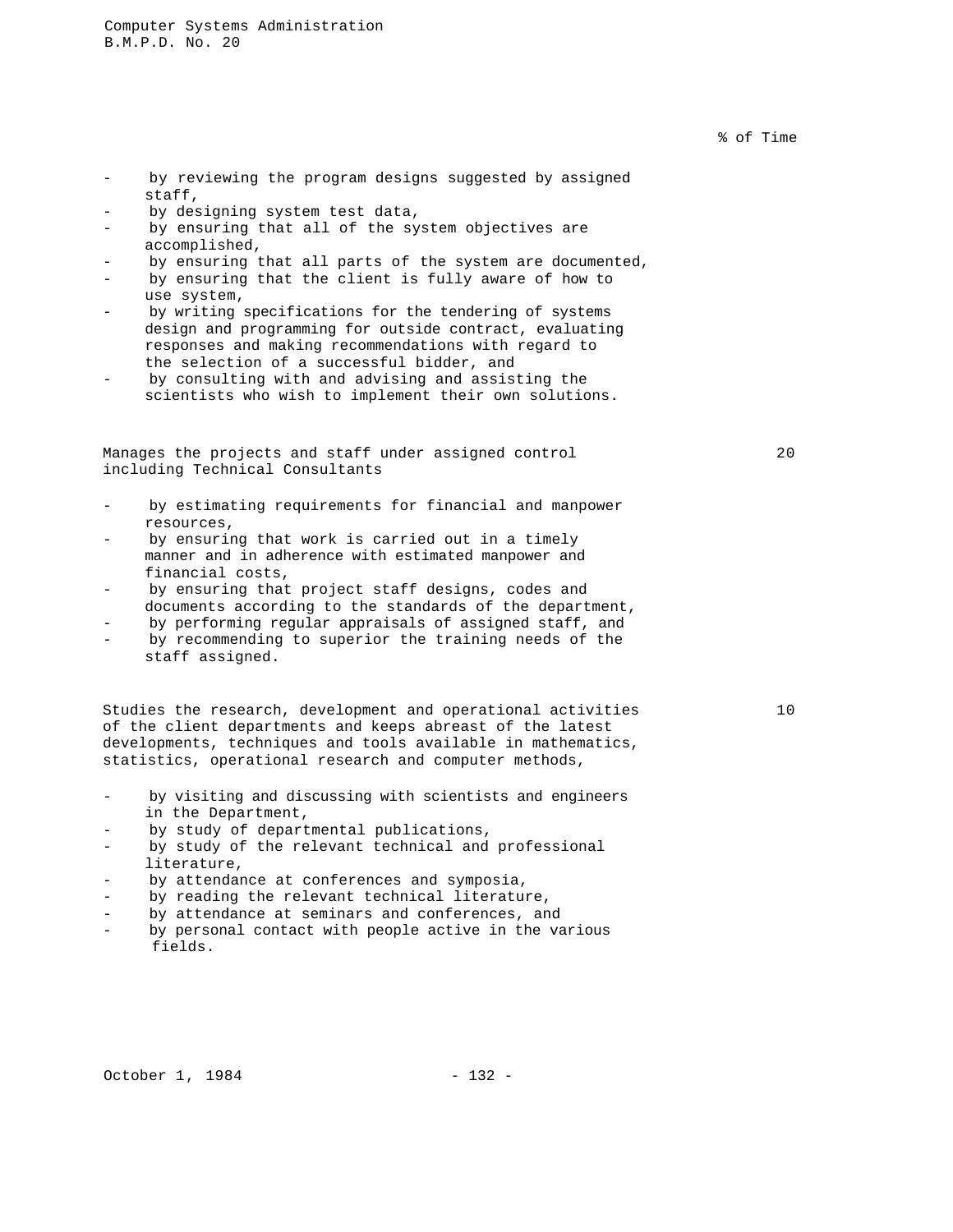% of Time Performs research into the application of new techniques and knowledge that he has determined merit investigation, by obtaining the cooperation of scientists, engineers and their managers to support the investigation of new techniques, by implementing the new techniques on a limited scale, by comparing and reporting the advantages and disadvantages of new methods over old ones, by recommending the adoption or rejection of new techniques, by searching for and evaluating new mathematical and statistical subroutines, by developing new applications library routines and by modifying or converting existing routines, and by searching for, evaluating and participating in the selection and acceptance testing of large scale modeling or simulation software packages. 13 Performs other related duties, such as giving seminars on subjects in areas of expertise, and recommending to superior on the need for qualified staff. Attends selections boards organized by the Public Service Commission and other Departments for the promotion and recruitment of staff. SPECIFICATIONS Degree Points Knowledge - Education and Experience The work, requires an in-depth knowledge of computer systems analysis, programming techniques and practices and a thorough knowledge of the capabilities and capacities of a variety of computers and peripheral equipment. It also requires a good knowledge of information processing resources and procedures associated with the provision of information processing services to users. A thorough knowledge of advanced mathematical techniques, such as those involved in the solution of simultaneous and differential equations, matrix algebra and statistics is necessary, together with the ability to learn new methods from research papers and texts. It is essential to communicate clearly both verbally and in writing. It is B3 189

addition to his computing knowledge. This knowledge and skill is usually only acquired through University graduation

also desirable to have an in-depth knowledge of at least one of the specialized areas of client departments in

October 1, 1984 - 133 -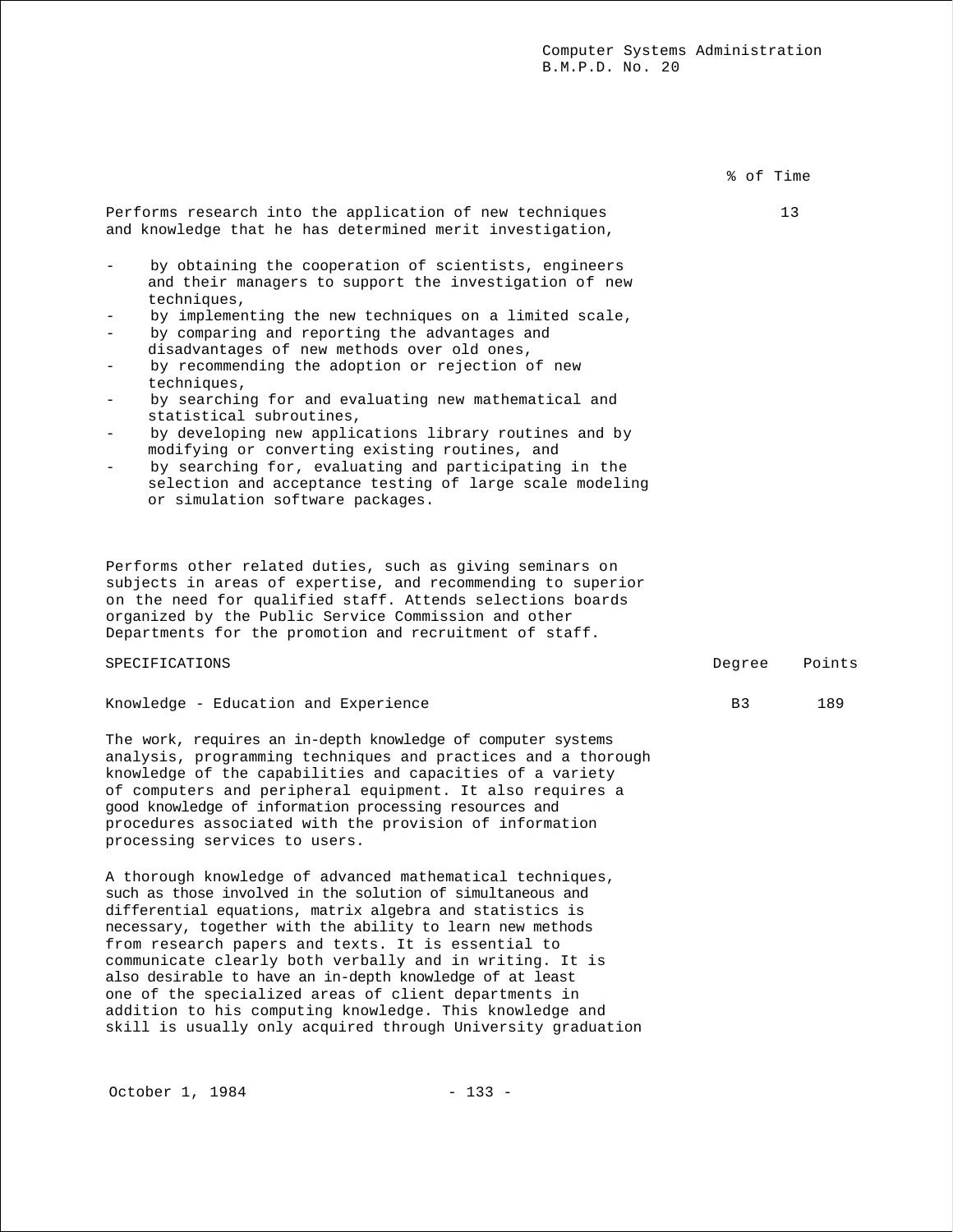in one of the physical or mathematical sciences and five years of various and progressively responsible experiences in computer systems programming. Finally, a general knowledge of research methods would be considered to be useful.

# Knowledge - Continuing Study

The work requires knowledge of trends and developments in mathematical procedures, numerical analysis, systems analysis and programming techniques and changes to practices and capacities of available information processing equipment and to be aware of trends in research. This knowledge is normally gained by a continuing study of scientific journals, reports, directives, texts and equipment manuals, by attendance at Government and Industry sponsored training courses and seminars and by direct contact with research personnel.

### Decision Making

The work requires the exercise of judgment, initiative and discretion in the analysis, design, development and implementation of scientific applications which are poorly defined. Suggestions are made to users on changes to their specifications which can result in better performance. Decisions are made on which of a number of alternate mathematical techniques is best suited to specific problems. Recommendations are made to user officials on the feasibility of new computer systems. Errors of judgment affect two different areas. Firstly, a poor choice can adversely affect the quality and efficiency of the services provided by the department thereby causing significant losses in revenue. Secondly, errors can cause undue delays and excessive costs to research projects and more important can lead to scientists and engineers publishing incorrect reports in scientific journals. Finally, with a number of problems, it is necessary for the incumbent to carry out research since there is no known solution to the problem.

#### Contacts

The work requires frequent contacts with research scientists of client departments to investigate their computing requirements. This usually requires a considerable amount of discussion to clarify the real objectives of the client or clients. The incumbent is required to obtain agreement on the objectives of a specific project and then to persuade

October 1, 1984 - 134

Degree Points

60

B2 163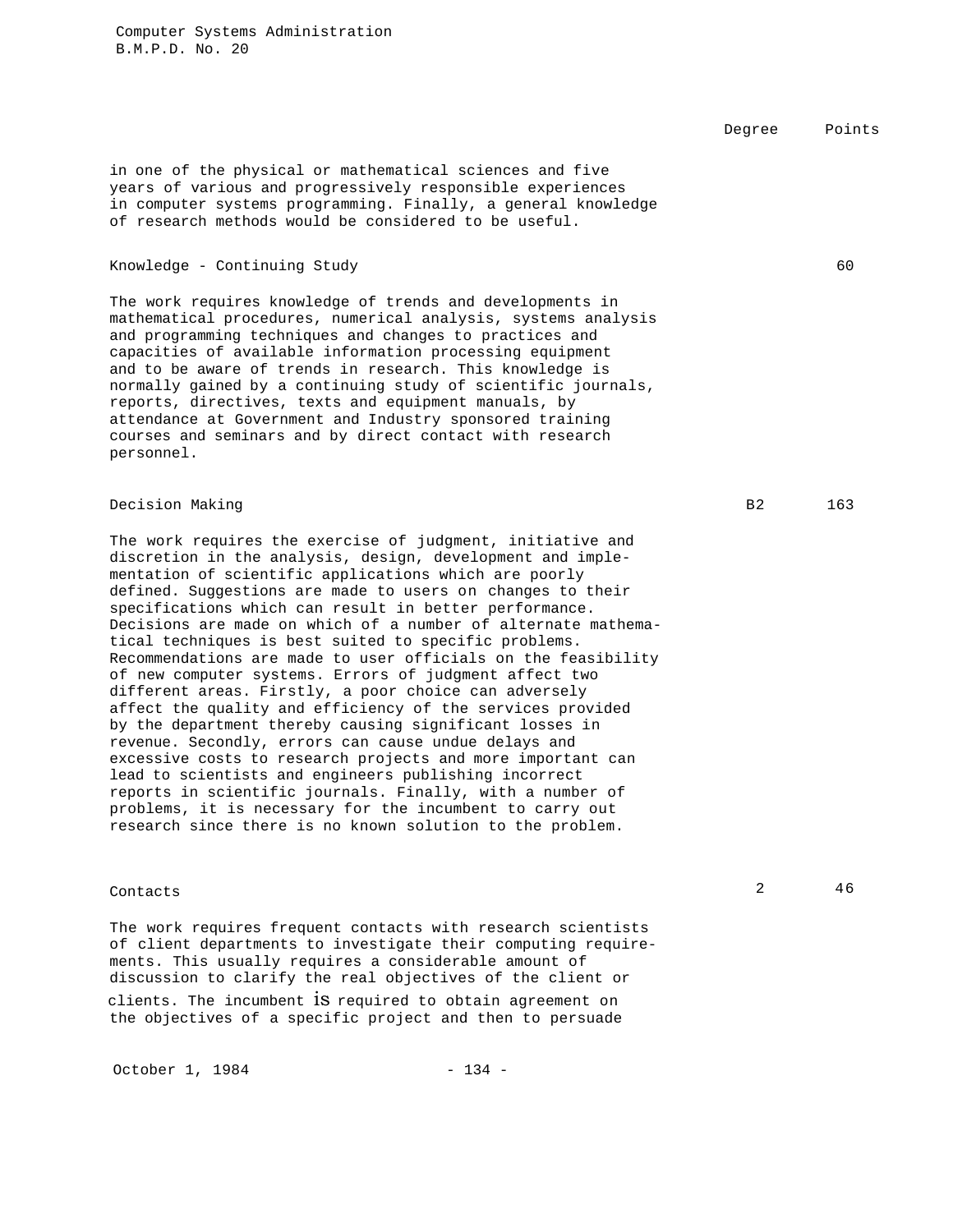Degree Points

- -

the clients to accept the results of his feasibility studies and analysis. Finally contacts occur with scientists and engineers throughout government and in Industry to obtain and provide information on new mathematical and numerical techniques.

# Supervision

The incumbent is responsible for assigning work to and maintaining performance of assigned staff in accordance with the requirements of projects.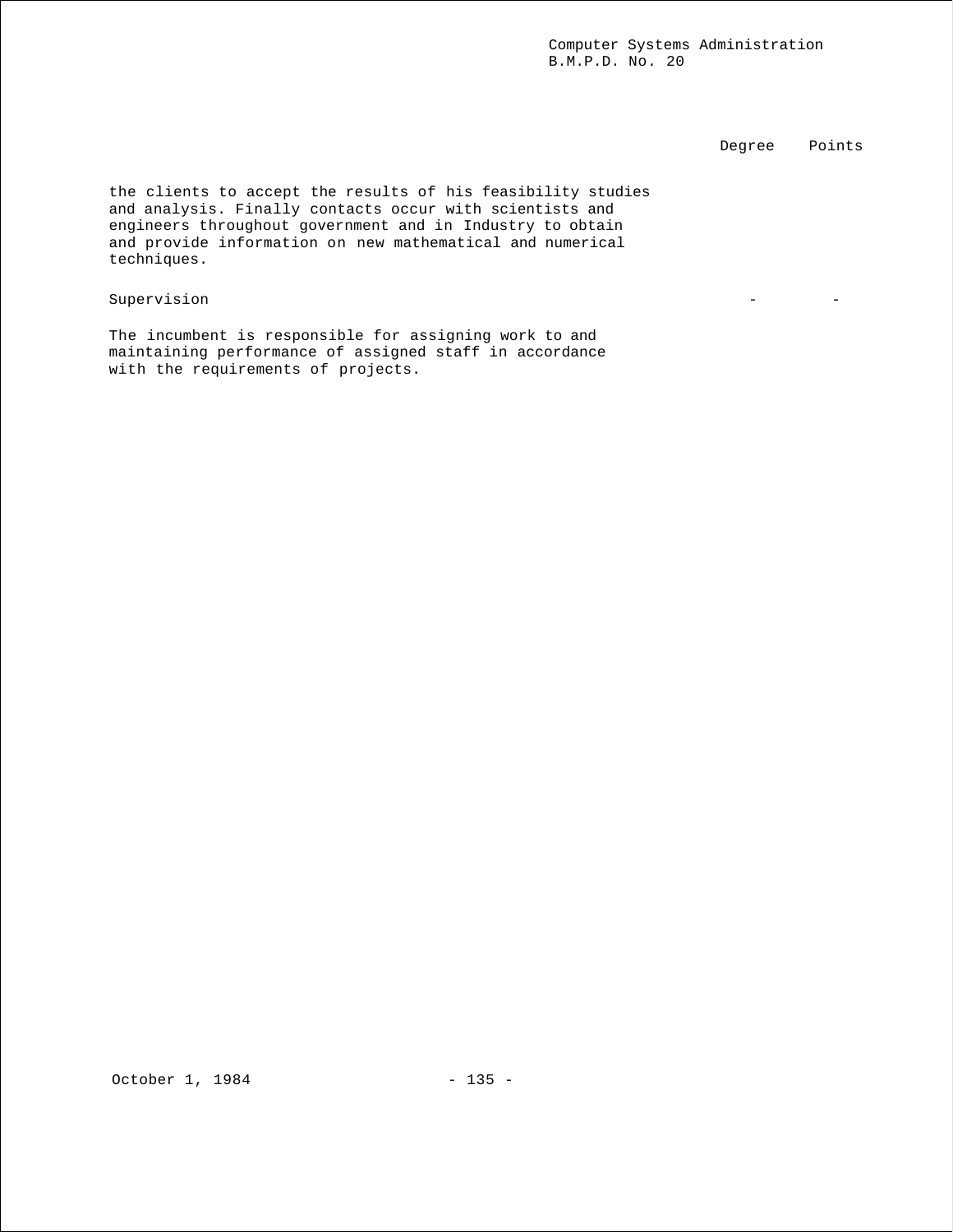#### BENCH-MARK POSITION DESCRIPTION

Bench-mark Position Number: 21 Level: 3

Point Rating: 504

Descriptive Title: Senior Training Officer, Information Processing

#### Summary

Under the general supervision of the Chief, Systems Training, participates in the development of new Information Processing and management courses and the modifications of existing courses to meet departmental requirements; supervises the activity of four subordinate training officers; carries out instructional duties for advanced Information Processing and management courses; maintains an up-to-date knowledge of the trends and developments in computer technology; and performs other duties.

Duties % of Time

Participates in the planning and development of new Information Processing and management courses and in modifying existing courses to meet departmental requirements in the training of line management, analysts, programmers and operators

- by studying trends and developments in the Computer Systems field and identifying and assessing departmental training needs,
- by carrying out in-depth studies of courses offered outside the Public Service and of courses available from suppliers,
- by making recommendations on courses that should be conducted in the department and training needs that can best be achieved by using facilities offered by private industry,
- by designing course outlines, preparing syllabi, determining the manpower and financial requirements, determining and obtaining course material and training aids, and establishing course timetables,
- by designing practical exercises to test the student's ability to solve problems in the operating environment,
- by making modifications to programmed courses provided by suppliers and existing courses to meet departmental training needs and career path development,
- by arranging training facilities for the training of staff from other departments,
- by evaluating course results and making recommendations for improvements,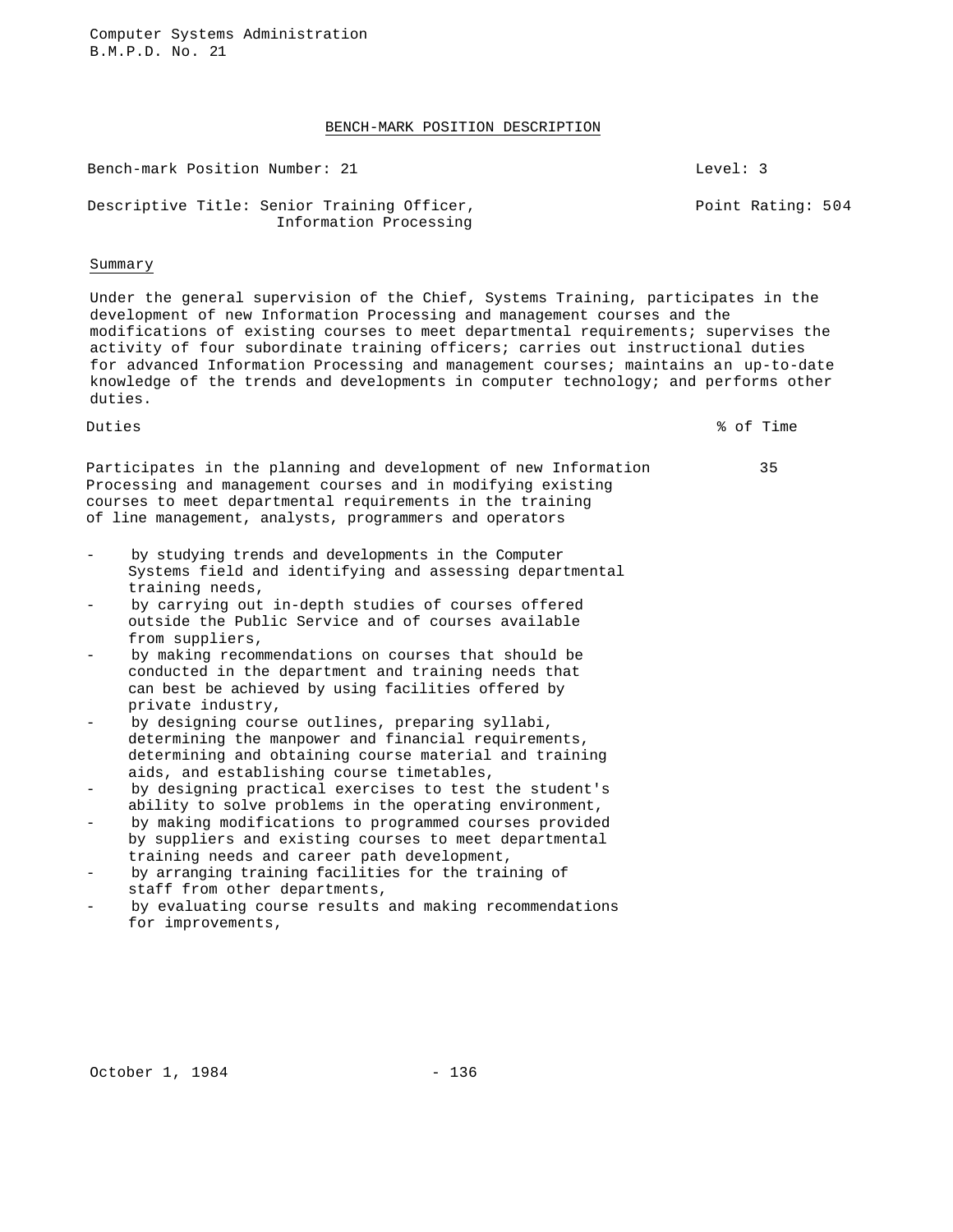|                                                      |                                                                                                                                                                                                                     | % of Time |
|------------------------------------------------------|---------------------------------------------------------------------------------------------------------------------------------------------------------------------------------------------------------------------|-----------|
| $\overline{\phantom{0}}$<br>$\overline{\phantom{0}}$ | by providing advice to departmental management on all<br>aspects of the training facilities, and<br>by making suitable arrangements to meet varying require-<br>ments for accommodation of facilities and students. |           |
|                                                      | Supervises the activities of a staff of four Instructors to<br>ensure that courses are conducted in accordance with depart<br>mental objectives and that training needs are being satisfied                         | 35        |
|                                                      | by assigning specific segments of the training program<br>to each instructor and providing the appropriate<br>guidelines,                                                                                           |           |
| $\qquad \qquad -$                                    | by ensuring that each instructor has prepared adequate<br>lesson plans and has arranged for hand-out material<br>and training aids,                                                                                 |           |
| $\qquad \qquad -$                                    | by providing advice and quidance to instructors in<br>instructional techniques, course content and the<br>effective use of training aids,                                                                           |           |
| $\overline{\phantom{a}}$                             | by monitoring training sessions to ensure that established<br>standards are being met,                                                                                                                              |           |
| $\qquad \qquad -$<br>$\qquad \qquad -$               | by assessing student progress, evaluating course<br>results and writing reports, and<br>by appraising the performance of instructors and                                                                            |           |
|                                                      | making recommendations for promotion or disciplinary<br>action.                                                                                                                                                     |           |
|                                                      | Carries out instructional duties for advanced Information<br>Processing and management courses                                                                                                                      | 15        |
| $\overline{\phantom{0}}$                             | by studying the relevant material and making up a<br>course outline and lesson plans,                                                                                                                               |           |
| $\overline{\phantom{0}}$                             | by obtaining or preparing hand-out material and arranging<br>for suitable training aids,                                                                                                                            |           |
| $\qquad \qquad -$                                    | by presenting course material through lectures, workshops,<br>syndicates, and practical exercises, and                                                                                                              |           |
| $\overline{\phantom{0}}$                             | by preparing, invigilating and marking examinations<br>and case studies and assessing student performance.                                                                                                          |           |
|                                                      |                                                                                                                                                                                                                     |           |

Maintains an up-to-date knowledge of trends and developments in computer technology and instructional techniques and new training courses by studying texts, periodicals,. journals and other literature and by attending conferences, seminars and formal and informal courses.

Performs other duties such as assisting in the selection of trainees, recommending placement of newly trained personnel and acting as the chief of the training group when required.  $\qquad \qquad$  5

October 1, 1984 - 137 -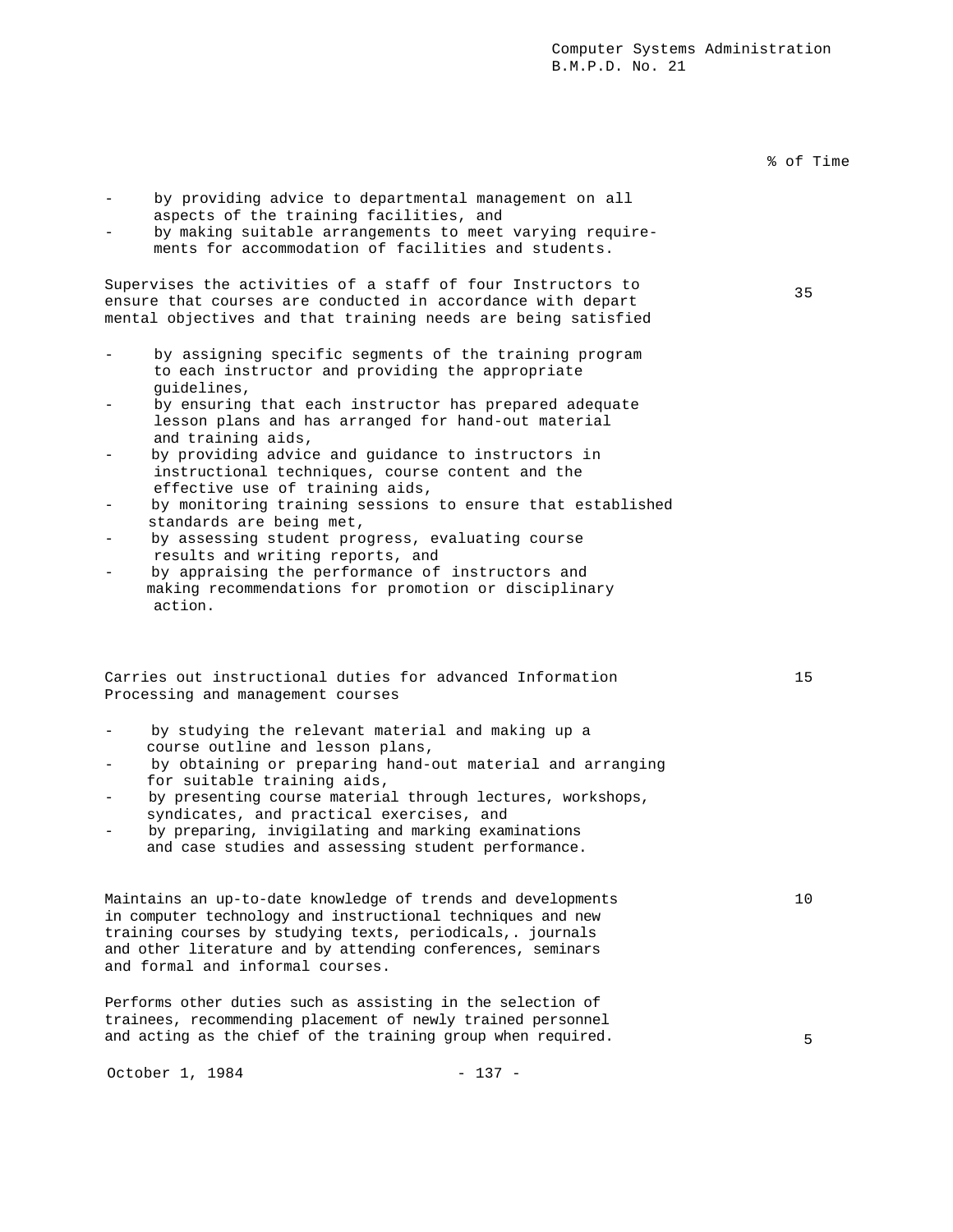| Specifications                                                                                                                                                                                                                                                                                                                                                                                                                                                                                                                                                                                                                                                                                                                                                                                                                                                                                                                                                                                                                                                                                                                                 | Degree         | Points |
|------------------------------------------------------------------------------------------------------------------------------------------------------------------------------------------------------------------------------------------------------------------------------------------------------------------------------------------------------------------------------------------------------------------------------------------------------------------------------------------------------------------------------------------------------------------------------------------------------------------------------------------------------------------------------------------------------------------------------------------------------------------------------------------------------------------------------------------------------------------------------------------------------------------------------------------------------------------------------------------------------------------------------------------------------------------------------------------------------------------------------------------------|----------------|--------|
| Knowledge - Education and Experience                                                                                                                                                                                                                                                                                                                                                                                                                                                                                                                                                                                                                                                                                                                                                                                                                                                                                                                                                                                                                                                                                                           | B <sub>3</sub> | 189    |
| The work requires a thorough knowledge of computer science<br>particularly languages, utilities and computer operations<br>together with a broad knowledge of at least one current<br>generation operating system and hardware. The work also<br>requires a sound knowledge of the training needs of the<br>department, of training methodology of the effective use of<br>training aids and the development of course outlines,<br>syllabi and examinations. Experience is required in the<br>computer operations, the application of computers, the use<br>of various machine languages and in software applications.<br>Experience is also required in supervising a staff, in<br>evaluating the results of courses and in appraising student<br>performance. This knowledge is normally acquired through<br>university graduation and several years of experience in<br>the design and implementation of complex computer projects<br>utilizing a variety of languages, compilers and utilities<br>or through secondary school graduation and extensive<br>experience in systems analyses and application programming<br>or software work. |                |        |
| Knowledge - Continuing Study                                                                                                                                                                                                                                                                                                                                                                                                                                                                                                                                                                                                                                                                                                                                                                                                                                                                                                                                                                                                                                                                                                                   | 2              | 60     |
| The work requires the continuing study of texts, periodicals,<br>journals and a variety of instruction material, the operating<br>system, and new departmental hardware and software acquisitions in<br>order to plan, develop and update training programs<br>for analysts, operators and programmers. Also required is<br>continuing studying of advances in training methodology.                                                                                                                                                                                                                                                                                                                                                                                                                                                                                                                                                                                                                                                                                                                                                           |                |        |
| Decision Making                                                                                                                                                                                                                                                                                                                                                                                                                                                                                                                                                                                                                                                                                                                                                                                                                                                                                                                                                                                                                                                                                                                                | B <sub>2</sub> | 163    |
| The work requires the identification of training requirements<br>in a variety of subject-matter areas, the evaluation of<br>alternate methods of meeting the training needs, the<br>assessment of the most efficient and economical solution<br>and the planning and development of training programs that<br>will fulfill all departmental requirements. Recommendations<br>commit departmental manpower and financial resources.<br>Errors in judgment in determining training requirements<br>result in inadequately trained personnel, limitations in                                                                                                                                                                                                                                                                                                                                                                                                                                                                                                                                                                                      |                |        |

of the Information Processing system.

career development and affect the utilization and efficiency

October 1, 1984 - 138 -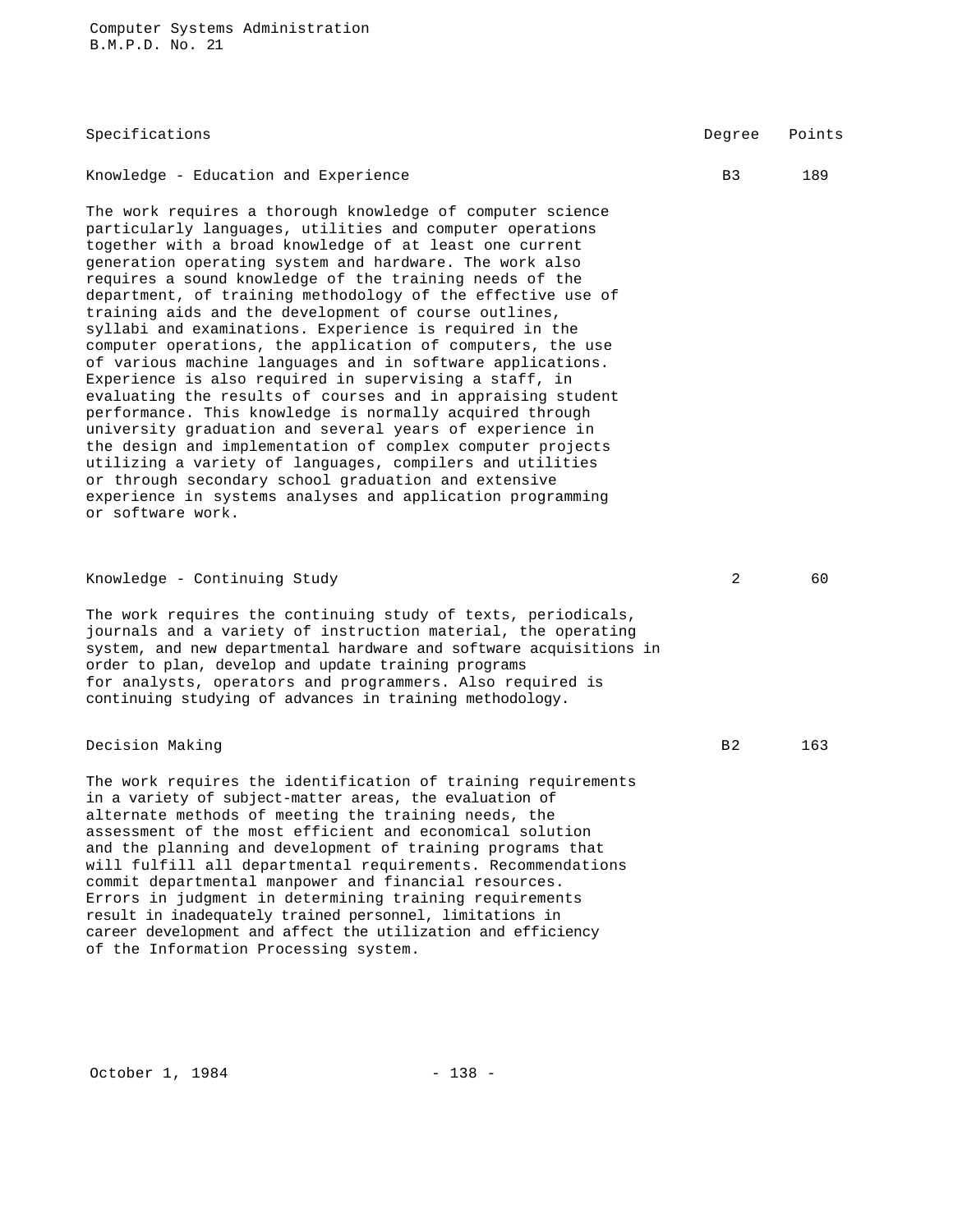|                                                                                                                                                                                                                                                                                                                                                                                                                            | Degree         | Points |
|----------------------------------------------------------------------------------------------------------------------------------------------------------------------------------------------------------------------------------------------------------------------------------------------------------------------------------------------------------------------------------------------------------------------------|----------------|--------|
| Responsibility for Contacts                                                                                                                                                                                                                                                                                                                                                                                                | 2              | 46     |
| The work requires frequent contacts with suppliers of<br>training material, with commercial training organizations<br>to arrange for courses outside the department and with<br>management to explain and gain acceptance of proposed<br>training programs. There are also frequent contacts with<br>training organizations in other departments and officials<br>in private industry to discuss common training problems. |                |        |
| Supervision                                                                                                                                                                                                                                                                                                                                                                                                                | B <sub>2</sub> | 46     |
| The work requires the supervision of four instructors which<br>requires assigning work, assessing performance, providing<br>technical advice and quidance and making recommendations on                                                                                                                                                                                                                                    |                |        |

promotion and disciplinary action.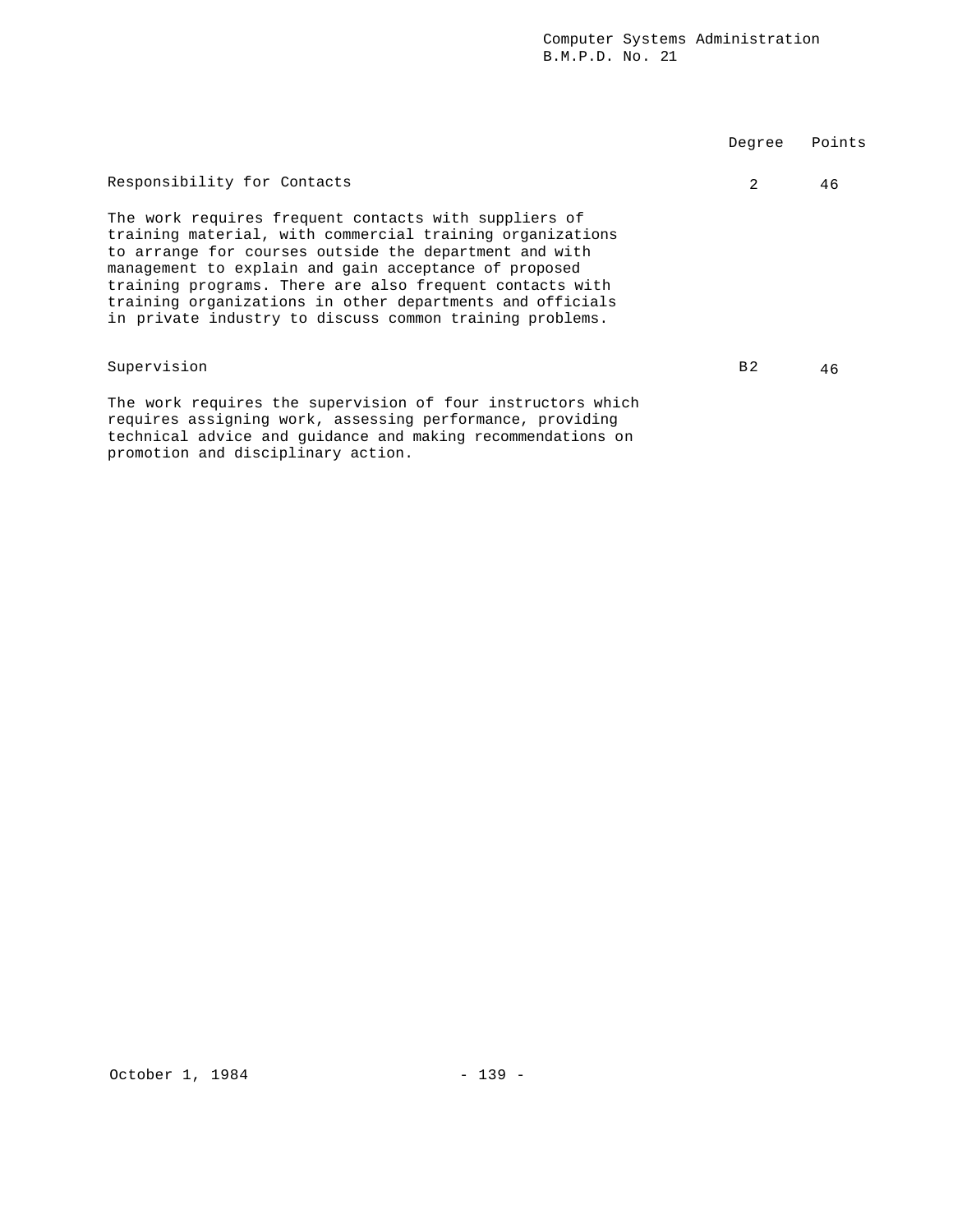#### BENCH-MARK POSITION DESCRIPTION

Bench-mark Position Number: 22 Level: 3

Point Rating: 578

Descriptive Title: Supervisor, Information Processing Applications Section

#### Summary

Under direction of the Chief, Departmental Applications Division, plans and directs the work of staff providing a computer systems analysis and programming service for mass data applications in government departments and agencies; prepares preliminary systems proposals and cost estimates; advises on the installation and maintenance of information processing systems. .

Plans and directs the work of a group of eight programmeranalysts providing a computer systems analysis and programming service for government departments and agencies contracting with the bureau for the development or modification of mass data applications to be processed on large mainframe computers

- by interpreting the policy and directives of the bureau for user officials,
- by discussing information requirements with client officials to determine the objectives and requirements of applications and to plan subordinate staff assignments,
- by establishing objectives, priorities, deadlines and schedules for projects and co-ordinating subordinate staff activities,
- by advising and instructing staff on technical problems encountered in analyzing and programming a variety of applications to ensure that the most efficient and economical methods and techniques are used, and
- by reviewing assignments to ensure conformity to production standards and satisfaction of clients' information requirements.

Prepares preliminary systems proposals and cost estimates for major applications to establish objectives, requirements and terms of reference for the section's services

by consulting with senior officials or subject-matter specialists of client departments on information processing objectives and requirements,

October 1, 1984 - 140 -

Duties % of Time

50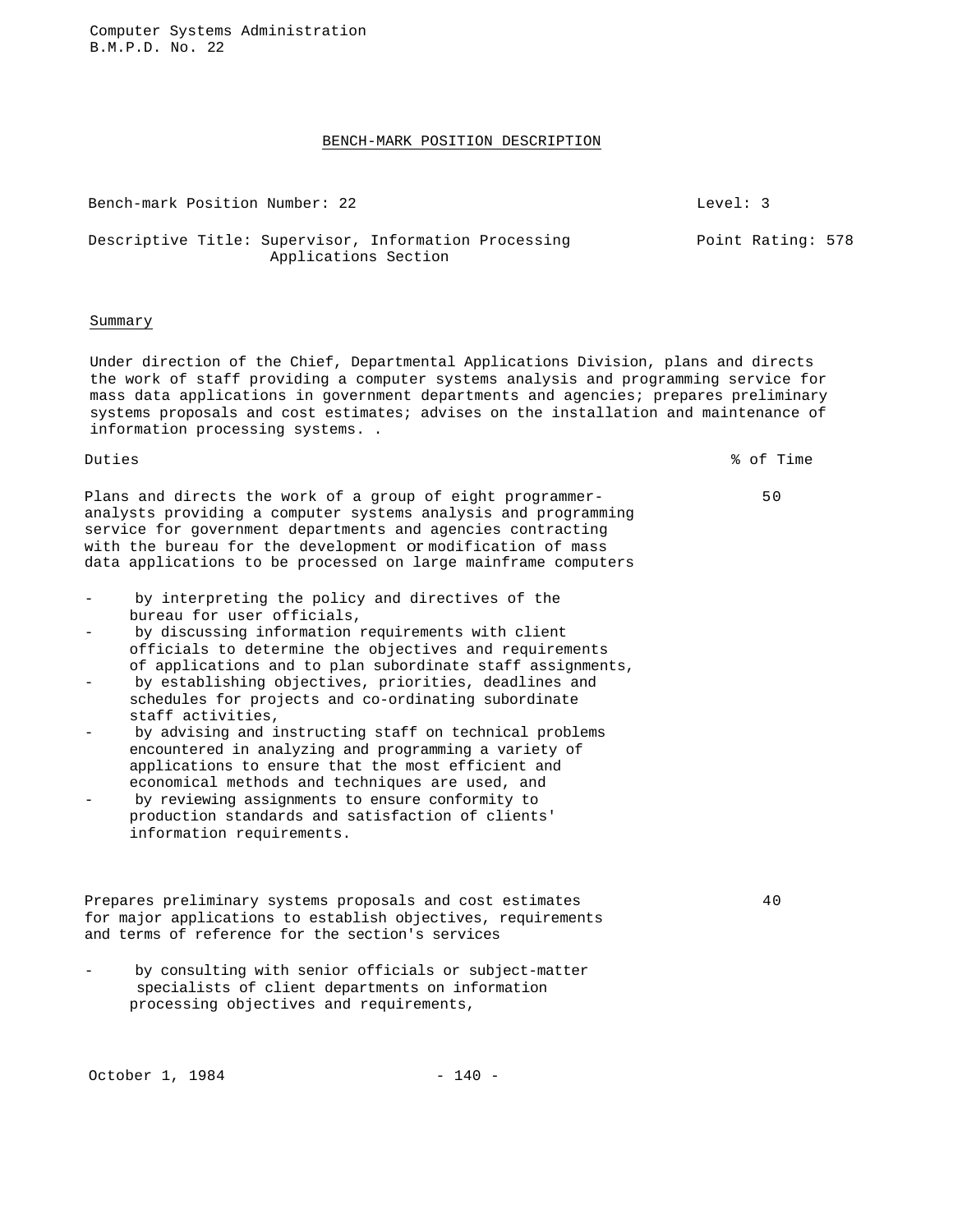|                                                                                                                                                                                                                                                                                                                                                                                                                                                                                                                                                                                                                                                                                                                                                |                | % of Time |
|------------------------------------------------------------------------------------------------------------------------------------------------------------------------------------------------------------------------------------------------------------------------------------------------------------------------------------------------------------------------------------------------------------------------------------------------------------------------------------------------------------------------------------------------------------------------------------------------------------------------------------------------------------------------------------------------------------------------------------------------|----------------|-----------|
| by undertaking preliminary analyses of existing informa-<br>tion processing methods and procedures to determine<br>the most efficient and economical approach to the<br>satisfaction of information requirements of clients,<br>by recommending to client officials modifications of<br>procedures associated with the proposed applications<br>and assisting in their implementation,<br>by preparing for the approval of the Chief, Departmental<br>Applications Division, outlines of proposed systems<br>and estimates of costs of analyzing, programming, key<br>punching, and processing operations, and<br>by negotiating terms of contracts with client departments<br>and approving modifications within delegated authority.         |                |           |
| Advises on and assists in the maintenance of automated<br>systems under contract by reviewing clients' requests or<br>reports, evaluating results, identifying problem areas and<br>modifying the system.                                                                                                                                                                                                                                                                                                                                                                                                                                                                                                                                      |                | 10        |
| Specifications                                                                                                                                                                                                                                                                                                                                                                                                                                                                                                                                                                                                                                                                                                                                 | Degree         | Points    |
| Knowledge - Education and Experience                                                                                                                                                                                                                                                                                                                                                                                                                                                                                                                                                                                                                                                                                                           | B <sub>3</sub> | 189       |
| The work requires a thorough knowledge of computer systems<br>analysis and programming methods, procedures and techniques<br>and a good knowledge of the characteristics and capabilities<br>of a variety of computing devices. It also requires experience<br>in the planning and development of information processing<br>systems for a wide variety of applications and computing<br>devices. Skill is required in establishing effective<br>communications and good working relations with officials of<br>client organizations. This knowledge is normally acquired<br>through university graduation and six years of varied and<br>progressively responsible experience in administration,<br>computer systems analysis and programming. |                |           |
| Knowledge - Continuing Study                                                                                                                                                                                                                                                                                                                                                                                                                                                                                                                                                                                                                                                                                                                   | $\overline{2}$ | 60        |
| The work requires continuing study of the manuals and<br>information bulletins for a variety of computer systems,                                                                                                                                                                                                                                                                                                                                                                                                                                                                                                                                                                                                                              |                |           |

reading of texts, journals and periodicals, and attendance at courses and seminars to keep abreast of trends and developments in systems analysis and programming techniques and machine capabilities.

October 1, 1984 - 141 -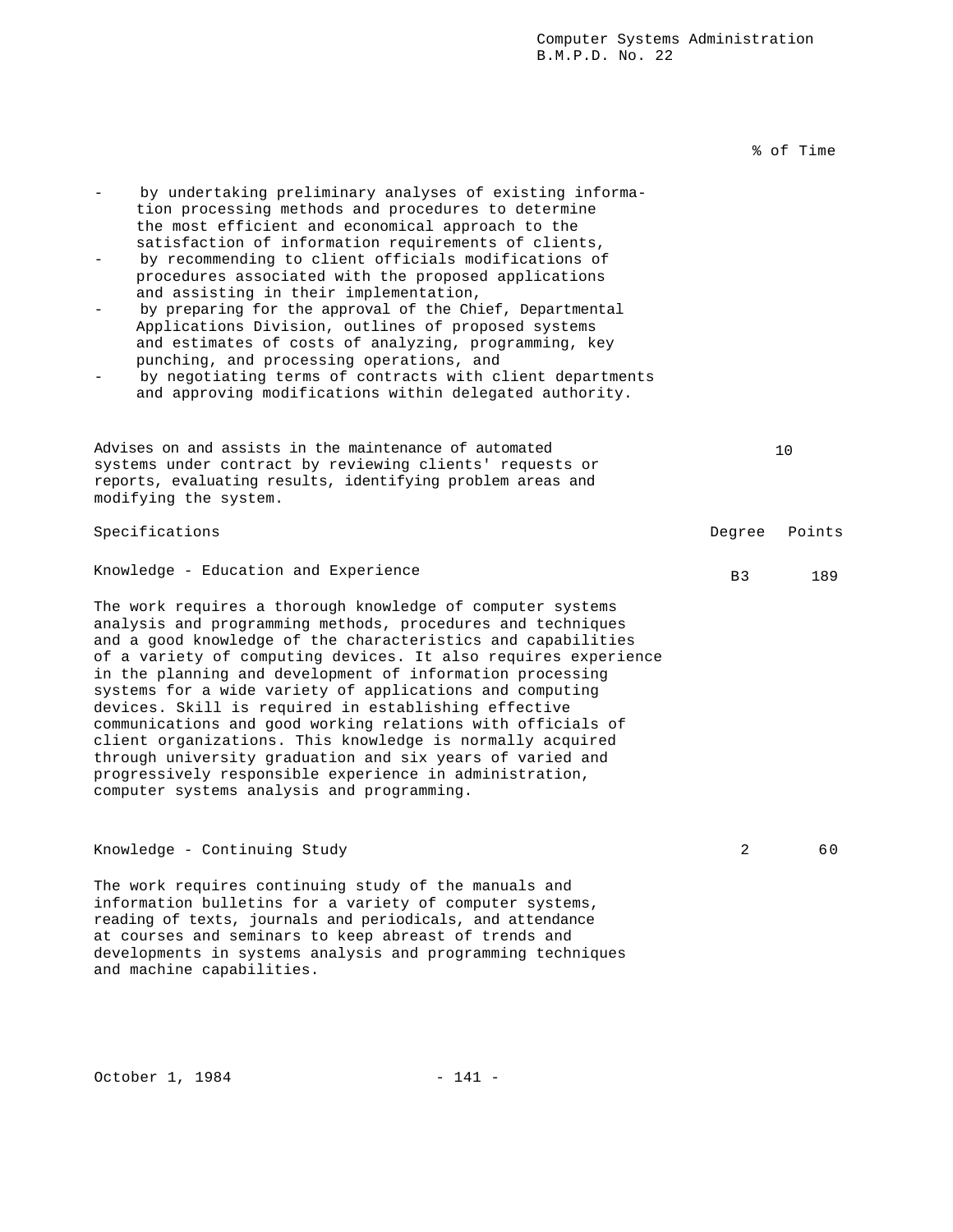| Decision Making                                                                                                                                                                                                                                                                                                                                                                                                                                                                                                                                                                                                                                                                                                                                                                                                                          | B3             | 210 |
|------------------------------------------------------------------------------------------------------------------------------------------------------------------------------------------------------------------------------------------------------------------------------------------------------------------------------------------------------------------------------------------------------------------------------------------------------------------------------------------------------------------------------------------------------------------------------------------------------------------------------------------------------------------------------------------------------------------------------------------------------------------------------------------------------------------------------------------|----------------|-----|
| The work requires identification of information processing<br>problems in a wide variety of subject-matter areas and<br>bureau operations, the evaluation of alternative information<br>processing systems and methods, the identification of the<br>most efficient and economical solutions, and the development<br>of systems that will meet the requirements of client departments<br>and available facilities. Recommendations commit the<br>information processing and manpower resources of the bureau.<br>Errors in judgment may affect the economy and efficiency<br>of computer applications developed for a variety of clients<br>normally having little, if any, information processing<br>resources or experience. Recommendations are made to the<br>Chief, Departmental Applications Division, and to client<br>officials. |                |     |
| Contacts                                                                                                                                                                                                                                                                                                                                                                                                                                                                                                                                                                                                                                                                                                                                                                                                                                 | 3              | 73  |
| The work requires frequent contacts with senior officials<br>of departments and agencies to discuss and define the<br>objectives and requirements of proposed computer applications,<br>and to obtain the information needed to recommend specific<br>systems and estimate the cost of the services to be provided.<br>Contacts may involve persuading clients to modify their<br>requirements or input preparation procedures in order to<br>meet the needs or reduce the costs of the computer application.<br>Contacts involve negotiating, as a representative of the<br>department, the terms of contracts for information processing<br>services provided by the department.                                                                                                                                                       |                |     |
| Supervision                                                                                                                                                                                                                                                                                                                                                                                                                                                                                                                                                                                                                                                                                                                                                                                                                              | B <sub>2</sub> | 46  |
| The work requires the supervision of eight computer systems<br>analysts and programmer-analysts; supervisory responsibilities<br>include assignment of work, performance evaluation, training,<br>and recommendation of advancement and disciplinary action.                                                                                                                                                                                                                                                                                                                                                                                                                                                                                                                                                                             |                |     |

Degree Points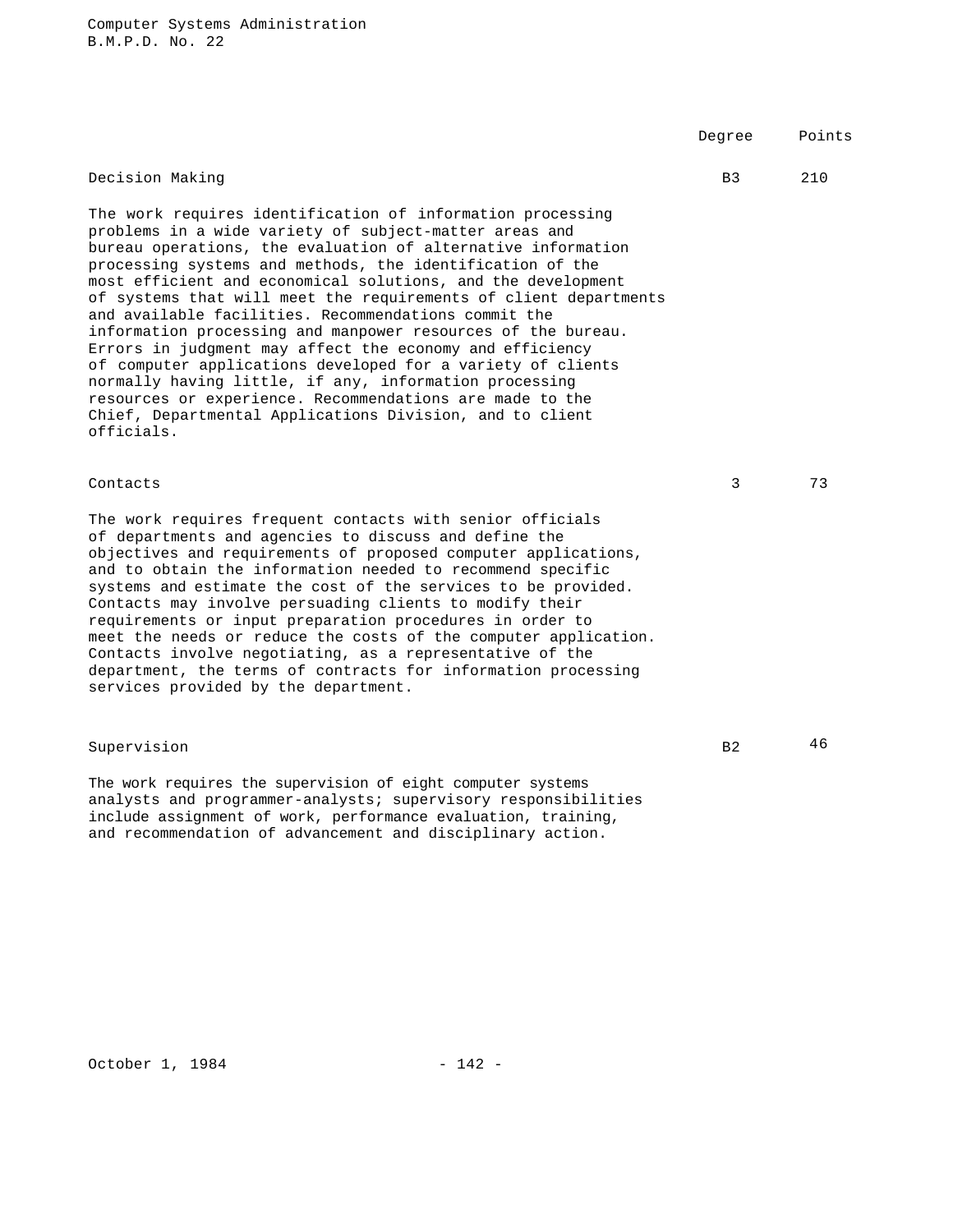#### BENCH-MARK POSITION DESCRIPTION

Bench-mark Position Number: 23 Level: 2

Descriptive Title: Systems Analyst **Point Rating: 383** 

Summary

Under the supervision of a project leader, Systems Analysis Section, participates in studies to establish the technical and economic feasibility of proposed computer applications; plans and develops information processing systems for mass data applications; and performs other related duties.

Duties % of Time Participates in the conduct of studies to establish the technical and economic feasibility of proposed computer applications, as a member of a team of computer systems analysts under the supervision of a project leader by reviewing user policies and procedures relating to activities affected by the proposed applications, by discussing requirements, resources, operations and objectives of users with their officials in headquarters and field locations, by evaluating input forms, output requirements and operations of users to identify required changes in their procedures, by consulting with colleagues and departmental special ists and reviewing previous departmental information processing applications, to identify alternative methods of meeting information requirements of users, and by preparing reports, recommending the type and extent of information processing services appropriate, and estimating the development and processing requirements and associated costs of the recommended services. 25

Plans and develops information processing systems for mass data applications under supervision of a project leader, to ensure the co-ordination and integration of computer systems within applications, the economical satisfaction of information requirements of users, and the efficient use of depart mental equipment and programming facilities

by identifying and analyzing information processing requirements and objectives,

October 1, 1984 - 143 -

65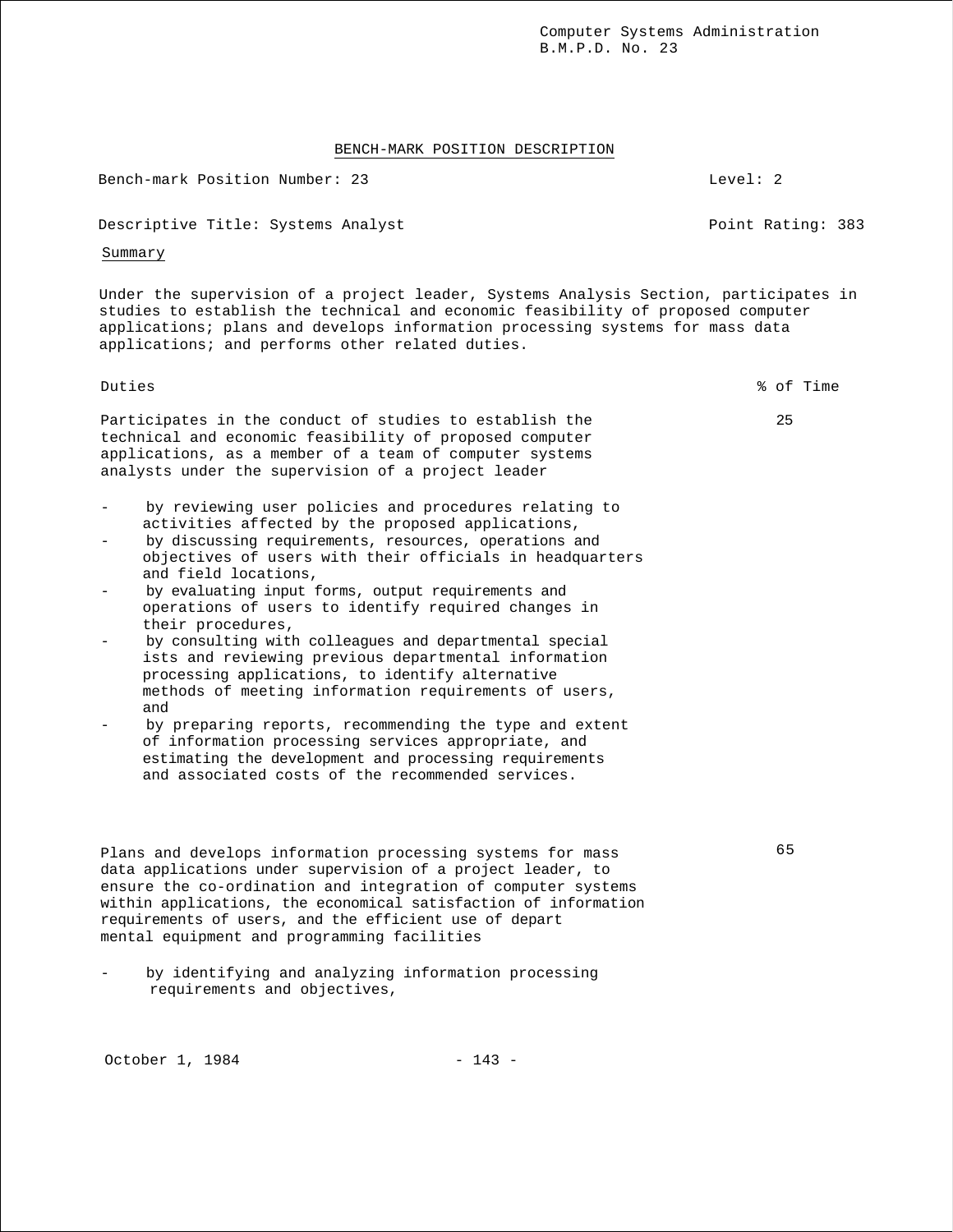% of Time

| $\overline{\phantom{0}}$<br>$\qquad \qquad -$ | by developing general solutions to computer systems<br>requirements,<br>by evaluating alternative solutions in terms of costs,<br>time and processing requirements, requirements of<br>users, and available programming and processing resources,<br>by conferring with the project leader and project team<br>colleagues to ensure the co-ordination of systems and<br>avoid duplication of efforts,<br>by developing and recommending new user procedures to<br>facilitate the provision of information processing<br>services,<br>by developing program specifications and test procedures<br>for approved systems, and<br>by directing programmers in the preparation of computer<br>systems programs, operating instructions and program<br>tests and in the correction or modification of completed<br>programs. |        |        |
|-----------------------------------------------|------------------------------------------------------------------------------------------------------------------------------------------------------------------------------------------------------------------------------------------------------------------------------------------------------------------------------------------------------------------------------------------------------------------------------------------------------------------------------------------------------------------------------------------------------------------------------------------------------------------------------------------------------------------------------------------------------------------------------------------------------------------------------------------------------------------------|--------|--------|
|                                               | Performs other related duties, such as instructing user<br>staffs in new procedures necessitated by information<br>processing, evaluating utility routines for potential use<br>in the development of computer systems, and assisting in<br>the training of junior computer systems analysis and programming                                                                                                                                                                                                                                                                                                                                                                                                                                                                                                           | 10     |        |
|                                               | Specifications                                                                                                                                                                                                                                                                                                                                                                                                                                                                                                                                                                                                                                                                                                                                                                                                         | Degree | Points |
|                                               | Knowledge - Education and Experience                                                                                                                                                                                                                                                                                                                                                                                                                                                                                                                                                                                                                                                                                                                                                                                   | A3     | 114    |
|                                               | The work requires a good knowledge of computer systems<br>analysis and programming techniques and practices and the<br>capabilities and capacities of information processing<br>equipment. It also requires a general knowledge of legisla-<br>tive and administrative policy requirements affecting<br>information processing operations of users. This knowledge<br>is normally acquired through completion of secondary school<br>education and five years of progressively responsible<br>experience in computer systems analysis and programming.                                                                                                                                                                                                                                                                 |        |        |
|                                               | Knowledge - Continuing Study                                                                                                                                                                                                                                                                                                                                                                                                                                                                                                                                                                                                                                                                                                                                                                                           | 2      | 60     |
|                                               | The work requires knowledge of trends and developments in<br>computer systems analysis and programming techniques and<br>practices, gained by reading texts, journals and periodicals<br>and attending government and industry-sponsored training<br>courses. It also requires familiarity with departmental<br>policies, procedures and practices, gained by reading<br>departmental manuals and directives.                                                                                                                                                                                                                                                                                                                                                                                                          |        |        |

October 1, 1984 - 144 -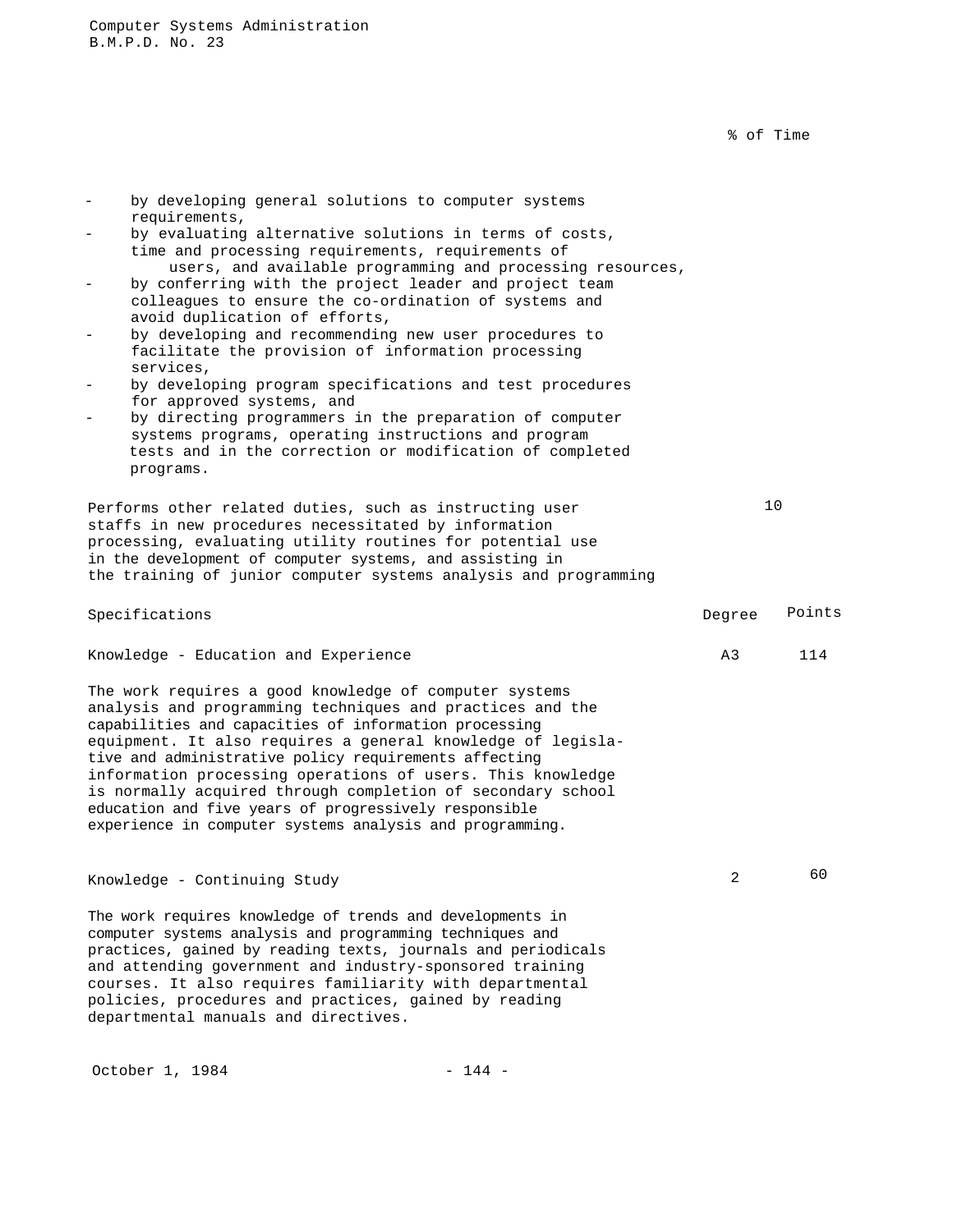### Decision Making

Degree Points

# B2 163

The work requires the exercise of judgment, initiative and discretion in evaluating the feasibility of proposed computer applications and in planning and developing information processing systems to meet information requirements of users within the limitations of costs, machine capacities, priorities and deadlines assigned to applications. Recommendations are made on the extent and type of information processing services appropriate to applications, the use of information processing facilities, and the revision of procedures in accordance with information processing requirements. Problems in identification of requirements of users are resolved by consultation with their officials; technical or procedural problems are referred to the project leader. Completed systems are submitted to the project leader for approval and are tested by trial runs before implementation. Decisions affect the quality, efficiency and economy of information processing systems used. Recommendations are made to the project leader.

## Contacts

The work requires contacts with user officials and colleagues to obtain and provide information and assistance required for the evaluation of the feasibility of proposed applications, the planning and development of computer systems, and the implementation of new or revised procedures necessitated by information processing requirements. Contacts with user officials may require consultations in headquarters and field locations and may result in extensive revisions to operating procedures of users.

## Supervision

Supervision of the work of others **is** not a continuing requirement. Work leadership and guidance are occasionally provided to programmers and junior analysts, and assessments of junior staff may be provided to the project leader on request.

2 46

- -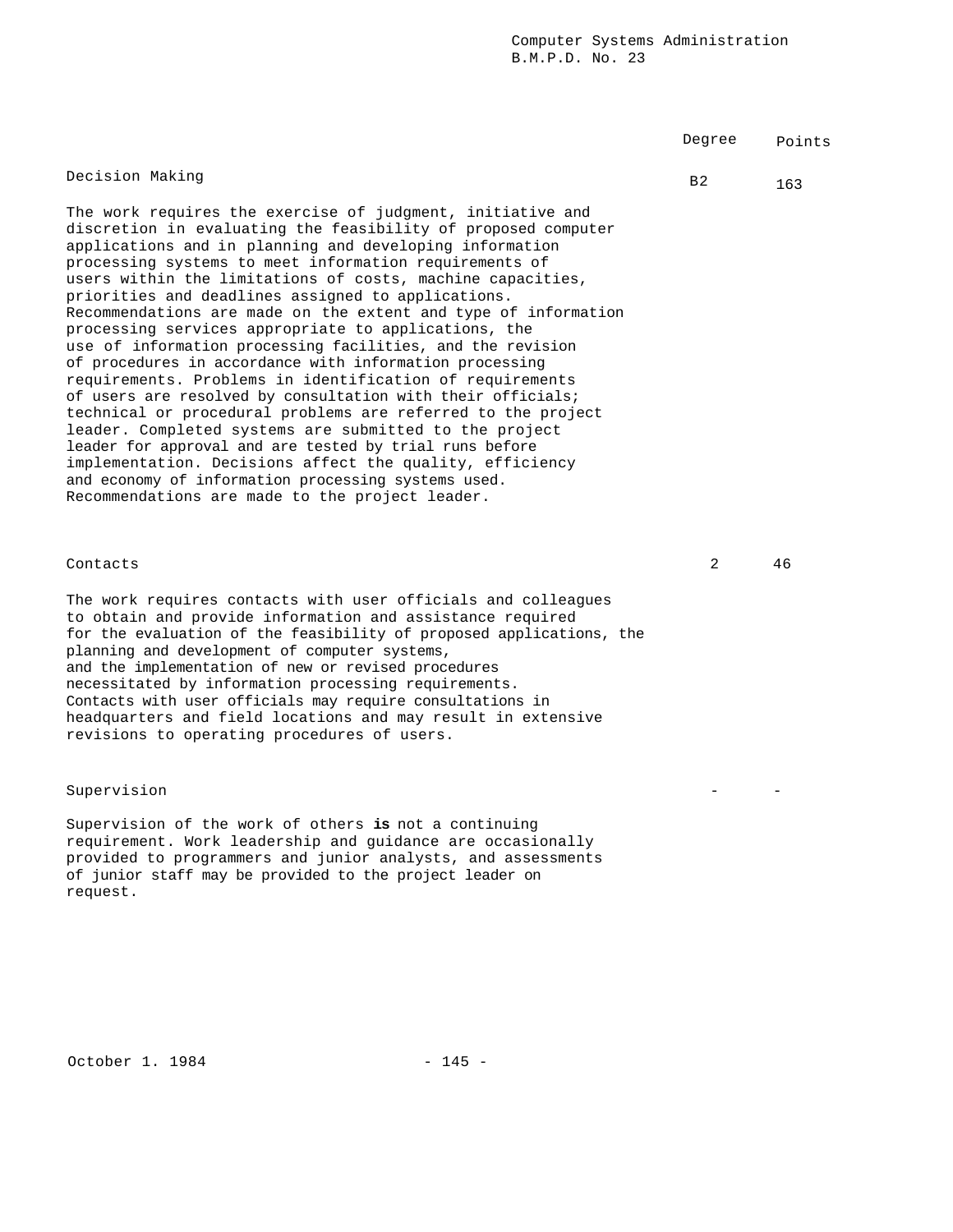## BENCH-MARK POSITION DESCRIPTION

Bench-mark Position Number: 24 Level: 3

Descriptive Title: Telecommunications Advisor example and the Point Rating: 458

#### Summary

Under the direction of the Chief, Technical Services, is responsible for the functional management and efficient operation of all departmental Telecommunication hardware related to systems which include online terminals and telecommunications equipment in Systems and Consulting Directorate, Head Office, remote research centres and regional offices. At the present time the configuration is comprised of 16 Mini-Computers with 4 located centrally and the remainder located at regional sites across the country. Approximately 300 terminals access the central configurations. This network is expected to continue to grow both in terms of terminals and computers. The incumbent will also advise user and departmental management officials on the use and development of departmental telecommunications resources, such as interactive information processing, electronic office automation, local area networking and digital switching; evaluate and plan the implementation of intelligent communication controllers; and perform other related duties.

Duties % of Time

Plans and supervises the operation and maintenance of the communications networks of the Department. Duties include those related to the functional responsibility exercised by the Information Processing Division over all central and remote equipment on-line to the department's Time-Sharing System and outside service bureau. Ensures the effective use of facilities and services to users

- by developing administrative and operational procedures,
- by reviewing production, progress and administrative reports to ensure that quality and production standards are maintained,
- by initiating and conducting meetings with central site, communications and remote terminal suppliers to form and maintain integrated trouble isolation and support structure organizations,
- by participating in the negotiation of contracts for terminal, communications and central site equipment,
- by evaluating the effectiveness of support contracts and the manner in which they are carried out,
- by participating in the testing of computer equipment to ensure its satisfactory performance prior to contract finalization,

50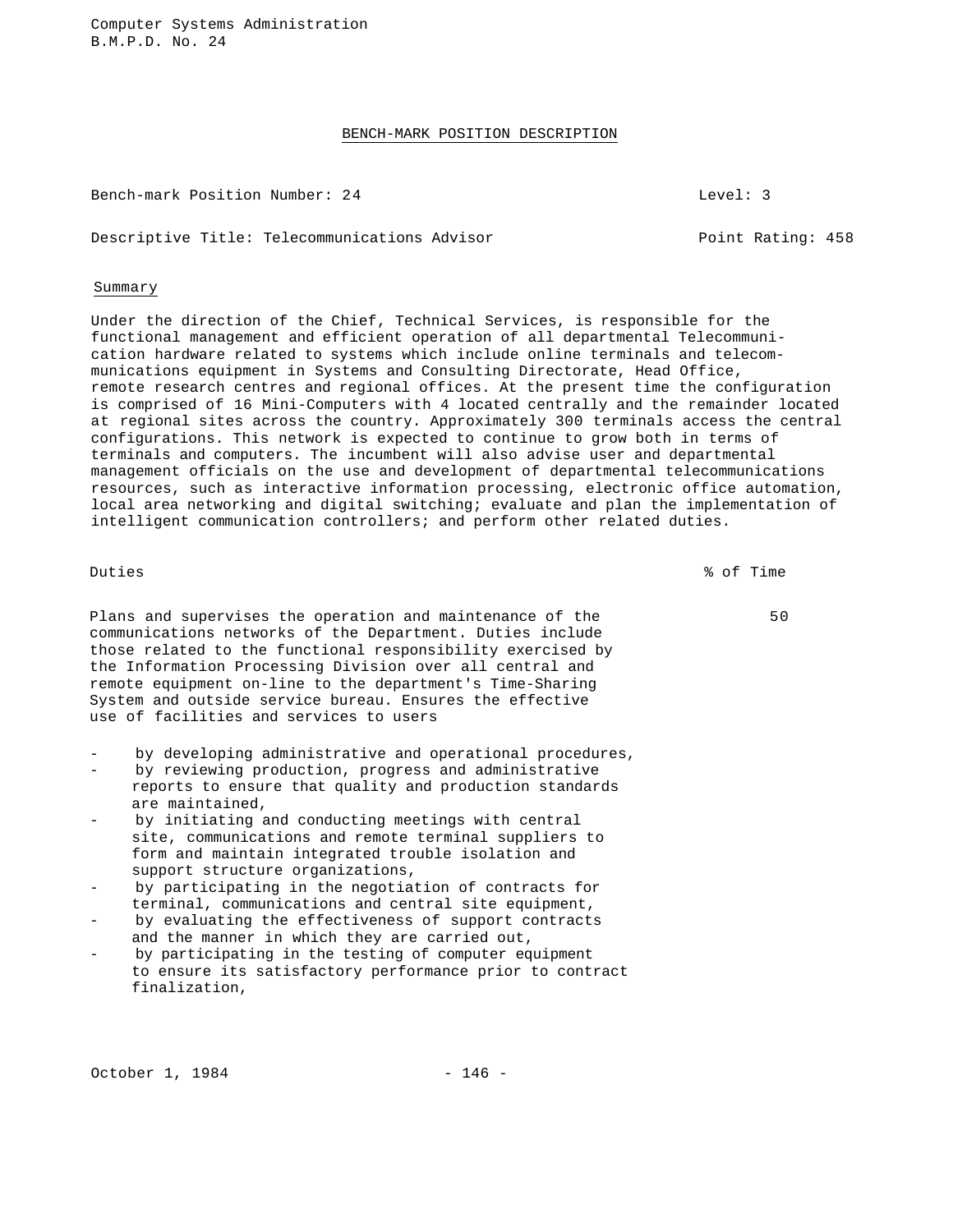# % of Time

- by acting as a focal point for the receipt and dissemination of information related to the operational
- equipment related to real time computer systems, by standardizing problem determination procedures at central and remote sites,
- by carrying out on line terminal tests and other tests to ensure that continued effective security standards are maintained by all suppliers and users,
- by developing and supervising an effective method of monitoring the performance and degradation of system components,
- by supervising the preparation of both central and remote sites for the installation of computer communicationsequipment,
- by supervising the installation of computer communications equipment at central and remote sites,
- by negotiating with suppliers schedules for the preventive maintenance of computer communications,
- by conducting on-site investigations of headquarters and field operations and discussions with departmental management officials and computer systems analysts, to identify possible problems related to information processing,
- by participating in the evaluation of new equipment either purchased or rental,
- by acting as consultant to the site manager on problems related to the interface of the central site computer and the telecommunications and remote site subsystems, and
- by ensuring and maintaining the integrity of the network.

Advises users, installation management, and departmental management officials on the use and development of depart mental telecommunication resources, such as interactive information processing, electronic office automation and local area networking supported by digital switching, to assist users in obtaining the maximum benefit from information technology and to ensure that the commitment to users is not degraded due to lack of understanding of departmental resources, capabilities and priorities

by informing users at regional offices and Head Offices of the capabilities and requirements of departmental services as outlined above,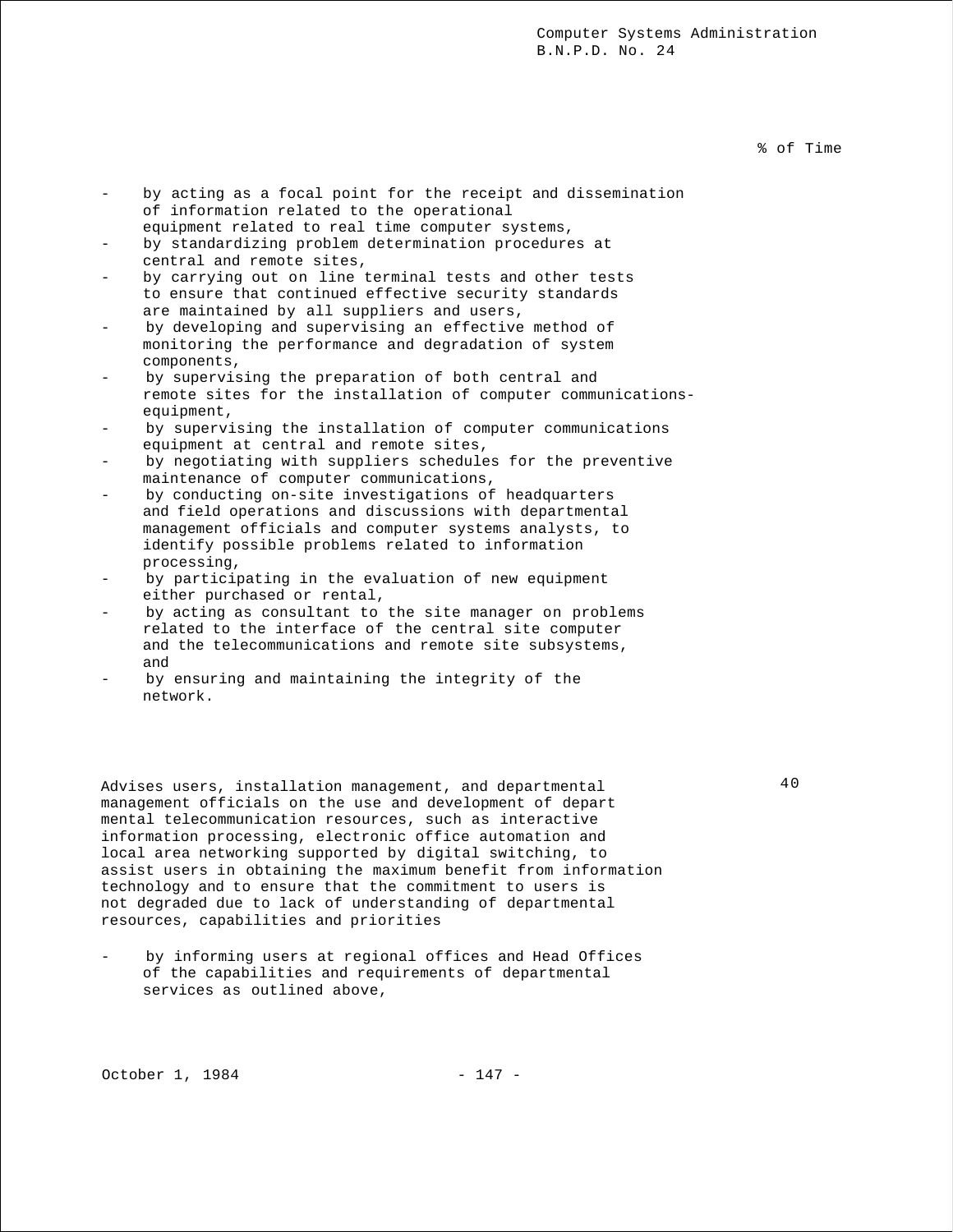by assisting in the recommendation of alternative information processing arrangements or revisions to information requirements of users, to improve the technical or economic feasibility of approved applications or to accommodate changes in processing, by assessing administrative and technological innovations in information processing with a view to recommending the adoption of procedures, the acquisition of equipment, and the provision or development of departmental information systems services, and - by advising and instructing staff on technical problems encountered in the various related activities and to ensure that the most efficient and economical methods and techniques are used. Performs other related duties, such as participation in the selection and assessment of staff, represents the Chief at departmental meetings on information processing administration, prepares reports, memoranda and correspondence associated with the administration of the departmental Information Processing Service. 10 Specifications **Degree** Points **Degree** Points Knowledge - Education and Experience The work requires a thorough knowledge of data processing communications and networking techniques and practices and the capacities and capabilities of department and contractor information processing facilities. A thorough knowledge of the practices, capacities and performance of mini computers and telecommunications networks is a necessity. It also requires a thorough knowledge of the content, objectives and information processing requirements of research, administrative and operational programs and a good knowledge of B3 189

% of Time

departmental and government policies and regulations governing the administration of information processing and telecommunications services. Because users of the systems at the remote terminals are not information processing oriented, the work requires skill in dealing with users to ensure that they accept the system as a means of carrying out their responsibilities in an improved manner. An appreciation of the scientific and technological disciplines involved in the conduct of departmental research and operational programs is a further requirement. The work requires skill in the planning and coordinating of complex technical operations, the forecasting of staff, equipment and financial

October 1, 1984 - 148 -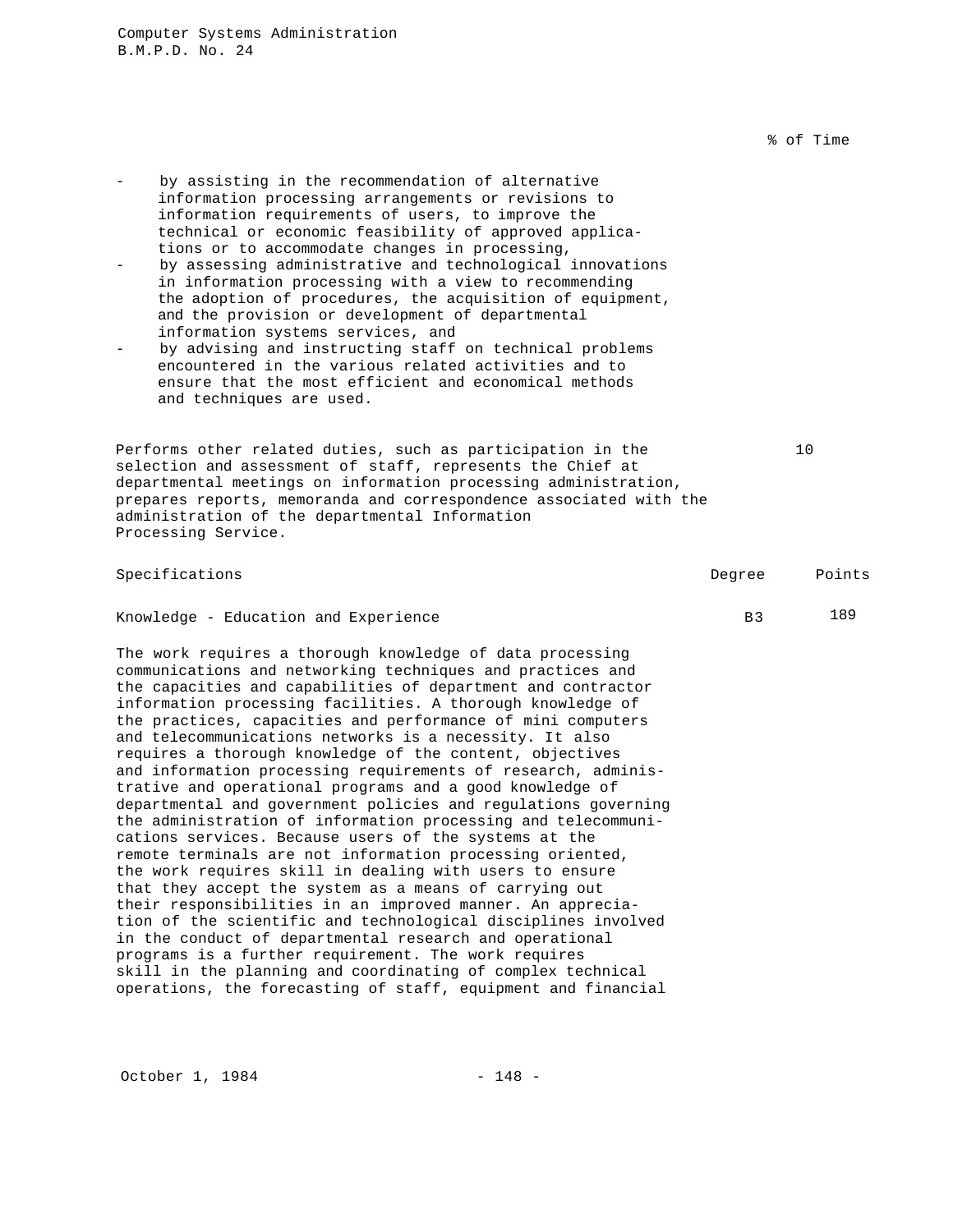requirements, and the development and presentation of advice. This knowledge is normally acquired through completion of university education and six years of progressively responsible administrative and information processing experience.

# Knowledge - Continuing Study

The work requires continuing study of trends and development in the administration and operation of information processing and telecommunications including the interrelationships of information processing, general management and research requirements of the Department, through reading of texts, journals and periodicals, consultations with manufacturers and attendance at various seminars, conferences and training courses.

## Decision Making

The work requires the planning and coordinating of information processing activities of telecommunications systems supporting a large number of remote terminals located in Research Stations, the Department's Data Centre and Headquarters and other regional sites. Systems equipment configurations are contracted to multiple computer, peripheral, and communications suppliers and determination of account ability necessitates the use of good judgment. The frequent resolution of conflicts between multiple computer suppliers, software and common carriers of telecommunications networks is an important function of the work. Decisions affect the effectiveness and efficiency of services provided to users and development personnel. Because the on line systems are meant to provide an improved information service to users at regional offices across Canada, the creditability of the Department will be measured to some extent by the efficiency of the system and decisions taken in coordinating the role of its different components plays an important part. Recommendations influence the acquisition and usage of computer and telecommunications equipment and facilities and the implementation of departmental information processing policies. Errors in judgment can adversely affect the efficiency and economy of departmental information processing services. Recommendations are made to the Chief, Technical Services Division.

Degree Points

2 60

B2 163